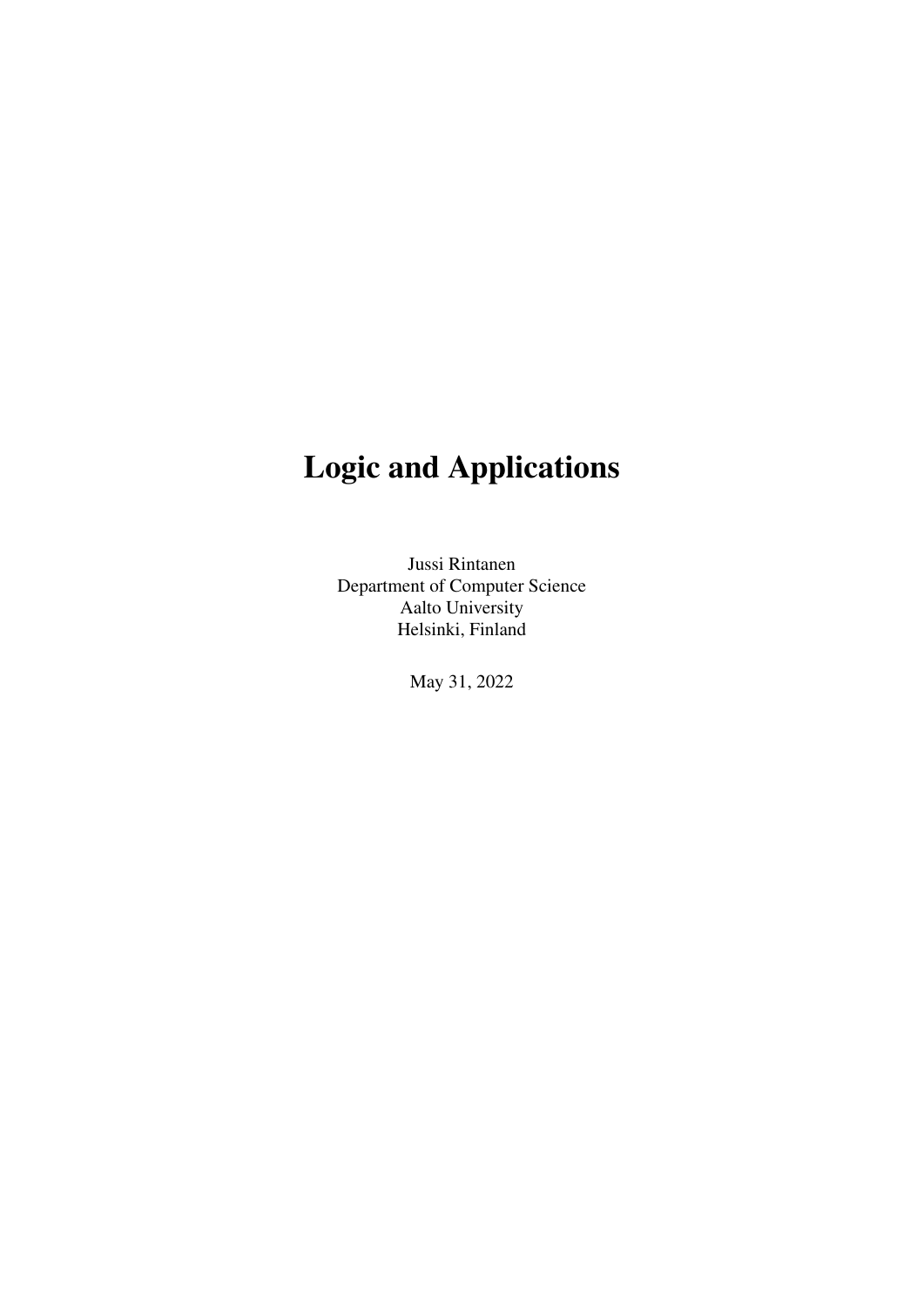# **Contents**

|                         |                                 | $\mathbf{i}$                                                                                                                                                                                                                                                                                                      |  |  |  |  |
|-------------------------|---------------------------------|-------------------------------------------------------------------------------------------------------------------------------------------------------------------------------------------------------------------------------------------------------------------------------------------------------------------|--|--|--|--|
| 1                       | <b>Introduction</b>             |                                                                                                                                                                                                                                                                                                                   |  |  |  |  |
| $\overline{2}$          | 2.1<br>2.2<br>2.3<br>2.4<br>2.5 | $\overline{2}$<br><b>Propositional Logic</b><br>$\overline{2}$<br>Formulas<br>3<br>$\overline{4}$<br>$\overline{4}$<br>6                                                                                                                                                                                          |  |  |  |  |
| 3                       | 3.1<br>3.2                      | 9<br><b>Reasoning in the Propositional Logic</b><br>9<br>10<br>3.2.1<br><sup>11</sup><br><sup>12</sup><br>3.2.2<br>3.2.3<br>The Davis-Putnam Procedure $\dots \dots \dots \dots \dots \dots \dots \dots \dots \dots \dots \dots \dots \dots$<br>-12<br>3.2.4                                                      |  |  |  |  |
| $\overline{\mathbf{4}}$ | 4.1<br>4.2<br>4.3<br>4.4<br>4.5 | 14<br><b>Normal Forms and Logic Data Structures</b><br>16<br>16<br>17<br>20<br>4.3.1<br>4.3.2<br>21<br>22<br>4.3.3<br>22<br>4.3.4<br>22<br>4.3.5<br>23<br>4.3.6<br>25                                                                                                                                             |  |  |  |  |
| 5                       | 5.1<br>5.2                      | Sets and Relations in the Propositional Logic<br>26<br>26<br>26<br>5.1.1<br>27<br>29<br>5.2.1                                                                                                                                                                                                                     |  |  |  |  |
| 6                       | 6.1<br>6.2<br>6.3               | <b>Transition Systems</b><br>32<br>32<br>33<br>33<br>6.2.1<br>6.2.2<br>General Definition response to the contract of the contract of the contract of the contract of the contract of the contract of the contract of the contract of the contract of the contract of the contract of the contract of<br>34<br>35 |  |  |  |  |
| 7                       | 7.1                             | <b>Symbolic Reachability Testing</b><br>37                                                                                                                                                                                                                                                                        |  |  |  |  |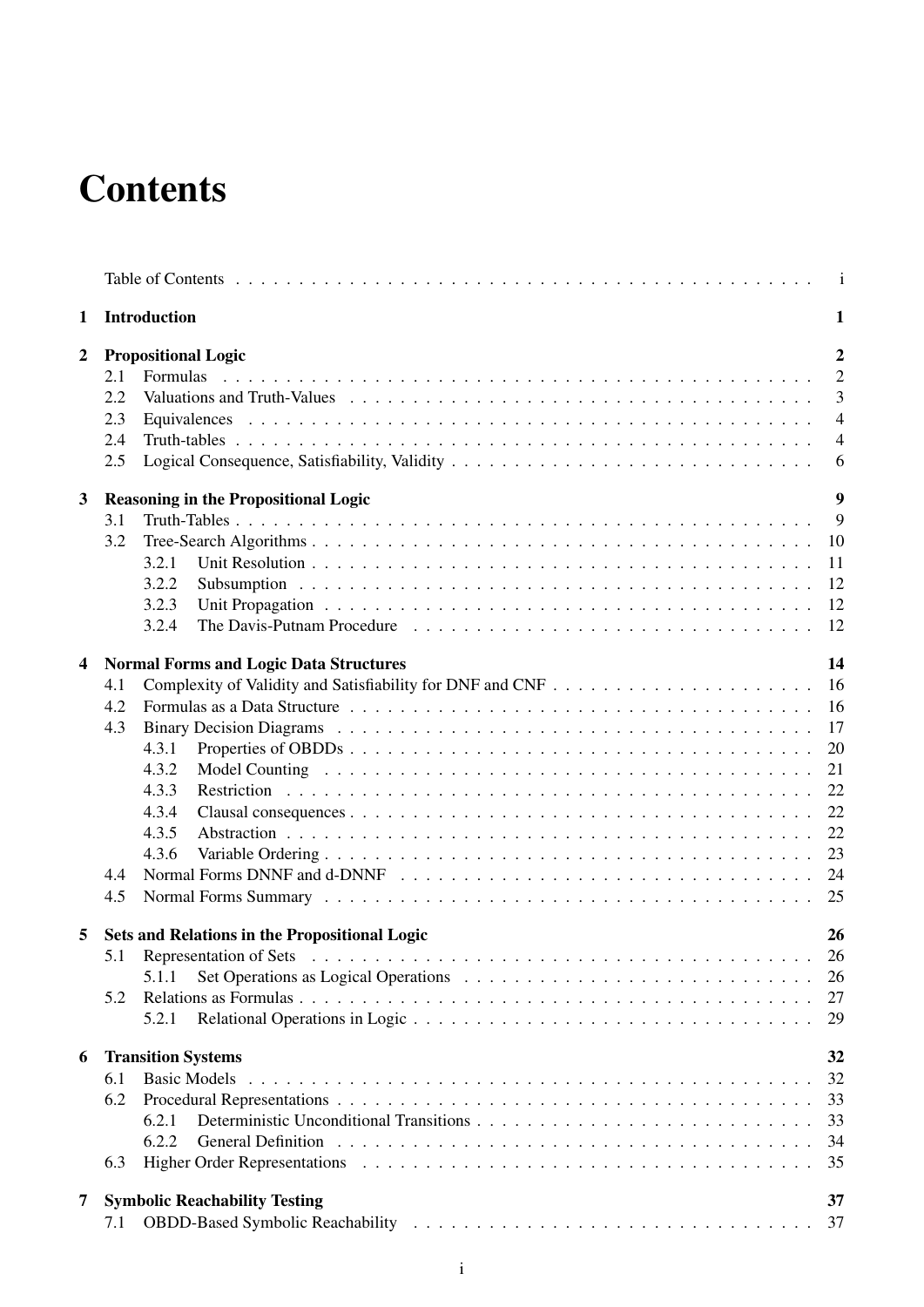|   | 7.2          |                           |               |    |
|---|--------------|---------------------------|---------------|----|
|   |              | 7.2.1                     |               |    |
|   |              | 7.2.2                     |               | 41 |
| 8 |              | <b>Modal Logics</b>       |               | 44 |
|   | 8.1          |                           |               | 44 |
|   |              | 8.1.1                     |               | 46 |
|   |              | 8.1.2                     |               | 46 |
|   |              | 8.1.3                     |               | 47 |
|   |              | 8.1.4                     |               | 48 |
|   |              | 8.1.5                     |               | 49 |
|   |              |                           |               | 49 |
|   | 8.2          |                           |               |    |
|   | 8.3          |                           |               | 50 |
|   | 8.4          |                           |               | 51 |
|   |              | 8.4.1                     |               | 51 |
|   |              | 8.4.2                     |               | 51 |
|   |              | 8.4.3                     |               | 52 |
|   |              | 8.4.4                     |               | 52 |
|   | 8.5          |                           | Dynamic Logic | 53 |
|   |              | 8.5.1                     |               | 53 |
|   |              | 8.5.2                     |               | 53 |
|   |              | 8.5.3                     |               | 54 |
|   |              | 8.5.4                     |               | 54 |
|   |              |                           |               |    |
|   |              |                           |               |    |
| 9 |              | <b>Model-Checking</b>     |               | 56 |
|   | 9.1          |                           |               | 56 |
|   |              | 9.1.1                     |               | 57 |
|   | 9.2          |                           |               | 58 |
|   |              | 9.2.1                     |               | 59 |
|   |              | 9.2.2                     |               | 59 |
|   |              | 10 Predicate Logic        |               | 62 |
|   |              |                           |               |    |
|   |              |                           |               |    |
|   |              |                           |               | 65 |
|   |              |                           |               | 67 |
|   |              |                           |               | 67 |
|   |              |                           |               | 68 |
|   |              |                           |               | 69 |
|   |              |                           |               |    |
|   | <b>Index</b> |                           |               | 74 |
|   |              | A The $\lambda$ -Calculus |               | 80 |
|   | A.1          |                           |               | 80 |
|   | A.2          | <b>Types</b>              |               | 82 |
|   |              | A.2.1                     |               | 83 |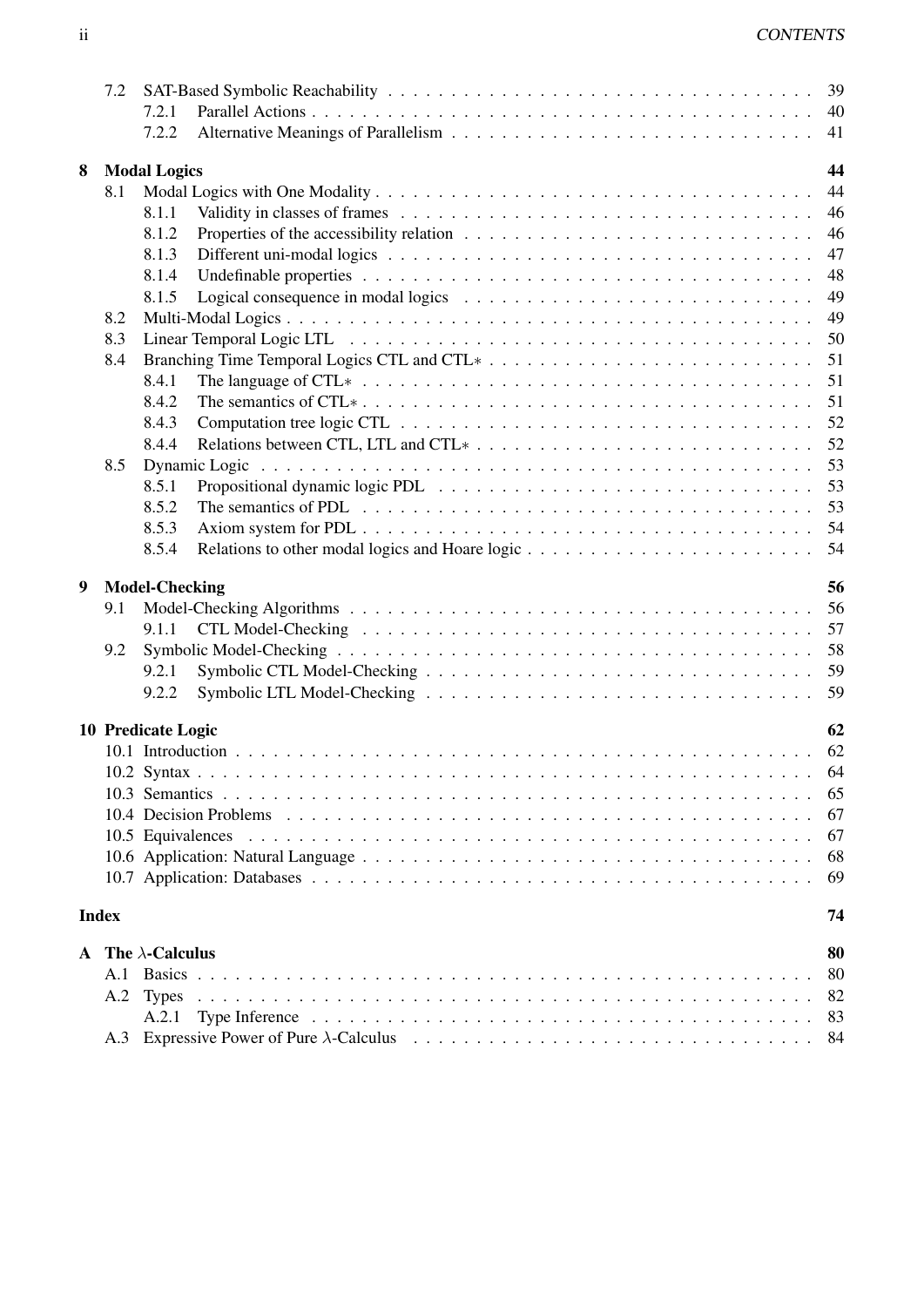## Chapter 1

# Introduction

The classical propositional logic is the most basic and most widely used logic. It is a notation for Boolean functions, together with several proof and reasoning methods.

The use of the propositional logic as a computational tool has dramatically increased since the development of powerful search algorithms and implementation methods since the late 1990s. Today it enjoys extensive use in several areas of computer science, especially in Computer-Aided Verification and Artificial Intelligence. Its uses in AI include planning, problem-solving, intelligent control, and diagnosis, and in Computer-Aided Verification it is used in Model-Checking, Reachability Analysis, Deadlock Detection, and many other problems.

The reason why logics are used is their ability to precisely express data and information, in particular when it is *partial* or *incomplete*, and some of the *implicit* consequences of the information must be *inferred* to make them *explicit*.

The propositional logic, as the first known NP-complete problem [Coo71], is used for representing many types of co-NP-complete and NP-complete *combinatorial* search problems. Such problems are prevalent in artificial intelligence as a part of *decision-making*, *problem-solving*, and *planning*.

For many applications natural choices would be various more expressive logics, including the *predicate logic* or various *modal logics*. These logics, however, lack the kind of efficient and scalable algorithms that are available for the classical propositional logic. The existence of high performance algorithms for reasoning with propositional logic is the main reason for its wide use.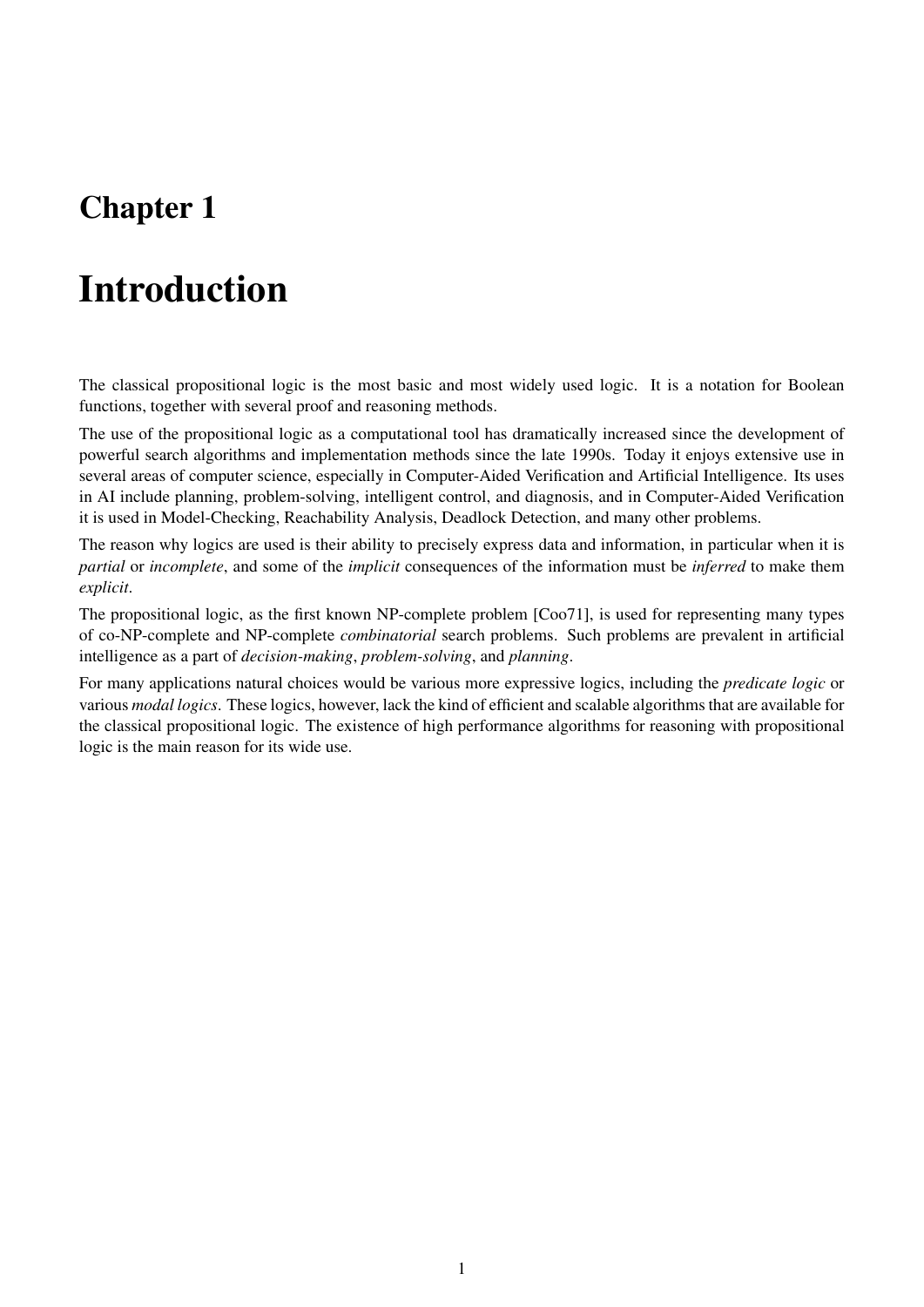## Chapter 2

# Propositional Logic

### 2.1 Formulas

Propositional logic is about Boolean functions, which are mappings from *truth-values* 0 and 1 (*false* and *true*) to truth-values. Arbitrary Boolean functions can be represented as *formulas* formed with *connectives* such as ∧, ∨ and  $\neg$ , and it can be shown that any Boolean function can be represented by such a formula.

The informal readings of some of the most standard connectives are as follows.

- The *conjunction* denoted by ∧ is for *and*, as in "It is Monday *and* it rains".
- The *disjunction* denoted by ∨ is for *or*, as in "It is Monday *or* it is Tuesday".
- The *negation* denoted by  $\neg$  is for *not*, as in "It is *not* the case that is is Monday".
- The *implication* denoted by → is for conditional truth, as in "*If* it is Monday *then* it is not not week-end".
- The *equivalence* denoted by  $\leftrightarrow$  is for expressing that truth values are the same, as in "It is week-end *if and only if* it is Saturday or Sunday."

Boolean functions and formulas have important applications in several areas of Computer Science.

- Digital electronics and the construction of digital computation devices such as microprocessors, is based on Boolean functions.
- The theory of computation and complexity uses Boolean functions for representing abstract models of computation, for example in terms of Boolean circuits, and investigating their properties, for example the theory of Computational Complexity, where some of the fundamental results like NP-completeness [Coo71, GJ79] were first established with Boolean functions.
- In software engineering and related disciplines, formal logics and automated reasoning methods are used for modeling and analyzing software programs and other complex systems, in order to create software systems and validate them, for example.
- Parts of Artificial Intelligence use Boolean functions and formulas for representing models of the world and the reasoning processes of intelligent systems.

Some of the best known and most primitive Boolean functions are represented by the connectives  $\vee, \wedge, \neg, \rightarrow, \leftrightarrow, \wedge$ and  $\oplus$  as follows, with the columns marked with  $\alpha$  and  $\beta$  giving the input values and the third column the value of the indicated Boolean function with these inputs.

| $\beta$<br>$ \alpha \beta \alpha \vee$ | $ \alpha \beta \alpha\wedge\beta $ | $\alpha$<br>$\neg \alpha$ | $0.5\alpha$<br>$\alpha$ | $ \alpha \beta \alpha \leftrightarrow \beta $ | $ \alpha \beta \alpha \oplus$ |
|----------------------------------------|------------------------------------|---------------------------|-------------------------|-----------------------------------------------|-------------------------------|
| U                                      | v                                  | $\mathbf{U}^+$            | U<br>$\cup$             | U<br>U                                        | $\theta$                      |
| O                                      | ◡                                  |                           | 0                       |                                               | 0                             |
| v<br>ᅩ                                 | v                                  |                           | v                       | J.                                            | T.                            |
|                                        |                                    |                           |                         |                                               |                               |

The connectives are used for forming complex Boolean functions from primitive ones.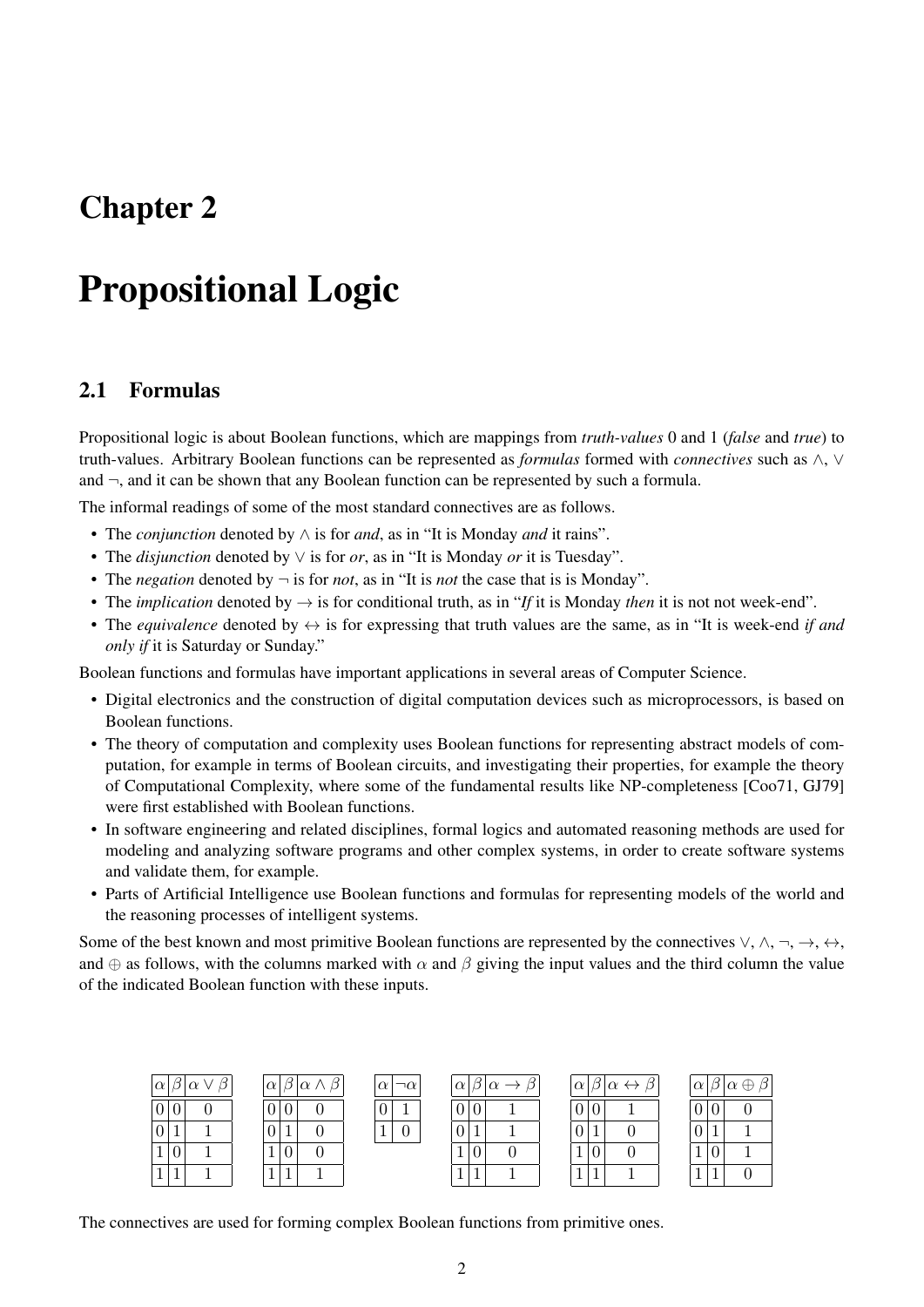#### 2.2. VALUATIONS AND TRUTH-VALUES 3

Often only some of the connectives, typically ¬ and one or both of ∧ and ∨, are viewed as *primitive connectives*, and other connectives are defined in terms of the primitive connectives. For example the *implication*  $\rightarrow$  and *equivalence*  $\leftrightarrow$  connectives can be defined as follows in terms of  $\neg$ ,  $\wedge$  and  $\vee$ :  $\alpha \rightarrow \beta$  as  $\neg \alpha \vee \beta$ , and  $\alpha \leftrightarrow \beta$  as  $(\alpha \to \beta) \land (\beta \to \alpha).$ 

There is a close connection between the Boolean connectives  $\vee$ ,  $\wedge$  and  $\neg$  and the operations  $\cup$ ,  $\cap$  and complementation in Set Theory. Observe the similarity between the truth-tables for the three connectives and the analogous tables for the set-theoretic operations.

| $\alpha$ | $\beta$ $\alpha \cup \beta$ | $\alpha$ | $\beta$ $\alpha \cap \beta$ | $\alpha$ |  |
|----------|-----------------------------|----------|-----------------------------|----------|--|
|          |                             |          |                             |          |  |
|          |                             |          |                             |          |  |
|          |                             |          |                             |          |  |
|          |                             |          |                             |          |  |

Formulas in logic are formed analogously to arithmetic expressions in mathematics, with parentheses, variables (atomic propositions) and binary connectives analogous to the binary arithmetic operations like addition and multiplication.

Definition 2.1 (Propositional Formulas) *Formulas are recursively defined as follows.*

- *Atomic propositions* x ∈ X *are formulas.*
- *Symbols* ⊤ *and* ⊥ *are formulas (respectively representing the constant* true *and* false*).*
- *If* α *and* β *are formulas, then so are*
	- *1.* ¬α*,*
	- *2.* (α ∧ β)*,*
	- *3.* (α ∨ β)*,*
	- *4.*  $(\alpha \rightarrow \beta)$ *, and*
	- *5.*  $(\alpha \leftrightarrow \beta)$ .

*Nothing else is a formula.*

Parentheses ( and ) do not always need to be written if precedences between the connectives are observed. The highest precedence is with  $\neg$ , followed by  $\land$  and  $\lor$ , then  $\rightarrow$ , and finally  $\leftrightarrow$ . So,  $\neg a \lor b$  means the same as  $(\neg a) \lor b$ .

Associativity rules for ∨ and ∧ are usually not paid much attention to, as these connectives are associative: for example,  $a \vee (b \vee c)$  is equivalent to  $(a \vee b) \vee c$ . For implication, one can define  $\phi_1 \to \phi_2 \to \phi_3$  to mean  $\phi_1 \to (\phi_2 \to \phi_3)$ , but this expression would practically always be parenthesized anyway, so adopting this precedence rule is not important.

### 2.2 Valuations and Truth-Values

**Definition 2.2 (Valuation of atomic propositions)** A valuation  $v: X \to \{0, 1\}$  *is a mapping from atomic propositions*  $X = \{x_1, \ldots, x_n\}$  *to* truth-values 0 and 1.

Valuations can be extended to *formulas*  $\phi \in \mathcal{L}(X)$ , i.e.  $v : \mathcal{L}(X) \to \{0, 1\}$ .

**Definition 2.3 (Valuation of propositional formulas)** *A given valuation*  $v : X \to \{0, 1\}$  *of atomic propositions can be extended to a valuation of arbitrary propositional formulas over* X*.*

 $v(\neg \alpha) = 1$  *iff*  $v(\alpha) = 0$  $v(T) = 1$  $v(\perp)=0$  $v(\alpha \wedge \beta) = 1$  *iff*  $v(\alpha) = 1$  *and*  $v(\beta) = 1$  $v(\alpha \vee \beta) = 1$  *iff*  $v(\alpha) = 1$  *or*  $v(\beta) = 1$  $v(\alpha \to \beta) = 1$  *iff*  $v(\alpha) = 0$  *or*  $v(\beta) = 1$  *(or, equivalently,*  $v(\alpha) \le v(\beta)$ *)*  $v(\alpha \leftrightarrow \beta) = 1$  *iff*  $v(\alpha) = v(\beta)$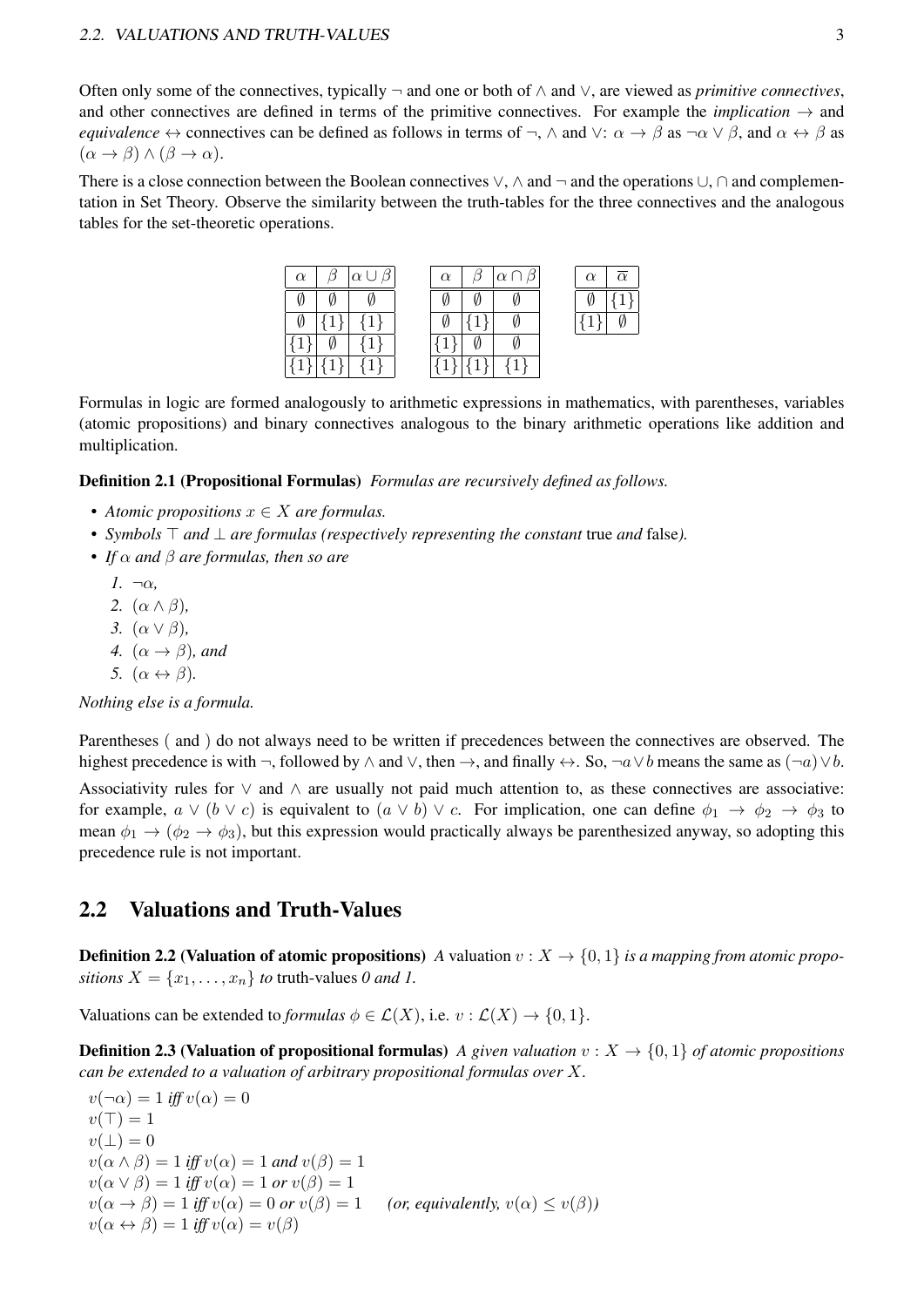■

**Example 2.4** Let  $v(a) = 1, v(b) = 1, v(c) = 1, v(d) = 1$ . Then

$$
v(a \lor b \lor c) = 1,
$$
  
\n
$$
v(\neg a \to b) = 1,
$$
  
\n
$$
v(a \to \neg b) = 0.
$$

We also introduce a commonly used notation for the truth of a formula under a given valuation. We will write  $v \models \phi$  if  $v(\phi) = 1$ , and  $v \not\models \phi$  if  $v(\phi) = 0$ .

Definition 2.5 (Subformulas and immediate subformulas) *We recursively define* immediate subformulas*isfma*(ϕ) *of a formula*  $\phi$  *as follows.* 

- *1. If*  $\phi = x$  *where* x *is an atomic proposition, then isfma* $(\phi) = \emptyset$ *.*
- 2. *isfma* $(\alpha \wedge \beta) = {\alpha, \beta}$
- *3. isfma* $(\alpha \vee \beta) = {\alpha, \beta}$
- *4.*  $isfma(\alpha \rightarrow \beta) = {\alpha, \beta}$
- *5. isfma* $(\alpha \leftrightarrow \beta) = {\alpha, \beta}$
- *6. isfma* $(\neg \alpha) = {\alpha}$

Subformulas *of a formula*  $\phi$  *are defined recursively by sfma* $(\phi) = {\phi} \cup \bigcup_{\psi \in \text{isfma}(\phi)} \text{sfma}(\psi)$ .

### 2.3 Equivalences

Table 2.1 lists equivalences that hold in the propositional logic. Replacing one side of any of these equivalences by the other - in any formula - does not change the Boolean function represented by the formula.

These equivalences have several applications, including translating formulas into *normal forms* (Section 4), and simplifying formulas. For example, all occurrences  $\top$  and  $\bot$  of the constant symbols (except one, if the whole formula reduces to  $\top$  or  $\bot$ ) can be eliminated with the equivalences containing these symbols.

In some applications, and especially in implementations as computer programs, it may be useful to define conjunctions and disjunctions to have more than 2 sub-formulas. These are *chain disjunction* and *chain conjunction*. These can be written as

$$
\bigwedge \{\phi_1, \dots, \phi_n\}
$$

$$
\bigvee \{\phi_1, \dots, \phi_n\}
$$

and

with  $n \geq 0$  having arbitrarily high value. Special cases are  $n = 1$ , when  $\Lambda\{\phi_1\}$  and  $\Lambda\{\phi_1\}$  are both the same as  $\phi_1$ , and  $n = 0$ , when  $\bigwedge \emptyset$  is equivalent to the constant  $\top$  (because *all* conjuncts are true, and there are none of them), and  $\bigvee \emptyset$  is equivalent to the constant  $\bot$  (because for disjunction to be true there should be at least one true disjunct, and in this case there are none.)

### 2.4 Truth-tables

All valuations relevant to a formula are often tabulated as *truth-tables* so that each row corresponds to a valuation. Truth-tables are used for analyzing the most basic properties of formulas.

Valuations for formulas containing exactly one connective are as follows.

| $\neg \alpha$<br>$\alpha$ | $\alpha$ $\beta$ $\alpha$ $\wedge$ $\beta$ $\beta$ | $ \alpha \beta \alpha\vee\beta $ | $ \alpha \beta \alpha \rightarrow \beta $ | $ \alpha \beta \alpha \leftrightarrow \beta$ |
|---------------------------|----------------------------------------------------|----------------------------------|-------------------------------------------|----------------------------------------------|
|                           |                                                    |                                  | 0 0                                       |                                              |
| и                         |                                                    |                                  | $\overline{0}$                            |                                              |
|                           |                                                    |                                  |                                           |                                              |
|                           |                                                    | -1                               |                                           |                                              |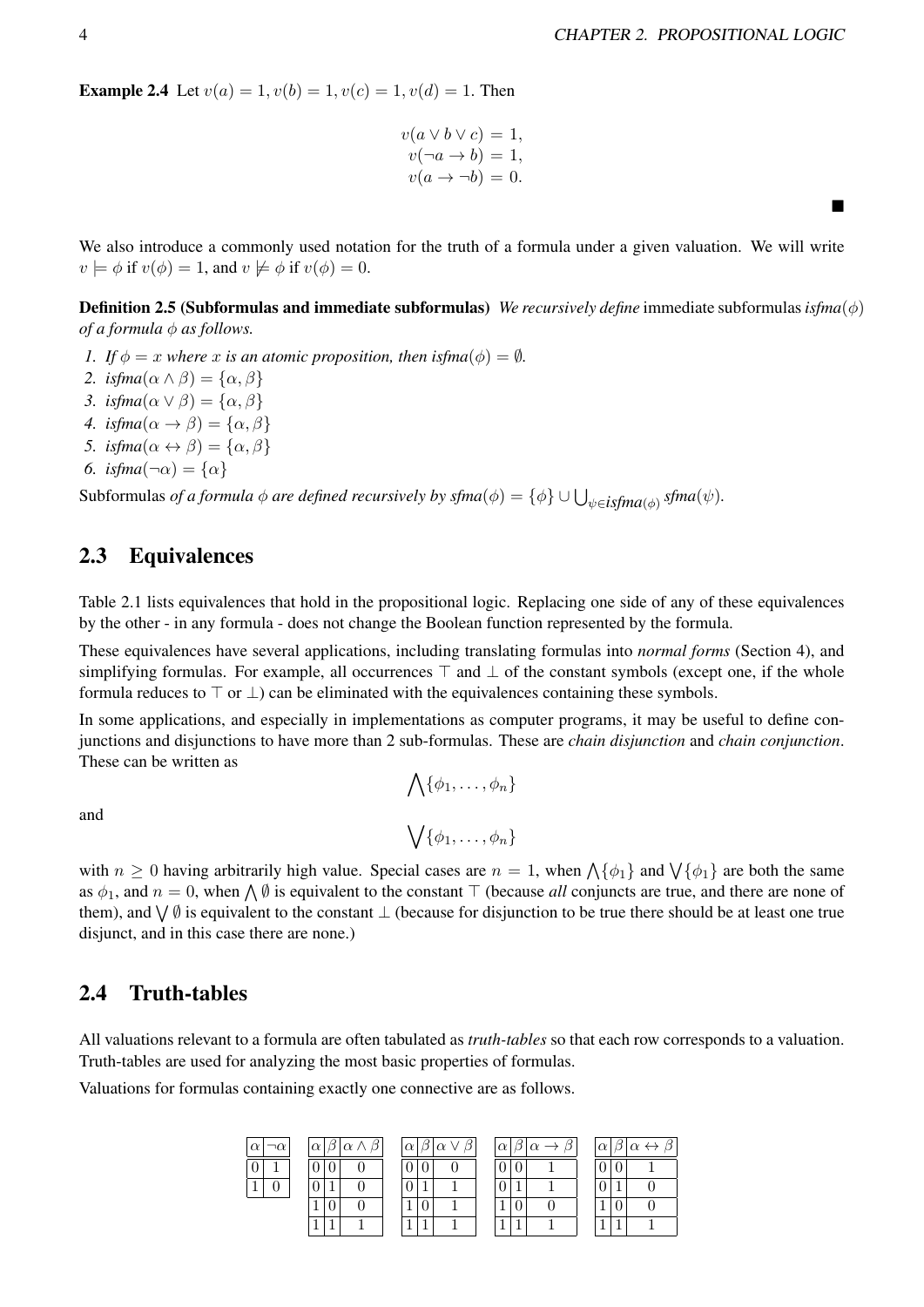| double negation                    | $\neg\neg\alpha$                      | $\equiv$ | $\alpha$                                            |
|------------------------------------|---------------------------------------|----------|-----------------------------------------------------|
| associativity $\vee$               | $\alpha \vee (\beta \vee \gamma)$     | $\equiv$ | $(\alpha \vee \beta) \vee \gamma$                   |
| associativity $\wedge$             | $\alpha \wedge (\beta \wedge \gamma)$ | $\equiv$ | $(\alpha \wedge \beta) \wedge \gamma$               |
| commutativity $\vee$               | $\alpha \vee \beta$                   | $\equiv$ | $\beta \vee \alpha$                                 |
| commutativity $\wedge$             | $\alpha \wedge \beta$                 | $\equiv$ | $\beta \wedge \alpha$                               |
| distributivity $\wedge \vee$       | $\alpha \wedge (\beta \vee \gamma)$   | $\equiv$ | $(\alpha \wedge \beta) \vee (\alpha \wedge \gamma)$ |
| distributivity $\vee \wedge$       | $\alpha \vee (\beta \wedge \gamma)$   | $\equiv$ | $(\alpha \vee \beta) \wedge (\alpha \vee \gamma)$   |
| idempotence V                      | $\alpha \vee \alpha$                  | $\equiv$ | $\alpha$                                            |
| idempotence $\wedge$               | $\alpha \wedge \alpha$                | $\equiv$ | $\alpha$                                            |
| absorption 1                       | $\alpha \wedge (\alpha \vee \beta)$   | $\equiv$ | $\alpha$                                            |
| absorption 2                       | $\alpha \vee (\alpha \wedge \beta)$   | $\equiv$ | $\alpha$                                            |
| De Morgan's law 1                  | $\neg(\alpha \vee \beta)$             | $\equiv$ | $(\neg \alpha) \wedge (\neg \beta)$                 |
| De Morgan's law 2                  | $\neg(\alpha \wedge \beta)$           | $\equiv$ | $(\neg \alpha) \vee (\neg \beta)$                   |
| contraposition                     | $\alpha \rightarrow \beta$            | $\equiv$ | $\neg \beta \rightarrow \neg \alpha$                |
| negation $\top$                    | $\neg$ T                              | $\equiv$ | $\perp$                                             |
| negation $\perp$                   | ⊣⊥                                    | $\equiv$ | $\top$                                              |
| constant $\perp$                   | $\alpha \wedge \neg \alpha$           | $\equiv$ | $\perp$                                             |
| constant T                         | $\alpha \vee \neg \alpha$             | $\equiv$ | $\top$                                              |
| elimination $\top \vee$            | $\top \vee \alpha$                    | $\equiv$ | $\top$                                              |
| elimination $\top \wedge$          | $\top \wedge \alpha$                  | ≡        | $\alpha$                                            |
| elimination $\perp$ $\vee$         | $\perp \vee \alpha$                   | $\equiv$ | $\alpha$                                            |
| elimination $\perp \wedge$         | $\perp \wedge \alpha$                 | $\equiv$ | $\perp$                                             |
| elimination $\bot \rightarrow$     | $\perp \rightarrow \alpha$            | $\equiv$ | $\top$                                              |
| elimination $\perp \rightarrow$    | $\alpha \rightarrow \perp$            | ≡        | $\neg \alpha$                                       |
| elimination $\top \rightarrow$     | $\top \rightarrow \alpha$             | $\equiv$ | $\alpha$                                            |
| elimination $\top \rightarrow$     | $\alpha \rightarrow \top$             | $\equiv$ | $\top$                                              |
| commutativity $\leftrightarrow$    | $\alpha \leftrightarrow \beta$        | $\equiv$ | $\beta \leftrightarrow \alpha$                      |
| elimination $\top \leftrightarrow$ | $\top \leftrightarrow \alpha$         | $\equiv$ | $\alpha$                                            |
| elimination $\bot \leftrightarrow$ | $\bot \leftrightarrow \alpha$         | $\equiv$ | $\neg\alpha$                                        |

Table 2.1: Propositional Equivalences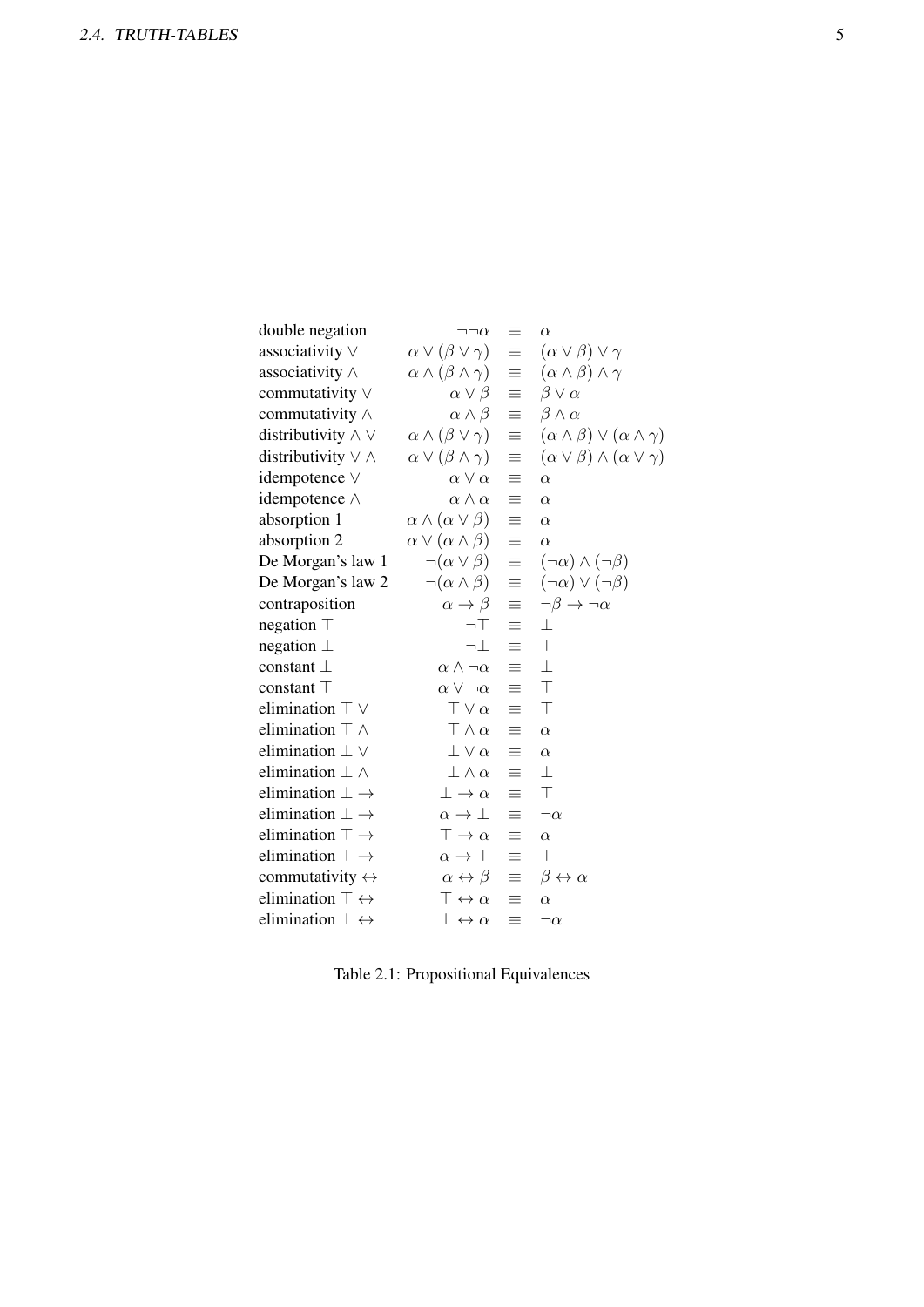Truth-tables for more complex formulas  $\phi$  are constructed as follows.

- 1. Create columns for all subformulas sfma $(\phi)$ , with columns for shorter formulas left of the bigger formulas. The shortest subformulas are the *n* atomic propositions occurring in  $\phi$ .
- 2. Create  $2^n$  rows corresponding to all the valuations of the atomic propositions.
- 3. Fill in truth-values in the remaining cells from left to right: every row in the column for a formula  $\psi$  is filled in by looking at the contents of the immediate subformulas isfma $(\psi)$  in the same row (residing to the left), based on the truth table for the outermost connective in  $\psi$ .

**Example 2.6** The truth-table for  $\neg B \land (A \rightarrow B)$  is the following.

|  |  | $\overline{A B \neg B (A\to B)} (\neg B\wedge (A\to B))$ |
|--|--|----------------------------------------------------------|
|  |  |                                                          |
|  |  |                                                          |
|  |  |                                                          |
|  |  |                                                          |

### 2.5 Logical Consequence, Satisfiability, Validity

Once we have represented some facts of whatever object or system we are analyzing as a formula, we are often interested in understanding its properties.

A formula is *satisfiable* if it is *true* under some valuation of its atomic propositions. For example, if our formula described the properties of some system or some scenario, the formula being satisfiable would mean that the scenario is possible.

A formula is a *logical consequence* of another formula, if it is necessarily true when the other formula is true. In English we would say that some statement *follows from* another statement. For example, from "It is Tuesday" it follows that "It is Monday or it is Tuesday". If the first sentence is true, then necessarily also the second sentence is true. Note that there does not have to be any real connection between the two statements: "It is Monday or it is not Monday" is a logical consequence of any statement. We similarly defined logical consequence from a *set* of formulas, viewing the set as the conjunction of all the formulas in it.

A formula is *valid* (a *tautology*) if it is true no matter what the values of the atomic propositions are, similarly to basic mathematical equalities everybody is familiar with, such as  $2x = x + x$  which holds no matter which values we choose for  $x$ .

Next we formally define these concepts.

**Definition 2.7 (Validity)** *A formula*  $\phi$  *is* valid *if and only if*  $v \models \phi$  *for all valuations v.* 

**Example 2.8**  $x \vee \neg x$  is valid.

 $x \rightarrow (x \vee y)$  is valid.  $x \vee y$  is not valid.

**Definition 2.9 (Satisfiability)** *A formula*  $\phi$  *is* satisfiable *if and only if there is at least one valuation* v *such that*  $v \models \phi$ . A set  $\{\phi_1,\ldots,\phi_n\}$  is satisfiable if there is at least one valuation v such that  $v \models \phi_i$  for all  $i \in \{1,\ldots,n\}$ .

The best known result in computational complexity theory is that the propositional satisfiability problem SAT is NP-complete. SAT is defined as decision problem of deciding whether a given formula  $\phi$  is satisfiable, often stated as  $\phi \in$  SAT. The closely related validity problem (TAUT) is similarly hard (co-NP-complete.)

**Example 2.10** The following formulas are satisfiable:  $x, x \wedge y$ , and  $x \vee \neg x$ .

**Example 2.11** The following formulas are not satisfiable:  $x \wedge \neg x, \bot, a \wedge (a \rightarrow b) \wedge \neg b$ .

■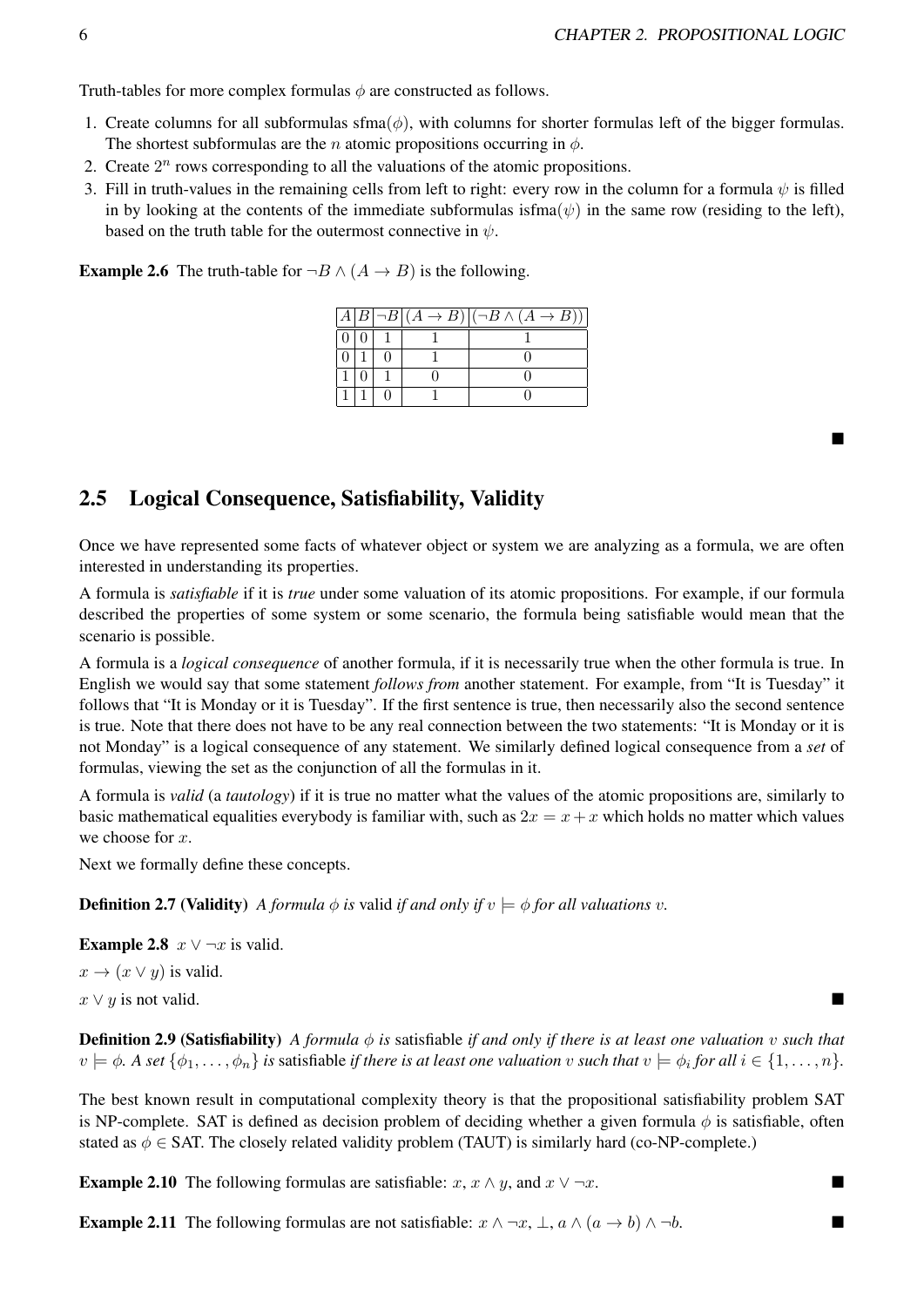$$
\alpha \land \beta \models \alpha
$$
\n
$$
\alpha \models \alpha \lor \beta
$$
\n
$$
\alpha \models \beta \to \alpha
$$
\n
$$
\neg \alpha \models \alpha \to \beta
$$
\nModus Ponens

\n
$$
\alpha \land (\alpha \to \beta) \models \beta
$$
\n
$$
\neg \beta \land (\alpha \to \beta) \models \neg \alpha
$$

| Table 2.2: Useful Logical Consequences |  |  |  |  |
|----------------------------------------|--|--|--|--|
|----------------------------------------|--|--|--|--|

A satisfiable formula is also said to be *consistent*. A formula that is not satisfiable is *unsatisfiable*, *inconsistent*, or *contradictory*.

Satisfiability means *logically possible*: it is possible that the formula is true (if the truth-values of the atomic propositions in the formula are chosen right.)

**Definition 2.12 (Logical Consequence)** *A formula*  $\phi$  *is a* logical consequence of  $\Sigma = \{\phi_1, \ldots, \phi_n\}$ *, denoted by*  $\Sigma \models \phi$ , if and only if for all valuations v, if  $v \models \Sigma$  then  $v \models \phi$ .

Notice that we are here using the symbol  $\models$  for a completely different purpose than the one we first introduced it for in Section 2.2. With logical consequence  $\Sigma \models \phi$  we have a set of formulas on the left-hand side, whereas when talking about the truth of a formula  $\phi$  in valuation v we have a valuation on the left-hand side of  $v \models \phi$ .

If we talk about logical consequence from a single formula so that  $\Sigma = {\psi}$  for some formula  $\psi$ , then we often write this as  $\psi \models \phi$ .

Logical consequences  $\phi$  of  $\Sigma$  are what can be inferred with certainty from  $\Sigma$ : if  $\Sigma$  holds, then  $\phi$  is guaranteed to hold too.

Example 2.13 From "if it is a weekday today then most people are working today", and "it is a weekday today" it follows that "most people are working today". This can be expressed as  $\{w \to p, w\} \models p$ .

**Example 2.14**  $\{a, a \rightarrow b, b \rightarrow c\} \models c$ 

**Example 2.15**  $\{m \vee t, m \rightarrow w, t \rightarrow w\} \models w$ 

Some useful logical consequences are given in Table 2.2.

Notice two special cases of logical consequence  $\phi_1 \models \phi_2$  which may be unintuitive. If  $\phi_2$  is valid, then  $\phi_1 \models \phi_2$ holds for any formula  $\phi_1$ . For example,  $a \models b \lor \neg b$ . Similarly, if  $\phi_1$  is unsatisfiable, then  $\phi_1 \models \phi_2$  holds for any formula  $\phi_2$ . One sometimes says that "from a contradiction anything follows". This is the formal counterpart of that. For example,  $a \wedge \neg a \models b$ . The unintuitive thing in these cases may be that the formulas on the different sides of  $\models$  do not share any atomic formulas, and hence there isn't any real connection between them.

**Definition 2.16 (Logical Equivalence)** *A formula*  $\phi_1$  *is a* logically equivalent *to formula*  $\phi_2$ *, denoted by*  $\phi_1 \equiv \phi_2$ *, if and only if for all valuations* v,  $v(\phi_1) = v(\phi_2)$ .

**Lemma 2.17**  $\phi_1 \equiv \phi_2$  *if and only if both*  $\phi_1 \models \phi_2$  *and*  $\phi_2 \models \phi_1$ *.* 

Importantly, there are close connections between satisfiability, validity, and logical consequence. These connections allow *reducing* questions concerning these concepts to each other, which allows choosing one of these concepts as the most basic one (for example implemented in algorithms for reasoning in the propositional logic), and reducing the other concepts to the basic one.

**Theorem 2.18 (Validity vs. Logical Consequence 1)** *The formula*  $\phi$  *is valid if and only if*  $\emptyset \models \phi$ *.* 

Theorem 2.19 (Validity vs. Logical Consequence 2)  $\{\phi_1,\ldots,\phi_n\} \models \phi$  *if and only if*  $(\phi_1 \land \cdots \land \phi_n) \rightarrow \phi$  *is valid.*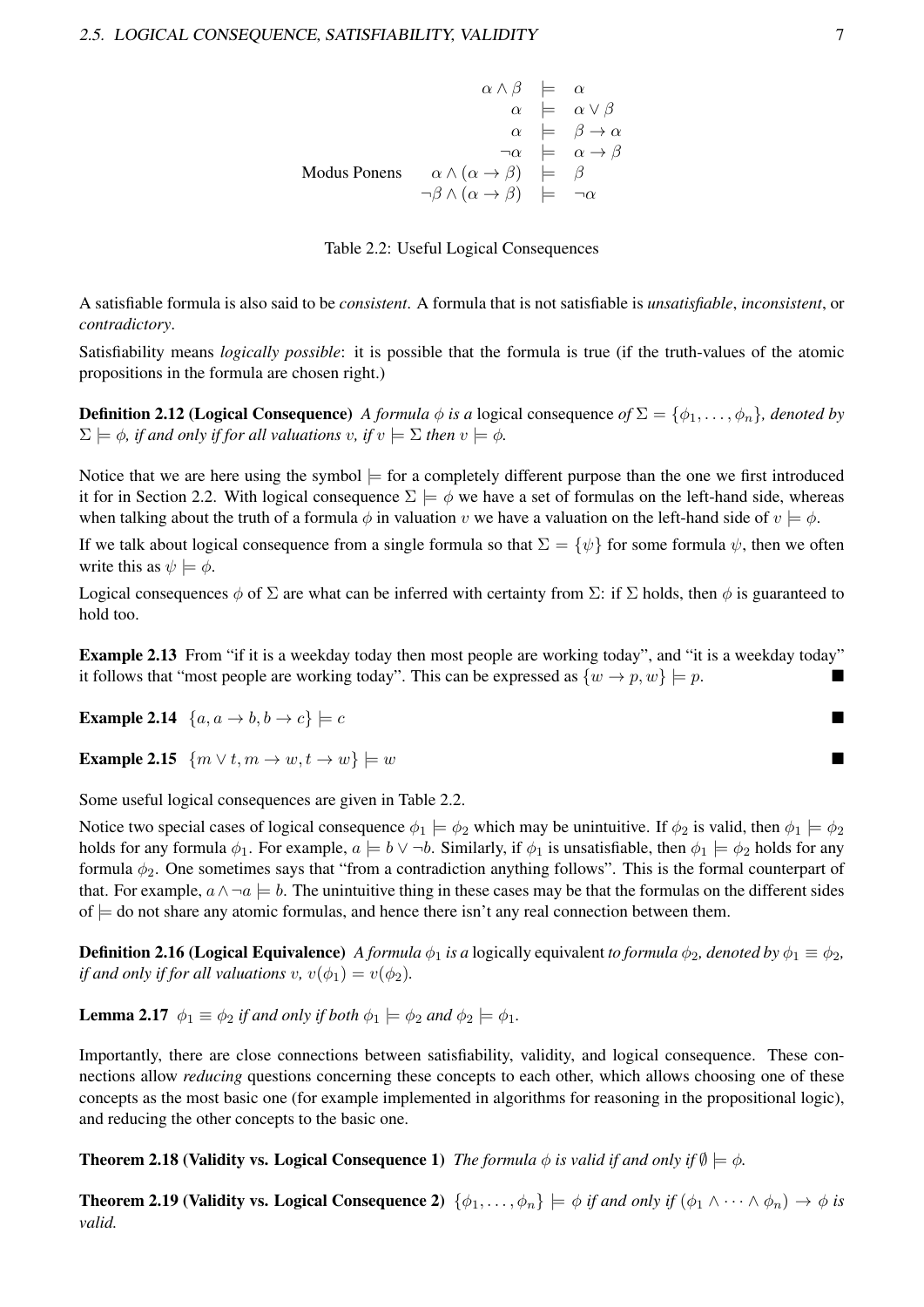**Theorem 2.20 (Validity vs. Satisfiability)**  $\phi$  *is* valid *if and only if*  $\neg \phi$  *is not satisfiable.* 

Theorem 2.21 (Logical Consequence vs. Satisfiability)  $\Sigma \models \phi$  *if and only if*  $\Sigma \cup {\neg \phi}$  *is not satisfiable.* 

In practice, algorithms for reasoning in the propositional logic implement *satisfiability*. Other reasoning tasks are reduced to satisfiability testing as shown by Theorems 2.20 and 2.21.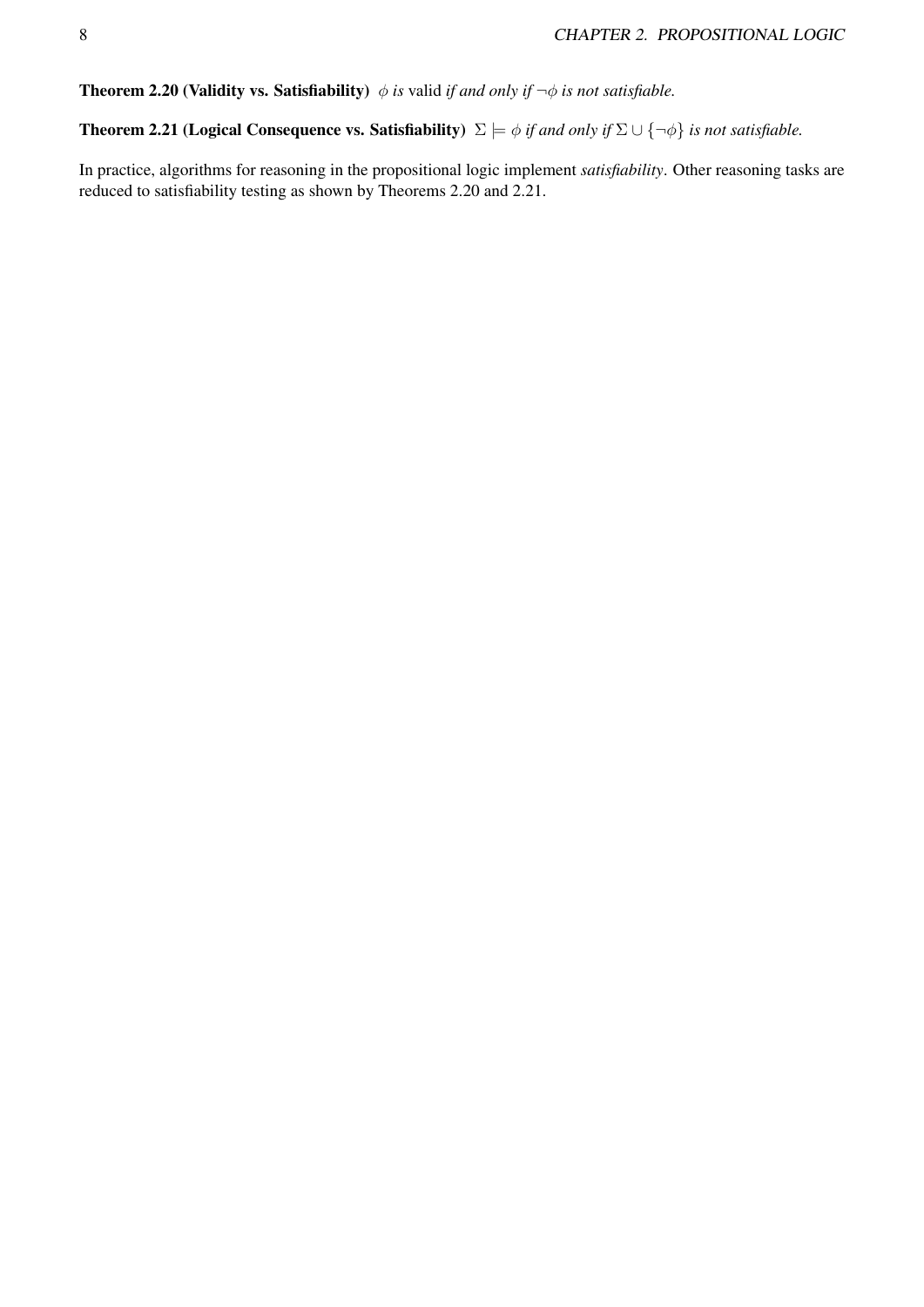## Chapter 3

# Reasoning in the Propositional Logic

In this chapter we discuss the main methods for automating inference in the propositional logic.

The simplest method is based on truth-tables (Section 3.1), which enumerate all valuations of the relevant atomic propositions, and questions about satisfiability and logical consequence can be answered by evaluating the truthvalues of the relevant formulas for every valuation.

Truth-tables are easy to implement as a program, but are impractical when the number of atomic propositions is higher than 20 or 30. The algorithms used in practice (Section 3.2) are based on searching a tree in which each path starting from the root node represents a (partial) valuation of the atomic propositions. The size of this tree is in practice orders of magnitudes smaller than corresponding truth-tables, and for finding one satisfying valuation not the whole tree needs to be traversed. Finally, only one path of the tree, from the root node to the current leaf node, needs to be kept in the memory at a time, which reduces the memory requirements substantially. This enables the use of these algorithms for formulas of the size encountered in solving important problems in AI and computer science in general, with up to hundreds of thousands of atomic propositions and millions of clauses.

### 3.1 Truth-Tables

The most basic method for testing satisfiability of a formula  $\phi$  is to construct the truth-table for  $\phi$ , representing all valuations of atomic propositions occurring in  $\phi$ , and then check whether the column for  $\phi$  contains at least one 1:  $\phi$  is satisfiable if and only if the column for  $\phi$  contains at least one 1. Obviously, this is because all possible valuations are represented in the truth-table, and a formula is satisfiable if and only if it is true in at least one valuation.

**Example 3.1** The truth-table for  $\neg B \land (A \rightarrow B)$ :

|  |  | $A B \neg B (A \to B) (\neg B \land (A \to B)) $ |
|--|--|--------------------------------------------------|
|  |  |                                                  |
|  |  |                                                  |
|  |  |                                                  |
|  |  |                                                  |

 $\neg B \land (A \rightarrow B)$  is satisfiable because it is true when both A and B are false, corresponding to the first row.

The second important problem is testing for logical consequence.

**Algorithm 3.2** *To test whether*  $\phi$  *a logical consequence of*  $\Sigma$  *do the following.* 

- *1. Construct the truth-table for*  $\phi$  *and*  $\Sigma$ *.*
- *2. Mark every row in which the columns for all members of* Σ *contain 1.*
- *3. Check that there is 1 in the column for* ϕ *for every marked row.*

This algorithm tests whether  $\phi$  is true in every valuation in which  $\Sigma$  is true.

If there is marked row with  $\phi$  false, then we have *a counterexample* to  $\Sigma \models \phi$ :  $\Sigma$  is true but  $\phi$  is false.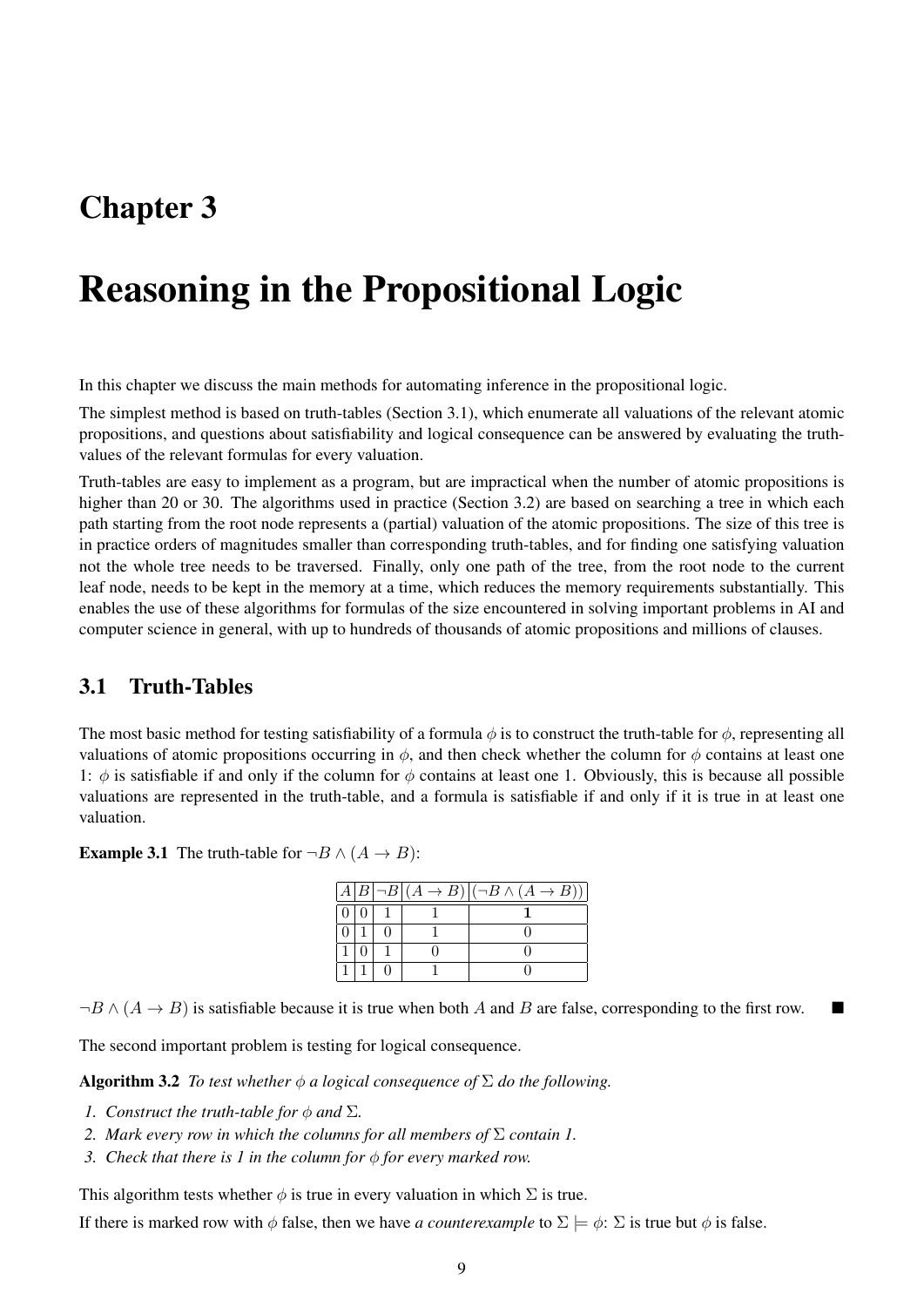

Figure 3.1: All valuations as a binary tree

**Example 3.3** Test  $\{a \rightarrow b, b \rightarrow c\} \models a \rightarrow c$ :

|                  |                |                  | $a b c a \rightarrow b b \rightarrow c a \rightarrow c$ |                |                |
|------------------|----------------|------------------|---------------------------------------------------------|----------------|----------------|
| $\theta$         | $\overline{0}$ | $\overline{0}$   | 1                                                       |                |                |
|                  | 0 0            | 1                | $\mathbf{1}$                                            | 1              | 1              |
| 0                | 1 0            |                  | $\mathbf{1}$                                            | $\overline{0}$ | 1              |
| $\boldsymbol{0}$ | 1              |                  |                                                         | 1              | 1              |
|                  | 1 0 0          |                  | 0                                                       | 1              | $\overline{0}$ |
| 1                | $\Omega$       |                  | 0                                                       | 1              | 1              |
| 1                |                | $\left( \right)$ |                                                         | 0              | 0              |
|                  |                |                  |                                                         |                |                |

 ${a \rightarrow b, b \rightarrow c}$  true on 4 rows, and we need to confirm that  $a \rightarrow c$  is true on those rows.

Truth-tables are a practical method to be used by hand only up to a couple of atomic propositions. With 6 atomic propositions there are 64 rows, which barely fits on a sheet of paper. With computer it is possible to use the truth-table method for up to 20 or 25 variables. After that memory consumption and computation times will be impractically high. In many applications the number of atomic propositions is in the hundreds, thousands, or even hundreds of thousands, and completely different types of algorithms are necessary.

The exponentiality in the truth-table is inherent in all algorithms for testing satisfiability or logical consequence, similarly to many of challenging problems in AI. For testing satisfiability, and many other problems, this exponentiality is an indication of NP-completeness [Coo71, GJ79]. The exponentiality is known as the *combinatorial*  $explosion$ , and is caused by the exponential number  $2<sup>n</sup>$  of combinations of values of n atomic propositions. NPcompleteness of the satisfiability problem suggests that all algorithms for the problem necessarily need to do an exponential amount of computation, in the worst case, and the problem is *inherently hard* in this sense. Work on practically useful algorithms for the satisfiability problem try to avoid the exponential worst-case by using methods for pruning the search tree, and by using heuristics for choosing the traversal order and a tree structure that minimizes the time it takes to find a satisfying valuation or to determine that none exist.

### 3.2 Tree-Search Algorithms

More practical algorithms for solving the satisfiability problem do not explicitly go through all possible valuations of the atomic propositions, and do not store all of them in a big table that has to be kept in the memory.

The simplest algorithm for testing satisfiability that does not construct a truth-table does a depth-first traversal of a binary tree that represents all valuations. This is illustrated in Figure 3.1 for atomic propositions  $X = \{a, b, c\}$ .

During the traversal, this algorithm only needs to store in the memory the (partial) valuation on the path from the root node to the current node, and hence its memory consumption is linear in the number of atomic propositions.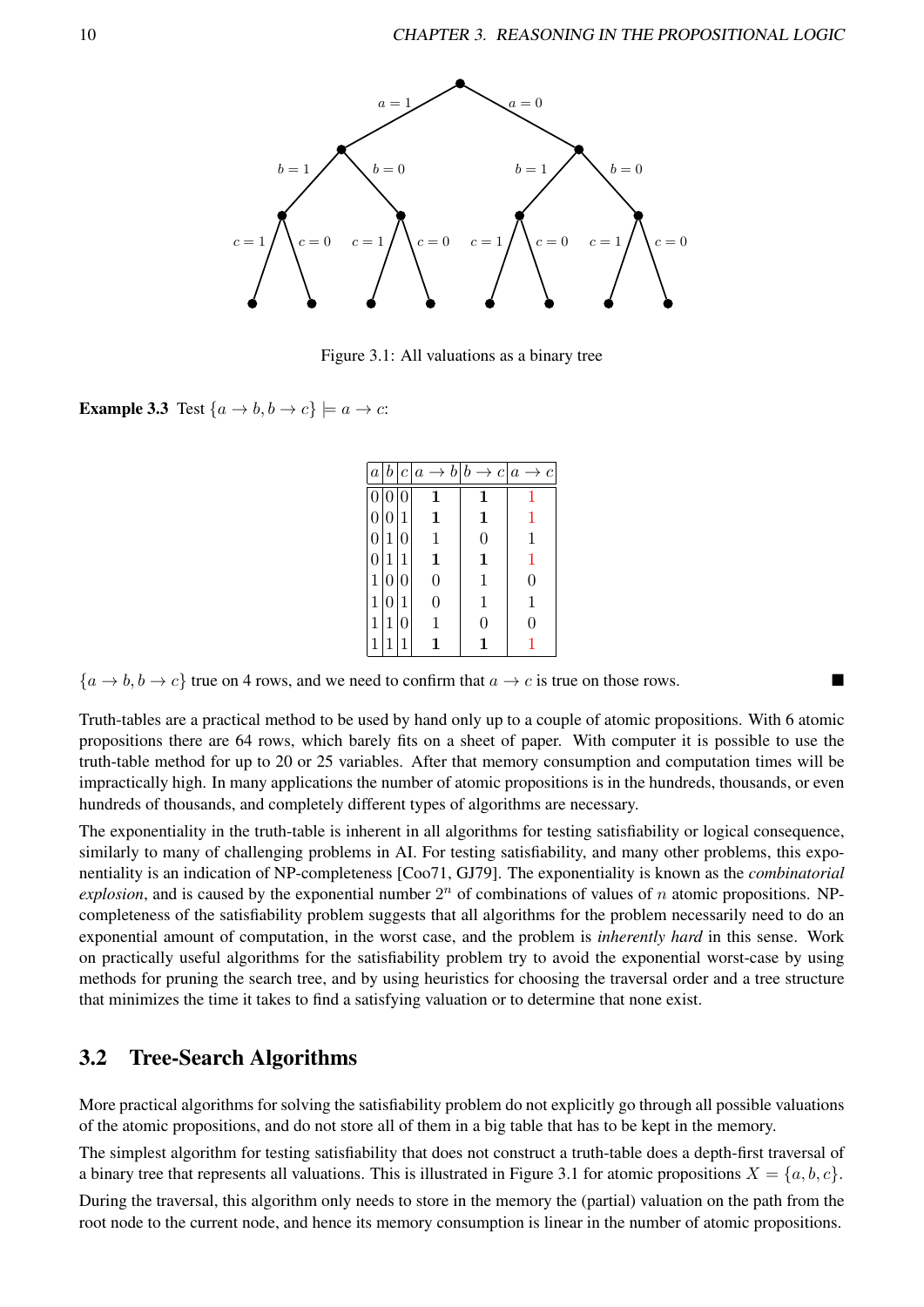#### 3.2. TREE-SEARCH ALGORITHMS 11

The runtime of the algorithm, however, is still exponential in the number of atomic propositions for all unsatisfiable formulas, because of the size of the tree. For satisfiable formulas the whole tree does not need to be traversed, but since the first satisfying valuation may be encountered late in the traversal, in practice this algorithm is also usually exponential.

The improvements to this basic tree-search algorithm are based on the observation that many of the (partial) valuations in the tree make the formula false, and this is easy to detect during the traversal. Hence large parts of the search tree can be pruned.

In the following, we assume that the formula has been translated into the conjunctive normal form (Section 4). Practically all leading algorithms assume the input to be in CNF.

The fundamental observation in pruning the search tree is the following. Let v be a valuation and  $l \vee l_1 \vee l_2 \vee \cdots \vee l_n$ a clause such that  $v(l_1) = 0, \ldots, v(l_n) = 0$ ,

Since we are trying to find a valuation that makes our clause set *true*, this clause has to be *true* (similarly to all other clauses), and it can only be *true* if the literal l is *true*.

Hence if the partial valuation corresponding to the current node in the search tree makes, in some clause, all literals *false* except one (call it l) that still does not have a truth-value, then l has to be made true. If l is an atomic proposition x, then the current valuation has to assign  $v(x) = 1$ , and if  $l = \neg x$  for some atomic proposition x, then we have to assign  $v(x) = 0$ . We call these *forced assignments*.

Consider the search tree in Figure 3.1 and the clauses  $\neg a \lor b$  and  $\neg b \lor c$ . The leftmost child node of the root node, which is reached by following the arc  $a = 1$ , corresponds to the partial valuation  $v = \{(a, 1)\}\$  that assigns  $v(a) = 1$  and leaves the truth-values of the remaining atomic propositions open. Now with clause  $\neg a \lor b$  we have the forced assignment  $v(b) = 1$ . Now, with clause  $\neg b \lor c$  also  $v(c) = 1$  is a forced assignment.

Hence assigning  $a = 1$  forces the assignments of both of the remaining variables. This means that the leftmost subtree of the root node essentially only consists of one path that leads to the leftmost leaf node. The other leaf nodes in the subtree, corresponding to valuations  $\{a = 1, b = 1, c = 0\}$ ,  $\{a = 1, b = 0, c = 0\}$ , and  ${a = 1, b = 0, c = 1}$ , would not be visited, because it is obvious that they falsify at least one of the clauses. Since we are doing the tree search in order to determine the satisfiability of our clause set, the computation in the subtree with  $a = 1$  can be stopped here, continuing from the root node with  $a = 0$  to the rightmost subtree.

#### 3.2.1 Unit Resolution

What we described as forced assignments is often formalized as the inference rule Unit Resolution.

#### Theorem 3.4 (Unit Resolution) *In*

$$
\frac{l \quad \bar{l} \lor l_1 \lor l_2 \lor \dots \lor l_n}{l_1 \lor l_2 \lor \dots \lor l_n}
$$

*the formula below the line is a logical consequence of the formulas above the line.*

Here the *complementation*  $\overline{l}$  of a literal l is defined by  $\overline{x} = \neg x$  and  $\overline{\neg x} = x$ .

**Example 3.5** From  $\{A \lor B \lor C, \neg B, \neg C\}$  one can derive A by two applications of the Unit Resolution rule. ■

A special case of the Unit Resolution rule is when both clauses are unit clauses (consisting of one literal only.) Since the  $n = 0$  in this case, the formula below the line has 0 disjuncts. We identify a chain-disjunction with 0 literals with the constant false ⊥, corresponding to the *empty clause*.

$$
\frac{l}{\perp} \frac{\bar{l}}{\perp}
$$

Any clause set with the empty clause is *unsatisfiable*.

The Unit Resolution rule is a special case of the Resolution rule.

#### Theorem 3.6 (Resolution) *In*

$$
\frac{l \vee l'_1 \vee \dots \vee l'_m \quad \bar{l} \vee l_1 \vee \dots \vee l_n}{l'_1 \vee \dots \vee l'_m \vee l_1 \vee l_2 \vee \dots \vee l_n}
$$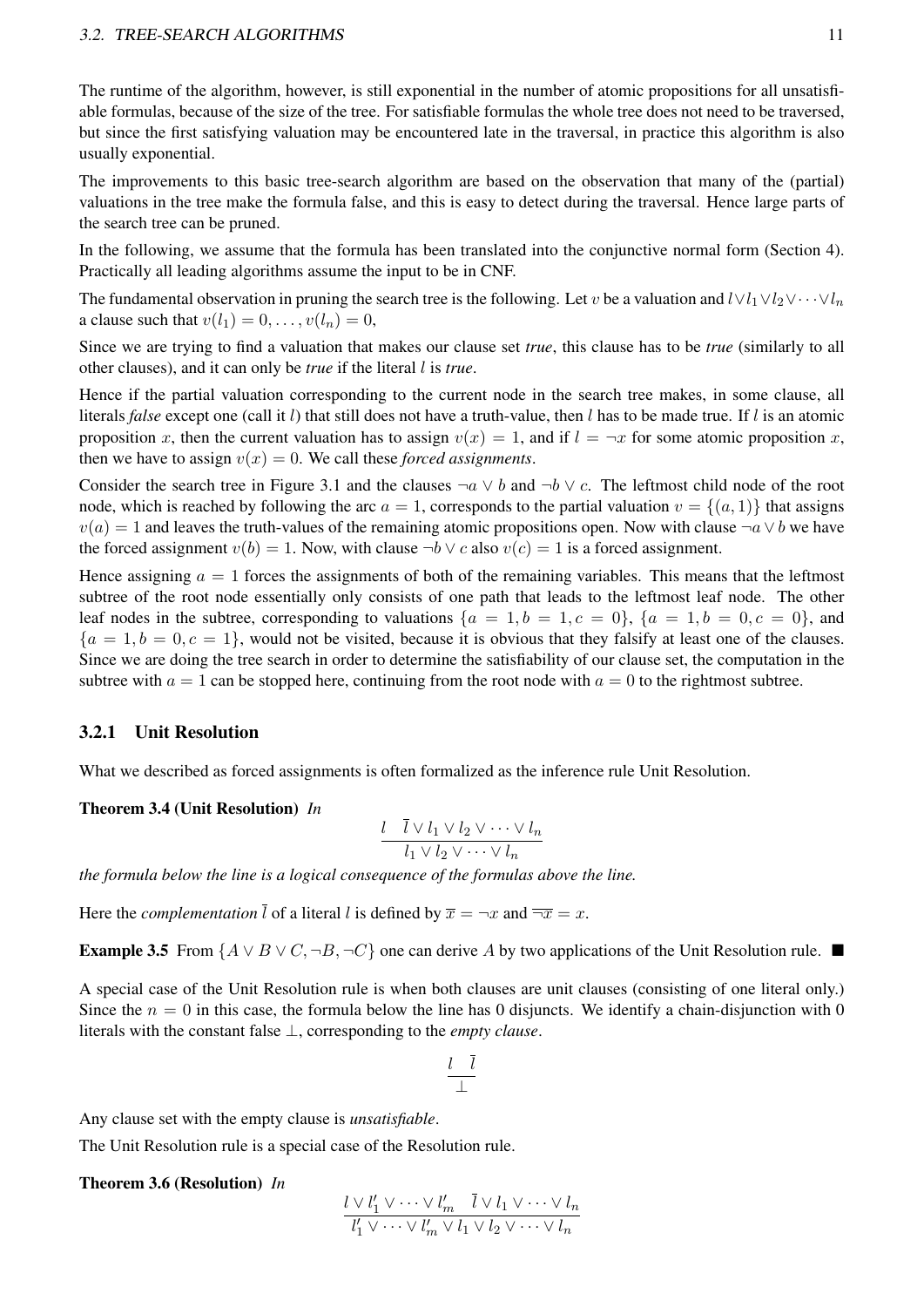- 1: procedure  $DPLL(S)$
- 2:  $S := UP(S);$
- 3: if  $\bot \in S$  then return false;
- 4:  $x := any atomic proposition such that \{x, \neg x\} \cap S = \emptyset;$
- 5: if no such x exists then return true:
- 6: if DPLL( $S \cup \{x\}$ ) then return true;
- 7: return DPLL( $S \cup \{\neg x\}$ );

#### Figure 3.2: The DPLL procedure

*the formula below the line is a logical consequence of the formulas above the line.*

The resolution rule can be use as a part of *complete* decision procedures for the satisfiability problem of the propositional logic: apply the resolution rule exhaustively in all possible ways until no more new clauses are produced. If the empty clause  $\emptyset$  was produced, then the clause set is unsatisfiable, and otherwise it is satisfiable.

The resolution rule used in this way is, however, in general not a practical decision method, because the number of clauses generated is often exponential in the size of the original clause set, quickly leading to the exhaustion of the available memory for any slightly bigger clause set.

Instead of the resolution rule in its full generality, practical decision procedures for the SAT problem use unit resolution (see Section 3.2.4 for the DPLL procedure), and use the resolution rule in a more restricted way that does not blindly generate huge numbers of clauses, as in the Conflict-Drive Clause Learning (CDCL) procedure [MSS96].

#### 3.2.2 Subsumption

If a clause set contains two clauses with literals  $\{l_1, \ldots, l_n\}$  and  $\{l_1, \ldots, l_n, l_{n+1}, \ldots, l_m\}$ , respectively, then the latter clause can be removed, as it is a logical consequence of the former. The two clause sets, with and without the second clause, are *true* in exactly the same valuations.

**Example 3.7** Applying the Subsumption rule to  $\{A \lor B \lor C, A \lor C\}$  yields the equivalent set  $\{A \lor C\}$ . ■

If the shorter clause is a unit clause, then this is called Unit Subsumption.

#### 3.2.3 Unit Propagation

Performing all unit resolutions exhaustively leads to the Unit Propagation procedure, also known as Boolean Constraint Propagation (BCP).

In practice, when a clause  $l_1 \vee \cdots \vee l_n$  with  $n > 2$  can be resolved with a unit clause, the shorter clause of length  $n - 1 > 1$  would not be useful, so, instead of producing these  $n - 1$  clauses, of lengths  $1, 2, \ldots, n - 1$ , unit propagation attempts to do the same useful inferences of unit clauses only, without producing the longer intermediate clauses: only produce a new clause when the complements of all but 1 of the  $n$  literals of the clause have been inferred. This can be formalized as the following rule, with  $n \geq 2$ .

$$
\overline{l_1} \ \overline{l_2} \ \overline{l_3} \ \ldots \ \overline{l_{n-1}} \ \ l_1 \vee \cdots \vee l_n
$$

$$
l_n
$$

We denote by  $UP(S)$  the clause set obtained by performing all possible unit propagations to a clause set S, followed by applying the subsumption rule.

#### 3.2.4 The Davis-Putnam Procedure

The Davis-Putnam-Logemann-Loveland procedure (DPLL) [DLL62], often known simply as the Davis-Putnam procedure, is given in Figure 3.2.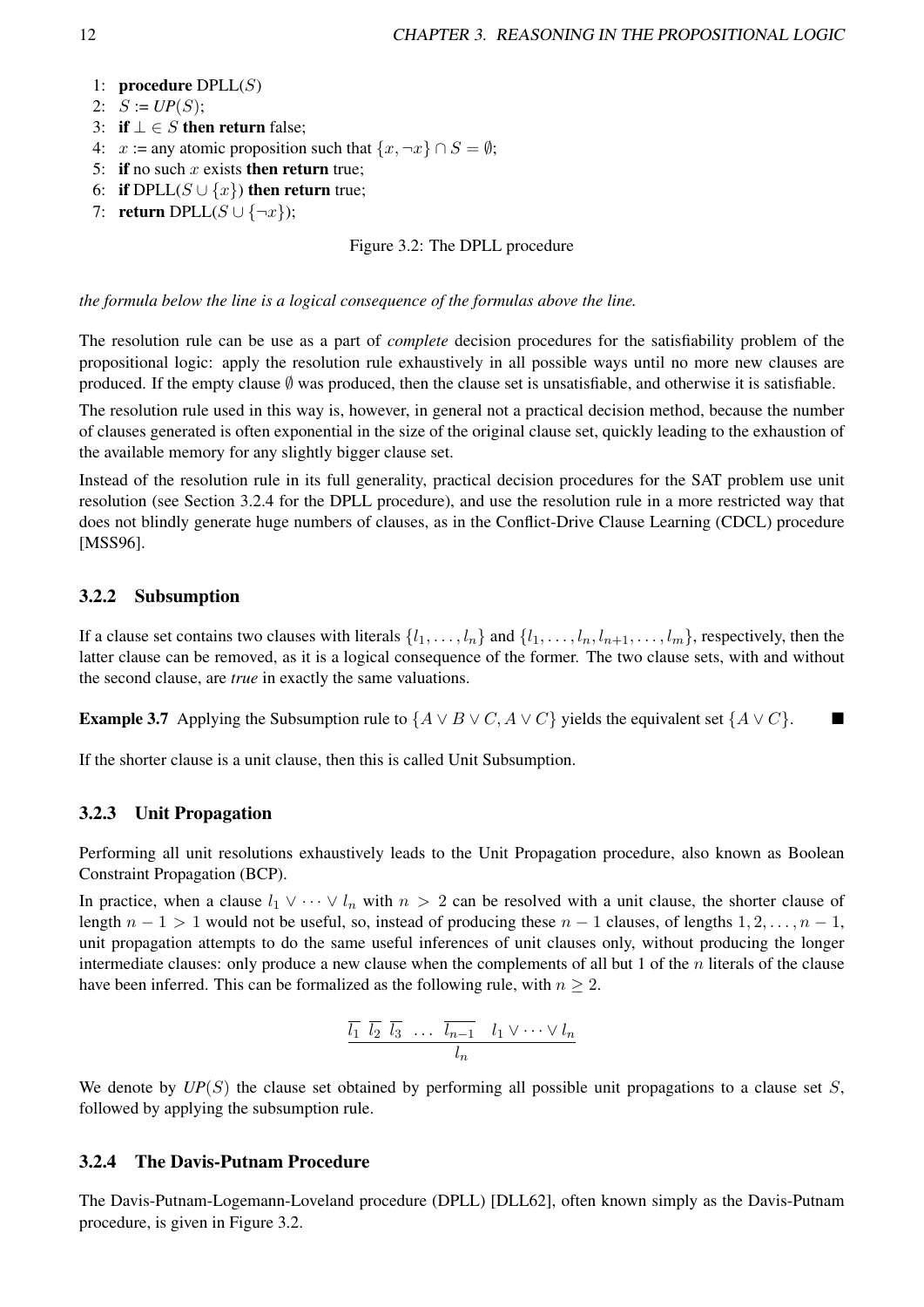We have sketched the algorithm so that the first branch assigns the chosen atomic proposition  $x$  true in the first subtree (line 6) and false in the second (line 7). However, these two branches can be traversed in either order (exchanging x and  $\neg x$  on lines 6 and 7), and efficient implementations use this freedom by using powerful heuristics for choosing first the atomic proposition (line 4) and then choosing its truth-value.

Theorem 3.8 *Let* S *be a set of clauses. Then DPLL(*S*) returns* true *if and only if* S *is satisfiable.*

#### References

Automation of reasoning in the classical propositional logic started in the works of Davis and Putnam and their co-workers, resulting in the Davis-Putnam-Logemann-Loveland procedure [DLL62] (earlier known as the Davis-Putnam procedure ) and other procedures [DP60].

Efforts to implement the Davis-Putnam procedure efficiently lead to fast progress from mid-1990ies on.

The current generation of solvers for solving the SAT problem are mostly based on the Conflict-Driven Clause Learning (CDCL) procedure which emerged from the work of Marques-Silva and Sakallah [MSS96]. Many of the current leading implementation techniques and heuristics for selecting the decision variables come from the work on the Chaff solver  $[MMZ^+01]$ . Several other recent developments have strongly contributed to current solvers [PD07, AS09].

Unit propagation can be implemented to run in linear time in the size of the clause set, which in the simplest variants involves updating a counter every time a literal in a clause gets a truth-value [DG84]. Modern SAT solvers attempt to minimize memory accesses (cache misses), and even counter-based linear time procedures are considered too expensive, and unit propagation schemes that do not use counters are currently used  $[MMZ^+01]$ . The above developments for the CDCL procedure have made it possible to solve very large satisfiability problems efficiently, with up to millions of atomic propositions and tens or even hundreds of millions of clauses.

Also stochastic local search algorithms have been used for solving the satisfiability problem [SLM92], but they are not used in many applications because of their inability to detect unsatisfiability.

The algorithms in this chapter assumed the formulas to be in CNF. As discussed in Section 4, the translation into CNF may in some cases exponentially increase the size of the formula. However, for the purposes of satisfiability testing, there are transformations to CNF that are of linear size and preserve satisfiability (but not logical equivalence.) These transformations are used for formulas that are not already in CNF [Tse68, CMV09].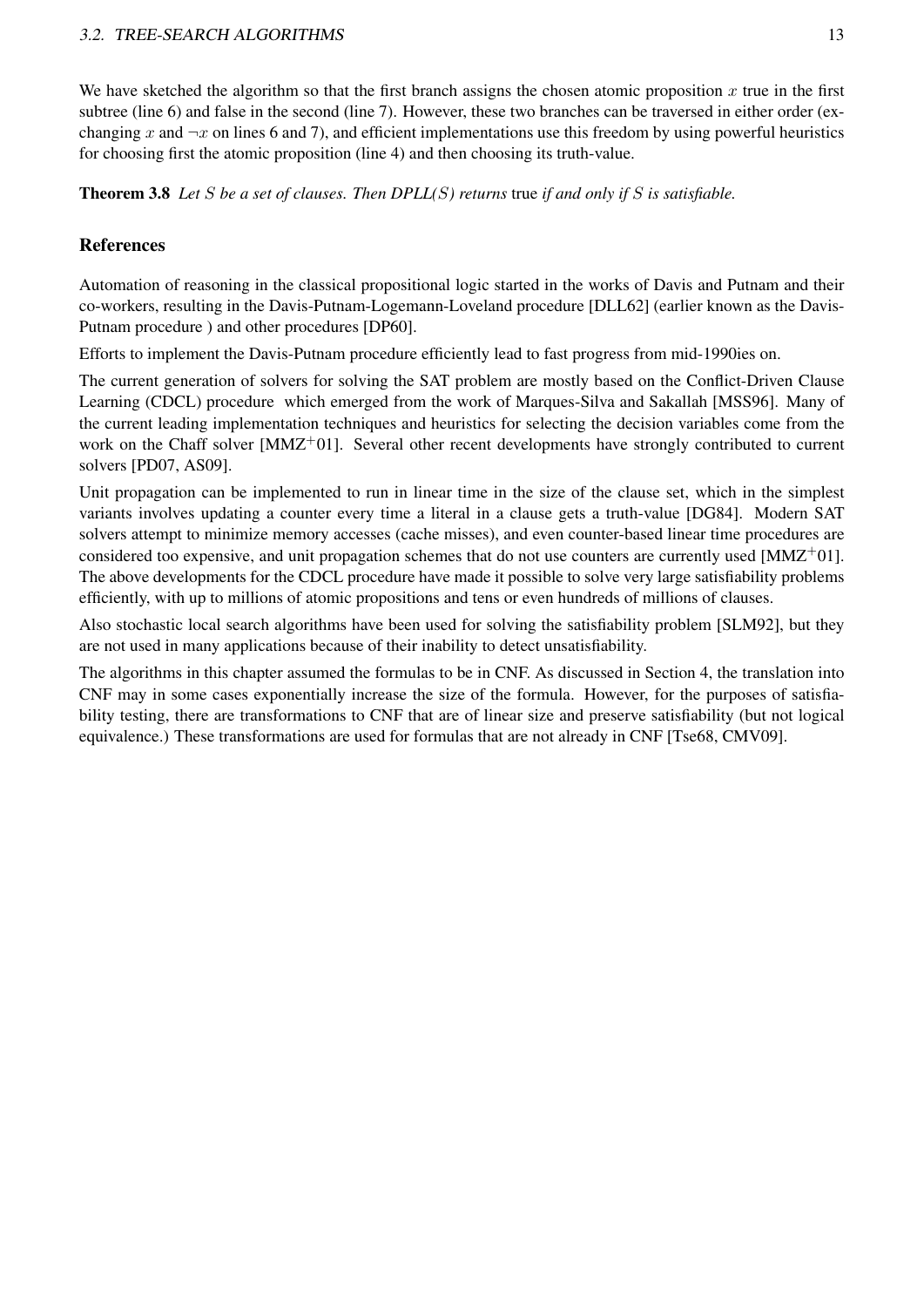## Chapter 4

# Normal Forms and Logic Data Structures

Arbitrary propositional formulas can be translated into syntactically restricted forms which are still capable of expressing all Boolean functions. Use of such normal forms can serve two main purposes. First, it may be more straightforward to define algorithms and inference methods for formulas of a simple form. The *resolution rule* (Section 3.2.1) is an example of this. Second, the process of translating a formula into certain normal form does much of the work in solving important computational problems related to propositional formulas. For example, an answer to the question of whether a formula is valid is obtained as a by-product of translating the formula normal forms such as DNF or OBDD. A number of other operations on propositional formulas are in practice much more efficient when the formulas are in certain normal forms rather than unrestricted propositional formulas.

In this chapter we present some of the best known normal forms, including the disjunctive and conjunctive normal forms, the negation normal form, as well as binary decision diagrams.

**Definition 4.1 (Literals)** If x is an atomic proposition, then x and  $\neg x$  are literals.

**Definition 4.2 (Clauses)** *If*  $l_1, \ldots, l_n$  *are literals, then*  $l_1 \vee \cdots \vee l_n$  *is a* clause.

**Definition 4.3 (Terms)** *If*  $l_1, \ldots, l_n$  *are literals, then*  $l_1 \wedge \cdots \wedge l_n$  *is a* term.

**Definition 4.4 (Conjunctive Normal Form)** *If*  $\phi_1, \ldots, \phi_m$  *are clauses, then the formula*  $\phi_1 \wedge \cdots \wedge \phi_m$  *is in* conjunctive normal form*.*

Example 4.5 The following formulas are in conjunctive normal form.

 $\neg r$  $\neg x_1 \vee \neg x_2$  $x_3 \wedge x_4$  $(x_1 \vee \neg x_1 \vee \neg x_2) \wedge \neg x_3 \wedge (x_4 \vee \neg x_5)$ 

Table 4.1 lists rules that transform any formula into CNF. These rules are instances of the equivalence listed in Table 2.1

■

Algorithm 4.6 *Any formula can be translated into conjunctive normal form as follows.*

- *1. Eliminate connective*  $\leftrightarrow$  *(Rule 4.1).*
- 2. *Eliminate connective*  $\rightarrow$  *(Rule 4.2).*
- *3. Move* ¬ *inside* ∨ *and* ∧ *(Rules 4.3, 4.4 and 4.5), also eliminating double negations.*
- *4. Move* ∧ *outside* ∨ *(Rules 4.6 and 4.7).*

Notice that the last step of the transformation multiplies the number of copies of subformulas  $\alpha$  and  $\gamma$ . For some classes of formulas this transformation therefore leads to exponentially big normal forms.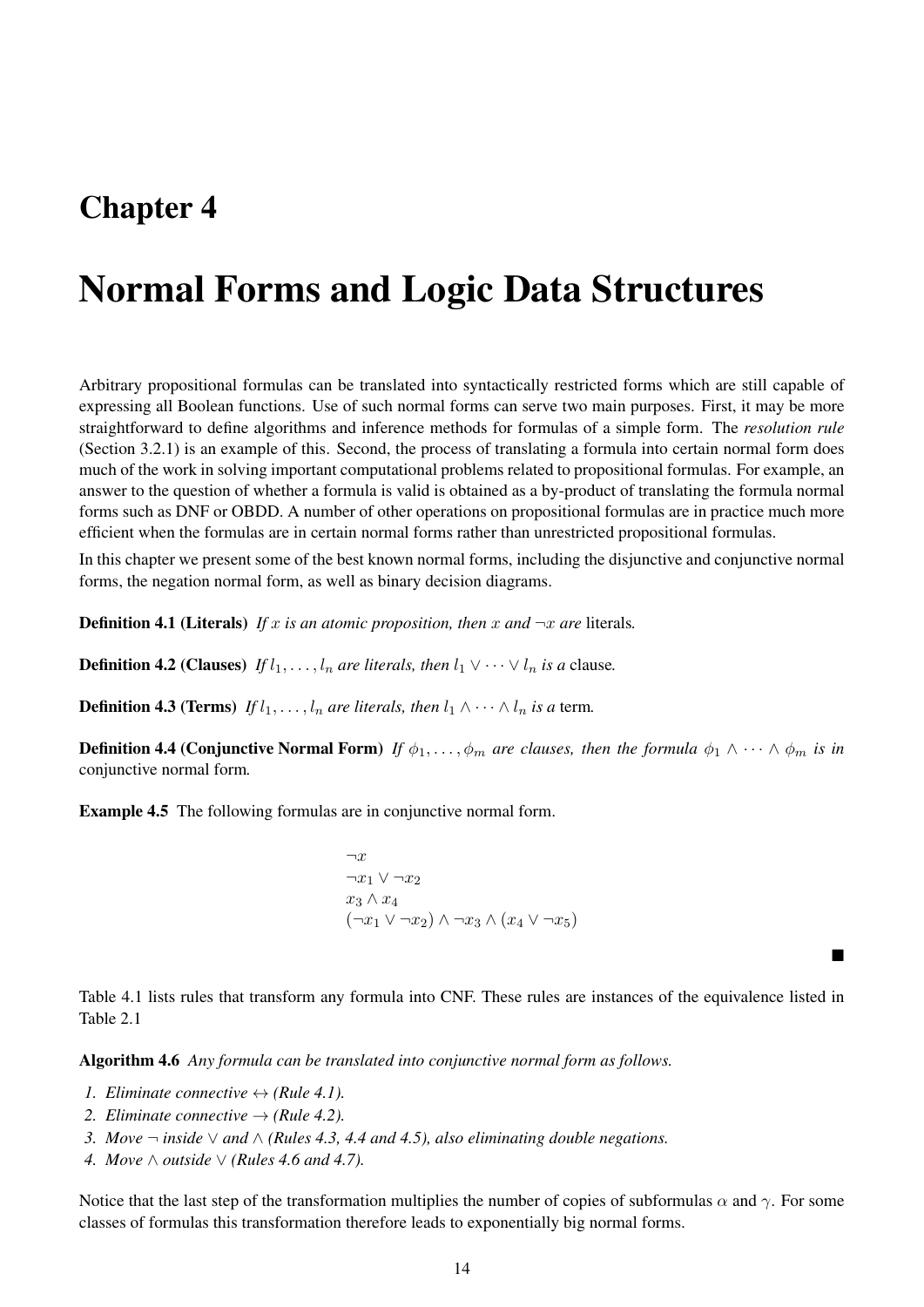$$
\alpha \leftrightarrow \beta \leadsto (\neg \alpha \lor \beta) \land (\neg \beta \lor \alpha) \tag{4.1}
$$

$$
\alpha \to \beta \leadsto \neg \alpha \lor \beta \tag{4.2}
$$

$$
\neg(\alpha \lor \beta) \leadsto \neg \alpha \land \neg \beta \tag{4.3}
$$

$$
\neg(\alpha \land \beta) \leadsto \neg\alpha \lor \neg\beta \tag{4.4}
$$

$$
\neg \neg \alpha \leadsto \alpha \tag{4.5}
$$
\n
$$
\sqrt{(3 \land \gamma)} \leadsto (\alpha \lor \beta) \land (\alpha \lor \gamma) \tag{4.6}
$$

$$
\alpha \vee (\beta \wedge \gamma) \rightsquigarrow (\alpha \vee \beta) \wedge (\alpha \vee \gamma) \tag{4.6}
$$
\n
$$
(\alpha \wedge \beta) \vee (\alpha \vee \alpha) \wedge (\alpha \vee \alpha) \tag{4.7}
$$

$$
(\alpha \wedge \beta) \vee \gamma \leadsto (\alpha \vee \gamma) \wedge (\beta \vee \gamma) \tag{4.7}
$$

#### Table 4.1: Rewriting Rules for Translating Formulas into Conjunctive Normal Form

Formulas in CNF are often represented as sets of clauses (rather than a conjunction of clauses), with clauses represented as sets of literals. The placement of connectives ∨ and ∧ can be left implicit because of the simple structure of CNF. The CNF  $(A \lor B \lor C) \land (\neg A \lor D) \land E$  can be represented as  $\{A \lor B \lor C, \neg A \lor D, E\}$  or, equivalently, as  $\{\{A, B, C\}, \{\neg A, D\}, \{E\}\}\$ . Any clause set  $\{\emptyset, \ldots\}$  that contains the empty clause  $\emptyset$  is logically equivalent to  $\bot$ , and the empty clause set  $\emptyset$  is equivalent to  $\top$ .

**Example 4.7** Translate  $A \lor B \to (B \leftrightarrow C)$  into CNF.

$$
\leadsto A \lor B \to (B \to C) \land (C \to B)
$$

- $\rightarrow \neg (A \lor B) \lor ((\neg B \lor C) \land (\neg C \lor B))$
- $\rightarrow$   $(\neg A \land \neg B) \lor ((\neg B \lor C) \land (\neg C \lor B))$
- $\rightarrow \quad (\neg A \lor ((\neg B \lor C) \land (\neg C \lor B))) \land (\neg B \lor ((\neg B \lor C) \land (\neg C \lor B)))$
- $\rightarrow$   $(\neg A \lor \neg B \lor C) \land (\neg A \lor \neg C \lor B) \land (\neg B \lor ((\neg B \lor C) \land (\neg C \lor B)))$
- $\rightarrow$   $(\neg A \lor \neg B \lor C) \land (\neg A \lor \neg C \lor B) \land (\neg B \lor \neg B \lor C) \land (\neg B \lor \neg C \lor B)$

Another often used normal form is the Disjunctive Normal Form (DNF).

**Definition 4.8 (Disjunctive Normal Form)** *If*  $\phi_1, \ldots, \phi_m$  *are terms, then the formula*  $\phi_1 \vee \cdots \vee \phi_m$  *is in* disjunctive normal form*.*

Disjunctive normal forms are found with a procedure similar to that for CNF. The only difference is that a different set of distributivity rules is applied, for moving ∧ inside ∨ instead of the other way round.

A less restrictive normal form that includes both CNF and DNF is the Negation Normal Form (NNF). It is useful in many types of automated processing of formulas because of its simplicity and the fact that translation into NNF only minimally affects the size of a formula, unlike the translations into DNF and CNF which may increase the size exponentially.

#### Definition 4.9 (Negation Normal Form) *Let* X *be a set of atomic propositions.*

- *1.* ⊥ *and* ⊤ *are in negation normal form.*
- *2. x and*  $\neg x$  *for any x* ∈ *X are in negation normal form.*
- *3.*  $\phi_1 \wedge \phi_2$  *is in negation normal form if*  $\phi_1$  *and*  $\phi_2$  *both are.*
- *4.*  $\phi_1 \vee \phi_2$  *is in negation normal form if*  $\phi_1$  *and*  $\phi_2$  *both are.*

*No other formula is in negation normal form.*

In other words,  $\phi$  is in NNF if and only if it only contains the connectives  $\neg$ ,  $\vee$  and  $\wedge$ , and  $\neg$  only occurs right in front of atomic propositions.

After performing the first three steps in the translation into CNF, a formula is in NNF. Notice that only the application of the distributivity equivalences increases the number of atomic propositions in the CNF translation. Hence the translation into NNF does not affect the number of occurrences of atomic propositions or the total number of connectives ∨ and ∧. Therefore the size of the resulting formula can be bigger only because of the

■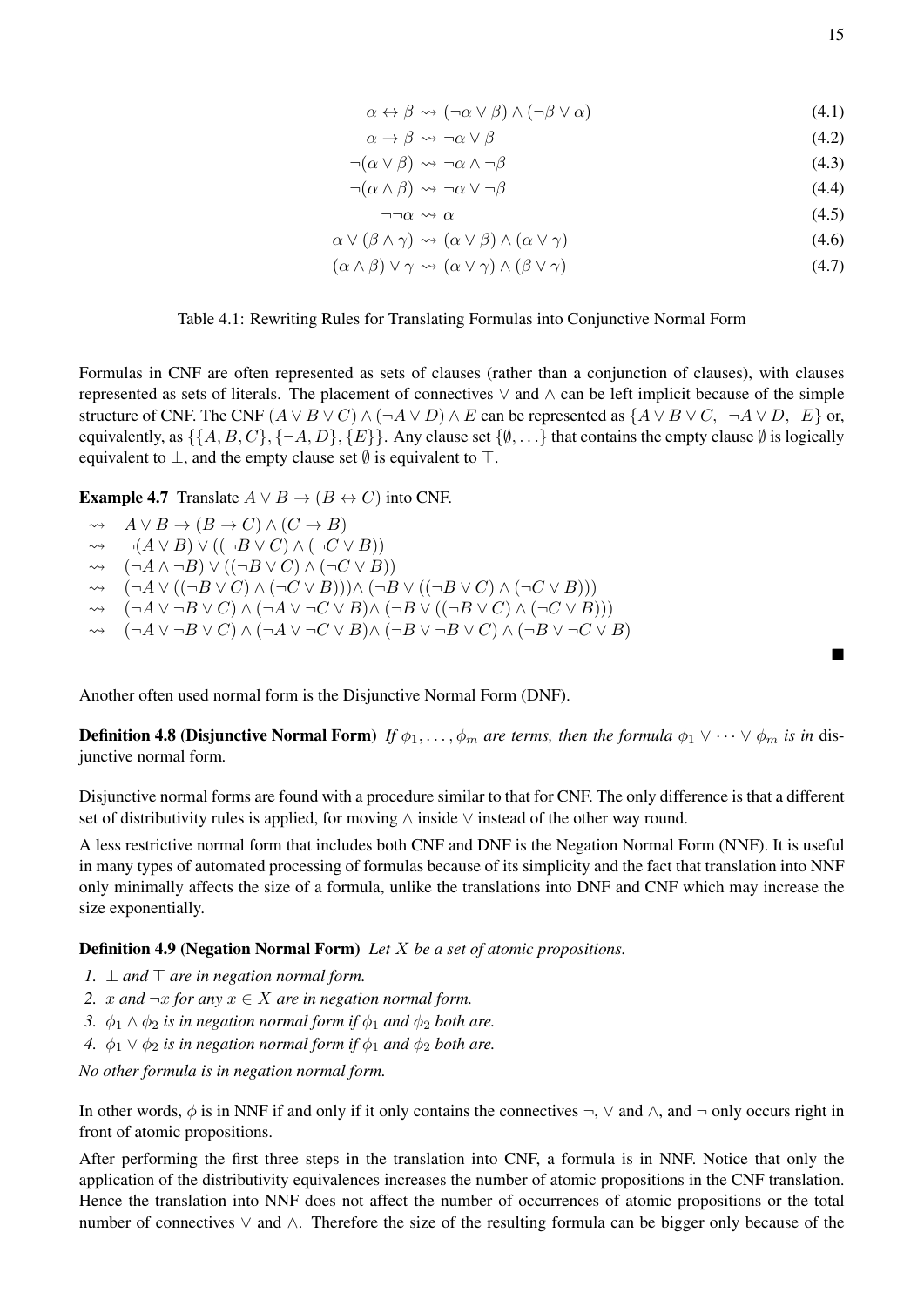higher number of negation symbols  $\neg$ , and there cannot be more of  $\neg$  symbols than there are occurrences of atomic propositions.

### 4.1 Complexity of Validity and Satisfiability for DNF and CNF

Lemma 4.10 *A formula in CNF is valid if and only if for every clause in the formula, there is some atomic proposition* x *such that both* x *and* ¬x *are in the clause.*

Lemma 4.11 *A formula in DNF is satisfiable if and only if at least one of its terms does not contain both* x *and* ¬x *for any atomic proposition* x*.*

So, for formulas in CNF, testing for validity is a simple syntactic operation that can be done in polynomial time, and for formulas in DNF, satisfiability testing is similarly a polynomial time operation. These operations for arbitrary propositional formulas are far harder, co-NP-complete and NP-complete, respectively. For NNF these operations are similarly hard.

While validity for CNF is easy, testing satisfiability is still NP-complete. Similarly, validity for DNF is co-NPcomplete.

Constructing a CNF or a DNF for an unrestricted propositional formula may take exponential time (due to the doubling of size of subformulas when applying the distributivity rules), but as a result, some of the computational problems are exponentially easier.

Validity and satisfiability for NNF are respectively co-NP-complete and NP-complete, because DNF and CNF are special cases of NNF.

### 4.2 Formulas as a Data Structure

Traditional application of logic is as a language of representing data and knowledge and for deductively making inferences from it.

A different use of logic emerged in the 1980s [Bry86, CBM90, Bry92], when logical formulas were used as a data structure for representing sets (of valuations) and relations (on valuations). As will be discussed in Section 5.1, many logical operations have set-theoretic counterparts, for example union can be identified with disjunction. It turned out that logic-based data structures could scale up to much bigger sets and relations than conventional (enumerative) data structures (trees, lists, arrays, and so on.)

To use formulas as a data structure, we need operations for constructing formulas, for manipulating formulas, and for asking questions about formulas.

| <b>Constructing formulas:</b> |                                                           |  |
|-------------------------------|-----------------------------------------------------------|--|
| Negation:                     | Given $\phi$ , form $\neg \phi$                           |  |
| Conjunction:                  | Given $\phi_1$ and $\phi_2$ , form $\phi_1 \wedge \phi_2$ |  |
| Disjunction:                  | Given $\phi_1$ and $\phi_2$ , form $\phi_1 \vee \phi_2$   |  |

| <b>Manipulating formulas:</b> |                                                                                                       |  |  |
|-------------------------------|-------------------------------------------------------------------------------------------------------|--|--|
| Substitution:                 | Given $\phi$ , construct $\phi[\psi/x]$ by replacing occurrences of x by $\phi$                       |  |  |
|                               | Existential Abstraction:   Given $\phi$ , construct $\exists x.\phi = \phi[\top/x] \vee \phi[\bot/x]$ |  |  |
| Universal Abstraction:        | Given $\phi$ , construct $\forall x.\phi = \phi[\top/x] \wedge \phi[\bot/x]$                          |  |  |

A commonly occurring special case of Substitution is Renaming, replacing occurrences of atomic propositions by other atomic propositions.

The abstraction operations are central in implementing relational projection operations (Section 5.2) and multiplication of Boolean matrices.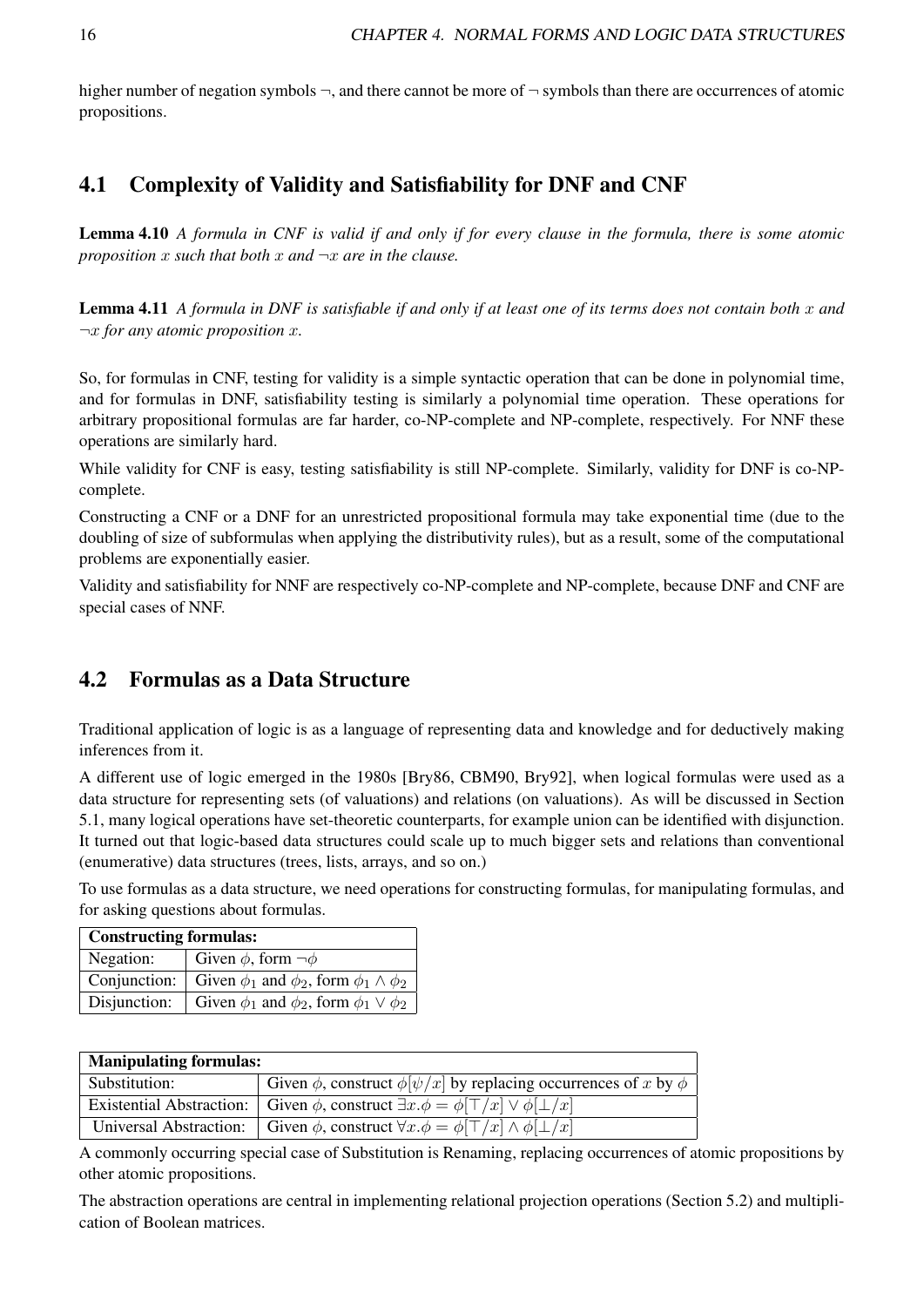| <b>Analyzing formulas:</b> |                                                                                               |
|----------------------------|-----------------------------------------------------------------------------------------------|
| Satisfiability:            | Given $\phi$ , is $\phi$ satisfiable?                                                         |
| Validity:                  | Given $\phi$ , is $\phi$ valid?                                                               |
| Logical Consequence:       | Given $\phi_1$ and $\phi_2$ , does $\phi_1 \models \phi_2$ hold?                              |
| Model Counting:            | Given $\phi$ over X, for how many valuations $v : X \to \{0, 1\}$ does $v \models \phi$ hold? |

We have already seen that with some normal forms, some of these operations are easier than with arbitrary propositional formulas. For unlimited formulas, the construction operations are efficient, but many of the other operations in turn are not. Similarly, for limited normal forms of propositional formulas, some of the construction operations can be expensive, but as soon as the normal form has been constructed, some of the other operations are far easier than with general propositional formulas.

Interestingly, for some normal forms, although their construction can be expensive (exponential in the worst case), the cheaper other operations have made them far preferable to general propositional logic.

A case in point is the abstraction operations, which are central in relational projections (Section 5.2), and for which no good algorithms exist for general propositional formulas, but which can often be very effectively computed for example with Binary Decision Diagrams (see next section).

### 4.3 Binary Decision Diagrams

Any propositional formula can be turned to a case analysis on a single atomic proposition by using the following equivalence-preserving transformation (also known as *Shannon expansion*.)

**Theorem 4.12 (Boole's Expansion)** *For any propositional formula*  $\phi$  *over* X *and any atomic proposition*  $x \in X$ , *the formula*  $(x \wedge \phi[\top/x]) \vee (\neg x \wedge \phi[\bot/x])$  *is logically equivalent to*  $\phi$ *.* 

One can also express this in terms of the ternary Boolean connective ITE (or IF-THEN-ELSE)

$$
ITE(x, \phi_1, \phi_2) = (x \land \phi_1) \lor (\neg x \land \phi_2)
$$

as

$$
\phi \equiv \text{ITE}(x, \phi[\top/x], \phi[\bot/x]).
$$

The special form of the formulas resulting from the expansion operation gives rise to a graphical representation of any propositional formula: at the topmost level, the formula represents a case analysis on the value of one atomic proposition – either x is true, or x is false – and depending on the value of x, either  $\phi[T/x]$  or  $\phi[\perp/x]$  equals the value of the original formula. And, neither of these latter formulas contain occurrences of  $x$ .

The binary decision diagram construction proceeds by eliminating x first, and the eliminating further variables from the subformulas  $\phi[\top/x]$  and  $\phi[\bot/x]$ .

The idea is that after translating  $\phi$  to  $(x \wedge \phi[\top/x]) \vee (\neg x \wedge \phi[\bot/x])$ , we continue applying Boole's expansion to the subformulas  $\phi$ [⊤/x] and  $\phi$ [⊥/x] for other atomic propositions.



The dashed line is followed when the atomic proposition in the node is *false*, and the non-dashed one when it is *true*.

Doing this systematically for any formula with n atomic propositions yields a binary tree with  $2^n$  leaf nodes labelled with formulas that consist of the constants ⊤ and ⊥ and connectives only, without any atomic propositions.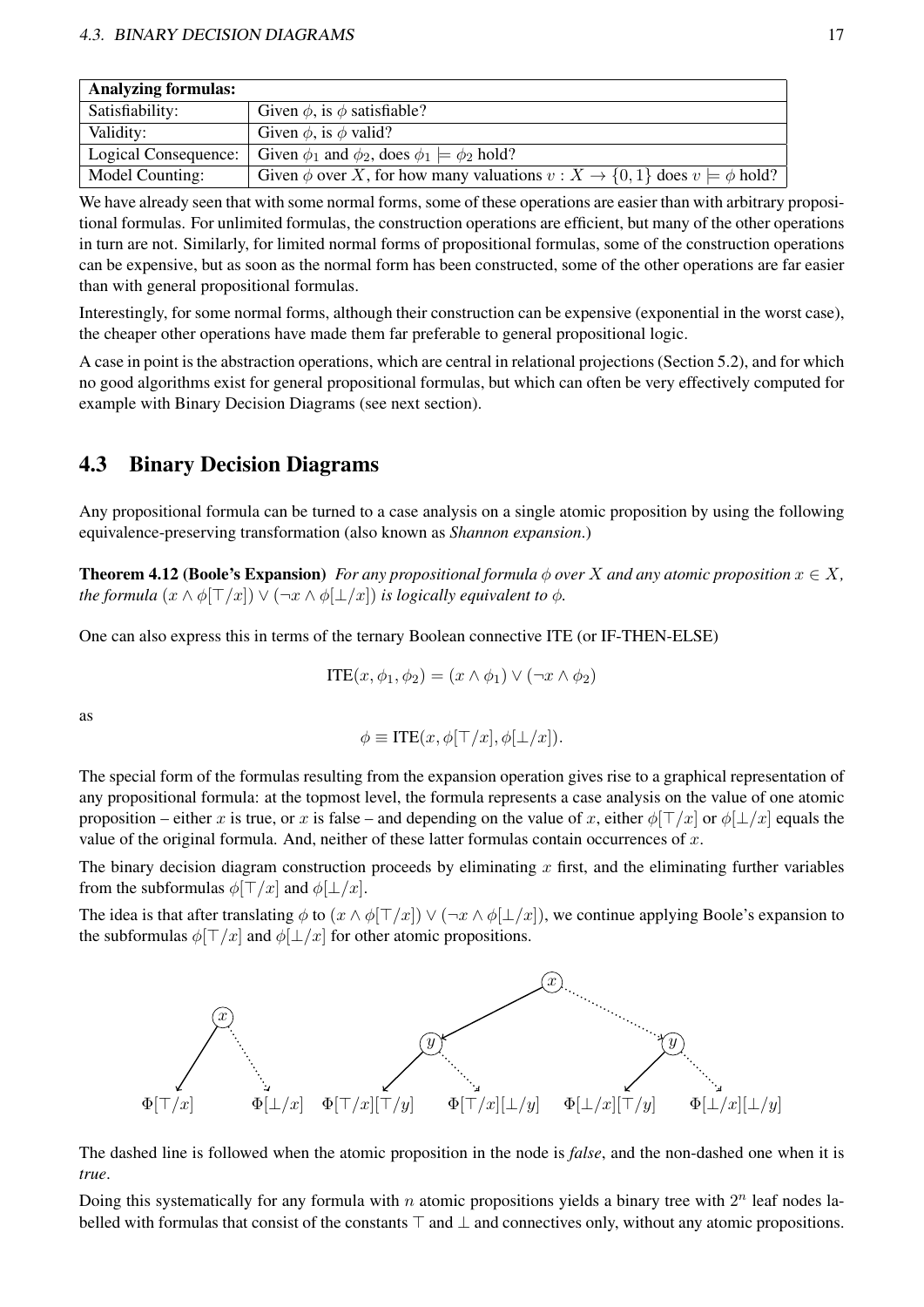Our first observation is that the formulas in the leaves can always be simplified to  $\top$  or  $\bot$ . At this point, we essentially have a graphical representation of the truth table constructed for the  $n$  variables: for any valuation of the atomic propositions we can determine the corresponding truth-value of the formula by following the path from from root that correspond to the valuation, and reading the truth-value from the resulting leaf node.

**Example 4.13** If we do this for the formula  $a \lor (b \land \neg c)$ , we get the following binary trees.



Our second observation is that this tree can often be represented far more compactly as a directed acyclic graph, in which two isomorphic sub-graphs are identified. First, there will be only two leaf nodes ⊤ and ⊥ (in the special cases for valid and unsatisfiable formulas there is only one leaf node.) After this, higher up in the graph, if two nodes have the same child nodes, the nodes can be merged to one.

A third observation is that if both outgoing arcs of a node point to the same subgraph, then this node can be eliminated by directing the arc from its parents to the node's child node.

After these operations, we have a *reduced ordered binary decision diagram* (ROBDD, OBDD). The *reduced* refers to the merging of nodes that are logically equivalent. The *ordered* refers to the diagram being constructed with a fixed total ordering of the atomic propositions. Sometimes more relaxed binary decision diagram are used, especially without the ordering condition.

Observe that for a given variable ordering, the OBDD is unique up to an isomorphism, that is, all OBDDs generated for a given formula and a given variable ordering are isomorphic to each other, represented by essentially the same graph.

**Example 4.14** Consider the binary tree we constructed for the formula  $a \vee (b \wedge \neg c)$ .



The correspondence with the truth table is exact. (Imagine rotating the truth table 90 degrees clockwise.)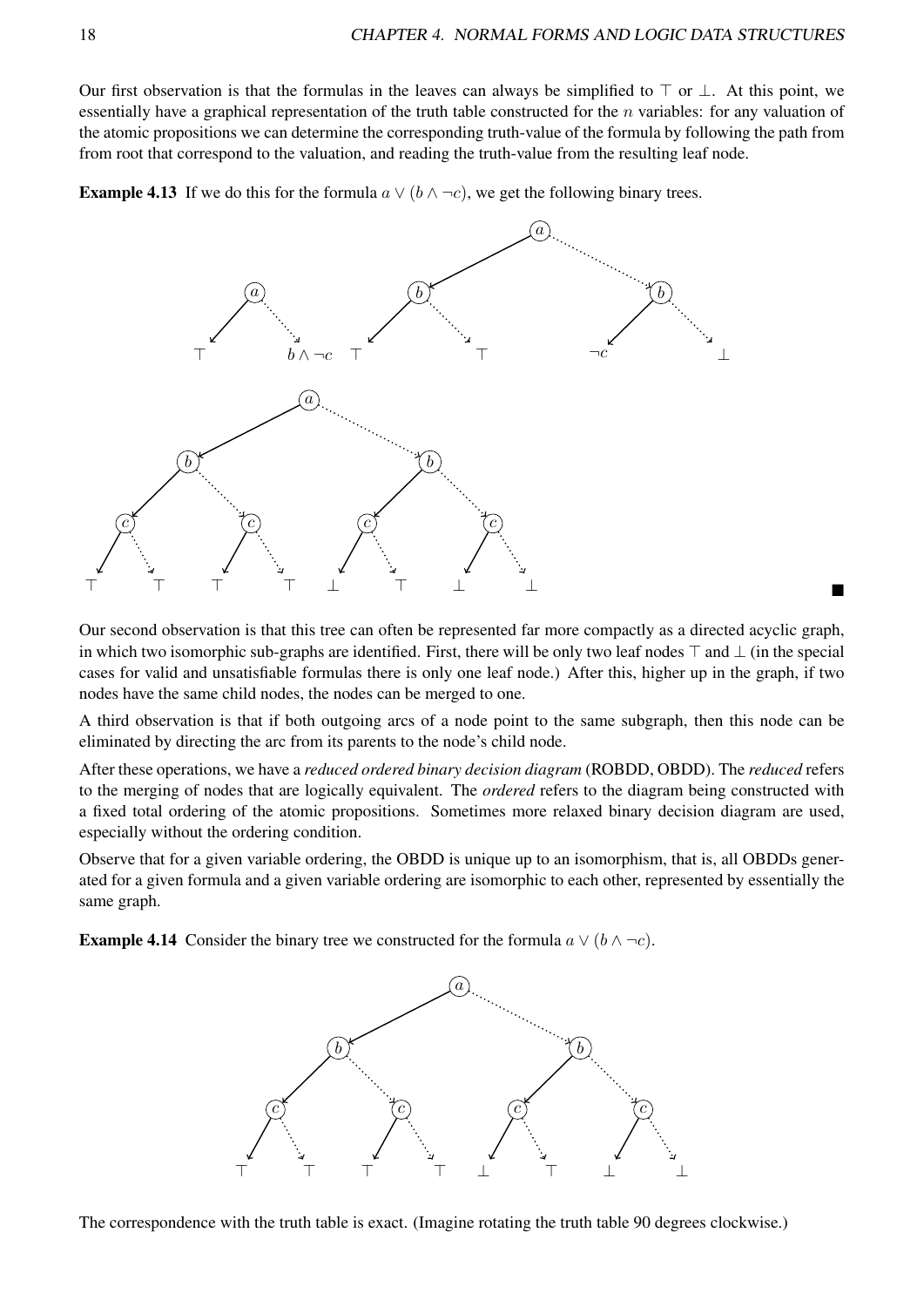|                  |              | $a b c a \vee (b \wedge \neg c)$ |
|------------------|--------------|----------------------------------|
| $\boldsymbol{0}$ |              | 0                                |
| $\overline{0}$   |              | 0                                |
| $\boldsymbol{0}$ |              | 1                                |
| $\overline{0}$   |              | 0                                |
| $\mathbf{1}$     |              |                                  |
| $\mathbf 1$      |              | 1                                |
|                  |              |                                  |
|                  |              |                                  |
|                  | $\mathbf{1}$ |                                  |

Example 4.15 Merge all  $⊤$  nodes and all  $⊥$  nodes.



Then eliminate all nodes for which both arcs point to the same node. Above this means first eliminating three of the  $c$  nodes, after which the leftmost  $b$  node also needs to be eliminated. The resulting diagram is an OBDD.



The above construction progressed top-down starting from an arbitrary formula, generating an exponential size tree as an intermediate stage, before arriving at an OBDD. This OBDD could be constructed bottom up from the original formula, by first generating the OBDD for atomic propositions, and then constructing the OBDDs for  $\phi \wedge \phi'$  and  $\phi \vee \phi'$  directly from the OBDDs for  $\phi$  and  $\phi'$ .

The OBDD for an atomic proposition  $x$  is the following.



An OBDD is negated by swapping the leaf nodes  $\top$  and  $\bot$ .

■

■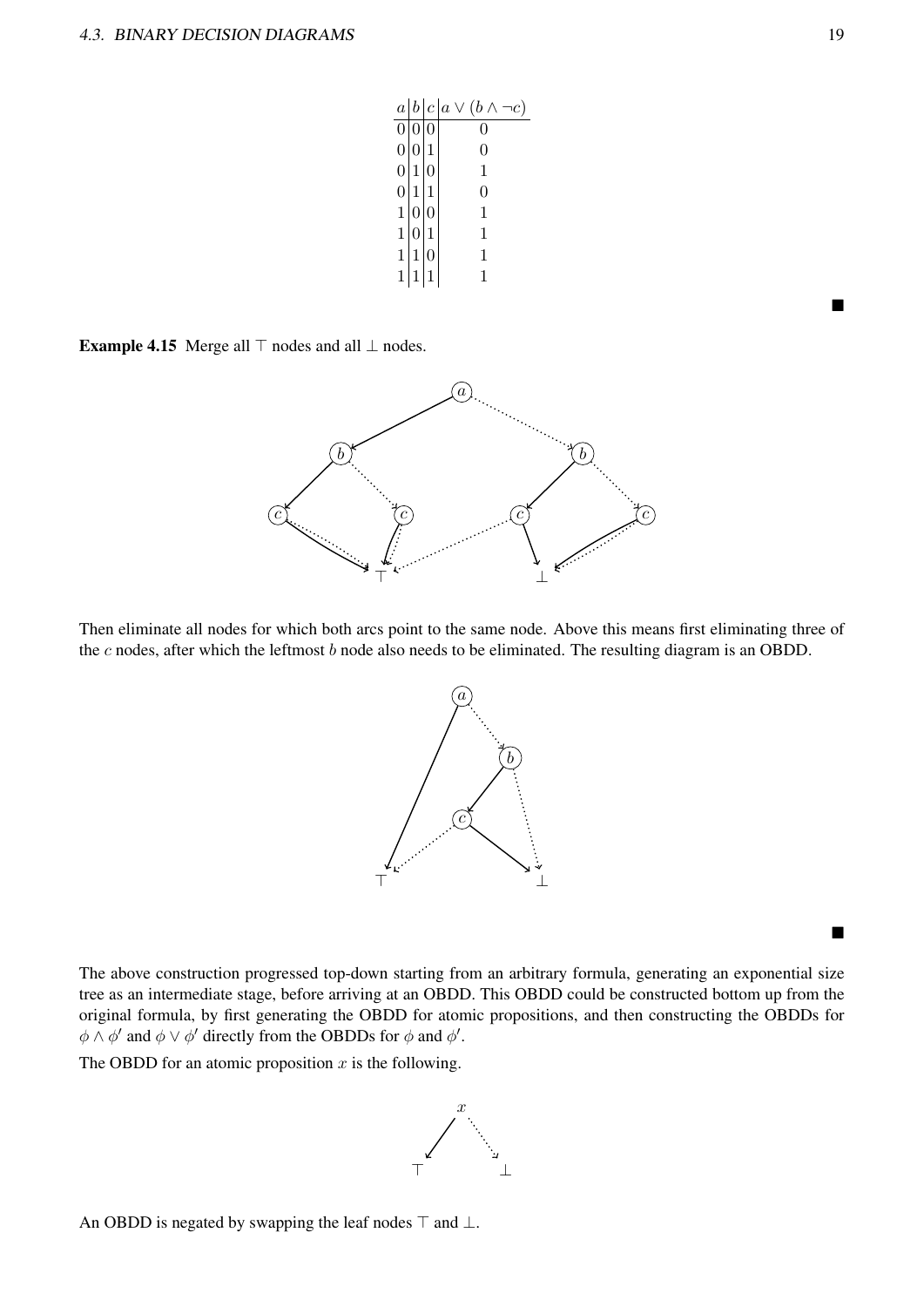By Boole's expansion theorem,  $\phi_1 \oslash \phi_2$  with any connective ⊘ is logically equivalent to  $(x \wedge \phi_1[\top/x] \oslash \phi_2[\top/x]) \vee$  $(\neg x \wedge \phi_1[\bot/x] \oslash \phi_2[\bot/x])$ . This yields as a way of constructing an OBDD for any formula  $\phi_1 \oslash \phi_2$ , given the OBDDs for  $\phi_1$  and  $\phi_2$ .

This is what is known as the *apply* procedure.

• If the root nodes of both constituent OBDDs have the same atomic propositions, then we do as follows.

$$
\text{apply}(\oslash, \underbrace{\mathcal{F}}_{B} \underbrace{\mathcal{F}}_{B'} \underbrace{\mathcal{F}}_{C} \underbrace{\mathcal{F}}_{C'} \underbrace{\mathcal{F}}_{C'} \underbrace{\mathcal{F}}_{\text{apply}(\oslash, B, C)} \underbrace{\mathcal{F}}_{\text{apply}(\oslash, B', C')}
$$

• If the atomic proposition in the root node of the OBDD C comes later in the variable ordering than x, then we do the following.

$$
\mathsf{apply}(\oslash, \underbrace{\mathcal{F}}_{B}, C) = \underbrace{\mathcal{F}}_{\mathsf{apply}(\oslash, B, C)} \underbrace{\mathcal{F}}_{\mathsf{apply}(\oslash, B', C)}
$$

• Analogously to the previous case, if the atomic proposition in the root node of the OBDD B comes later in the variable ordering than  $x$ , then we do the following.

apply(⊘,B, x C C ′ ) = x apply(⊘, B, C) apply(⊘, B, C′ )

• The remaining case is when both OBDDs are leaf nodes  $\top$  or  $\bot$ . Then we apply the truth table for the connective ⊘ to the truth values.  $apply(\oslash, b, b') = b \oslash b'$ 

By using *apply* and the negation operation, an OBDD can be constructed from any propositional formula with negation and binary Boolean connectives  $\wedge$ ,  $\vee$ ,  $\rightarrow$ ,  $\leftrightarrow$ , and so on.

The above description of *apply* does not include the reduction part of OBDD construction. Including this is critical for efficiency. On the first three cases, the two recursive calls are first made, and if the result from both calls is the same OBDD, the node for x is not constructed, and the OBDD from the two recursive calls is returned instead. Further, memoization is used: before constructing an OBDD node for x and two constituent OBDDS  $B_1$  and  $B_2$ , it is checked whether a node  $(x, B_1, B_2)$  has already been constructed. If so, that already-existing OBDD node is returned instead.

Although the runtime of one call to *apply* is polynomial in the size of the two OBDDs, the construction of an OBDD can be exponential time in the size of the original formula, as we call *apply* repeatedly, and OBDDs produced by *apply* can be bigger than the inputs to *apply*. This is as it should be, since constructing an OBDD solves the NP-complete satisfiability problem: a formula  $\phi$  is satisfiable if and only if the its OBDD is not  $\bot$ .

**Example 4.16** We construct the OBDD for  $a \lor (b \land \neg c)$  with variable ordering a, b, c.

This is by apply( $\vee$ ,A,apply( $\wedge$ ,B,negate(C))), where A, B and C are the OBDDs for the atomic propositions a, b and c. We do this computation bottom up starting from negate(C) and apply( $\land$ , B,negate(C))).

### TODO ■

OBDD for  $\phi$  trivially answers the validity and satisfiability questions by equality with ⊤ and inequality with  $\bot$ , respectively. Logical consequence of  $\Phi \models \phi$  is by the validity of  $\Phi \rightarrow \phi$  by satisfiability of  $\Phi \land \neg \phi$ . The OBDD for one of these two formulas (which are negations of each other) needs to be constructed. For logical consequence tests  $\Phi \models c$  where c is a single literal or a disjunction of literals, simpler graph-theoretic tests, which do not require constructing a new OBDD, exist. See Section 4.3.4.

### 4.3.1 Properties of OBDDs

Lemma 4.17 *The only valid OBDD is the one consisting of the single node* ⊤*. The only unsatisfiable OBDD is the one consisting of the single node* ⊥.

An OBDD can be exponentially larger than an equivalent propositional formula.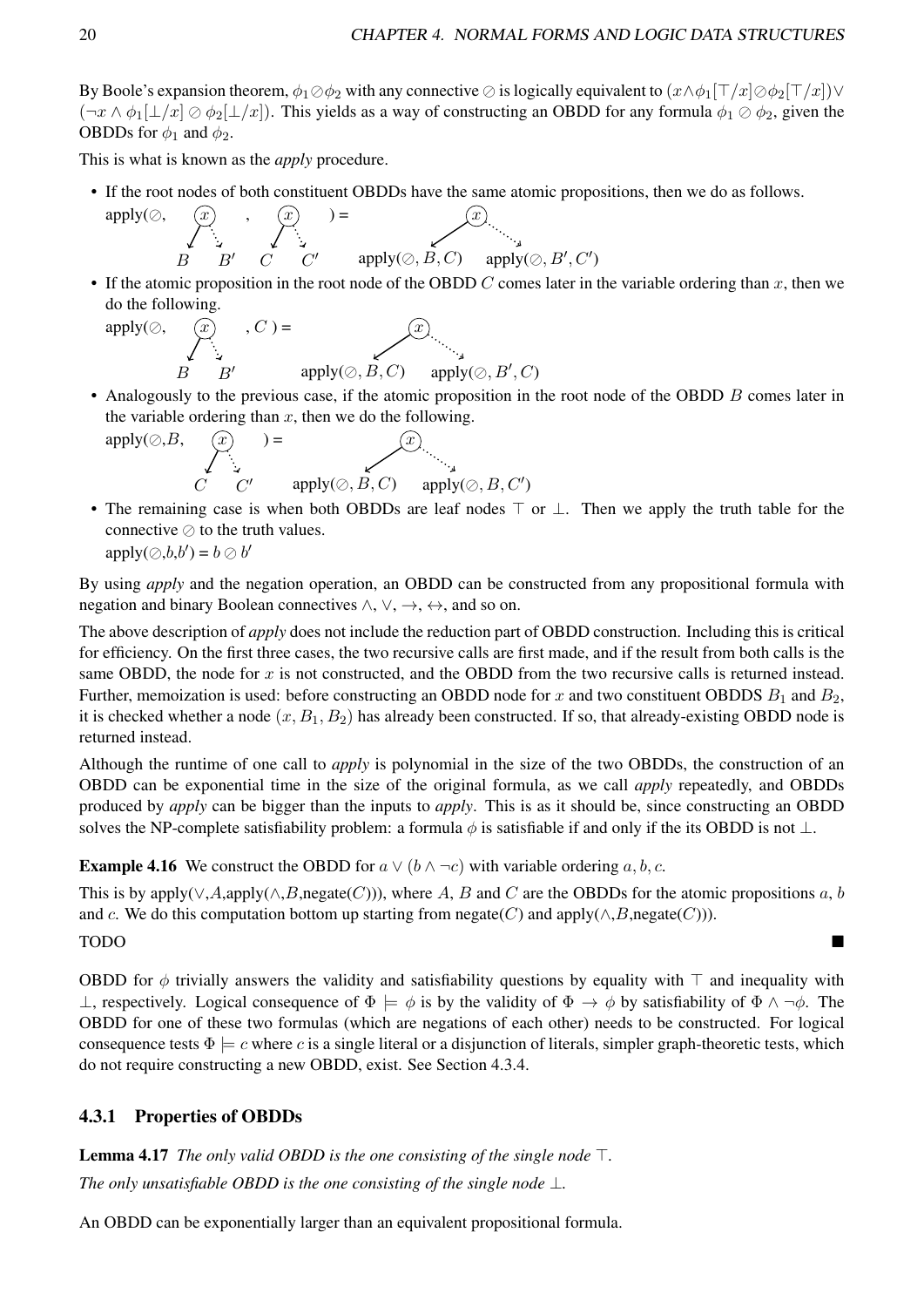

Figure 4.1: OBDD for determining the parity of an assignment

**Example 4.18** Consider the formula  $(x_1 \leftrightarrow x_1') \wedge \cdots \wedge (x_n \leftrightarrow x_n')$ . The OBDD with the variable ordering  $x_1, \ldots, x_n, x'_1, \ldots, x_n$  has an exponential size. This OBDD is shown in Figure 4.2a. The number of nodes in the middle is  $2^n$ . Hence the OBDD size is exponential in n and the size of the formula we started is linear in n.

An OBDD can be exponentially smaller than an equivalent propositional formula.

Example 4.19 The OBDD in Figure 4.1 is true if and only if the number of true atomic propositions is even.

This OBDD is true iff the number of true atomic propositions is even. An equivalent propositional formula *over the atomic propositions*  $x_0, \ldots, x_n$  has an exponential size. Representing the OBDD compactly is possible, but requires auxiliary variables as in the Tseitin transformation.

Any path after an even number of true atomic propositions ends up on the right, and after an odd number it ends up on the left.

An equivalent propositional formula *over the atomic propositions*  $x_0, \ldots, x_n$  has an exponential size. The OBDD can, of course, be represented compactly as a propositional formula by using auxiliary variables as in the Tseitin transformation [Tse68].

#### 4.3.2 Model Counting

For any node in the OBDD (representing some formula  $\Phi$ ), the two subtrees rooted at that node represent formulas that contradict each other:  $(x \wedge \Phi[\top/x])$  and  $(\neg x \wedge \Phi[\bot/x])$ , because of x and  $\neg x$ . Hence the number of models of  $\Phi$  is the sum of the numbers of models of the formulas for the child nodes.

This property makes it possible to count the number of satisfying assignments of an OBDD in polynomial time. This is by traversing the OBDD once. Since the number of paths to a given node can be exponential (see Example 4.19), it is critical that the traversal counts the number of partial assignments for an internal node only once. For this it is enough that the model count for a node is recorded the first time it is needed, and subsequent uses of the count use the recorded number rather than does the same computation once more.

- 1: **procedure**  $MC(B : OBDD, i : \text{int})$
- 2: begin
- 3: if  $B = \top$  then return  $2^{n+1-i}$ ;
- 4: if  $B = \perp$  then return 0;
- 5: if memo $[B] \geq 0$  then return memo $[B]$ ;
- 6:  $i_B := B$ .nodeVar;
- 7:  $M := 2^{i_B i}$ ;
- 8: memo[B] :=  $M \times (MC(B.posChild,i_B + 1) + MC(B.negChild,i_B + 1));$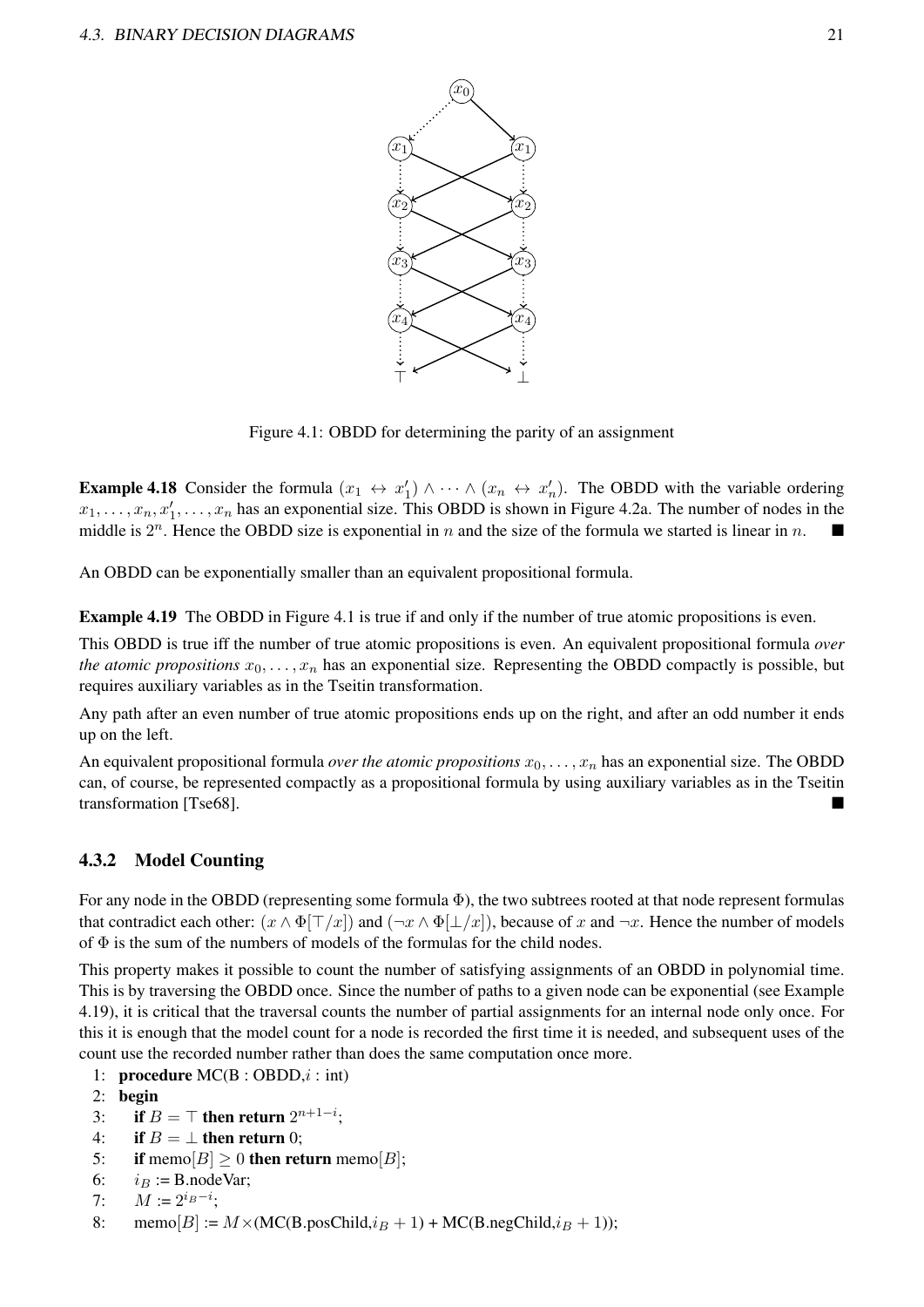```
9: return memo[B];
```
#### 10: end

Let the variable ordering in the OBDD b be  $x_1, \ldots, x_n$ . Then the call MC(B,1) will return the number of satisfying assignments for the OBDD, assuming that memo[b] has been initialized to -1 for all nodes b of the OBDD.

The second parameter i to MC represents the *expected* next variable in the variable ordering. It is needed for calculating the correction term M on line 7: if in a given path the variable  $x_i$  is not followed by  $x_{i+1}$  but some later variable  $x_k$  with  $k > i + 1$ , then the variables  $x_{i+1}, x_{i+2}, \ldots, x_{k-1}$  are "don't cares", and all assignments to these variables are possible when looking at the assignments for  $x_{i+1}, \ldots, x_n$ . Since there are M of such "don't care" variables, we get the model count for  $x_{i+1}, x_{i+2}, \ldots, x_{k-1}$  by multiplying the number of assignments for  $x_b, \ldots, x_n$  by  $M$ .

The  $2^{n+1-i}$  on line 3 is similarly due to the missing atomic propositions  $x_i, \ldots, x_n$  on a path with last two nodes  $x_{i-1}$  and ⊤.

### 4.3.3 Restriction

The restriction operation with x and an OBDD for  $\phi$  constructs an OBDD for  $\phi[T/x]$ . This OBDD is obtained by eliminating all x-nodes, and directing the parents of x-nodes to the positive child of the x-node in question. Similarly restriction with  $\neg x$  constructs OBDD for  $\phi[\perp/x]$ .

Restriction is used in implementing the abstraction operations.

1: **procedure** restrict( $B : OBDD, x : variable, positive : bool$ ) 2: begin 3: if positive 4: then 5: for each node  $n$  in the OBDD  $B$  do 6: if n.posChild.nodeVar = x then n.posChild := n.posChild.posChild; 7: if n.negChild.nodeVar = x then n.negChild := n.negChild.posChild; 8: end do 9: else 10: **for each** node *n* in the OBDD  $B$  do 11: if n.posChild.nodeVar = x then n.posChild := n.posChild.negChild; 12: if n.negChild.nodeVar = x then n.negChild := n.negChild.negChild; 13: end do 14: end

### 4.3.4 Clausal consequences

Testing whether a clause  $l_1 \vee \cdots \vee l_n$  is a logical consequence of an OBDD can be implemented as a graphtheoretic test: Do all paths from the root node of the OBDD to the leaf node ⊤ satisfy at least one of the literals in the clause, that is, for every path, is there at least literal  $l_i$  such that the atomic proposition  $x_i$  in  $l_i$  does not appear on the path, or the arc on the path from  $x_i$  matches the polarity of x in  $l_i$  (the outgoing arc from the node is dashed if  $l_i = x_i$  and solid if  $l_i = x_i$ .)

The test is simplest done as follows: remove all such outgoing arcs for nodes with  $x_1, \ldots, x_n$ , as well as all arcs between nodes y and y' such that one of the  $x_i$  is between y and y' in the variable ordering. Then the clause is logical consequence of the OBDD if there is still at least one path from the root node to the leaf node ⊤: this means that the OBDD is true in at least one valuation in which all of  $l_1, \ldots, l_n$  are false.

### 4.3.5 Abstraction

A key operation, needed in relational operations such as the join, is existential abstraction. This is also the operation that seems to be the reason why OBDDs are in many applications preferable to unrestricted propositional formulas: repeated existential abstraction unavoidably explodes the size of propositional formulas, whereas the size of OBDDs can remain in reasonable bounds.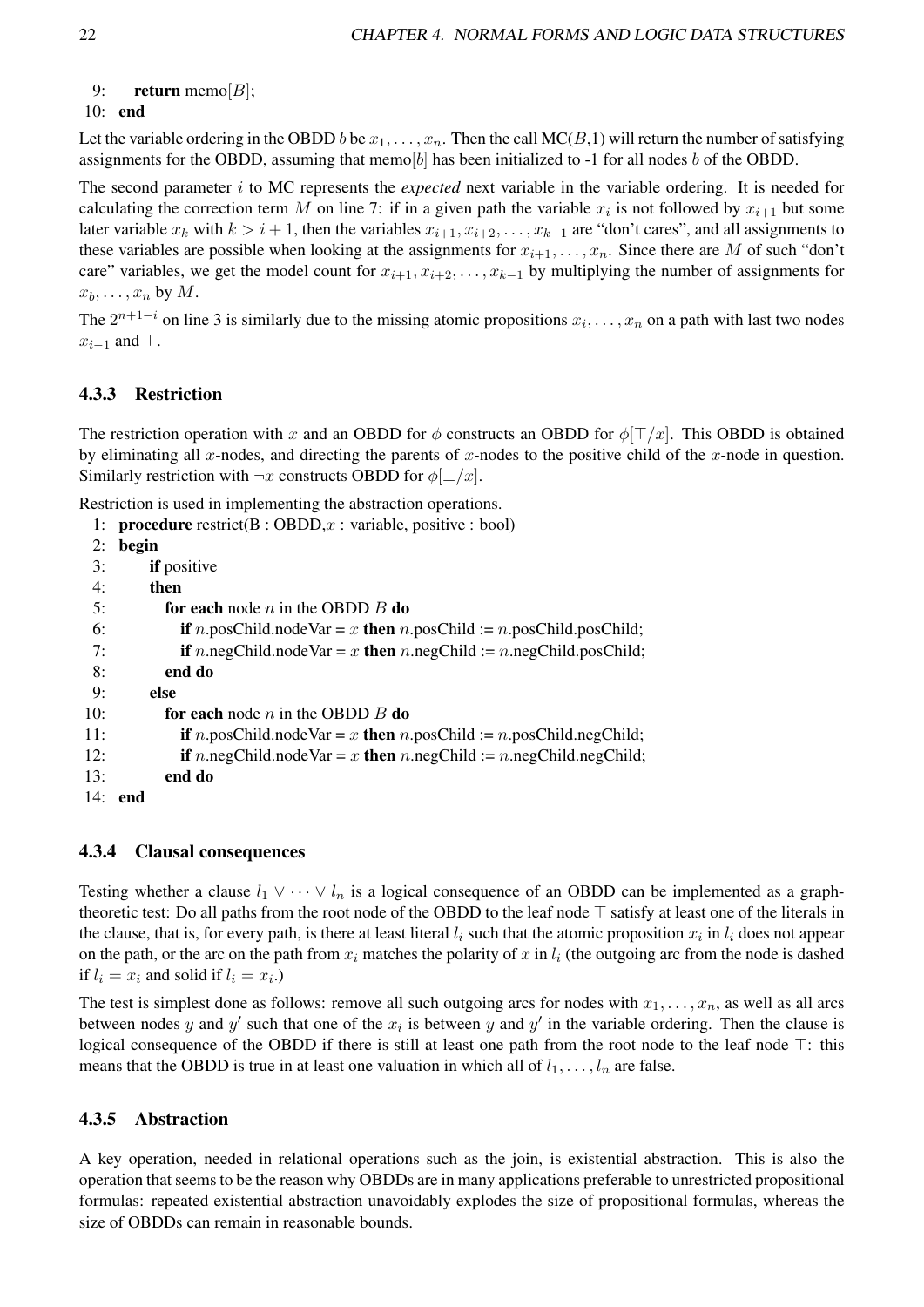

Figure 4.2: OBDDs for  $(x_1 \leftrightarrow y_1) \land (x_2 \leftrightarrow y_2) \land (x_3 \leftrightarrow y_3)$ 

For unrestricted propositional formulas there are no very effective methods for simplifying  $\phi[T/x] \vee \phi[L/x]$  as resulting from abstraction ∃x.ϕ. Other operations, such as conjunction, renaming, and emptiness/satisfiability testing, would often not be an obstacle for using unrestricted propositional formulas in the applications where OBDDs have been very successful. NP-completeness of SAT is often mentioned as a reason why OBDDs are preferable, but the numbers of variables in many applications are relatively low (hundreds or at most thousands), and modern SAT solvers perform these tests very efficiently for smallish formulas.

Abstraction operations for an OBDD can be computed with the help of the restriction operation: restrict( $B, x, true$ )  $\vee$  restrict(B,x,false).

Some properties of the abstraction operations:

$$
\exists x.(\phi_1 \lor \phi_2) \equiv (\exists x. \phi_1) \lor (\exists x. \phi_2)
$$
\n(4.8)

$$
\forall x.(\phi_1 \land \phi_2) \equiv (\forall x. \phi_1) \land (\forall x. \phi_2)
$$
\n(4.9)

$$
\exists x. \neg \phi \equiv \neg \forall x. \phi \tag{4.10}
$$

$$
\forall x. \neg \phi \equiv \neg \exists x. \phi \tag{4.11}
$$

#### 4.3.6 Variable Ordering

For a given Boolean function, OBDDs with different variable ordering may look completely different, and the differences in their sizes may be dramatic. Finding a good variable ordering is one of the critical issues in the efficient use of OBDDs. A bad variable ordering may lead to an astronomically large OBDD, and a good variable ordering may lead to a small one.

**Example 4.20** Figures 4.2a and 4.2b contain two OBDDs for the formula  $(x_1 \leftrightarrow y_1) \land (x_2 \leftrightarrow y_2) \land (x_3 \leftrightarrow y_3)$ .

The first one has an exponential size, and it is has the variable ordering  $x_1, y_1, x_2, y_2, \ldots, x_n, y_n$ . Intuitively, each of the  $y_3$  nodes in the middle of the OBDD encodes one of the valuations of  $x_1, \ldots, x_n$ , corresponding to the path from the root node. Since there are  $2^n$  valuations, there are  $2^n$  nodes for  $y_3$ . The lower part of the OBDD reads the valuation of  $y_1, y_2, y_3$ , and it does not match the valuation of  $x_1, x_2, x_3$ , an arc to the ⊥-node is followed.

The second OBDD for the same formula has only  $3n$  non-leaf nodes, and hence it is linear in n. The OBDD reads the  $x_i$  variables one by one, and immediately makes a comparison to the corresponding  $y_i$  variable. Hence the OBDD does not need to "remember" previous values, only the last  $x_i$  value.

Clearly the ordering  $x_1, y_1, x_2, y_2, \ldots, x_n, y_n$  (or any ordering in which the  $x_i$  and  $y_i$  for the same i are next to each other) is better than  $x_1, \ldots, x_n, y_1, \ldots, y_n$  (and other similar ones.)

Variable ordering can be designed manually, or they can be found by the automated variable ordering methods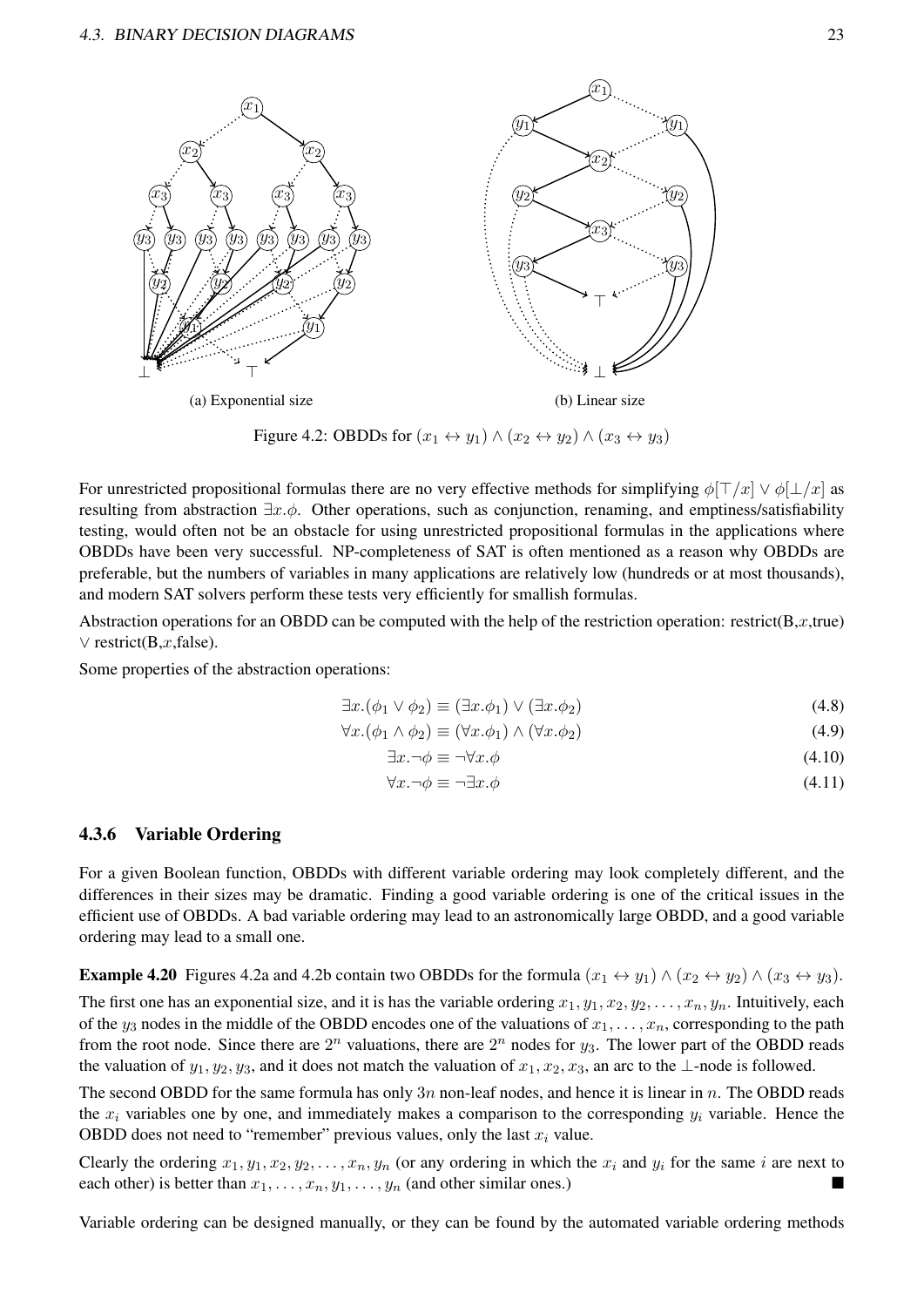provided by OBDD packages. The automated methods perform a form of local search, trying out small modifications in the ordering, and keeping a change if the size of the OBDD got smaller. These methods have not guarantee of finding a good ordering even if an obvious one existed.

### 4.4 Normal Forms DNNF and d-DNNF

Darwiche et al. [Dar01, DM02] have carried out a thorough study on features of propositional formulas, to identify normal forms of practical importance.

The first new normal form identified by Darwiche was Decomposable NNF [Dar01]. This is NNF with the additional property of *decomposability*.

**Definition 4.21 (Decomposability)** *A formula*  $\phi$  *in NNF is* decomposable *if for every subformula*  $\psi_1 \wedge \psi_2$  *of*  $\phi$ *, the subformulas*  $\psi_1$  *and*  $\psi_2$  *don't share atomic propositions.* 

The normal form DNNF (Decomposable Negation Normal Form) is defined as formulas in NNF that additionally satisfy the decomposability condition.

Notice that OBDDs are subclass of DNNF: In OBDDs conjunctions are of the form  $x \wedge \phi[\top/x]$  and  $\neg x \wedge \phi[\bot/x]$ , where x is an atomic proposition and  $\phi$ [ $\Box/x$ ] and  $\phi$ [ $\Box/x$ ] trivially have no occurrences of x.

Unlike for general NNF formulas, formulas in DNNF have the interesting property that satisfiability testing can be done in polynomial time. The algorithm for doing this is as follows.

$$
dcSAT(x) = \text{true}
$$
  
\n
$$
dcSAT(\neg x) = \text{true}
$$
  
\n
$$
dcSAT(\top) = \text{true}
$$
  
\n
$$
dcSAT(\bot) = \text{false}
$$
  
\n
$$
dcSAT(\phi_1 \land \phi_2) = dcSAT(\phi_1) \text{ and } dcSAT(\phi_2)
$$
  
\n
$$
dcSAT(\phi_1 \lor \phi_2) = dcSAT(\phi_1) \text{ or } dcSAT(\phi_2)
$$

This algorithm does not work correctly for general NNF. For example,  $d\textrm{cSAT}(x \wedge \neg x)$  will incorrectly return *true*. But the decomposability property guarantees that the satisfiability of  $\phi_1$  and the satisfiability of  $\phi_2$  entail the satisfiability of  $\phi_1 \wedge \phi_2$ . Since the two formulas share no atomic propositions, if they are both satisfiable, we can always easily construct a satisfying valuation from the satisfying valuations of the two formulas.

Translation from general propositional formulas into NNF is polynomial time, but translation from NNF into DNNF takes exponential time in the worst case. This is to be expected, as SAT is NP-hard but for DNNF satisfiability testing is polynomial time. The most effective known methods for translating formulas into DNNF always translate the formulas into the normal form d-DNNF too [Dar02, HD05]. We define d-DNNF next.

A further condition on NNF is *determinism*.

**Definition 4.22 (Determinism)** *A formula*  $\phi$  *in NNF is* deterministic *if for every subformula*  $\psi_1 \vee \psi_2$  *of*  $\phi$ *, the subformulas*  $\psi_1$  *and*  $\psi_2$  *are mutually contradictory.* 

The normal form d-DNNF (Deterministic DNNF) is defined as formulas in DNNF that additionally satisfy the determinism condition.

Notice that OBDDs are subclass of d-DNNF: In OBDDs disjunctions are of the form  $(x \wedge \phi[\top/x]) \vee (\neg x \wedge [\bot/x])$ , and the two disjuncts contradict because of x and  $\neg x$ .

In addition to polynomial-time satisfiability testing, d-DNNF additionally have polynomial-time model-counting. This is because the model counts, that is the number of satisfying assignments, for a subformula  $\psi_1 \vee \psi_2$  can be obtained as the sum of the model-counts of  $\psi_1$  and  $\psi_2$ .

There are examples of Boolean functions that can be expressed more compactly in DNNF than in d-DNNF, and more compactly in d-DNNF than in OBDD. A property separating OBDD from d-DNNF and DNNF is *canonicity*: the DNNF and d-DNNF for a given Boolean function are not unique. This seems to be the main reason why OBDDs, and not some other normal form, has been extensively used in practice. Canonicity of OBDDs relies on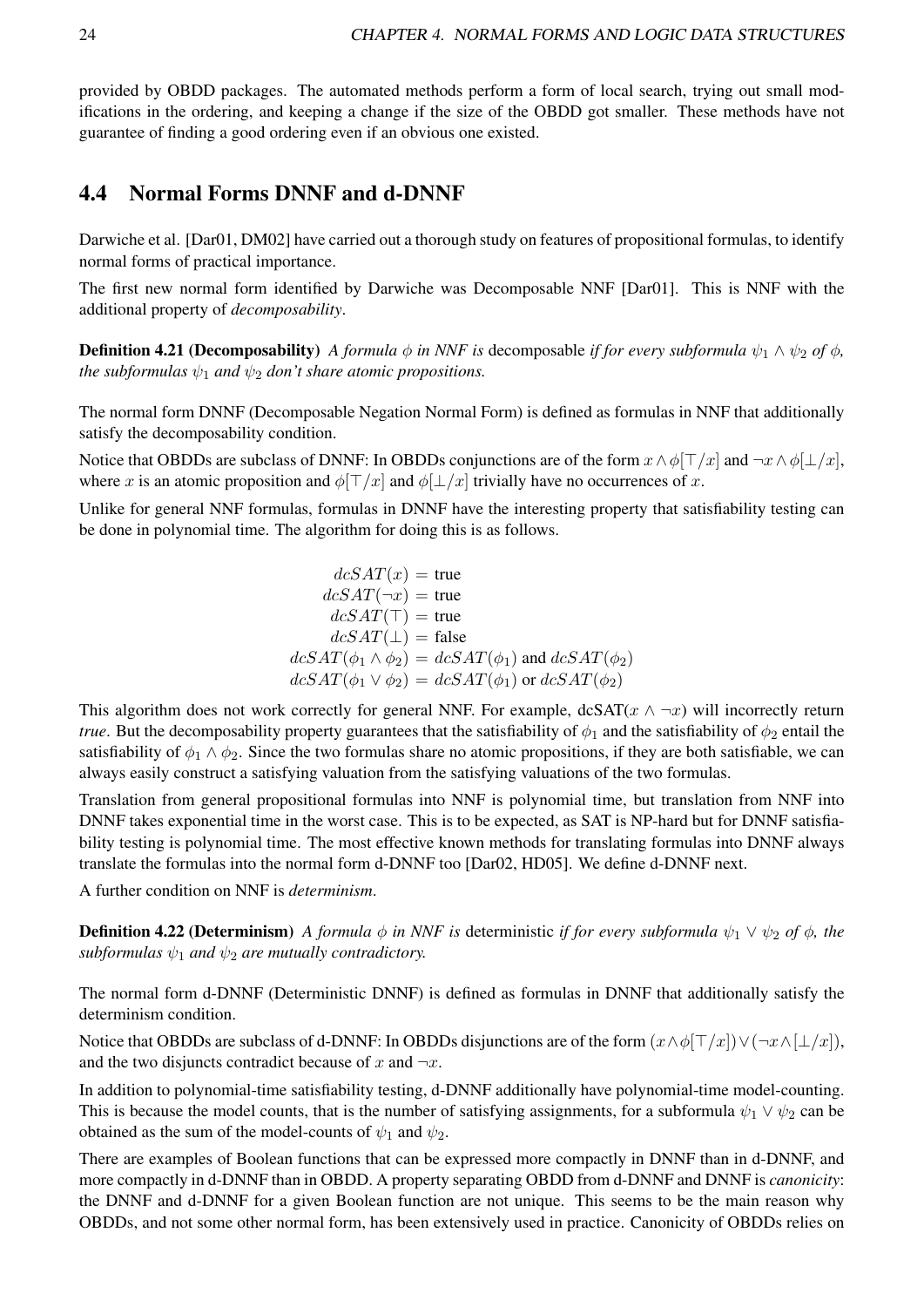

Figure 4.3: Inclusion Relations of Normal Forms

| operation         | PL    | <b>NNF</b> | <b>CNF</b>     | <b>DNF</b> | <b>DNNF</b> | d-DNNF | OBDD |
|-------------------|-------|------------|----------------|------------|-------------|--------|------|
| $\phi \in$ SAT    | NP    | <b>NP</b>  | NP             | D          | D           |        | P    |
| $\phi$ $\in$ TAUT | co-NP | $co-NP$    | P              | $co-NP$    | $co-NP$     | D      | P    |
| $\phi \models c$  | co-NP | $co-NP$    | $co-NP$        | P          | P           | P      | P    |
| model counting    | NP    | <b>NP</b>  | N <sub>P</sub> | <b>NP</b>  | NP          | P      | P    |
| $n \times \wedge$ | D     | P          | P              | exp        | exp         | exp    | exp  |
| $n \times V$      | D     | P          | exp            | P          | P           | exp    | exp  |
|                   | P     | P          | exp            | exp        | exp         |        | P    |

Table 4.2: Complexity of Logical Operations for Different Normal Forms

the ordering condition, whereas for DNNF and d-DNNF no obvious ordering condition exists. A different type of normal form, called Sentential Decision Diagram (SDD) [Dar11], located between OBDD and DNNF, has an ordering condition and canonicity.

For *n* atomic propositions, the truth-table has  $2^n$  rows, and the last row (indicating the value of a Boolean function for one valuation of the atomic propositions) can be assigned a value in  $2^{2^n}$  different ways. Hence there are  $2^{2^n}$ different Boolean functions of  $n$  variables (atomic propositions). One can show by a simple cardinality argument that "most" Boolean functions do not have "compact" representation (e.g. size that is polynomial in the number of propositional variables.)

### 4.5 Normal Forms Summary

Figure 4.3 depicts the inclusion relations between some of the best known normal forms, and Table 4.2 summarizes the complexities of some important operations on logical formulas for these normal forms. In the table, NP denotes NP-hard, co-NP denotes co-NP-hard, and P denotes "polynomial time". The complexity of negating a d-DNNF formula is not known.

For the construction operations  $\vee$ ,  $\wedge$  and  $\neg$  the result has to be in the same normal form. For one  $\wedge$  or  $\vee$ , construction is polynomial size and time (at most  $n_1 \times n_2$  when the constituent formulas have sizes  $n_1$  and  $n_2$ , respectively), but repeating the operation n times is exponential in n, as the size can increase exponentially  $(((n_1 \times n_2) \times n_3) \times n_4) \times \cdots \times n_k$ , as the product  $n_1 n_2 \cdots n_k$  is exponential in k.

The *clausal logical consequence*  $\phi \models c$  tests whether a clause c is a logical consequence of the formula  $\phi$ . Only the formula  $\phi$  here is expected to be in the normal form in question. (A clause, a disjunction of literals, is not a DNNF, d-DNNF, or OBDD.)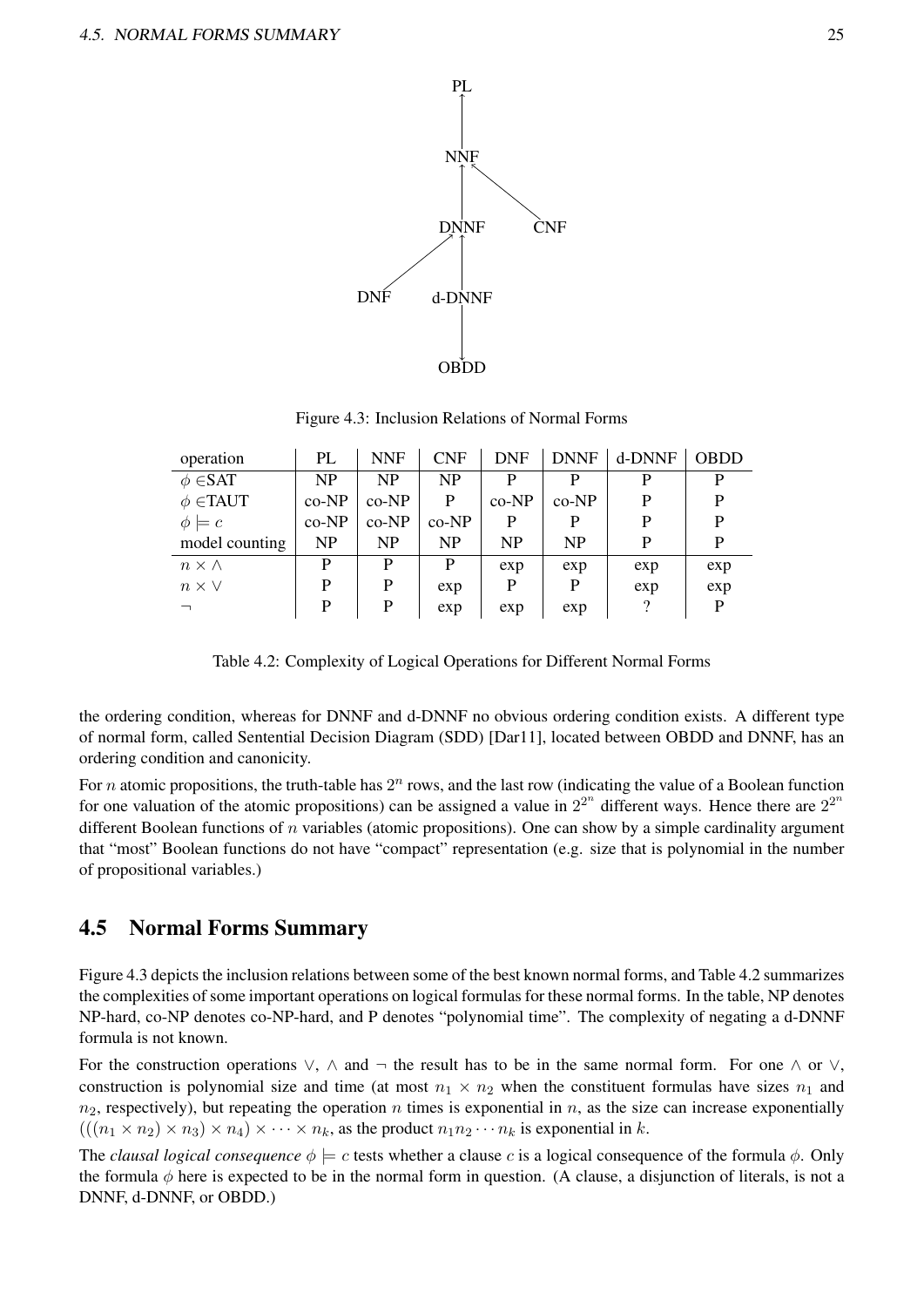## Chapter 5

# Sets and Relations in the Propositional Logic

Formulas can be viewed as a data structure for representing sets and relations. The advantage of logic in this application is *succinctness*: a formula can represent a set that has a size that is exponential in the size of the formula. Logic representation is therefore succinct. This is in strong contrast to conventional data structures which would explicitly enumerate all elements of a set, and therefore have a size that is linear in the size of the set.

### 5.1 Representation of Sets

Formulas can be considered as a representation of those sets of valuations that make the formula true. We can identify a valuation  $v: X \to \{0, 1\}$  with a vector of length |X|, with each element of the vector corresponding to one of the atomic propositions in X.

**Example 5.1** Let  $X = \{A, B, C, D\}$ . Now a valuation that assigns 1 to A and C and 0 to B and D corresponds to the bit-vector 1010, and the valuation assigning 1 only to B corresponds to the bit-vector 0100.

Any propositional formula  $\phi$  can be understood as a representation of those valuations v such that  $v(\phi) = 1$ . Since we have identified valuations and bit-vectors, a formula naturally represents a set of bit-vectors.

Example 5.2 Formula B represents all bit-vectors of the form ?1??, and the formula A represents all bit-vectors 1???. Formula B therefore represents the *set*

{0100, 0101, 0110, 0111, 1100, 1101, 1110, 1111}

and formula A represents the set

{1000, 1001, 1010, 1011, 1100, 1101, 1110, 1111}.

■

Similarly,  $\neg B$  represents all bit-vectors of the form ?0??, which is the set

 $\{0000, 0001, 0010, 0011, 1000, 1001, 1010, 1011\}.$ 

This is the *complement* of the set represented by B.

#### 5.1.1 Set Operations as Logical Operations

There is a close connection between the Boolean connectives ∨, ∧, ¬ and the set-theoretical operations of *union*, *intersection* and *complementation*, which is also historically the origin of Boole's work on Boolean functions. If  $\phi_1$  and  $\phi_2$  represent bit-vector sets  $S_1$  and  $S_2$ , then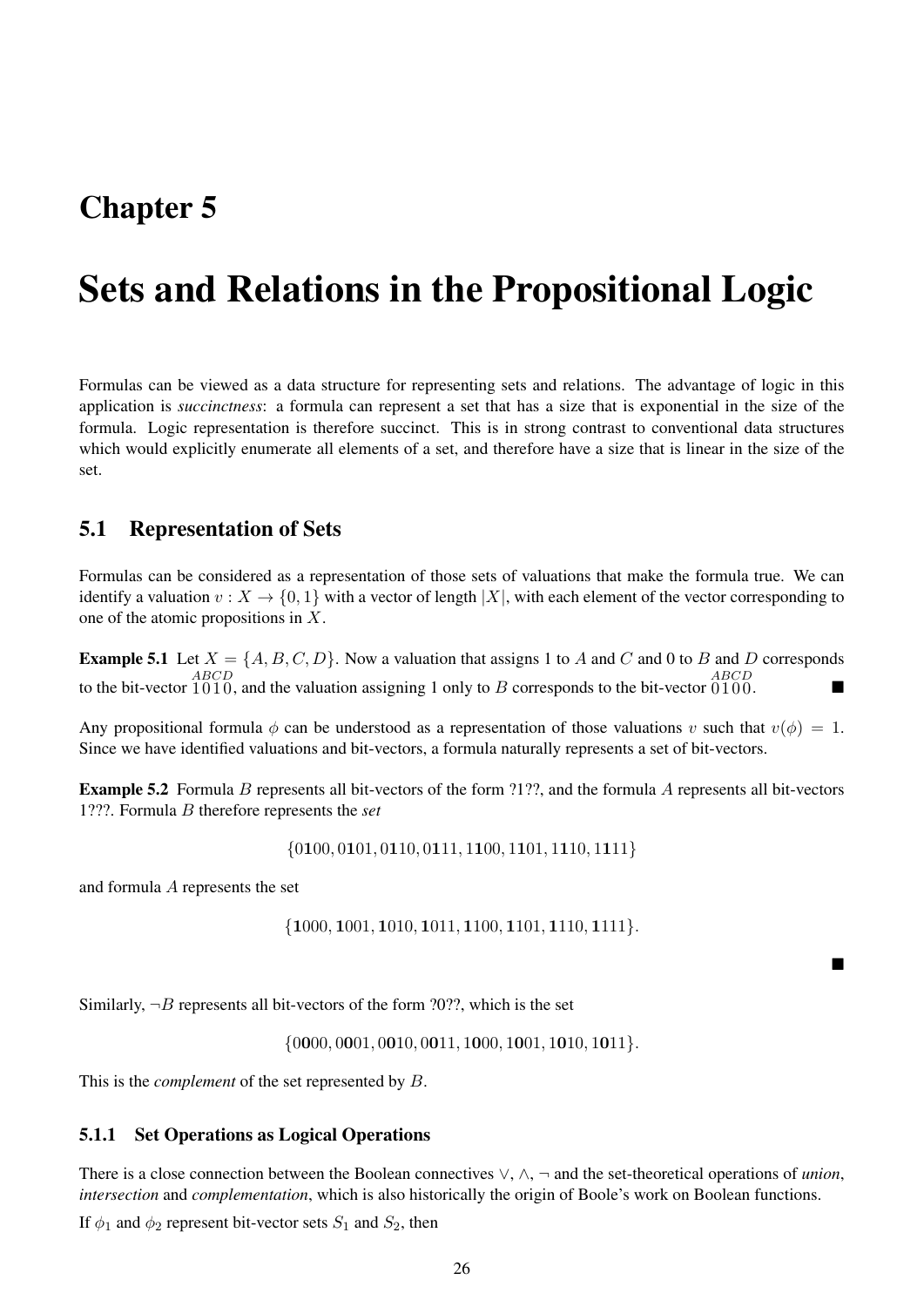| sets                                                  |                  | formulas over $X$                     |
|-------------------------------------------------------|------------------|---------------------------------------|
| those $\frac{2^{ X }}{2}$ bit-vectors where x is true |                  | $x \in X$                             |
| E                                                     | (complement)     | $\neg E$                              |
| $E \cup F$                                            |                  | $E \vee F$                            |
| $E \cap F$                                            |                  | $E \wedge F$                          |
| $E\backslash F$                                       | (set difference) | $E \wedge \neg F$                     |
|                                                       |                  |                                       |
| the empty set $\emptyset$                             |                  | $\perp$ (constant <i>false</i> )      |
| the universal set                                     |                  | $\top$ (constant <i>true</i> )        |
|                                                       |                  |                                       |
| question about sets                                   |                  | question about formulas               |
| $E \subset F?$                                        |                  | $E \models F?$                        |
| $E \subset F$ ?                                       |                  | $E \models F$ and $F \not\models E$ ? |
| $E = F$ ?                                             |                  | $E \models F$ and $F \models E$ ?     |
|                                                       |                  |                                       |

Table 5.1: Connections between Set-Theory and Propositional Logic

- 1.  $\phi_1 \wedge \phi_2$  represents set  $S_1 \cap S_2$ ,
- 2.  $\phi_1 \lor \phi_2$  represents set  $S_1 \cup S_2$ , and
- 3.  $\neg \phi_1$  represents set  $\overline{S_1}$ .

**Example 5.3**  $A \wedge B$  represents the set {1100, 1101, 1110, 1111} and  $A \vee B$  represents the set {0100, 0101, 0110,  $0111, 1000, 1001, 1010, 1011, 1100, 1101, 1110, 1111$ .

Questions about the relations between sets represented as formulas can be reduced to the basic logical concepts we already know, namely logical consequence, satisfiability, and validity.

- 1. "Is  $\phi$  satisfiable?" corresponds to "Is the set represented by  $\phi$  *non-empty*?"
- 2.  $\phi \models \alpha$  corresponds to "Is the set represented by  $\phi$  *a subset* of the set represented by  $\alpha$ ?".
- 3. "Is ϕ valid?" corresponds to "Is the set represented by ϕ *the universal set*?"

These connections allow using propositional formulas as a *data structure* in some applications in which conventional enumerative data structures for sets are not suitable because of the astronomic number of elements in the sets. For example, if there are 100 atomic propositions, then any formula consisting of just one atomic proposition represents a set of  $2^{99} = 633825300114114700748351602688$  bit-vectors, which would require 7493989779944505344 TB in an explicit enumerative representation if each of the 100-bit vectors was represented with 13 bytes (wasting only 4 bits in the 13th byte.)

### 5.2 Relations as Formulas

Similarly to finite sets of atomic objects, *relations* on any finite set of objects can be represented as propositional formulas.

A binary relation  $R \subseteq X \times X$  is a set of pairs  $(a, b) \in X \times X$ , and the representation of this relation is similar to representing sets before, except that the elements are pairs.

As before, we assume that the atomic objects are bit-vectors. A pair of bit-vectors of lengths n and m can of course be represented as a bit-vector of length  $n + m$ , simply by attaching the two bit-vectors together.

Example 5.4 To represent the *pair* (0001, 1100) of bit-vectors, both expressed as valuations of atomic propositions  $X = \{A, B, C, D\}$ , instead use the atomic propositions  $X_{01} = \{A_0, B_0, C_0, D_0, A_1, B_1, C_1, D_1\}$  as the index variables.

The pair (0001, 1100) is hence represented as 00011100, a valuation of  $X_{01}$ .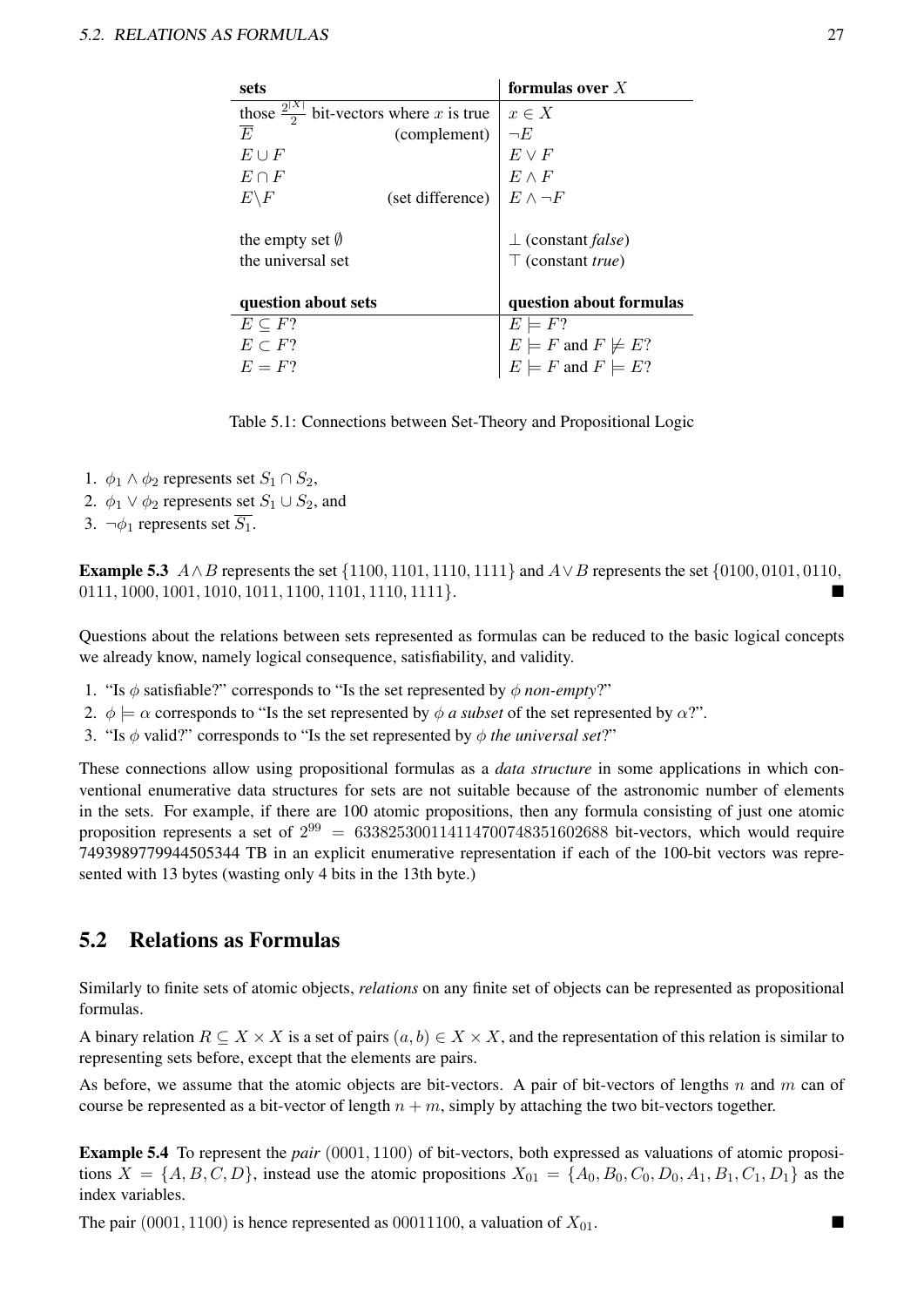■

■

Pair  $\binom{A_0B_0C_0D_0}{0\ 0\ 1}$ ,  $\frac{A_1B_1C_1D_1}{1\ 0\ 0}$  therefore corresponds to the valuation that assigns 1 to  $D_0$ ,  $A_1$  and  $B_1$  and 0 to all other variables.

**Example 5.5**  $(A_0 \leftrightarrow A_1) \wedge (B_0 \leftrightarrow B_1) \wedge (C_0 \leftrightarrow C_1) \wedge (D_0 \leftrightarrow D_1)$  represents the identity relation of 4-bit bit-vectors.

Example 5.6 The formula

$$
inc_{01} = (\neg c_0 \land c_1 \land (b_0 \leftrightarrow b_1) \land (a_0 \leftrightarrow a_1))
$$
  
 
$$
\lor (\neg b_0 \land c_0 \land b_1 \land \neg c_1 \land (a_0 \leftrightarrow a_1))
$$
  
 
$$
\lor (\neg a_0 \land b_0 \land c_0 \land a_1 \land \neg b_1 \land \neg c_1)
$$
  
 
$$
\lor (a_0 \land b_0 \land c_0 \land \neg a_1 \land \neg b_1 \land \neg c_1)
$$

represents the successor relation of 3-bit integers

 $\{(000, 001), (001, 010), (010, 011), (011, 100), (100, 101), (101, 110), (110, 111), (111, 000)\},\$ 

which can also be depicted in a tabular form as follows, in order to make the variables for the columns explicit.

| $a_0b_0c_0 a_1b_1c_1$ |          |
|-----------------------|----------|
| 000                   | 001      |
| $001\,$               | 010      |
| 010                   | 011      |
| 011                   | 100      |
| $100\,$               | 101      |
| 101                   | 110      |
| 110                   | 111      |
| 111                   | (1()()() |

Notice in this example that the tabular representation only has 8 rows, whereas the corresponding truth-table for the formula  $inc_01$  has  $2^6 = 64$  rows. The tabular representation of the relation only enumerates those rows for which the formula evaluates to *true*.

**Example 5.7** Consider the relation  $\{(001, 111), (010, 110), (011, 010), (111, 110)\}$ . The relation can be represented as the following truth-table (listing only those of the  $2^6 = 64$  lines that have 1 in the column for  $\phi$ ),

| $a_0b_0c_0a_1b_1c_1$   $\phi$ |  |                    |  |  |
|-------------------------------|--|--------------------|--|--|
|                               |  |                    |  |  |
| $\overline{0}$                |  | 0 1 1 1 1          |  |  |
|                               |  |                    |  |  |
|                               |  | 1 0 1 1 0          |  |  |
|                               |  |                    |  |  |
| $\boldsymbol{0}$              |  | 1 1 0 1 0          |  |  |
|                               |  |                    |  |  |
|                               |  | $1\ 1\ 1\ 0\vert1$ |  |  |
|                               |  |                    |  |  |

which is equivalent to the following formula.

 $(\neg a_0 \wedge \neg b_0 \wedge c_0 \wedge a_1 \wedge b_1 \wedge c_1) \vee$  $(\neg a_0 \land b_0 \land \neg c_0 \land a_1 \land b_1 \land \neg c_1) \lor$  $(\neg a_0 \land b_0 \land c_0 \land \neg a_1 \land b_1 \land \neg c_1) \lor$  $(a_0 \wedge b_0 \wedge c_0 \wedge a_1 \wedge b_1 \wedge \neg c_1)$ 

Any binary relation over a finite set can be represented as a propositional formula in this way. These formulas can be used as components of formulas that represent *paths* in the graphs corresponding to the binary relation.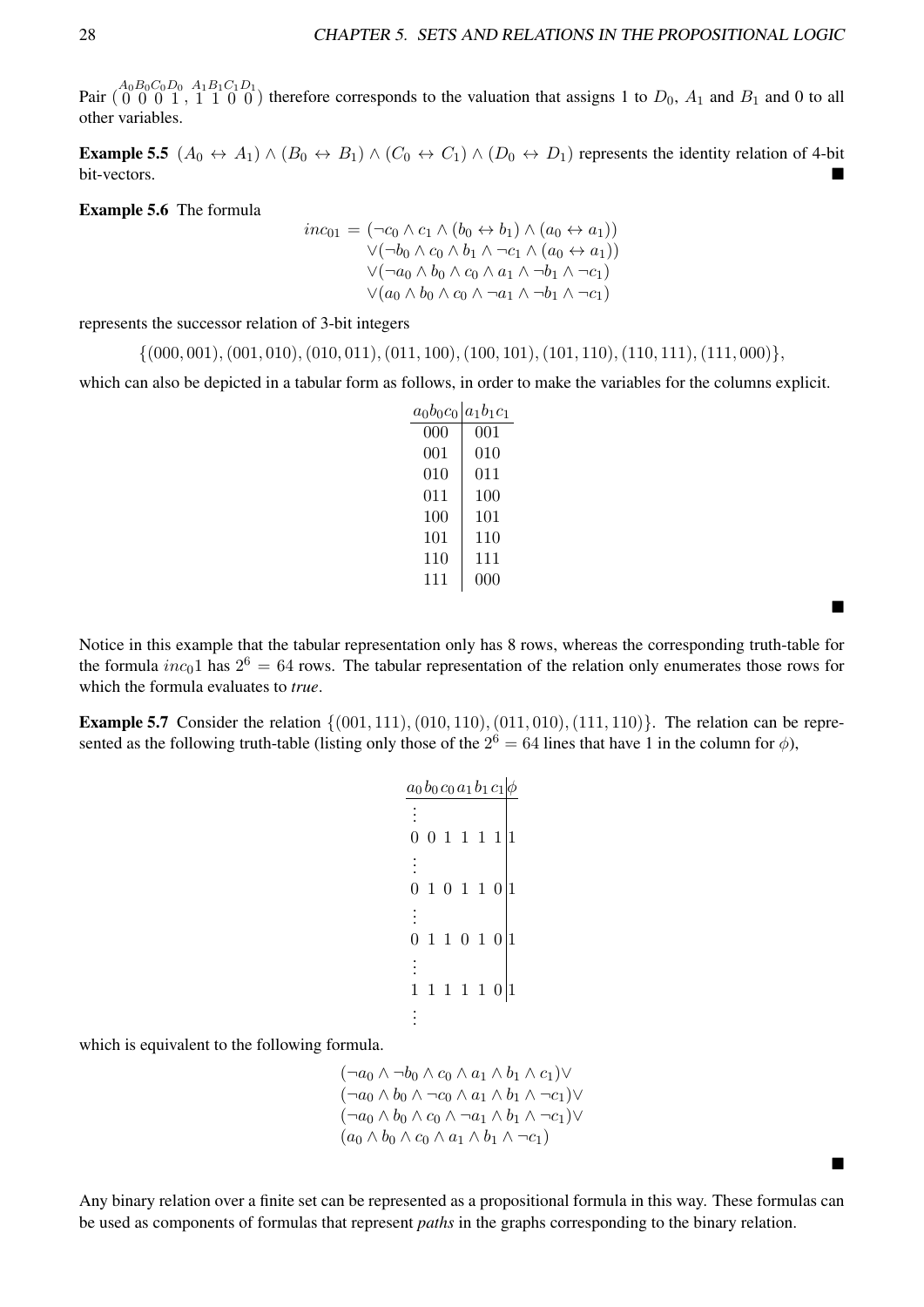#### 5.2.1 Relational Operations in Logic

As relations as sets of pairs (or, for *n*-ary relations, sets of *n*-tuples), the set operations that we already defined ( $\cup$ , ∩, and so on) immediately apply to relations as well. Of interest in many of our applications are also well-known relational algebra operations such as join operations (natural join ⋈), projections, and so on. In this section, we will show how the most important relational operations can be implemented by formula manipulation when the relations in question are represented as formulas. We focus on the core operations of natural join, selection, and projection, as most of the other operations, for example many types of join operations, can be reduced to these basic operations.

The join and projection operations are the basis operations when computing the successors of a set of states with respect to a binary transition relation, when both the set and the relation are represented as formulas.

We first consider the natural join operation. The natural join operation takes two relations, and constructs a new table with columns from the two constituent tables, and each row in the new table consists of rows from the constituent tables that match on the shared columns. There may be zero, one, or more shared columns.

**Example 5.8** We form the natural join  $R_1 \bowtie R_2$  of two relations  $R_1$  and  $R_2$ .

| $0 \mid 1$         |       | $1\vert 2$         |  | 0   1   2          |  |
|--------------------|-------|--------------------|--|--------------------|--|
| $\overline{01 10}$ |       | $\overline{00 01}$ |  | $\boxed{01 10 11}$ |  |
| 10 01              |       | 01 10              |  | 10 01 10           |  |
|                    | 11 11 | 10 11              |  |                    |  |

The relation  $R_1$  could be called *non-zero swap*, and  $R_2$  could be called *increment*. Formulas to represent  $R_1$  and  $R_2$  are respectively

$$
\phi_1 = (a_0 \lor b_0) \land (a_1 \leftrightarrow b_0) \land (b_1 \leftrightarrow a_0)
$$

and

$$
\phi_2 = (b_2 \leftrightarrow \neg a_1) \land (a_2 \leftrightarrow (a_1 \land \neg b_1)) \land \neg (a_1 \land b_1).
$$

(The same Boolean functions can of course be represented by many other logically equivalent formulas.)

Although  $\phi_1$  only contains occurrences of  $a_0, b_0, a_1, b_1$ , one should thing about its truth-table that also includes columns for  $a_2$  and  $b_2$ . Essentially,  $a_2$  and  $b_2$  for  $\phi_1$  are *don't cares*: they are not limited by  $\phi_1$ , and they can obtain any truth-values.

Similarly,  $\phi_2$  does not explicitly refer to  $a_0$  and  $b_0$ .

Now, the join  $R_1 \bowtie R_2$  represents all those valuations of  $a_0, b_0, a_1, b_1, a_2, b_2$  that satisfy both  $\phi_1$  and  $\phi_2$ .

The process of matching column 1 values, that is central in computing the join of relations represented as tables, corresponds to the requirement that valuations that satisfy the formula for  $R_1 \bowtie R_2$  have to satisfy both  $\phi_1$  and  $\phi_2$ .

Hence the natural join operation simply corresponds to the logical conjunction  $\wedge$ , and  $R_1 \bowtie R_2$  is represented by  $\phi_1 \wedge \phi_2$ , as can be easily verified.

The *selection* operation  $\sigma_{\beta}(R)$  has a straightforward representation when the relation R is represented as a formula  $\phi$ . This is again simply a conjunction  $\phi \wedge \beta$ , when  $\beta$  has been expressed in terms of propositional variables occurring in  $\phi$ .

Finally, we consider the important *projection* operation  $\pi_c(R)$ . This operation select some subset c of the columns of a relation.

**Example 5.9** Consider the relation  $R$ 

| $\mathbf{\Omega}$ | $\mathbf{I}$ |
|-------------------|--------------|
| 00                | 00           |
| 01                | 00           |
| 10                | 11           |
| 11                | $\perp$      |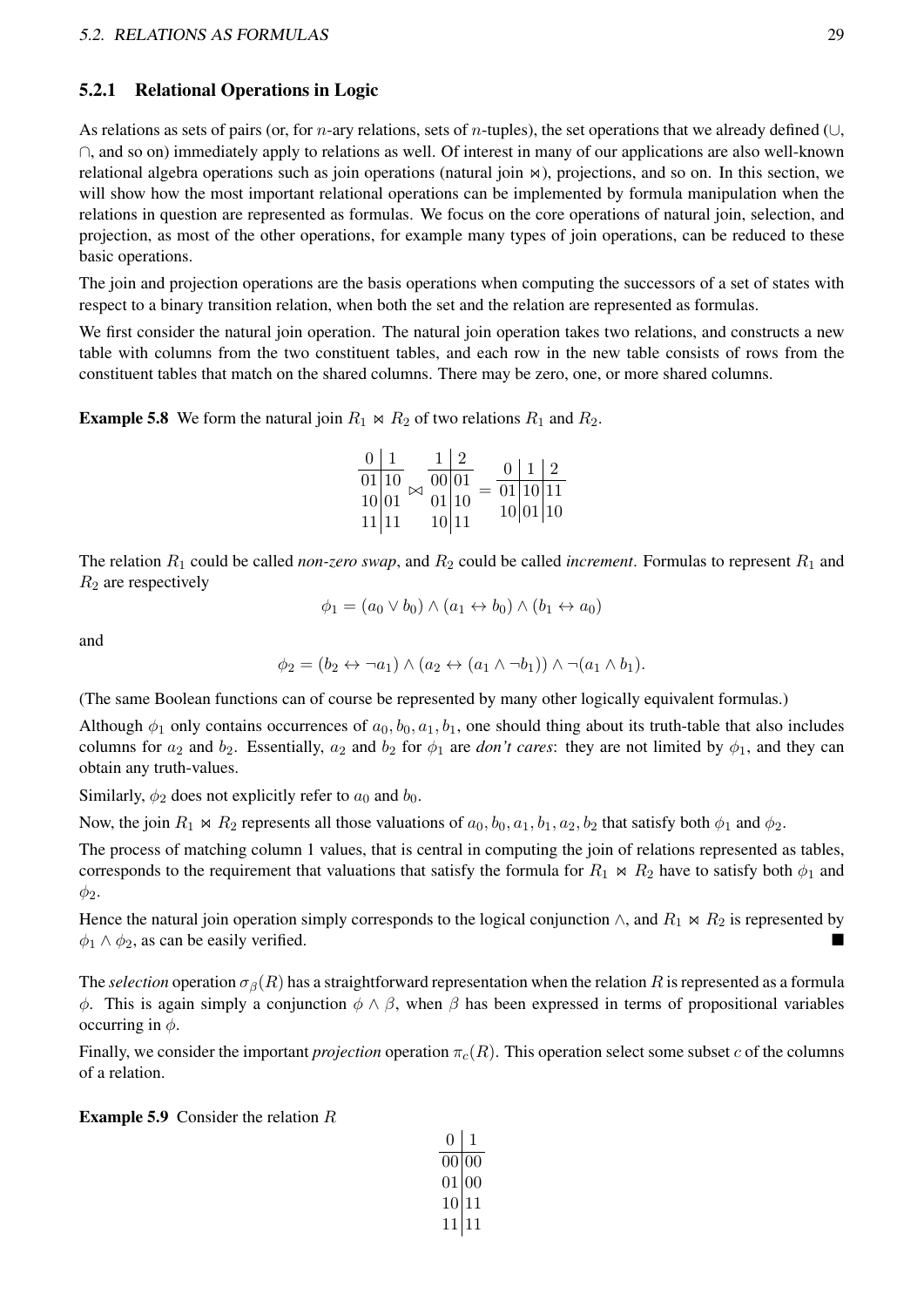represented by the formula  $\phi_1 = (a_1 \leftrightarrow a_0) \land (b_1 \leftrightarrow a_0)$  (over variables  $a_0, b_0, a_1, b_1$ ), which we would like to project to the column 1 by  $\pi_1(R)$  to obtain

$$
\pi_1 \begin{pmatrix} 0 & 1 \\ 0 & 0 & 0 \\ 0 & 1 & 0 \\ 10 & 11 & 1 \\ 11 & 11 & 1 \end{pmatrix} = \frac{1}{00}
$$

The result of the projection is the atomic formula  $a_1 \leftrightarrow b_1$ .

Consider the truth-tables of the original relation and its projection to 1:

|   |                |                  |                  | $a_0$ $b_0$ $a_1$ $b_1 (a_1 \leftrightarrow a_0) \wedge (b_1 \leftrightarrow a_0)$ |                |                |                                       |
|---|----------------|------------------|------------------|------------------------------------------------------------------------------------|----------------|----------------|---------------------------------------|
| 0 | 0              | 0                | 0                | 1                                                                                  |                |                |                                       |
| 0 | 0              | $\overline{0}$   | 1                | 0                                                                                  |                |                |                                       |
| 0 | 0              | $\mathbf{1}$     | $\boldsymbol{0}$ |                                                                                    |                |                |                                       |
| 0 | 0              | $\mathbf{1}$     | 1                | 0                                                                                  |                |                |                                       |
| 0 | 1              | 0                | 0                | 1                                                                                  |                |                |                                       |
| 0 | 1              | 0                | 1                | 0                                                                                  |                |                | $a_1$ $b_1   a_1 \leftrightarrow b_1$ |
| 0 | 1              | $\mathbf{1}$     | $\boldsymbol{0}$ | 0                                                                                  | 0              | 0              | 1                                     |
| 0 | 1              | 1                | 1                | 0                                                                                  | $\overline{0}$ | $\mathbf{1}$   | 0                                     |
| 1 | 0              | 0                | 0                | 0                                                                                  | $\mathbf 1$    | $\overline{0}$ | 0                                     |
| 1 | 0              | $\boldsymbol{0}$ | 1                | 0                                                                                  | $\mathbf{1}$   | 1              | $\mathbf{1}$                          |
| 1 | $\overline{0}$ | $\mathbf{1}$     | 0                | 0                                                                                  |                |                |                                       |
| 1 | $\overline{0}$ | $\mathbf{1}$     | 1                | $\mathbf{1}$                                                                       |                |                |                                       |
| 1 | 1              | 0                | 0                | 0                                                                                  |                |                |                                       |
| 1 | 1              | 0                | 1                | 0                                                                                  |                |                |                                       |
| 1 | 1              | 1                | 0                | 0                                                                                  |                |                |                                       |
| 1 | 1              | 1                | 1                | 1                                                                                  |                |                |                                       |

In the second table exactly those rows (valuations of  $a_1, b_1$ ) are mapped to 1, for which there is at least one row in the first table with matching values for  $a_1$ ,  $b_1$  and 1 in the last column. We have highlighted the rows in the first table that correspond to  $a_1 = 0, b_1 = 0$ . This valuation is mapped to 1 in the second table. Similarly, for valuation  $a_1 = 0, b_1 = 1$  we get 0 in the second table, because the first table always maps this valuation to 0.

What the above example illustrates turns out to exactly match what Existential Abstraction does: eliminating variables  $a_0$  and  $b_0$  from the truth table for  $\phi$  corresponds to existentially abstracting  $a_0$  and  $b_0$  in  $\phi$ , that is,  $\exists a_0 \exists b_0.\phi.$ 

Definition 5.10 (Existential abstraction) *Existential abstraction of* ϕ *with respect to* x *is defined by*

$$
\exists x.\phi = \phi[\top/x] \lor \phi[\bot/x].
$$

This operation allows eliminating atomic proposition x from any formula. Make two copies of the formula, with x replaced by the constant true ⊤ in one copy and with constant false  $\perp$  in the other, and form their disjunction. Analogously we can define *universal abstraction*, with conjunction instead of disjunction.

**Definition 5.11 (Universal abstraction)** *Universal abstraction of*  $\phi$  *with respect to* x *is defined by* 

$$
\forall x.\phi = \phi[\top/x] \land \phi[\bot/x].
$$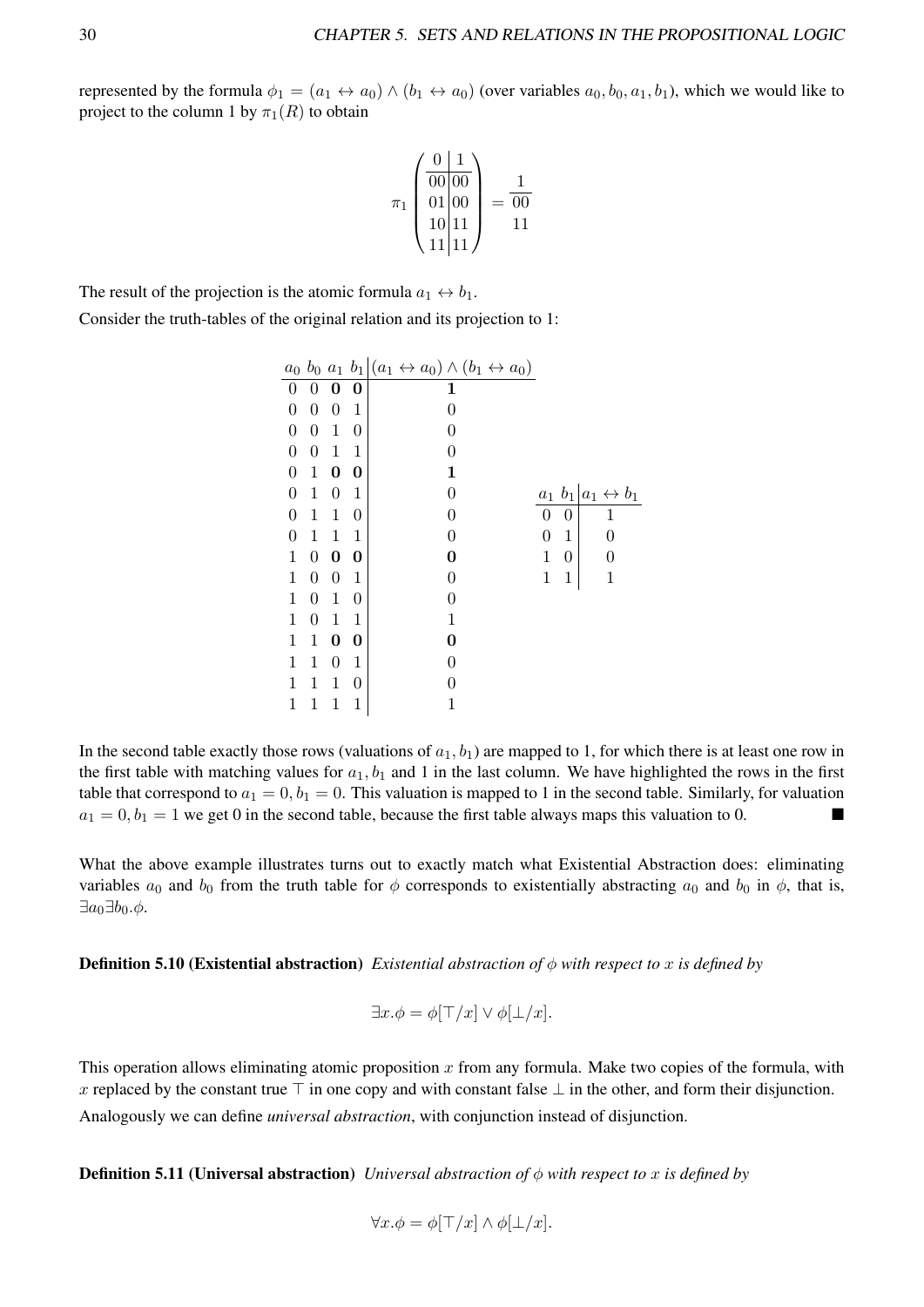#### Example 5.12

$$
\exists B.((A \to B) \land (B \to C))
$$
  
= ((A \to T) \land (T \to C)) \lor ((A \to \bot) \land (\bot \to C))  

$$
\equiv C \lor \neg A
$$
  

$$
\equiv A \to C
$$
  

$$
\exists AB.(A \lor B) = \exists B.(T \lor B) \lor (\bot \lor B)
$$
  
= ((T \lor T) \lor (\bot \lor T)) \lor ((T \lor \bot) \lor (\bot \lor \bot))

 $\equiv$  (T ∨ T)  $\lor$  (T  $\lor$   $\perp$ )  $\equiv$  T

Both universal  $\forall c$  and existential  $\exists c$  abstraction can be viewed as eliminating a column for c in a truth-table of a formula  $\phi$  by combining lines with the same valuation for variables other than c. There are always two lines that agree on the valuation of variables other than c, one in which  $c = 0$  and the other with  $c = 1$ .

For universal abstraction these lines are combined by the Boolean function *and*, and for existential abstraction these lines are combined by the Boolean function *or*. We will illustrate this in the next example.

**Example 5.13** We will abstract  $a \vee (b \wedge c)$  both existentially and universally, obtaining  $\exists c.(a \vee (b \wedge c)) \equiv a \vee b$  and  $\forall c.(a \lor (b \land c)) \equiv a$ . The corresponding truth tables for the original formula and the results of the two abstractions are as follows.

|     | $a b c   a \vee (b \wedge c)$ |                | $a b \exists c.(a \vee (b \wedge c))$ |                | $a b \forall c.(a \vee (b \wedge c))$ |
|-----|-------------------------------|----------------|---------------------------------------|----------------|---------------------------------------|
| 000 | 0                             | 0 <sub>0</sub> |                                       | 0 <sub>0</sub> | 0                                     |
| 001 |                               |                |                                       |                |                                       |
| 010 |                               | 01             |                                       | 01             |                                       |
| 011 |                               |                |                                       |                |                                       |
| 100 |                               | 10             |                                       | 10             |                                       |
| 101 |                               |                |                                       |                |                                       |
| 110 |                               | 11             |                                       | 11             |                                       |
|     |                               |                |                                       |                |                                       |

Here we have colored the pairs of rows in the first truth-table which will be merged to the corresponding rows in the truth-tables for the abstracted formulas. The difference between the abstractions is that the existential abstraction yields 0 if and only if both of the two rows in the original table are 0, and for universal abstraction we get  $0$  if and only if at least one of the rows is  $0$ .

#### Example

```
From \neg A_0 \wedge \neg A_1 \wedge ((\neg B_0 \wedge \neg C_0 \wedge B_1 \wedge C_1) \vee (B_0 \wedge \neg C_0 \wedge \neg B_1 \wedge C_1)) produce (\neg A_1 \wedge B_1 \wedge C_1) \vee (\neg A_1 \wedge \neg B_1 \wedge C_1).
\Phi = \neg A_0 \wedge \neg A_1 \wedge ((\neg B_0 \wedge \neg C_0 \wedge B_1 \wedge C_1) \vee (B_0 \wedge \neg C_0 \wedge \neg B_1 \wedge C_1))\exists A_0B_0C_0.\Phi= \exists B_0 C_0.(\Phi[0/A_0] \vee \Phi[1/A_0])= \exists B_0C_0.(\neg A_1 \wedge ((\neg B_0 \wedge \neg C_0 \wedge B_1 \wedge C_1) \vee (B_0 \wedge \neg C_0 \wedge \neg B_1 \wedge C_1))= \exists C_0.((\neg A_1 \land (\neg C_0 \land B_1 \land C_1)) \lor (\neg A_1 \land ((\neg C_0 \land \neg B_1 \land C_1))))=(\neg A_1 \wedge B_1 \wedge C_1) \vee (\neg A_1 \wedge \neg B_1 \wedge C_1)
```
■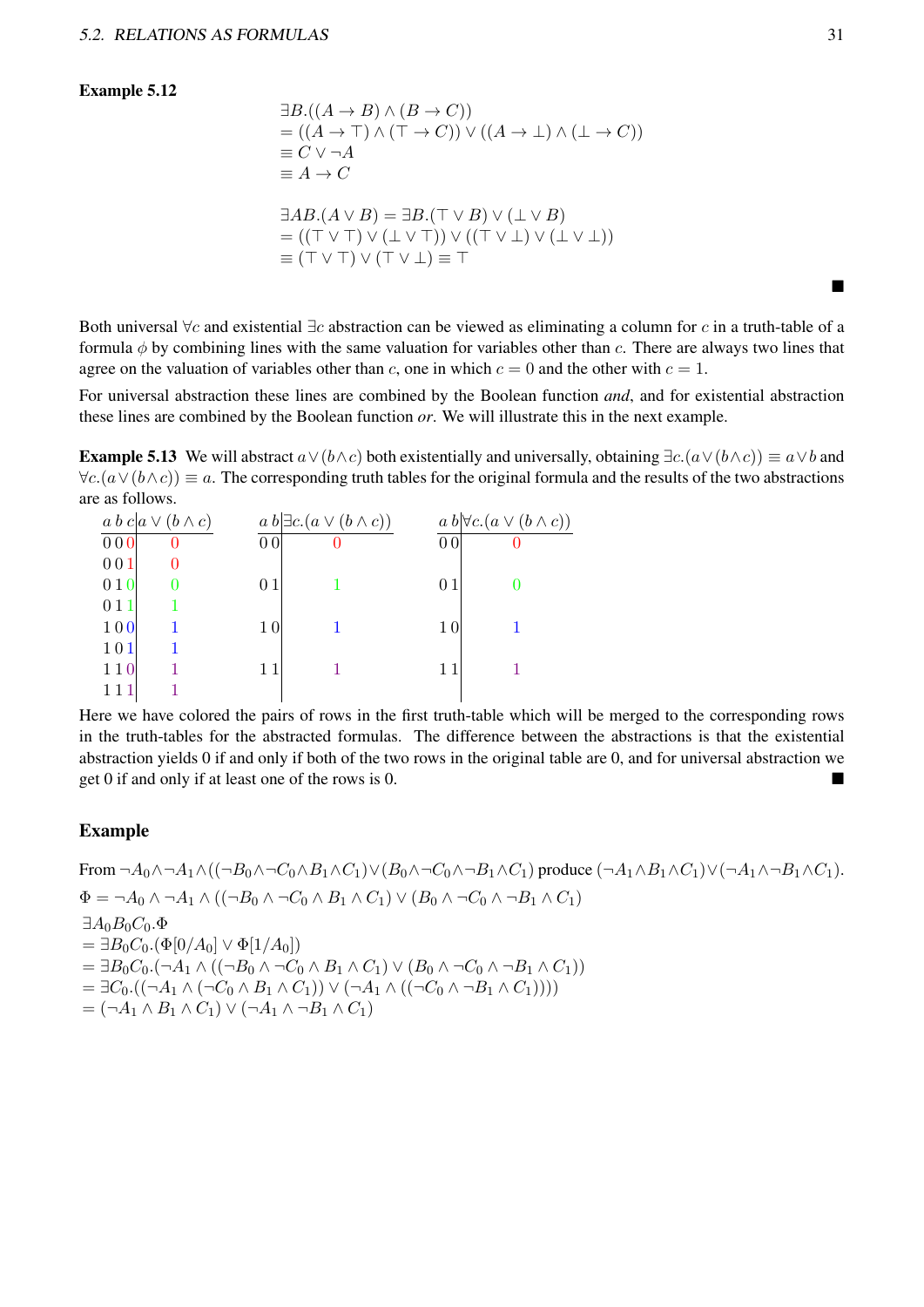## Chapter 6

## Transition Systems

### 6.1 Basic Models

Definition 6.1 (Transition System) *A* transition system ⟨S, E, R⟩ *consists of*

- *a set* S *of* states*,*
- *a set* E *of* events*, and*
- *an assignment*  $R: E \to 2^{S \times S}$  *of* transition relations  $R(e) \subseteq S \times S$  *to all events*  $e \in E$ .

Transition systems model the dynamics of system: the state of the system is changed by events. Zero or more events may be possible in a state, as indicated by the transition relation associated with the event: if s is related by  $R(e)$  to some state, then the event e is possible in s. If s is related to s' by  $R(e)$  then it is possible that the event  $e$  changes the state from  $s$  to  $s'$ . The transition system does not determine which events take place: if there are more than one event possible in a state, there may be one or more possible next states for a state.

**Definition 6.2 (Execution)** *In a transition system*  $\langle S, E, R \rangle$ *, an* execution  $s_0, e_0, s_1, e_1, s_2, e_2, \ldots, e_{n-1}, s_n$  *with*  ${s_0, \ldots, s_n} \subseteq S$  and  $e_0, \ldots, e_{n-1} \subseteq E$  is possible if  $(s_i, s_{i+1} \in R(e_i)$  for all i such that  $0 \le i < n$ .

A sequence s consisting of a single state  $s \in S$  is a trivial execution.

**Definition 6.3 (Transition System with State Variables)** *A* transition system with state variables  $\langle S, E, R, X, v \rangle$ *consists of a transition system* ⟨S, E, R⟩ *and*

- *a set* X *of* state variables*,*
- *a valuation*  $v : S \times X \rightarrow \{0,1\}$  *of state variables in states.*

*For convenience, we will write*  $v_s(x)$  *for*  $v(s, x)$ *.* 

In a transition system with state variables we can talk about the truth of a propositional formula in a state of the transition system. It is trivial to adapt Definition 2.3 to transition systems with state variables to define  $v_s(\phi)$  for any state  $s \in S$  and any propositional formula  $\phi$  over X.

Definition 6.4 (Succinct Transition System) *A* succinct transition system variables ⟨X, E, R, I⟩ *consists of*

- *a set* X *of* state variables*,*
- *a set* E *of* events
- *a succinctly represented transition relation*  $R(e) \in \mathcal{L}(X \cup X')$  *for every*  $e \in E$ *, and*
- *a succinctly represented set of initial states*  $I \in \mathcal{L}(X)$ .

If the formula I is the constant  $\top$ , then any valuation of X is a possible initial state of the transition system. Typically I expresses at least dependencies between state variables, if not specifying a unique initial state (by a conjunction of literals for every  $x \in X$ .)

The relations are represented as formulas  $R(e)$  with occurrences of atomic propositions for values of state variables  $X = \{a, b, c, ...\}$  and values of state variables in *the next state*  $X' = \{a', b', c', ...\}$ .

Representation of transition relations in Section 5.2.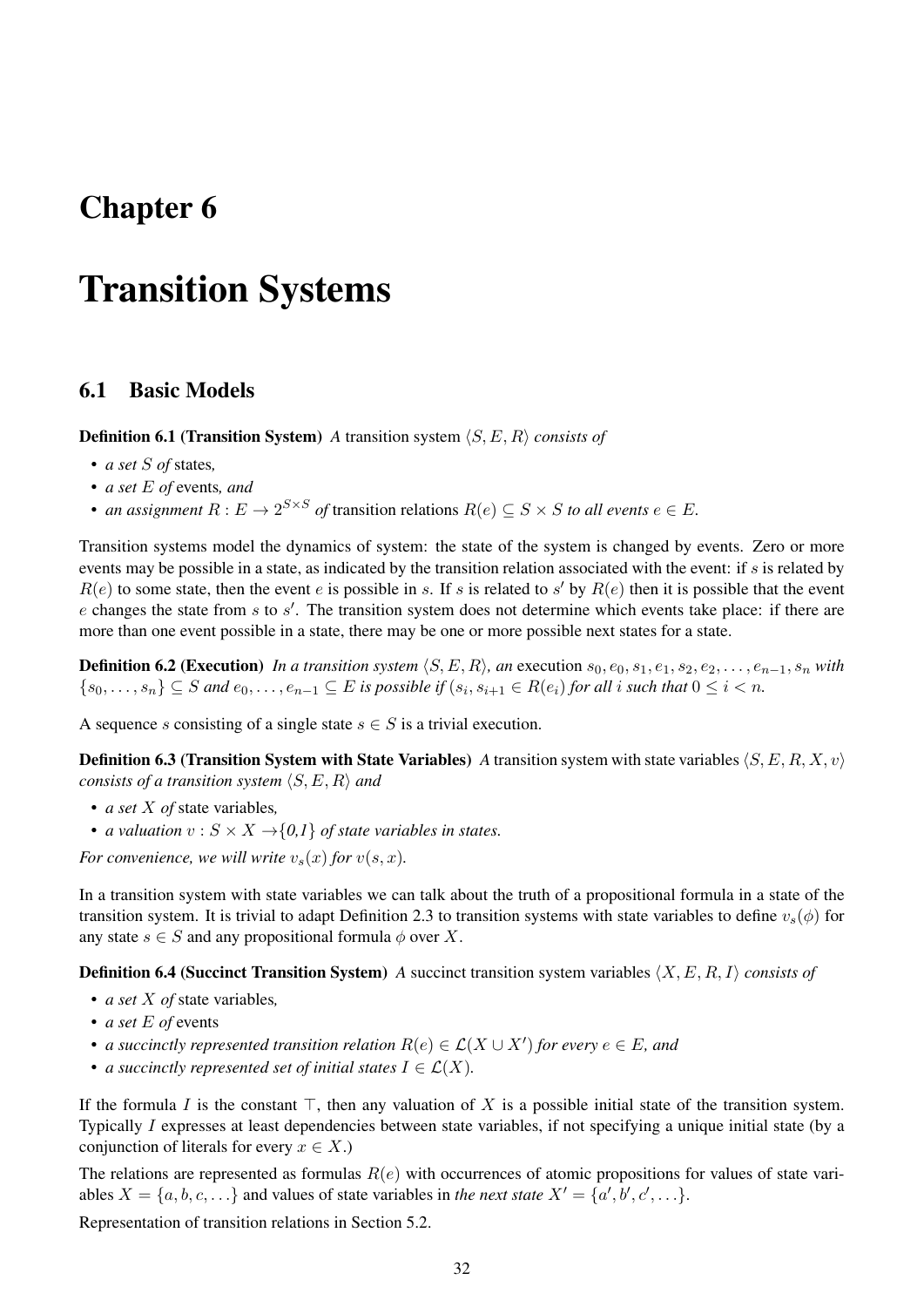### 6.2 Procedural Representations

While we have defined succinct transition systems in terms of transitions relations represented as logical formulas, this is not how large transition systems are modelled in practise.

Practical modelling languages represent states are assignments of values to state variables, exactly as with the logic representation, but transitions are typically defined *procedurally*, in terms of *changes* they induce on the state variables. This, in turn, is similar to programming languages: changes are assignments of values to state variables, unconditionally or conditionally on some facts holding.

In this section we describe how such procedural representations can be mapped to the logic representation. The logic representation is important for many of the state space search methods that are scalable to very large state spaces. If it was not for the logic based representations, we could have defined succinct transition systems (Definition 6.4) in terms of functions  $f : S \to 2^S$ , where S is the set of all valuations of the state variables, that map individual states to sets of states (zero or one states for a deterministic transitions, and 2 or more states for nondeterministic transitions.) Clearly, both types of definitions are equivalent, because a function  $f: S \to 2^S$  can be understood as a many-to-many binary relation on  $S$ , exactly as we have defined transitions in Definition 6.4.

The plan next is to give a simplest possible procedural transition representation and show how it is mapped to the propositional logic (Section 6.2.1), and then give a more expressive definition that covers a complex modelling language (Section 6.2.2)

#### 6.2.1 Deterministic Unconditional Transitions

We first consider a transition representation in which a transition is characterized by a pair  $(p, e)$  where p is an arbitrary propositional formula (the precondition), and e is a set of assignments  $x := 0$  or  $x := 1$ . That is, every change to the state variables is fixed and independent of the state the transition takes place. The set  $e$  of effects can be identified with literals x and  $\neg x$ , corresponding to assignments to 1 and 0.

This language cannot compactly represent many types of changes. For example, it cannot compactly represent a transition that complements the value of *n* state variables  $x_1, \ldots, x_n$ . One would need  $2^n$  separate transitions for representing this type of complementation.

Nevertheless, many types of complex systems can still be represented, with conditional behavior split to multiple transitions. Incrementing an *n*-bit binary number represented by  $x_{n-1}, \ldots, x_0$  can be done with *n* unconditional transitions.

Example 6.5 Incrementing a 5-bit binary number is achieved by the following transitions, exactly one of which can be applicable in any given state.

$$
(\neg x_0, \{x_0\})
$$
  
\n
$$
(\neg x_1 \land x_0, \{x_1, \neg x_0\})
$$
  
\n
$$
(\neg x_2 \land x_1 \land x_0, \{x_2, \neg x_1, \neg x_0\})
$$
  
\n
$$
(\neg x_3 \land x_2 \land x_1 \land x_0, \{x_3, \neg x_2, \neg x_1, \neg x_0\})
$$
  
\n
$$
(\neg x_4 \land x_3 \land x_2 \land x_1 \land x_0, \{x_4, \neg x_3, \neg x_2, \neg x_1, \neg x_0\})
$$

Definition 6.6 (Unconditional deterministic transition) *Given an unconditional transition* (p, e)*, its translation into the propositional logic is*

$$
p \land \bigwedge \{x'|x \in e, x \in X\} \land \{\neg x'| \neg x \in e, x \in X\} \land \{x \leftrightarrow x'|x \in X, x \notin e, \neg x \notin e\}
$$

In addition to the precondition, the formula essentially gives, for every state variable  $x \in X$ , an equivalence  $x' \leftrightarrow \phi_x$ , where  $\phi_x = \top$  if  $x \in p$ ,  $\phi_x = \bot$  if  $\neg x \in p$ , and  $\phi_x = x$  if  $\{x, \neg x\} \cap p = \emptyset$ . These equivalences describe how the new value of every state variable depends on the values of the old values of state variables. In the simple case covered here, the dependencies are simple, as either a state variable retains its old value, or becomes unconditional true or false. In the next section we cover far more complex dependencies.

■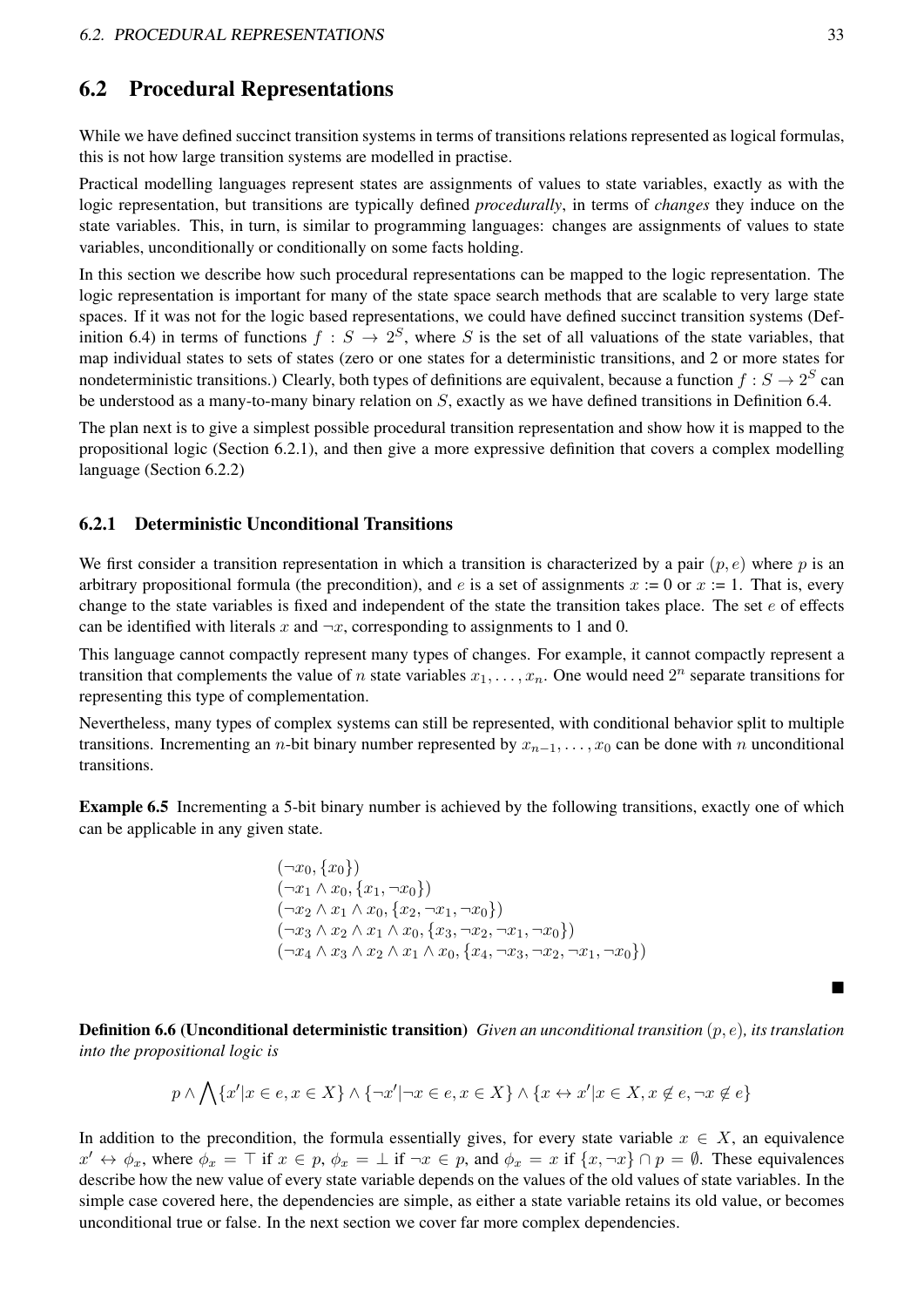**Exercise 6.1** *Given a state in which a, b and c are all true, and the transition*  $(a \wedge b, \{\neg b, \neg c\})$ *,* 

- *1. express both the state and the transition relation as propositional formulas,*
- *2. form their conjunction,*
- *3. existentially abstract away all atomic propositions*  $x \in X$ , *leaving only atomic propositions*  $x \in X'$  *left,*
- *4. simplify the formula by eliminating all occurrences of* ⊤ *and* ⊥*.*

#### 6.2.2 General Definition

The simple procedural representation for unconditional transitions covered in the previous section can be restrictive, as the changes taking place in a state cannot be dependent on the state, which may require the use of a large number of unconditional transitions. For representing more complex systems it is customary to use a transition model with more complex features, which allow representing many problem far more compactly.

Definition 6.7 (Succinct transition procedure) *Given a set* X *of state variables, a transition is described by a pair* (p, e) *where* p *is a propositional formula over* X*, and* e *is an* effect*. The set of all possible effects over* X *is recursively defined by*

- *1.*  $\epsilon$  (the NO-OP effect) is an effect,
- *2. x and*  $\neg x$  *for any x* ∈ *X are (atomic) effects,*
- *3. eITE*( $\phi$ ,  $e_1$ ,  $e_2$ ) *is an effect if*  $\phi$  *is a formula over* X *and*  $e_1$  *and*  $e_2$  *are effects over* X, *and*
- 4.  $e_1$ ;  $e_2$  *is an effect if*  $e_1$  *and*  $e_2$  *are effects over* X.

The empty effect  $\epsilon$  does not do anything. The conditional effect  $eITE\phi e_1e_2$  is the procedural IF-THEN-ELSE statement: if the condition  $\phi$  holds, then  $e_1$  is executed, and otherwise  $e_2$  is executed. We could define IF-THEN  $eIT(\phi, e)$  as a special case  $eITE(\phi, e, \epsilon)$ . The sequential composition  $e_1$ ;  $e_2$  of two effects means that  $e_1$  is executed first, and then  $e_2$  after that.

Next we present a systematic derivation of a translation from our action definition to the propositional logic. We could give the definition directly (and you can skip to the table given on the next page), but we can alternatively use the weakest precondition predicate familiar from programming logics [Dij75] to do the derivation systematically not only for our limited language for actions, but also for a substantially more general one.

The weakest precondition predicate  $wp_\pi(\phi)$  gives for a program  $\pi$  (effect of an action) and a formula  $\phi$  the weakest (most general) formula  $\chi = w p_{\pi}(\phi)$  so that if a state s satisfies  $\chi$ , that is  $s \models \chi$ , then the state obtained from s by executing  $\pi$  will satisfy  $\phi$ .

Example 6.8 If a condition is not affected by the program, then the weakest precondition is the condition itself.

$$
wp_{x:=1}(y=1)=y=1
$$

If the program achieves the condition unconditionally, then the weakest precondition is the constant ⊤.

$$
wp_{x:=1}(x=1)=\top
$$

■

Definition 6.9 (Expressions) *Only the constant symbols 0 and 1 are expressions.*

#### **Definition 6.10 (Programs)** *1. The empty program*  $\epsilon$  *is a program.*

- *2.* If x is a state variable and f is an expression, then  $x := f$  is a program
- *3. If*  $\phi$  *is a formula over equalities*  $x = f$  *where* x *is a state variable and* f *is an expression, and*  $\pi_1$  *and*  $\pi_2$  *are programs, then eITE*( $\phi$ ,  $\pi$ <sub>1</sub>,  $\pi$ <sub>2</sub>) *is a program.*
- *4. If*  $\pi_1$  *and*  $\pi_2$  *are programs, then their sequential composition*  $\pi_1$ ;  $\pi_2$  *is a program. This program first executes*  $\pi_2$ *, and then*  $\pi_2$ *.*
- *5. If*  $\pi_1$  *and*  $\pi_2$  *are programs, then their parallel composition*  $\pi_1 | \pi_2$  *is a program. This program first executes*  $\pi_2$ *, and then*  $\pi_2$ *.*

*Nothing else is a program.*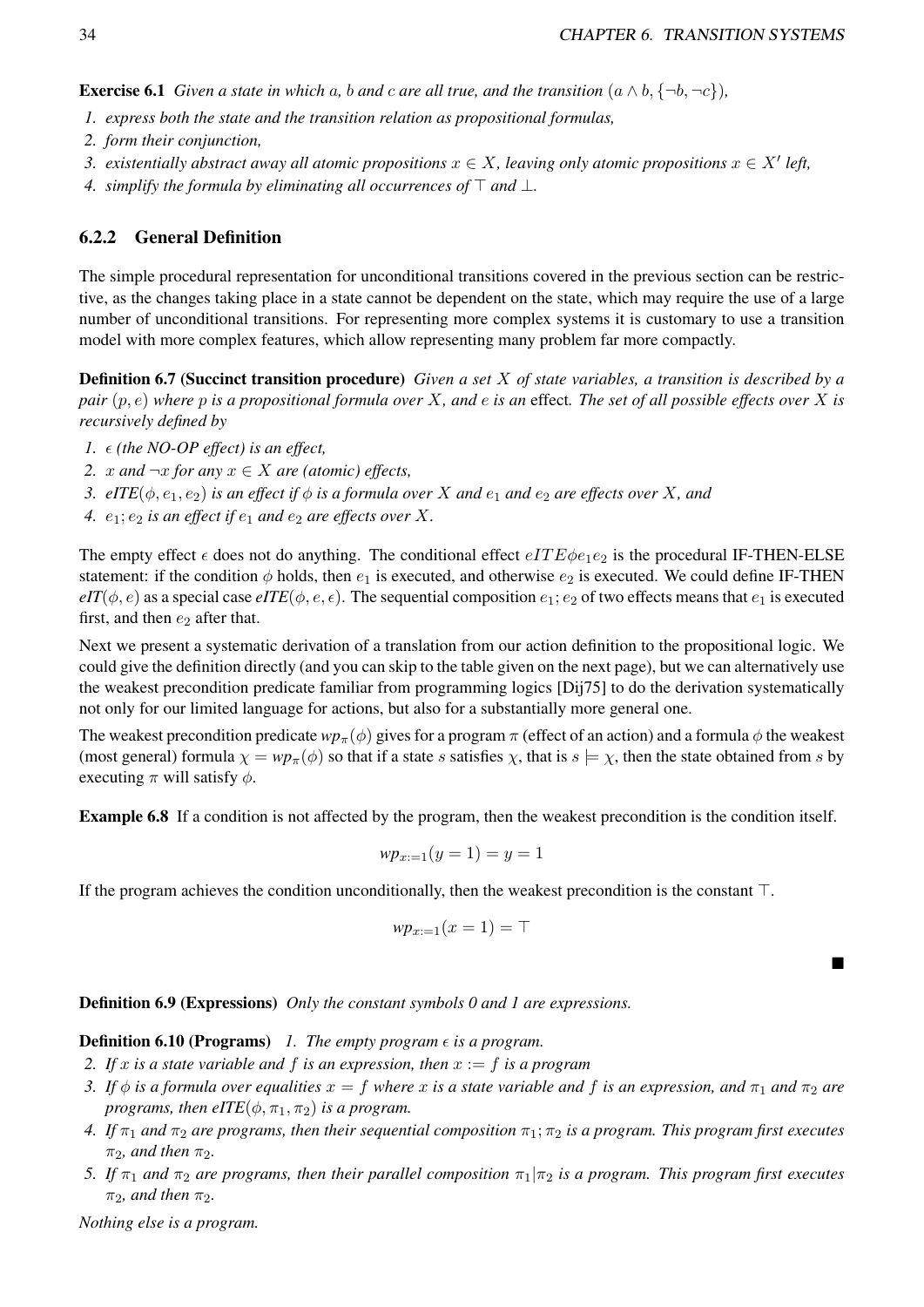Given a program  $\pi$  and formula  $\phi$ , we can compute the *weakest precondition*  $wp_{\pi}(\phi)$ , that has the property, that if it is satisfied, then executing  $\pi$  will end in a state that satisfies  $\phi$ , and for any other formula  $\chi$  that satisfies the same condition,  $\chi \models wp_{\pi}(\phi)$ , that is, it is the *weakest* such formula. It was first investigated by Dijkstra [Dij75].

#### Definition 6.11 (The Weakest Precondition)

$$
wp_{\epsilon}(\phi) = \phi \tag{6.1}
$$

$$
wp_{x:=b}(\phi) = \phi \text{ with } x \text{ replaced by } b \tag{6.2}
$$

$$
w p_{\text{eITE}(\theta, \pi_1, \pi_2)}(\phi) = (\theta \wedge w p_{\pi_1}(\phi)) \vee (\neg \theta \wedge w p_{\pi_2}(\phi))
$$
\n(6.3)

$$
wp_{\pi_1;\pi_2}(\phi) = wp_{\pi_1}(wp_{\pi_2}(\phi))
$$
\n(6.4)

 $(6.5)$ 

■

### 6.3 Higher Order Representations

Practical modelling languages have concepts that are at a higher level than the propositional logic. The set of state variables is not a collection  $x_1, \ldots, x_n$  of unstructured variables. Instead, these atomic (Boolean) state variables are obtained from a higher level specification language.

We give an example of such a language.

There are different types of objects, each type  $t$  characterized by its domain  $D_t$ , the set of objects belonging to the type. The objects themselves are represented as their names, an alphanumeric string.

The state variables are formed by combining a *predicate* symbol P with some combination  $(o_1, \ldots, o_k) \in D_{t_1} \times$  $\cdots \times D_{t_n}$  of objects associated with the type  $(t_1, \ldots, t_n)$  of the predicate.

Example 6.12 Let there be only one type *location*, with the domain  $D_{location} = \{$  Helsinki, Tampere, Jyväskylä, Oulu }.

Let there be only one predicate *arc*, of type (location,location).

All combinations of locations, obtained as the Cartesian product  $D_{location} \times D_{location}$ , yield the following state variables.

| arc(Helsinki,Tampere)  | arc(Helsinki, Jyväskylä) | arc(Helsinki,Oulu)  |
|------------------------|--------------------------|---------------------|
| arc(Tampere,Tampere)   | arc(Tampere, Jyväskylä)  | arc(Tampere, Oulu)  |
| arc(Jyväskylä,Tampere) | arc(Jyväskylä,Jyväskylä) | arc(Jyväskylä,Oulu) |
| arc(Out, Tampere)      | arc(Out, Jyväskylä)      | arc(Qulu, Oulu)     |
|                        |                          |                     |

Similarly to creating state variables from a parametric definition (a predicate), also the transitions can be created from a parametric definition.

Our definition of a parametric transition consists of three components  $(i, p, e)$ , where

- *i* is a list  $(v_1, t_1), \ldots, (v_n, t_n)$  of pairs  $(v,t)$  where v is a variable name and t is a type,
- $p$  is a propositional formula with schematic variables as the atomic propositions, and
- *e* is an effect with schematic variables as state variables.

A parametric transition is instantiated by creating all possible bindings  $(v_1, \ldots, v_n) \in D_{t_1} \times \cdots \times D_{t_n}$ , and for each binding producing a succinct transition.

Example 6.13 We have the *arc* predicate of type (location,location) as discussed before, as well as a unary predicate *isAt* of type *location*.

A schematic transition that moves (a single unspecified object) between locations is defined as  $(i, p, e)$  where

•  $i = (o_1, location), (o_2, location)$ 

• 
$$
p = isAt(o_1) \land arc(o_1, o_2)
$$

•  $e = \{ isAt(o_2), \neg isAt(o_1) \}$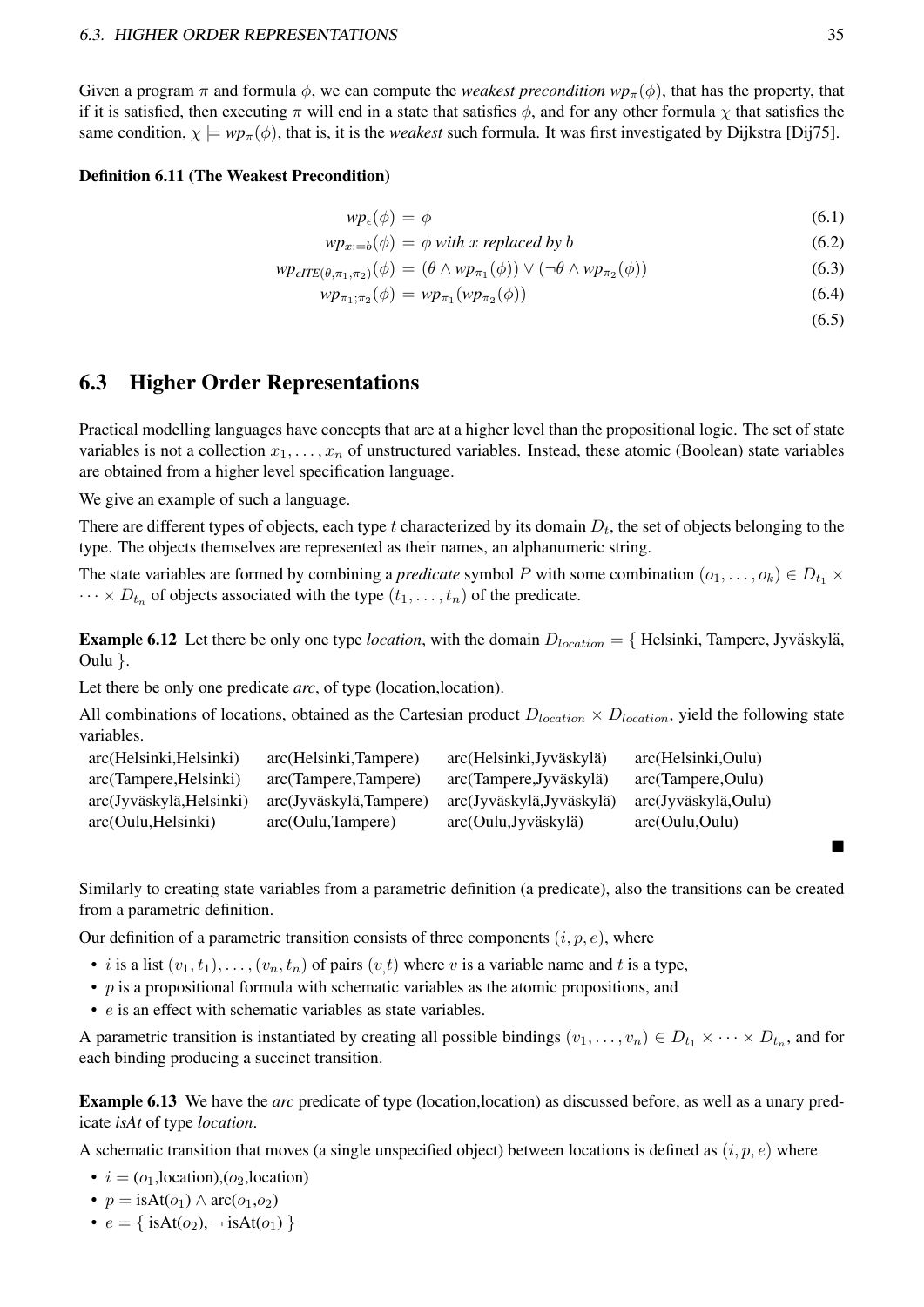■

This schematic transtion can be instantiated in  $4 \times 4$  different ways, as there are two parameters each with 4 objects in its type domain. One of the instances of the transition is  $(p, e)$  where

- $p = i$ sAt(Helsinki) ∧ arc(Helsinki,Tampere)
- $e = \{ isAt(Tampere), \neg isAt(Helsinki) \}$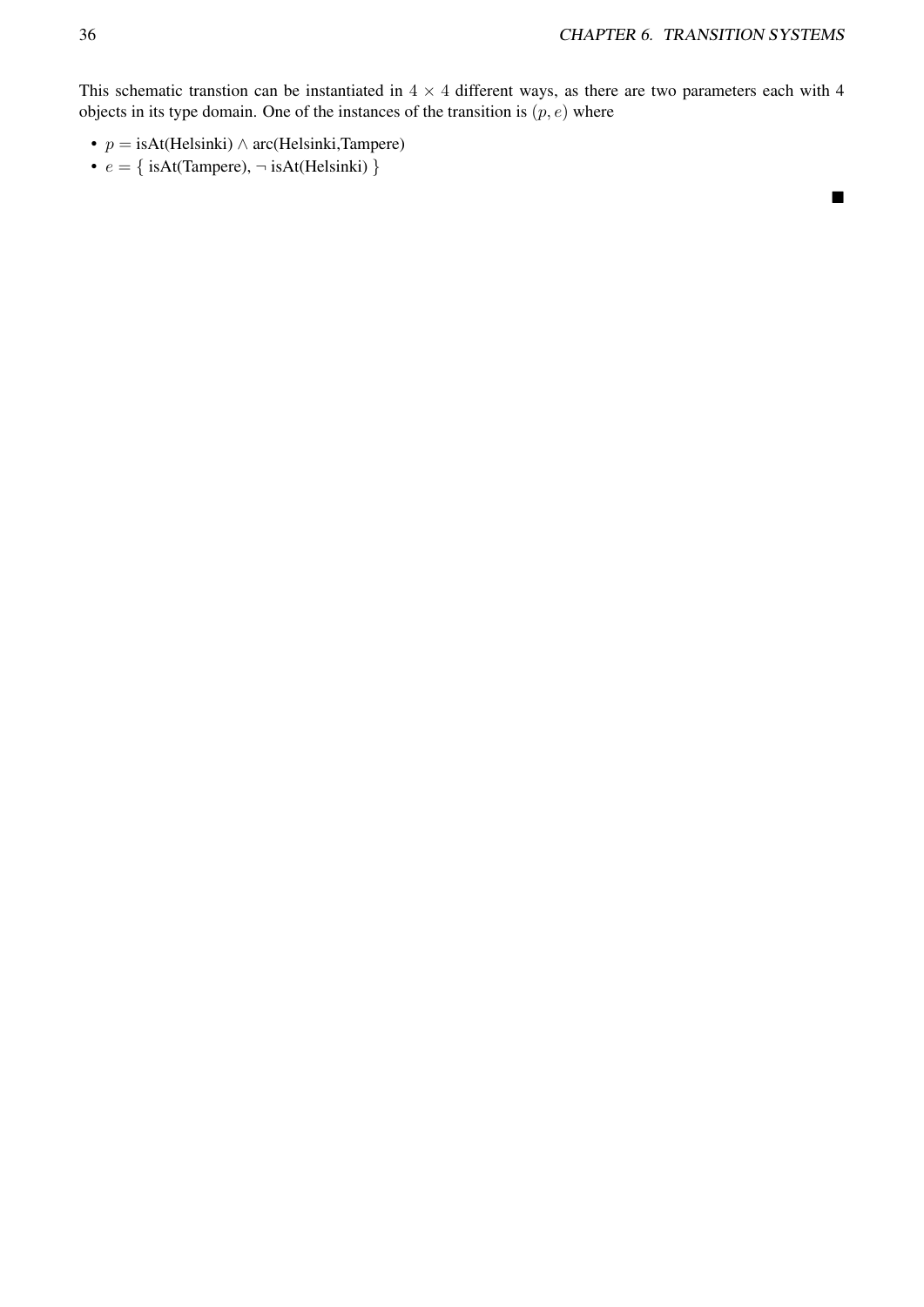## Chapter 7

# Symbolic Reachability Testing

State-space search is the problem of testing whether a state in a *transition system* is reachable from one or more *initial states*. Transition systems in the most basic cases can be identified with *graphs*, and the state-space search problem in this case is the s-t-reachability problem in graphs.

For small graphs the problem can be solved with standard graph search algorithms such as Dijkstra's algorithm. For graphs with an astronomically high number of states,  $10^{10}$  or more, standard graph algorithms are impractical. Many transition systems can be compactly represented, yet their size as graphs is very high. This is because N Boolean (0-1) state variables together with a state-variable based representation of the possible actions or events can induce a state-space with the order of  $2<sup>n</sup>$  reachable states. This is often known as the *combinatorial explosion*. It turns out that the s-t-reachability problem for natural compactly represented graphs is PSPACEcomplete [GW83, Loz88, LB90, Byl94].

Classical propositional logic has been proposed as one solution to state-space search problems for very large graphs, due to the possibility of representing and reasoning about large numbers of states with (relatively small) formulas.

## 7.1 OBDD-Based Symbolic Reachability

The logic-based methods are best understood in terms of relational operations, with formulas representing sets and relations. A basic state space traversal algorithm expressed with relation join and projection is as follows.

- 1.  $i := 0$
- 2.  $S_0 := \text{set of initial states}$
- 3.  $i := i + 1$
- 4.  $S_i := S_{i-1} \cup \pi_2(S_{i-1} \bowtie R)$
- 5. if  $S_i \nsubseteq S_{i-1}$ , go to 3.

On step 4, set  $S_i$  of those states that are reachable from the initial states by i step or less is computed. This consists of the states in  $S_{i-1}$  as well as those states that can be reached from a state in  $S_{i-1}$  by one step. These latter states are obtained by  $\pi_2(S_{i-1} \bowtie R)$ , where the natural join  $S_{i-1} \bowtie R$  computes those pairs  $(s, s')$  of states where  $s \in S_{i-1}$  has distance  $i-1$  and where s' can be reached from s by one step, as determined by the 1-step reachability relation R. From  $S_{i-1} \Join R$  we obtain those states that are reached from  $S_{i-1}$  by projection to the second elements of the pairs, dropping the first element.

In Section 5 we have already shown how set and relation operations can be implemented as formula manipulation, when the sets  $S_i$  and the relations R are represented as formulas. Next we show how state space reachability problems can be solved with those techniques.

The first idea is that states are valuations of some set of state variables  $X = \{x_1, \ldots, x_n\}$ . Any set of states can be represented as a formula on  $X$ , and any formula on  $X$  represents a set of states. Next, the arcs in any transition system (with states represented by valuations of  $X$ ), representing transitions from states to states is a binary relation on valuations of  $X$ . As was shown before, such a relation can be represented as a formula on propositional variables  $X \cup X'$ , where  $X' = \{x'_1, \ldots, x'_n\}$ . Here we have two propositional variables for every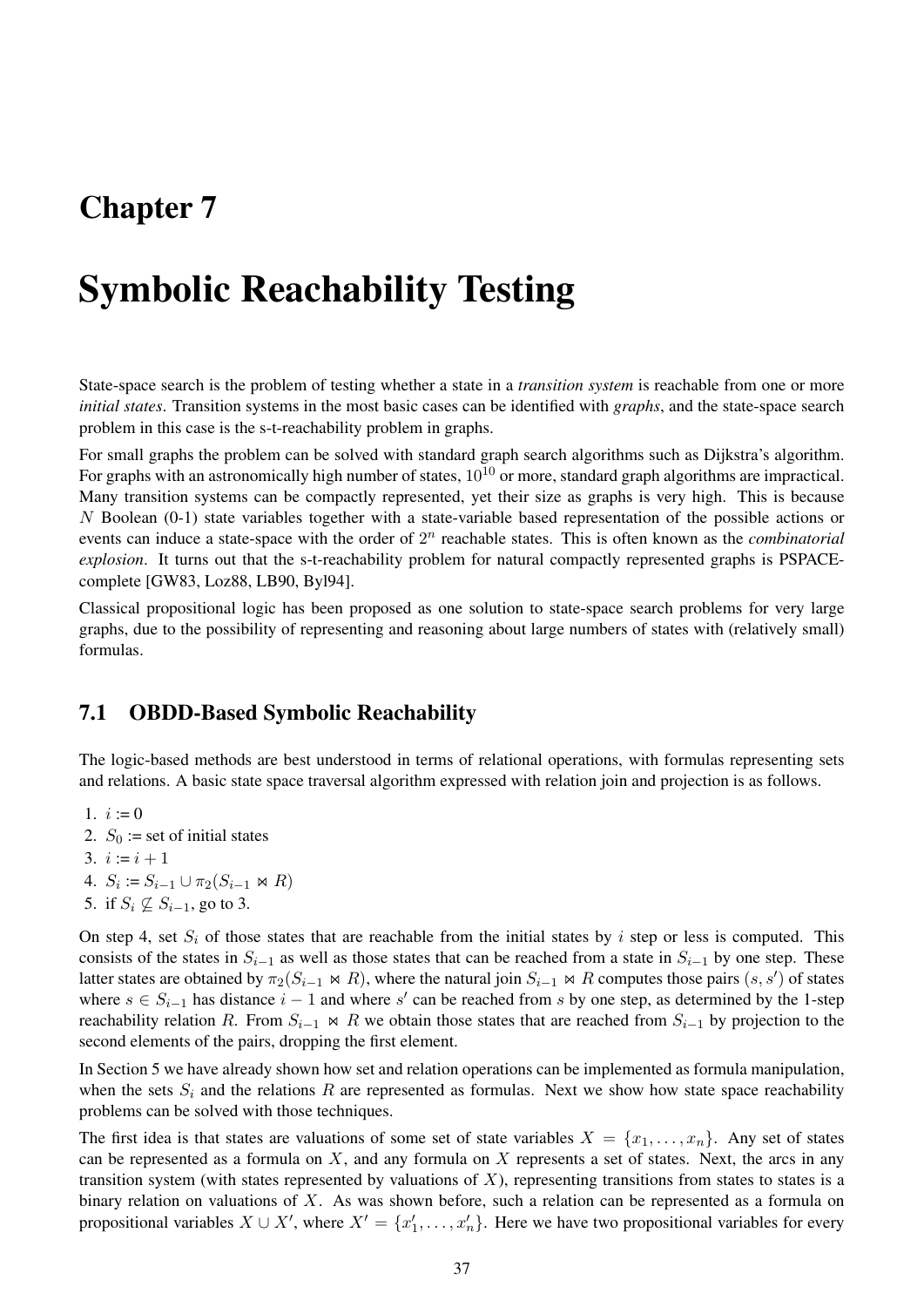state variable: one indicating its value before a transition takes place, and the other indicating its value after. We already saw an example of this kind of formula in Example 5.6, here adapted to the  $x, x'$  convention on names of propositional variables.

$$
inc = (\neg c \land c' \land (b \leftrightarrow b') \land (a \leftrightarrow a'))
$$
  
\n
$$
\lor (\neg b \land c \land b' \land \neg c' \land (a \leftrightarrow a'))
$$
  
\n
$$
\lor (\neg a \land b \land c \land a' \land \neg b' \land \neg c')
$$
  
\n
$$
\lor (a \land b \land c \land \neg a' \land \neg b' \land \neg c')
$$

Given a set of states, expressed by a formula  $\phi$  on X, and a transition relation, expressed by a formula  $\rho$  on  $X \cup X'$ , we can compute their natural join by simply forming their conjunction  $\phi \land \rho$ . After this, we can project the resulting relation to the successor states of all possible transitions  $(s, s')$  from s to s' by existentially abstracting away all variables in X, by  $\exists X.(\phi \land \rho)$ . This formula has occurrences of variables from X' only. After renaming every  $x' \in X'$  to the corresponding  $x \in X$ , the result is a formula over X.

Corresponding to the relation image operation

$$
img_R(S) = \pi_2(S \bowtie R)
$$

we now have the logical image operation

$$
img_{\rho}(\phi) = \text{subst}_{X/X'}(\exists X.(\phi \land \rho)),
$$

as well as a *pre-image* operation

preimg<sub>$$
\rho
$$</sub>( $\phi$ ) =  $\exists X'.$ ((subst<sub>*X*/*X'*</sub>( $\phi$ ))  $\land$   $\rho$ )

for computing all the possible predecessor states of a set of states with respect to a relation.

Now we can express the relation breadth-first search algorithm in terms of formulas.

- 1.  $i := 0$
- 2.  $\phi_0$  := formula that represents all initial states
- 3.  $i := i + 1$
- 4.  $\phi_i := \phi_{i-1} \vee img_{\rho}(\phi_{i-1});$
- 5. if  $\phi_i \not\equiv \phi_{i-1}$ , go to 4.

If we are not interested in computing all reachable states, but only testing whether some states in a set  $G$  are reachable then we can terminate the computation earlier.

- 1.  $i := 0$
- 2.  $\phi_0$  := formula that represents all initial states
- 3.  $i := i + 1$
- 4.  $\phi_i := \phi_{i-1} \vee img_{\rho}(\phi_{i-1});$
- 5. if  $\phi_i \not\equiv \phi_{i-1}$  and  $\phi_i \wedge G \equiv \bot$ , go to 4.

Here line 5 has a slightly stronger condition: computation is only continued if no state in G has been reached.

Finally, when interested in the reachability of a specific state or sets of states, it is often useful to explicitly construct a transition sequence that leads from an initial state to those state. If we have the formulas  $\phi_i$  from the previous computation, this can be achieved by the following procedure. Here we assume that the transition relation formula  $\rho$  is a disjunction  $\rho_1 \vee \rho_2 \vee \cdots \vee \rho_m$ , and we are interested in knowing which of the constituent transitions, which we could call either *events* or *actions*, were taken to reach G. The initial value of i below is the final value of  $i$  in the previous algorithm.

- 1.  $T := \text{subst}_{X'/X}(\phi_i \wedge G)$
- 2. if  $i = 0$ , terminate.
- 3. for some  $t \in \{1, \ldots, m\}$  such that  $S_{i-1} \wedge \rho_t \wedge T \neq \bot$  do (a)  $T := S_{i-1} \wedge \text{preimg}_{\rho_t}(T)$ (b)  $t_{i-1} := t$
- 4.  $i := i 1$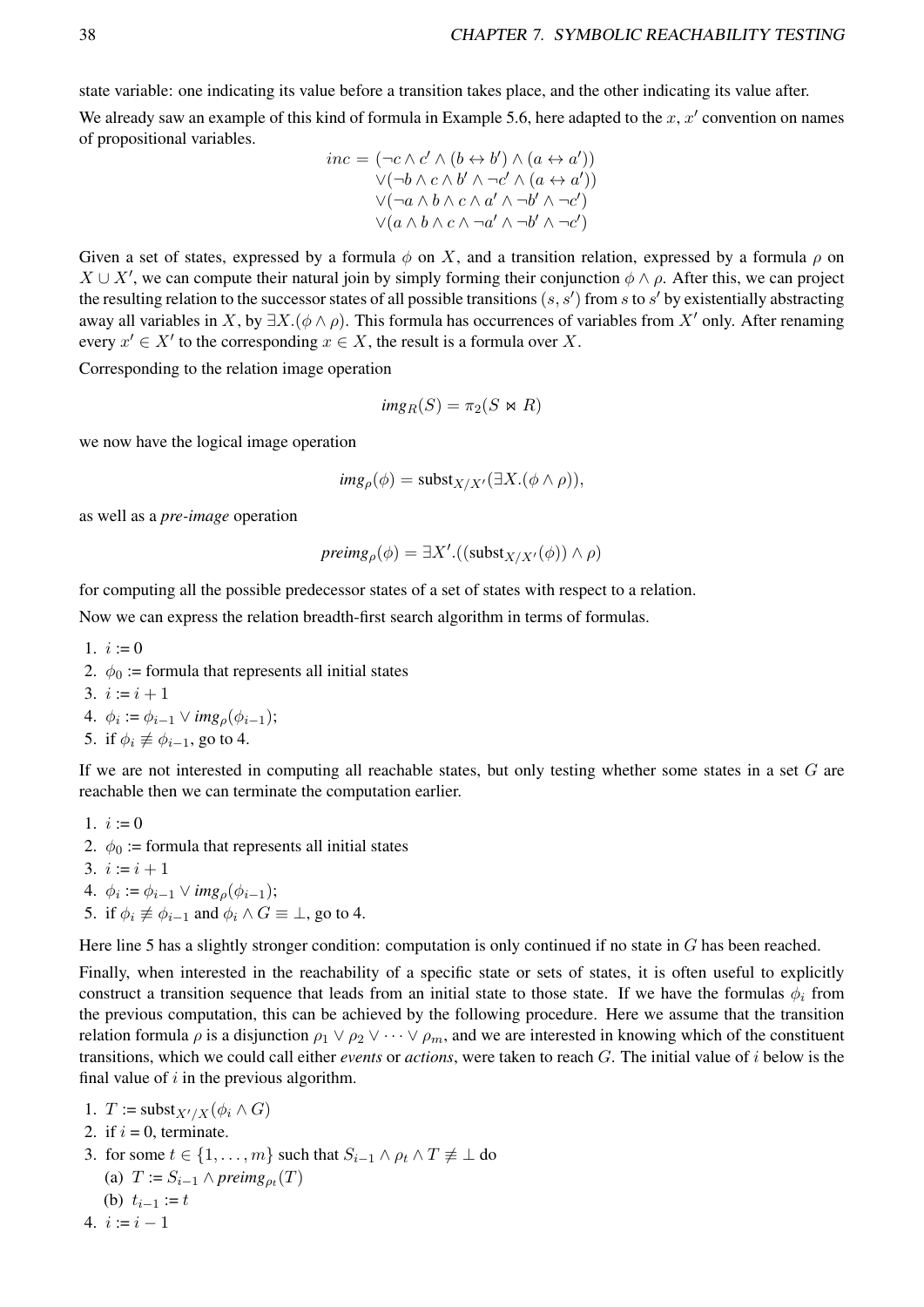#### 5. go to 2.

Here the sets  $B_1, \ldots, B_i$  are states that can be reached when firing a sequence of transitions  $t_1, \ldots, t_i$  so that a state in  $\phi_i \wedge G$  is reached in the end.

Notice that only if the constituent transitions  $\rho_i$  are *deterministic* (it is a (partial) function, rather than a more general relation) will the firing of  $t_1, \ldots, t_i$  guarantee that a state in G is reached in the end and that sets  $B_1, \ldots, B_{i-1}$ are visited on the way.

## 7.2 SAT-Based Symbolic Reachability

OBDD-based symbolic state-space traversal find longer and longer transition sequences by interleaved natural joins and projections, when 1-step transitions are represented by the formula  $\rho$  over propositional variables X and  $X'$ , and the initial states are represented by the formula  $S_0$  over X.

> $S_1 = \text{subst}_{X/X'}(\exists X . (S_0 \land \rho)))$  $S_2 = \text{subst}_{X/X'}(\exists X.(\text{subst}_{X/X'}(\exists X. (S_0 \land \rho))) \land \rho)))$  $S_3 = \text{subst}_{X/X'}(\exists X.(\text{subst}_{X/X'}(\exists X.(\text{subst}_{X/X'}(\exists X.(\text{S}_0 \land \rho))) \land \rho))) \land \rho)))$ . . .

Another way of using the same transition relation formulas is to perform only the natural joins, ignoring the projections that are needed for "forgetting" about the past transition sequence. This will lead to formulas of the following form, when testing the reachability of states expressed by a formula  $G$ .

$$
S_0 \wedge \mathsf{subst}_{X @1/X'}(\rho) \wedge \mathsf{subst}_{X @1/X,X @2/X'}(\rho) \wedge \mathsf{subst}_{X @2/X,X @3/X'}(\rho) \wedge \cdots \wedge \mathsf{subst}_{X @n/X}(G).
$$

The sets  $X@i$  for integers i consist of all propositional variables  $x@i$  where  $x \in X$  is a state variable.

This formula is satisfiable if and only if there is a transition sequence of length  $n$  from one of the initial states to one of the goal states.

**Example 7.1** The successor relation of 3-bit integers  $(000, 001), (001, 010), (010, 011), (011, 100), (100, 101), (101, 110), (111, 110)$ is represented by the formula

$$
inc = (\neg c \land c' \land (b \leftrightarrow b') \land (a \leftrightarrow a'))
$$
  
\n
$$
\lor (\neg b \land c \land b' \land \neg c' \land (a \leftrightarrow a'))
$$
  
\n
$$
\lor (\neg a \land b \land c \land a' \land \neg b' \land \neg c')
$$
  
\n
$$
\lor (a \land b \land c \land \neg a' \land \neg b' \land \neg c'),
$$

and the multiplication by 2 for 3-bit integers (left shift, losing the most significant bit) is represented by the formula

$$
ml2 = (a' \leftrightarrow b) \land (b' \leftrightarrow c) \land \neg c'.
$$

To test whether the bit-vector 101 is reachable from bit-vector 000 by four steps by using actions *inc* and  $ml2$  test the satisfiability of the formula

$$
\neg a@0 \wedge \neg b@0 \wedge \neg c@0
$$
  
\n
$$
\wedge (inc[X@0/X, X@1/X'] \vee ml2[X@0/X, X@1/X'])
$$
  
\n
$$
\wedge (inc[X@1/X, X@2/X'] \vee ml2[X@1/X, X@2/X'])
$$
  
\n
$$
\wedge (inc[X@2/X, X@3/X'] \vee ml2[X@2/X, X@3/X'])
$$
  
\n
$$
\wedge (inc[X@3/X, X@4/X'] \vee ml2[X@3/X, X@4/X'])
$$
  
\n
$$
\wedge a@4 \wedge \neg b@4 \wedge c@4
$$

There is exactly one satisfying assignment.

|                |   | $i a@i b@i c@i $ action |
|----------------|---|-------------------------|
|                |   | inc                     |
|                |   | $1 inc$ or $ml2$        |
| $\overline{2}$ |   | 0   ml2                 |
| 3              | 0 | inc                     |
|                |   |                         |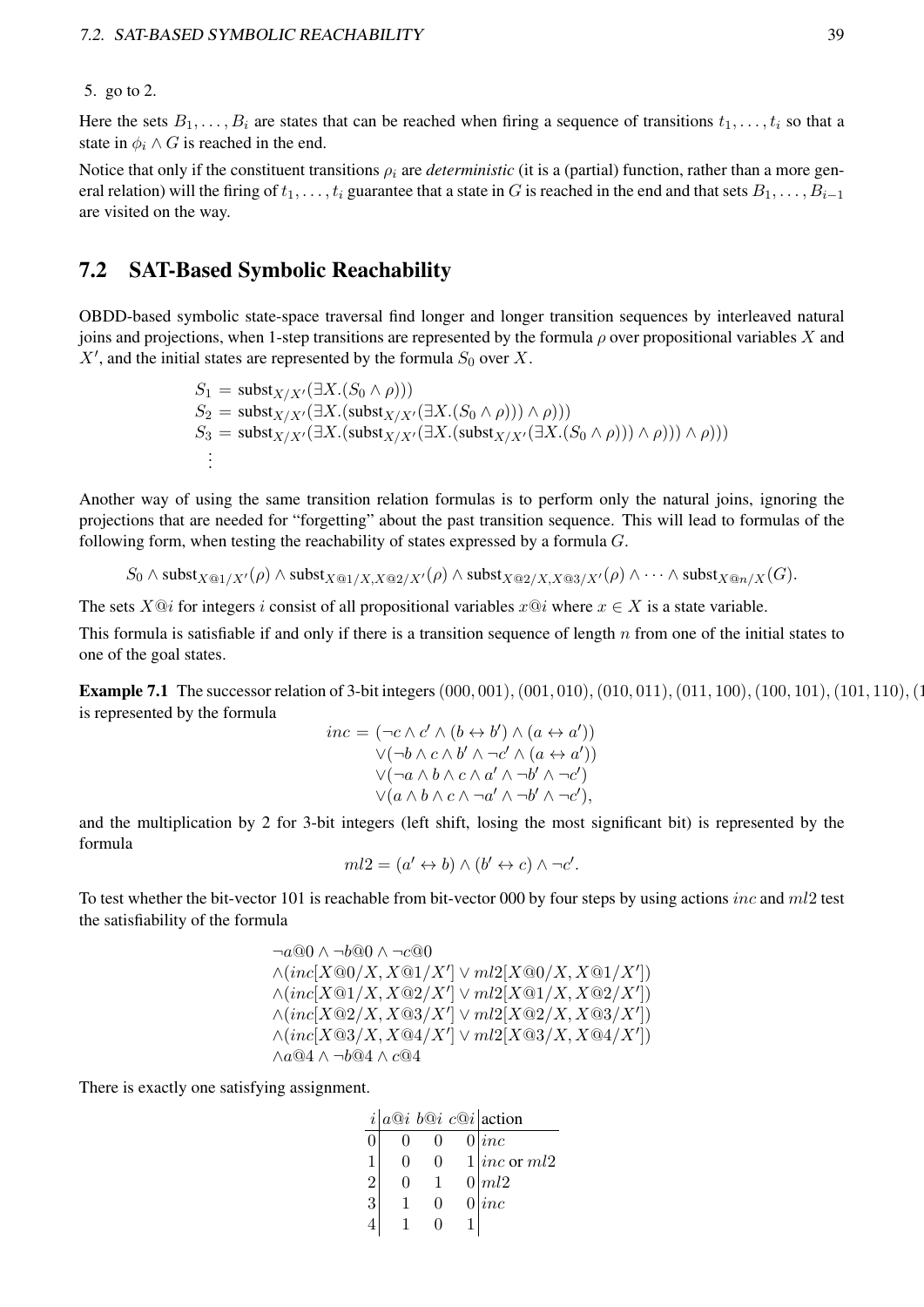■

The general scheme followed here involves generating formulas  $\Phi_i$  for *i*-step reachability, and testing their satisfiability one by one, starting from  $\Phi_0, \Phi_1, \ldots$ , until a satisfiable formula  $\Phi_i$  is found. From the satisfying assignment a transition sequence can be extracted: for every two consecutive time points  $i, i + 1$ , the valuation of the propositional variables in  $X@i \cup X@i + 1$  corresponds to (at least) one of the transitions.

#### 7.2.1 Parallel Actions

The scheme we presented involves one transition at a time. Transition systems are typically described by transition rules, which correspond to the different possible actions or events, as discussed in Section 6.2.

To reduce the length of the state sequences to be considered, it is useful to try to pack more than one action/event transition in one step. Hence the transition relation formula does not represent the firing of one transition rule, but several. In this section we demonstrate how this type of partially ordered action sequences can be represented in the propositional logic. Here the partial ordering refers to the fact that at a given step, the ordering of the actions is not total: actions  $a_1, \ldots, a_n$  are taken, but no strict ordering between them is imposed (explicitly).

We consider partial ordering schemes in which the simultaneous actions  $a_1, \ldots, a_n$ , represented by rules  $(c_1, e_1), \ldots, (c_n, e_n)$ taken in state  $s_t$  of the state sequence  $s_0, \ldots, s_N$  satisfy the following two properties.

- The conditions  $c_i$  for  $i \in \{1, \ldots, n\}$  all satisfy  $s_t \models c_i$ .
- Each effect  $e_i$  of action  $a_i$  causes the same changes as it would cause alone, irrespectively of the other actions taken in parallel.

Action  $a_1, \ldots, a_n$  occurring "in parallel" means that they occur in some total ordering  $a_{i_1}, a_{i_2}, \ldots, a_{i_n}$  with  $\{i_1, \ldots, i_n\} = \{1, \ldots, n\}.$ 

The effects e of actions.

|                        | $x := F(x_1, \ldots, x_n)$ assignment of a state variable $x \in X = \{x_1, \ldots, x_n\}$ |
|------------------------|--------------------------------------------------------------------------------------------|
| $eITE(\phi, e_1, e_2)$ | IF-THEN-ELSE conditional                                                                   |
| $e_1; e_2$             | sequential composition: execute $e_1$ and then execute $e_2$                               |
| $e_1$ : $e_2$          | parallel composition: execute $e_1$ and $e_2$ simultaneously                               |

In contrast to the weakest precondition predicate *wp* (Definition 6.11), what we need to determine the conditions under which a state variable changes. This is to distinguish between the cases in which  $x$  will be true because it was true already and did not become false, and in which  $x$  is changed to true.

The condition under which x becomes true is denoted by  $cc_a(x)$ , and the condition under which x becomes false is denoted by  $cc_a(\neg x)$ .

#### Definition 7.2

$$
cc_{\epsilon}(x) = \bot \tag{7.1}
$$

$$
cc_{x:=\phi}(x) = \phi \tag{7.2}
$$

$$
cc_{y:=\phi}(x) = \bot \quad when \ x \neq y \tag{7.3}
$$

$$
cc_{x:=\phi}(\neg x) = \neg \phi \tag{7.4}
$$

$$
cc_{y:=\phi}(\neg x) = \bot \quad when \ x \neq y \tag{7.5}
$$

$$
cc_{\text{effE}(\phi,e_1,e_2)}(l) = (\phi \land cc_{e_1}(l)) \lor (\neg \phi \land cc_{e_2}(l))
$$
\n(7.6)

$$
cc_{e_1;e_2}(l) = (cc_{e_1}(l) \land wp_{e_1}(\neg cc_{e_2}(\bar{l}))) \lor wp_{e_1}(cc_{e_2}(l))
$$
\n(7.7)

$$
cc_{e_1:e_2}(l) = cc_{e_1}(l) \vee cc_{e_2}(l) \tag{7.8}
$$

The propositional variables used to express the transition relation formulas with parallel action are as follows.

 $x$  value of state variable x  $x'$ value of state variable  $x$  at the next time point  $a \mid \text{action } a \text{ is executed?}$ 

Unlike in the formula in Section 6.2, here we have propositional variables  $a$  that indicate whether a given action is taken at the current time point.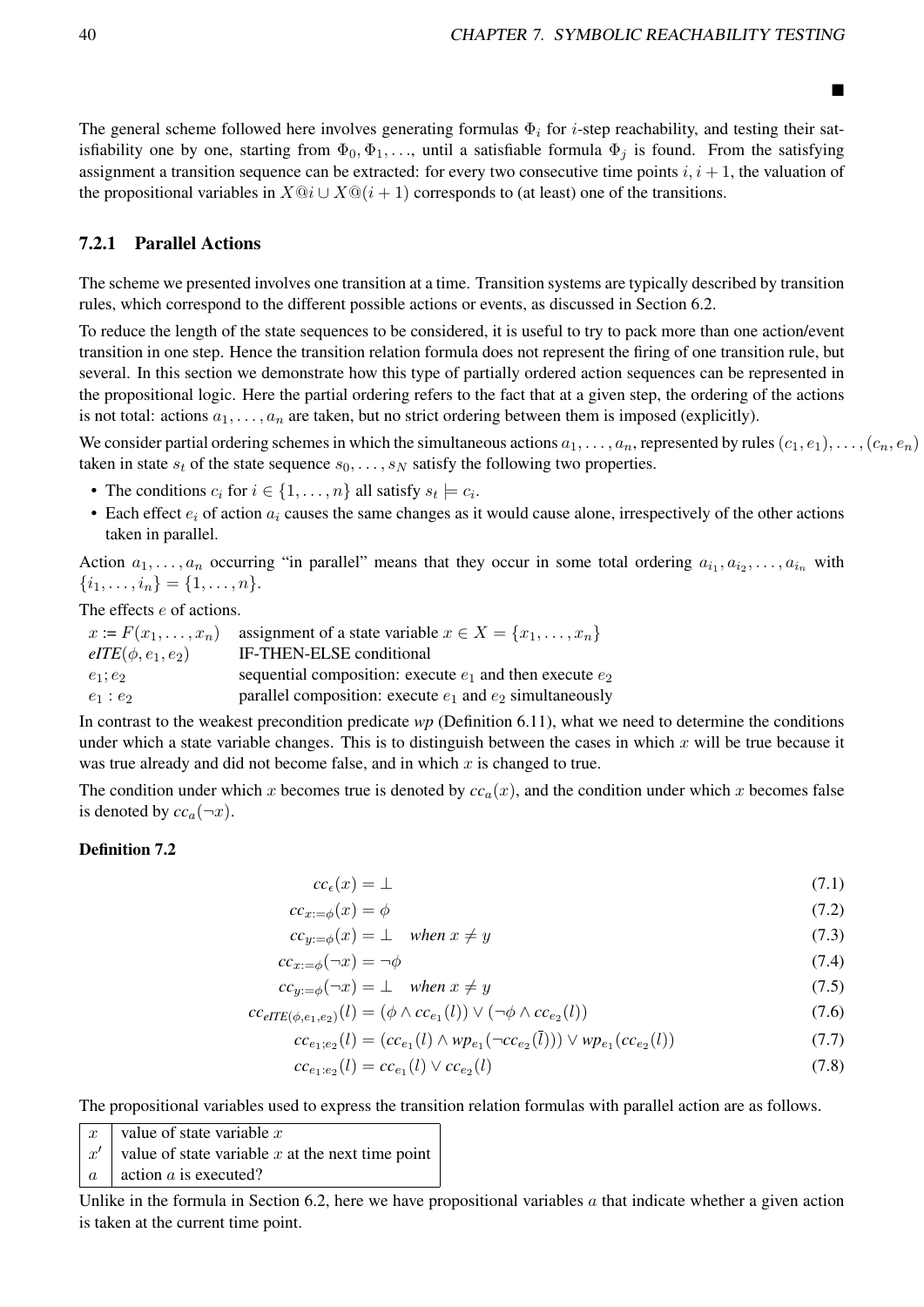#### 7.2. SAT-BASED SYMBOLIC REACHABILITY 41

To express the possibility of taking an action we need to make sure that the condition part c of the action  $(c, e)$ is true:  $a \to c$ . For given values for the action variables  $a_1, \ldots, a_n$  and the propositional variables  $x \in X$  that represent the current state, the following formula determines the new value for each state variable  $x \in X$  uniquely.

$$
x' \leftrightarrow \left(\bigvee_{a \in A} (a \land cc_a(x))\right) \lor \left(x \land \neg \bigvee_{a \in A} (a \land cc_a(\neg x))\right)
$$
 (7.9)

This formula is often represented in a different, but logically equivalent form.

First, we view the equivalence as  $x' \leftrightarrow (\Phi_1 \vee (x \wedge \neg \Phi_2))$ , where  $\Phi_1$  is the condition for x becoming true and  $\Phi_2$ is the condition for x becoming false. The formula can be equivalently written as follows.

$$
\Phi_1 \to x' \tag{7.10}
$$

$$
x \wedge \neg \Phi_2 \to x' \tag{7.11}
$$

$$
\neg \Phi_1 \land \neg (x \land \neg \Phi_2) \to \neg x'
$$
\n(7.12)

The formulas 7.10 simply consists of the following for every action.

$$
a \wedge cc_a(x) \to x'
$$
 (7.13)

These formulas are called (positive) *effect axioms*, as they indicate for each action when they will make x true at the next time point.

The formulas 7.11 are known as (positive) *frame axioms* for historical reasons. They indicate the conditions under which x remains true when no action turns it false. They are often written in the form  $\Phi_2 \wedge x \to x'$  or  $x' \vee \neg x \vee \neg \Phi_2.$ 

Formula 7.12 can be rewritten to any of the following implications.

$$
\neg \Phi_1 \land (\neg x \lor \Phi_2) \to \neg x'
$$
\n(7.14)

$$
(\neg \Phi_1 \land \neg x) \lor (\neg \Phi_1 \lor \Phi_2) \to \neg x'
$$
\n(7.15)

The last version can be split to two implications.

$$
\neg \Phi_1 \land \neg x \to \neg x' \tag{7.16}
$$

$$
\neg \Phi_1 \land \Phi_2 \to \neg x' \tag{7.17}
$$

The implication 7.16 is the (negative) frame axiom, analogous to the (positive) frame axiom 7.11, and indicating the conditions under which  $x$  is false and remains false.

The implication 7.17 is the negative counterpart of the effect axiom 7.10. It contains the seemingly superfluous conjunct  $\neg \Phi_1$ . We have assumed that a state variable cannot simultaneously become true and false. Hence the seemingly superfluous conjunct could be removed. However, our equivalence 7.9 entails that  $x$  will be true whenever the conditions for it becoming true hold (by formula 7.10), and  $x$  will only become false if conditions for becoming false hold and conditions for becoming true *do not* hold, as is made explicit in formula 7.17.

#### 7.2.2 Alternative Meanings of Parallelism

However, we need something more than the above formulas to guarantee that any set of simultaneous actions can be meaningfully executed.

Example 7.3 Consider actions

$$
\bullet \ \ a_1=(x,y:=0)
$$

•  $a_2 = (y, x := 0)$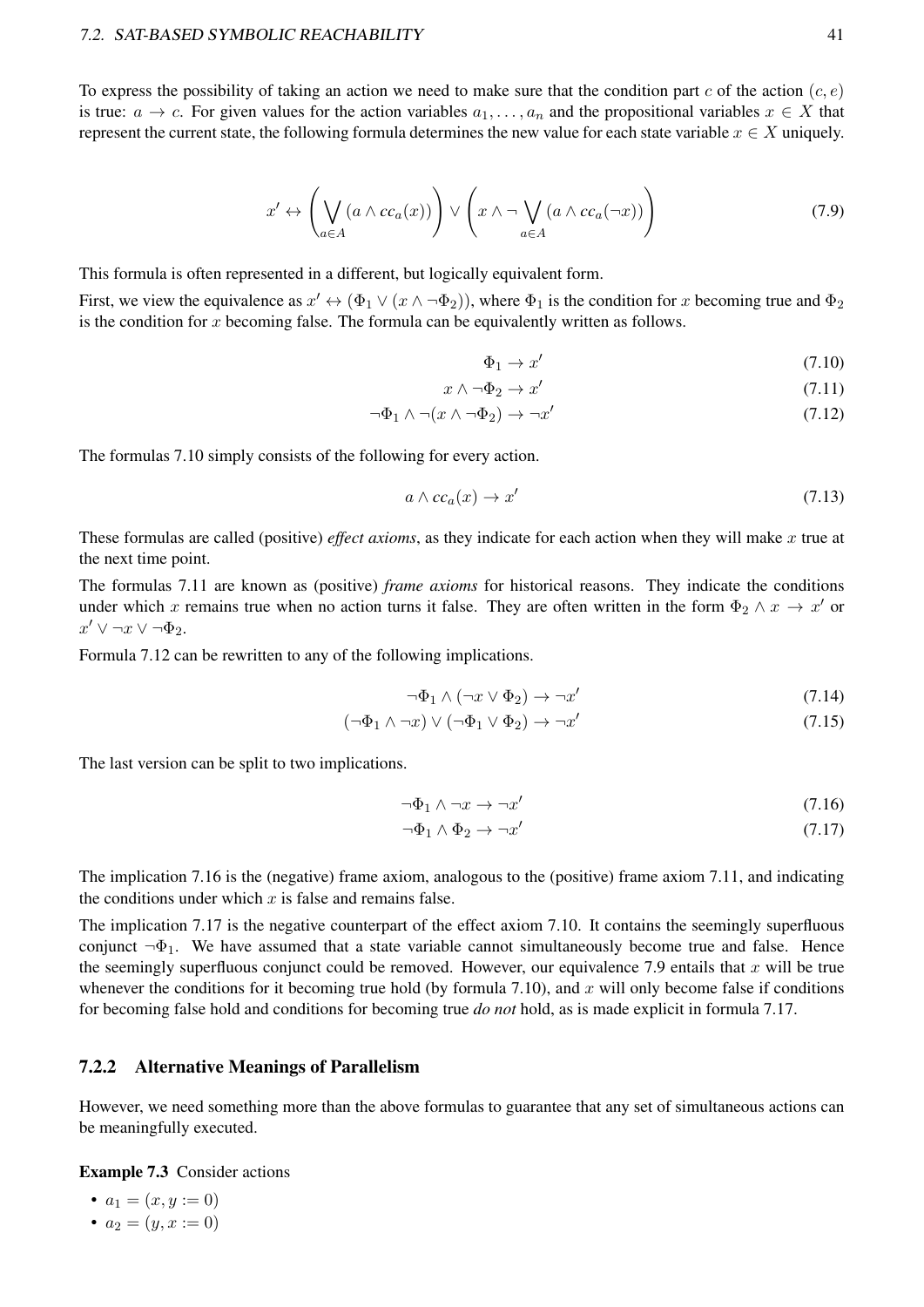As a formula this is

$$
x' \leftrightarrow (x \land \neg a_2) \quad a_1 \to x
$$
  

$$
y' \leftrightarrow (y \land \neg a_1) \quad a_2 \to y
$$

If both  $a_1$  and  $a_2$  are true, both  $x'$  and  $y'$  will be false. This does not correspond to any sequential execution of the actions, as the actions disable each other.

Only such sets of actions are acceptable that can be executed in some total ordering. To guarantee that such a total ordering exists we need some auxiliary concepts.

**Definition 7.4** *Action*  $(p_1, e_1)$  *(possibly)* disables  $(p_2, e_2)$  *if some*  $x \in X$  *occurs in*  $e_1$  *in an assignment*  $x := \cdots$ *and in*  $p_2$ *.* 

**Definition 7.5** Action  $(p_1, e_1)$  affects  $(p_2, e_2)$  *if some*  $x \in X$  *occurs in*  $e_1$  *in an assignment*  $x := \cdots$  *and in*  $\phi$  *for some eITE*( $\phi$ ,  $\cdots$ ,  $\cdots$ ) *in*  $p_2$ *.* 

Note that these definitions are approximate. E.g.  $(T, (a := 1))$  "disables"  $(a, (x := 1))$ , although it really doesn't. These definitions could be strengthened e.g. by considering whether the state variables occur positively or negatively.

**Example 7.6**  $(\top, (x := 0))$  disables  $(x \lor y, (a := 1))$ 

**Example 7.7** 
$$
(T, (x := 0))
$$
 affects  $(T, (x := 1))$ 

**Example 7.8**  $(\top, (x := 0))$  affects  $(\top, e \text{ITE}(x, (a := 1), (b := 1)))$ 

The simplest condition for simultaneous actions is that they can be executed in any total ordering. This is achieved by the concept of interference that expresses a symmetric dependency relation.

#### **Definition 7.9 (Interference)**  $a_1$  and  $a_2$  interfere if

- *1.*  $a_1$  *disables or affects*  $a_2$ *, or*
- 2.  $a_2$  *disables or affects*  $a_1$

To guarantee that execution in any order is possible and leads to the same state the following suffices. If  $a_1$  and  $a_2$  interfere, then include the following formula.

$$
\neg a_1 \vee \neg a_2
$$

A weaker, directed definition of dependence, sometimes allowing many more actions in parallel, is the following.

**Definition 7.10 (Directed Interference)**  $a_1$  *interferes with*  $a_2$  *if*  $a_1$  *disables or affects*  $a_2$ *.* 

Now, even a set of actions that have interfere can be taken in parallel, as long as the directed interference relation is acyclic. A particularly simple way of achieving this is based on an arbitrarily total ordering  $a_1, \ldots, a_n$  on the set of all actions. If the action  $a_i$  interferes with  $a_j$  and  $j > i$ , then we need include the following formula.

$$
\neg a_i \vee \neg a_j
$$

Now, given a state s in which a set  $P \subseteq \{a_1, \ldots, a_n\}$  of actions is applicable (their conditions are true, and their effects are non-conflicting) and the above constraints are satisfied, these actions can be executed in an ordering indicated by the ordering of the set of all actions. This is because each action is applicable in s, and if an action disables (or can disable) another action, then the latter action is earlier in the ordering.

Example 7.11 Consider the nesting of Russian matryoshka dolls, expressed as the following actions.

 $a_1 = (out1 \wedge out2 \wedge empty2, (1in2 := 1; out1 := 0; empty2 := 0))$  $a_2 = (out2 \wedge out3 \wedge empty3, (2in3 := 1; out2 := 0; empty3 := 0))$  $a_3 = (out3 \wedge out4 \wedge empty4, (3in4 := 1; out3 := 0; empty4 := 0))$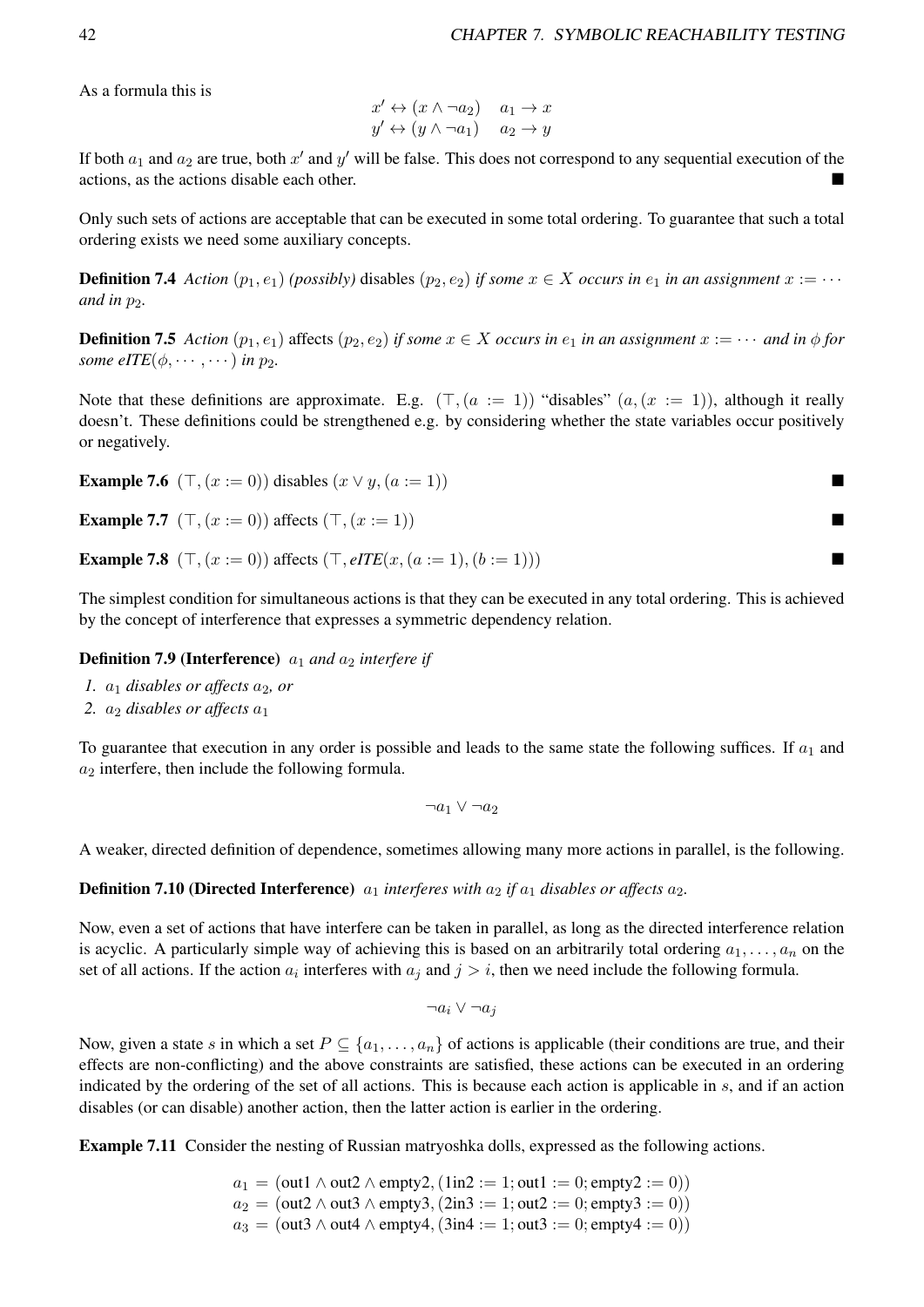A doll can be put inside another if neither is inside another doll, and the bigger one is empty. As a result, the bigger will not be empty any more, and the smaller is inside the bigger one. Notice that action  $a_3$  disables  $a_2$ , and  $a_2$  disables  $a_1$ .

Consider the initial state in which the four dolls are initially un-nested. With the stricter definition of parallelism, they can be nested one by one, by taking the actions  $a_1, a_2, a_3$  in this order. But with the more relax definition of parallelism, the nesting can be performed in one step, as all actions are initially applicable, none of the effects conflict, and the directed interference relation is acyclic. The ordering of the actions is still implicitly the same  $a_1, a_2, a_3$ , but in terms of the definition of parallelism they can be taken at the same time.

### References

For the solution of reachability problems in discrete transition systems the use of propositional logic as a representation of sets and relations was first proposed in the works by Coudert et al. [CBM90, CM90] and Burch et al.  $[BCL+94]$ .

The use of these logic-based techniques was possible with (ordered, reduced) Binary Decision Diagrams [Bry92], generally known as BDDs or OBDDs. BDDs are a restrictive normal form that guarantees a *canonicity* property: any two logically equivalent Boolean formulas are represented by a unique BDD. The canonicity property guarantees the polynomial-time solvability of many central problems about Boolean formulas, including *equivalence*, *satisfiability*, and *model-counting*. Though in some cases necessarily (even exponentially) larger than unlimited Boolean formulas, BDDs also in practice often lead to compact enough representations when unlimited formulas would in practice be too large.

Other similar normal forms, with useful polynomial-time operations, exist, including Decomposable Negation Normal form (DNNF) [Dar01, Dar02]. There are interesting connections between this type of normal forms and the Davis-Putnam procedure [HD05].

Problems with scalability of BDD-based methods was well-understood already in mid-1990ies. Another way of using the propositional logic for solving state-space search problems was proposed by Kautz and Selman [KS92] in 1992, and in 1996 they demonstrated it to be often far better scalable than alternative search methods for solving state-space search problems in AI [KS96]. This method was based on mapping one reachability query, whether a state satisfying a given goal formula is reachable in a given number of steps from a specified initial state. The method suffered from the large size of the formulas far less than BDDs, and was soon shown to be in many cases far better scalable than BDD-based methods for example in Computer Aided Verification, for solving the model-checking problem [BCCZ99].

In Sections 5.2 and 6.2 we only presented the most basic translation of action sequences into propositional formulas, with the exactly one action at each step. This is what is known as a *sequential* encoding. This representation suffers from the possibility of sequences of actions  $a_1, \ldots, a_n$  that are independent of each other, and which therefore can be permuted to every one of n! different orders. These representations are what is typically used in OBDD-based reachability methods. Having several actions can simultaneous decreases the horizon length. This substantially improves the scalability of SAT-based methods in the main applications including the planning, diagnosis, and model-checking problems. The parallel representations, with multiple simultaneous events or actions, come from Kautz and Selman's works [KS92, KS96]. The more relaxed notion of parallelism, with weaker constraints and potential for more parallelism, by requiring that at least one ordering, rather than all total orderings, are executable, were investigated later [DNK97, RHN06]. The total orderings can be often chosen so that no constraints limiting the parallelism are needed at all [RHN06].

That the SAT problems in testing the existence of transition sequences of increasing lengths are related in a way that can be used for speeding up the SAT solving process, was recognized and utilized by Eén and Sörensson in *incremental SAT solving* [ES03], in which the clauses learned by the CDCL algorithm for the formula for horizon length i could be used also for horizon length  $i + 1$ , with potentially high speed-ups. Another way of speeding up the search for the satisfiable formulas is to solve the sequence of formulas in parallel, rather than one by one by considering the horizon length i only after the formula for horizon length  $i - 1$  has been determined to be unsatisfiable [SS07, Rin04, RHN06].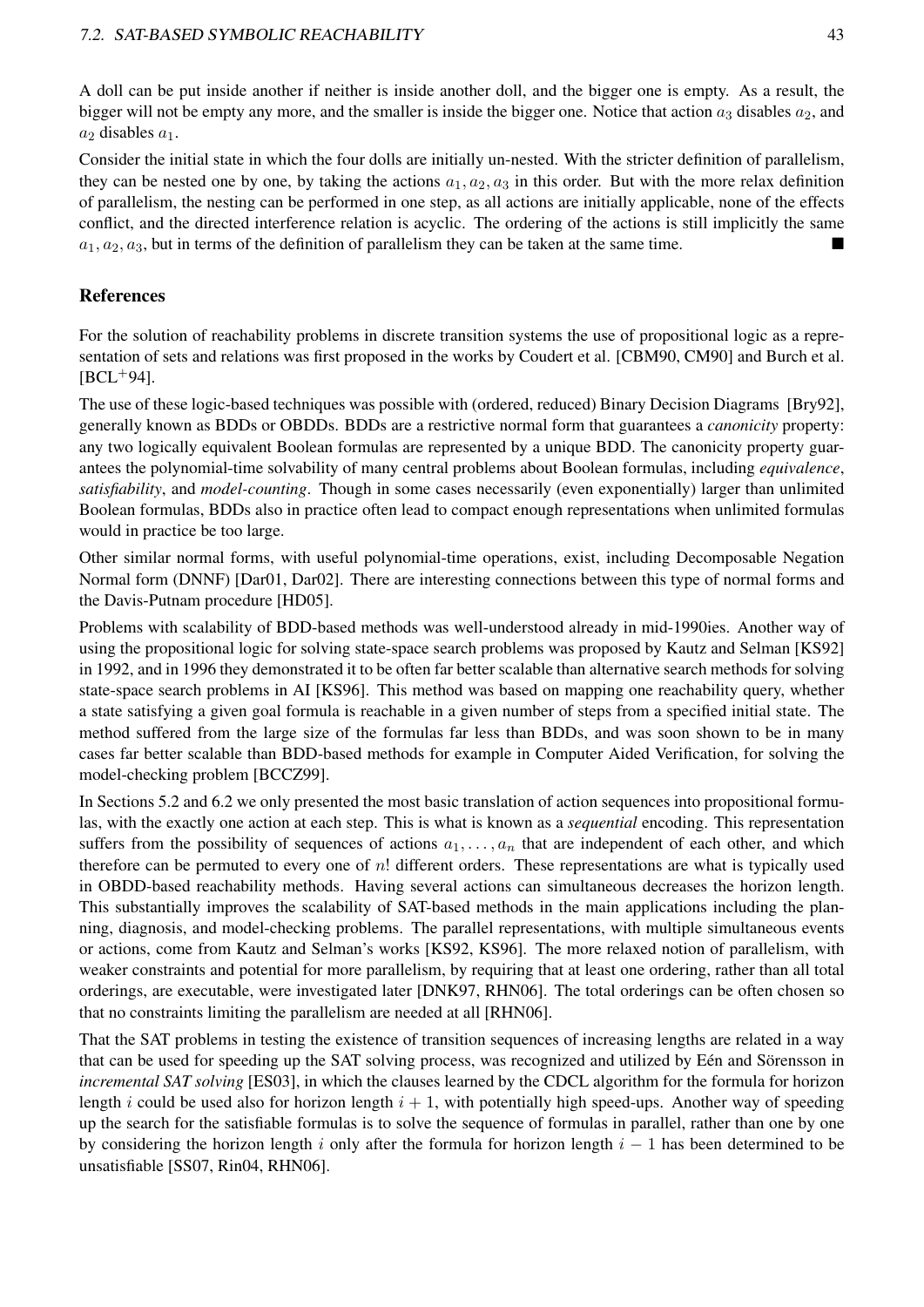## Chapter 8

# Modal Logics

Many concepts are not definable truth-functionally. Consider the following.

- It is possible that  $\phi$  holds.
- At the next time point  $\phi$  holds.
- After executing the program  $\pi$ , the formula  $\phi$  will hold.

In all of these, the truth of  $\phi$  does not in all cases determine the truth of the sentence in question. Modal logics are logics that, in addition to the usual Boolean connectives, also include *modal operators* for defining concepts such as the ones mentioned above. A major difference between modal operators and Boolean connectives is that the former are not truth-functional: whereas the truth of a formula like  $\phi_1 \vee \phi_2$  is a function of the truth-values of  $\phi_1$ and  $\phi_2$ , the truth of a modal formula  $\Box \phi$  is *not* a function of the truth of  $\phi$ . If a is true, the formula  $\Box a$  could be true or false, depending on the circumstances. This difference becomes obvious from the way the model-theory (semantics) of modal logics is defined.

The interesting and intriguing thing is that the generalization of the propositional logic for the above, and many other, concepts can be achieved in the same kind of formal framework. This framework involves defining the truth of generalized formulas in a *graph*, in which the nodes are propositional valuations, and the nodes are connected to each other by arcs. This framework is related to the notion of transition systems with state variables (Definition 6.3), as we will see later.

In the next sections we first consider basic uni-modal logics with one modality only (the dual modal operators  $\Box$ and  $\Diamond$ ). Then we consider multi-modal logics with multiple modalities, temporal logics which talk about time, as well as dynamic logics which allow talking about programs and paths in graphs.

## 8.1 Modal Logics with One Modality

Modal logics with a single modality were the earliest ones, first used in philosophical investigations in concepts like *necessity* and *possibility*, and later with other concepts. These logics have a modal operator □, with □ϕ read as "it is necessary that  $\phi$ ", and its dual operator  $\Diamond$  with  $\Diamond \phi$  read as "it is possible that  $\phi$ ". Depending on the application, these operators have multiple readings.

- $\square \phi$ : It is necessary that  $\phi$  (Alethic logic)
- $\square \phi$ : It is obligatory that  $\phi$  (Deontic logic)
- $\square \phi$ : It is known that  $\phi$  (Epistemic Logic)
- $\square \phi$ : It is believed that  $\phi$  (Epistemic Logic)
- $\square \phi$ : Always in the future  $\phi$  (Temporal Logic)
- $\pi$   $\phi$ : After executing  $\pi$  necessarily  $\phi$  (Dynamic Logic)

As pointed out, the dual concept of *necessity* is *possibility*, with the operators  $\Box$  and  $\Diamond$  related by  $\Diamond \phi \equiv \neg \Box \neg \phi$ : something is possible if its negation is not necessary. Similarly, "obligatory" is dual to "permissible", and "always" is dual to "sometimes". There is no unique dual for "is believed" or "is known" in English, but the dual concepts could be expressed as "it is considered possible (as far as knowledge/belief is concerned)". Notice that these two modal operators are related similarly to the universal and existential quantification operators  $\forall x.\phi \equiv \neg \exists x.\neg \phi$ . It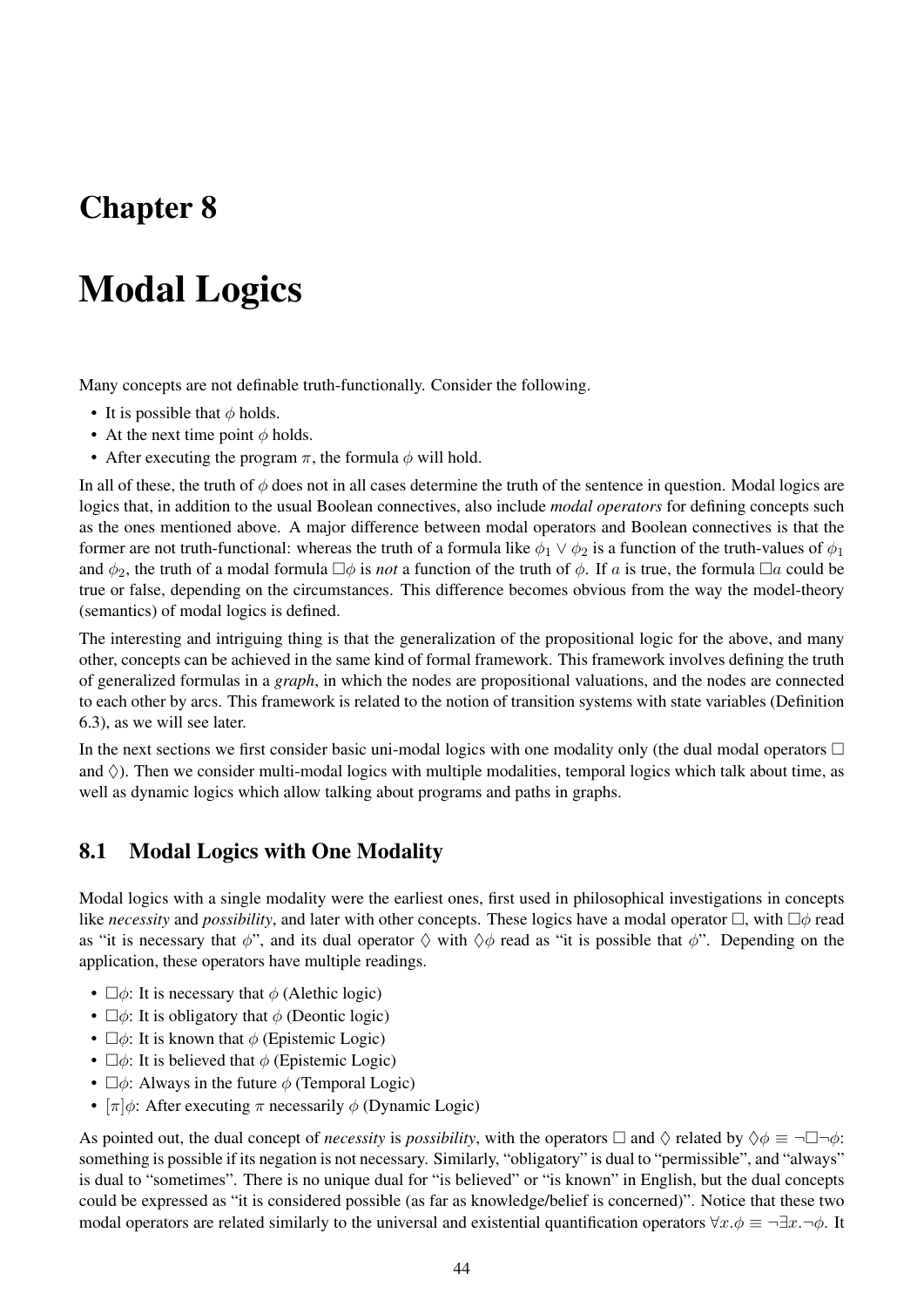#### 8.1. MODAL LOGICS WITH ONE MODALITY 45

would be sufficient to use only one of these pairs of operators, but for convenience both are used.

Beliefs, for example, do not in general characterize the actual world exactly, and as beliefs may be false, they might not concern the actual world at all. And, it turns out, beliefs can be characterized by the set of worlds that are considered possible by the person/agent in question:

- 1. If I consider only such worlds possible in which  $\phi$  is true, then I believe  $\phi$ .
- 2. If I don't believe  $\phi$  (this is different from believing  $\neg \phi$ !), then I consider at least one world possible in which A is false.

Clearly, I could not normally believe both A and  $\neg A$  (the formula  $(\Box A) \wedge (\Box \neg A)$  should in general be false) and none of the possible worlds satisfy both A and  $\neg A$ , but I might consider both A and  $\neg A$  as possible as far as my beliefs are concerned ( $(\Diamond A) \land (\Diamond \neg A)$  could well be true), and there could well be two possible worlds, one of which satisfying A and the other  $\neg A$ .

In deontic logics, in which the operator  $\Box$  is interpreted as "it is obligatory that", the set of worlds that are referred to when interpreting sentences like "it is obligatory that" are those that satisfy all the laws and norms that we are considering.  $\phi$  is obligatory if and only if  $\phi$  is true in all of those worlds. If  $\phi$  is permitted, then there is at least one world in which  $\phi$  is true. Further, in temporal logics (which are considered in more detail later in Section 8.3 and 8.4), the worlds that are referred to by operators like "always in the future" are those representing the state of the world in later time points.

A simple semantics for a fragment of modal logics could be given by having a valuation  $w$  for the actual world and a set of valuations W for all the possible worlds. Then we could say that  $\square \phi$  is true if  $\phi$  is true in all worlds/valuations in W. However, this definition works only when  $\phi$  does not contain modal operators. For the more general case, with the possibility of nesting modal operators, a more sophisticated semantics is needed.

Starting in 1959, Saul Kripke (a 19-year old Harvard undergraduate) developed a semantics for a wide range of modal logics based on possible worlds [Kri63a, Kri63b, Kri65]. The semantics is very intuitive and powerful, and it is the main reason for the wide use of different modal logics in different kinds of applications, varying from philosophical logic to computer science. The idea is to view the set of all possible worlds as a graph. Formally, a *frame* is a pair  $F = \langle W, R \rangle$ , where W is a set of possible worlds and  $R \subseteq W \times W$  (the accessibility relation) is a binary relation on  $W$ . A frame just describes how the possible worlds are related to each other, it does not yet say anything about the truth and falsity of formulae.

Let X be a finite set of propositional variables. A *model M based on the frame* F is a 4-tuple  $M = \langle W, R, X, v \rangle$ where W and R are like in F, and  $v : W \times X \to \{0, 1\}$  is a valuation that assigns the truth value *true* or *false* (respectively represented by 1 and 0) to each propositional variable in every possible world.

**Definition 8.1 (Uni-modal Kripke model)** *A* Kripke model  $M = \langle W, R, X, v \rangle$  *consists of* 

- *a set* W *of* worlds*,*
- *a* accessibility relation  $R \subseteq W \times W$ ,
- *a set* X *of* atomic formulas*,*
- *a valuation*  $v : W \times X \rightarrow \{0,1\}$  *of propositional variables in worlds.*

*For convenience, we will write*  $v_w(x)$  *for*  $v(w, x)$ *.* 

The truth of a formula is defined with respect to one of the nodes of a Kripke model.

We write  $M \models_w \phi$  for the truth of a modal formula  $\phi$  in world w in a Kripke model M.

**Definition 8.2 (Truth of uni-modal formulas)** Let  $M = \langle W, R, X, v \rangle$  be a Kripke model.

- *1.*  $M \models_w x \text{ iff } v_w(x) = 1$ *2.*  $M \models_w \phi \land \psi$  *iff*  $M \models_w \phi$  *and*  $M \models_w \psi$ *3.*  $M \models_w \phi \lor \psi$  *iff*  $M \models_w \phi$  *or*  $M \models_w \psi$ *4.*  $M \models_w \neg \phi$  *iff not*  $M \models_w \phi$
- 5.  $M \models_w \Box \phi$  *iff*  $M \models_{w'} \phi$  for all  $w' \in W$  such that  $wRw'$
- 6.  $M \models_w \Diamond \phi$  *iff*  $M \models_{w'} \phi$  *for at least one*  $w' \in W$  *such that*  $wRw'$

All but the last two lines in the above definition are essentially the same as the truth-definition for the propositional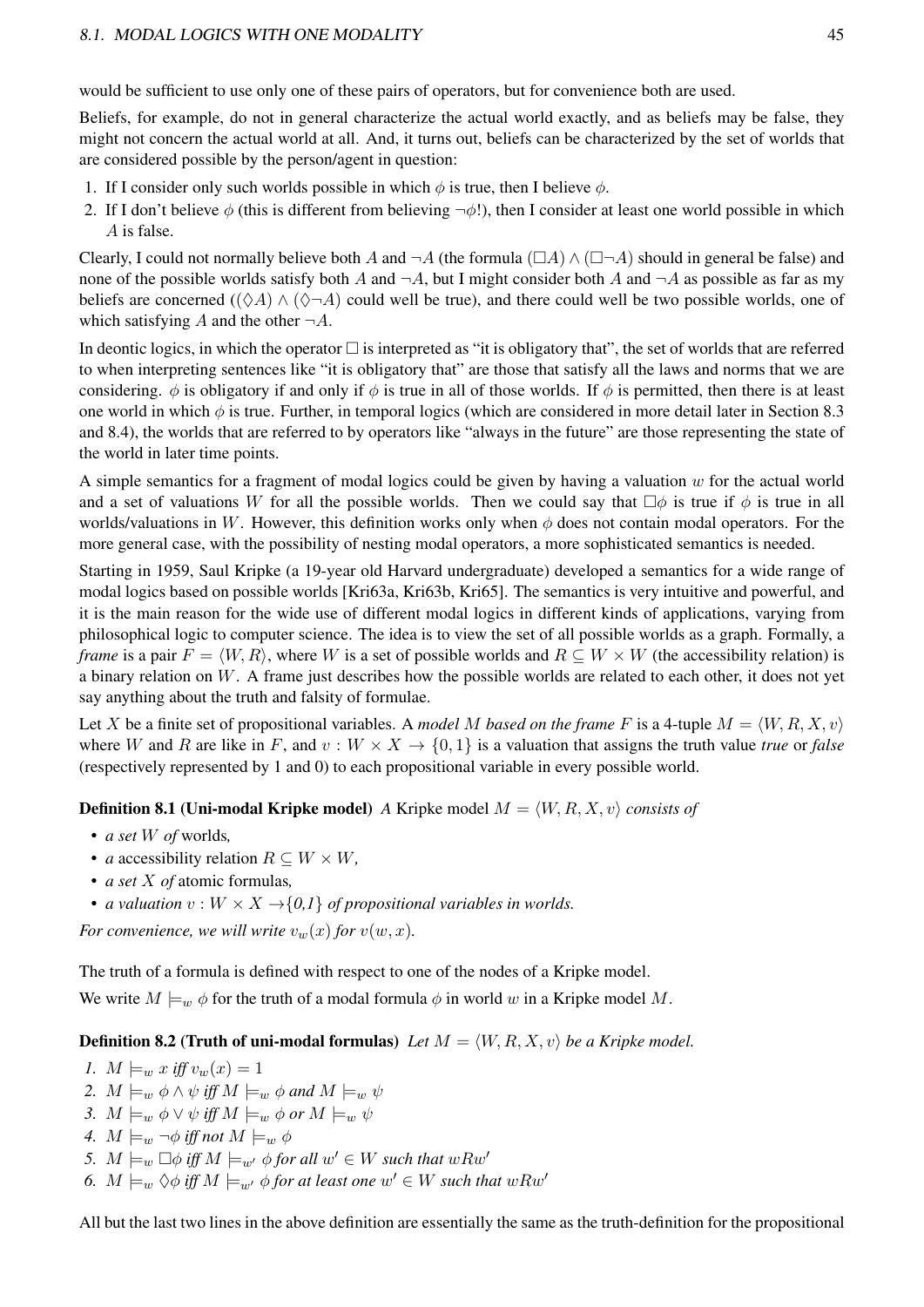logic. The second last line defines  $\Box \phi$  to be true in the world w if and only if  $\phi$  is true in all worlds w' that are accessible from the current world  $w$  according to the relation  $R$ .

The necessity operator requires that something holds in *all* accessible states, whereas the possibility requires only that something holds in *at least one* accessible state. So it is not surprising that the relation between  $\Box$  and ♢ is analogous to the *universal* ∀ and *existential* ∃ quantifications which are related by ∀x.ϕ ≡ ¬∃x.¬ϕ and  $\exists x.\phi \equiv \neg \forall x.\neg \phi.$ 

#### 8.1.1 Validity in classes of frames

The following formulae all valid in *all* frames, meaning that they automatically follow if we are to have Kripke models as the semantics of the logic.

- □⊤
- $\square(a \to b) \to (\square a \to \square b)$  (the formula schema **K**)
- $\Box(a \land b) \leftrightarrow (\Box a \land \Box b)$
- $\Diamond(a \vee b) \leftrightarrow (\Diamond a \vee \Diamond b)$
- $\Box(a \to b) \to (\Diamond a \to \Diamond b)$

Also, as we will see later when we axiomatically formalize different modal logics, the set of formulae that are valid in a class of frames have the following properties.

- If  $\phi$  is valid in a class C of frames, then also  $\Box \phi$  is valid in C.
- If  $\phi$  and  $\phi \rightarrow \phi'$  are valid in a class C of frames, then also  $\phi'$  is valid in C.
- If  $\phi$  is valid in a class C of frames, then any substitution instance of  $\phi$  is valid in C.

In the first two cases this is simply because the set of formulae true in one model have the analogous properties.

#### 8.1.2 Properties of the accessibility relation

What makes Kripke models interesting is that there is a close connection between several important axioms schemata and the formal properties of the accessibility relations.

Let us consider the following axiom schemata.

- 1. **T**:  $\square \varphi \rightarrow \varphi$  (alternatively  $\varphi \rightarrow \Diamond \varphi$ )
- 2. 4:  $\Box \varphi \rightarrow \Box \Box \varphi$  (alternatively  $\Diamond \Diamond \varphi \rightarrow \Diamond \varphi$ )
- 3. 5:  $\Diamond \varphi \rightarrow \Box \Diamond \varphi$
- 4. **B**:  $\varphi \to \Box \Diamond \varphi$
- 5. **D**:  $\square \varphi \rightarrow \Diamond \varphi$  (alternatively  $\square \varphi \rightarrow \neg \square \neg \varphi$ )
- 6. L:  $\square(\varphi \land \square \varphi \to \chi) \lor (\square(\chi \land \square \chi \to \varphi))$

Now, these schemata exactly correspond to the following properties of the accessibility relation. We say that a frame is reflexive, for example, if its accessibility relation is reflexive.

- 1. reflexivity  $(wRw$  for every world w),
- 2. transitivity  $(wRu \wedge uRv)$  implies  $wRv$ ),
- 3. euclidicity  $(wRu \wedge wRv)$  implies  $uRv$ ),
- 4. symmetry  $(wRu$  implies  $uRw$ ),
- 5. seriality (for every w there exists v with  $wRv$ )
- 6. weak connectedness (sRt  $\wedge$  sRu implies that either tRu,  $t = u$  or uRt)

For example, if the frame F if reflexive, then the axiom schema T is valid in F. Also the opposite holds. If the axiom schema  $T$  is valid in a frame  $F$ , then  $F$  is reflexive. We prove these things and leave the analogous proofs for the other properties as an exercise.

Theorem 8.3 *Axiom schema* T *is valid in the class of reflexive frames.*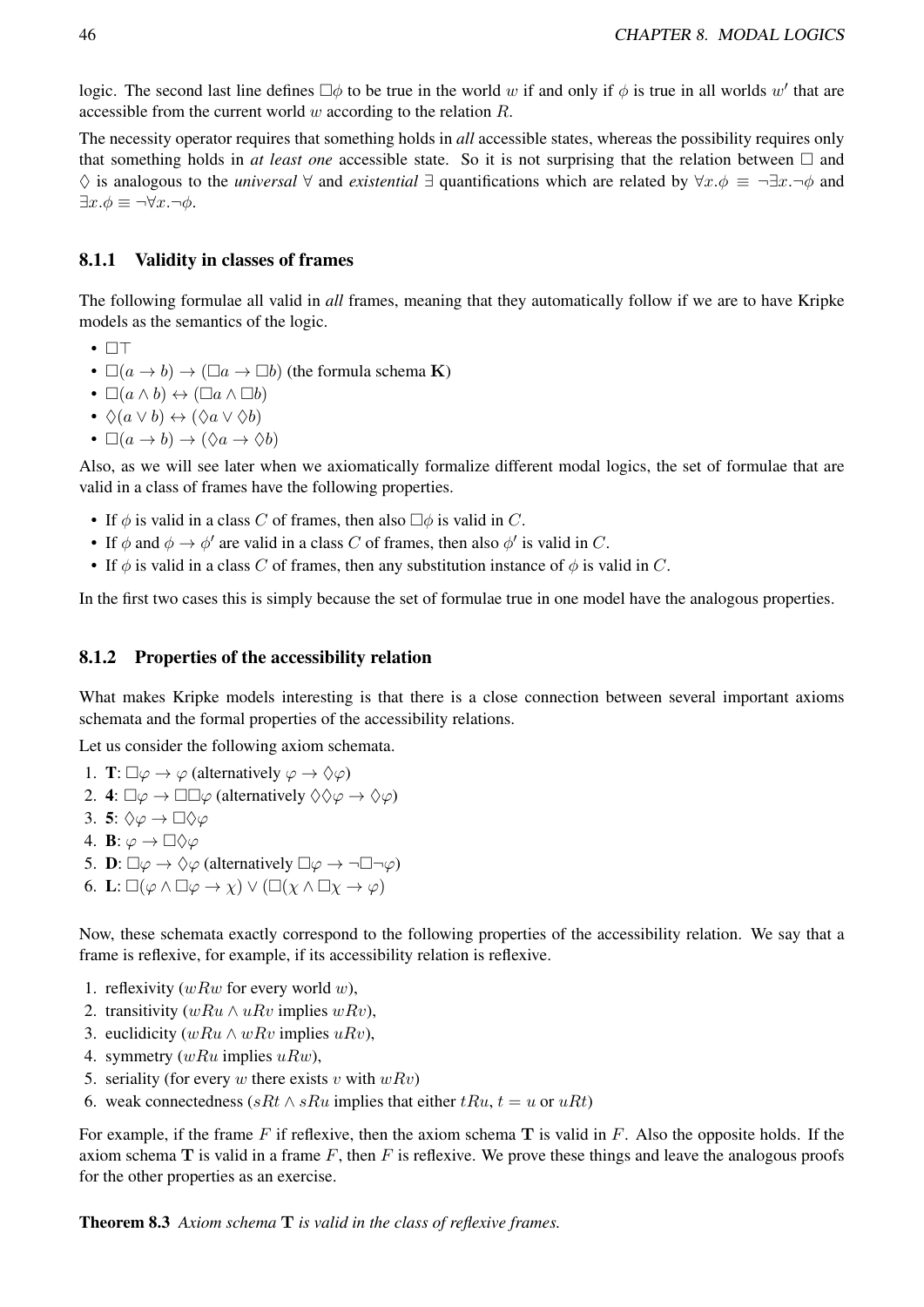*Proof:* Let F be a reflexive frame. Let M be a model based on F and let w be any world in M. If  $\square \varphi$  is not true w, then axiom T is true in w. If  $\Box \varphi$  is true in w, then  $\varphi$  is true in all worlds that are accessible from w. Since the accessibility relation is *reflexive*, w is among the accessible worlds, i.e.,  $\varphi$  is true in w. This means that also in this case  $T$  is true w. This means, T is true in all worlds in all models based on reflexive frames, which we wanted to show.  $\Box$ 

#### Theorem 8.4 *If* T *is valid in a frame* F*, then* F *is reflexive.*

*Proof:* We prove the contraposition of the claim, that is, start from the negation of the conclusion and derive the negation of the antecedent.

Assume that F is not reflexive. We will construct a model based on F that falsifies  $T$ . Because F is not reflexive, there is a world w such that not wRw. Construct a model M such that  $M \not\models_w p$  and  $M \models_v p$  for all v such that  $wRv$ . Now  $M \models_w \Box p$  and  $M \not\models_w p$ , and hence  $M \not\models_w \Box p \rightarrow p$ .

The next table summarizes the correspondences between relational properties and modal axioms.

| Name | Property           | Axiom schema                                                                                    |
|------|--------------------|-------------------------------------------------------------------------------------------------|
| K    |                    | $\Box(\varphi\rightarrow\psi)\rightarrow(\Box\varphi\rightarrow\Box\psi)$                       |
| Ŧ    | reflexivity        | $\lrcorner \varphi \to \varphi$                                                                 |
| 4    | transitivity       | $\Box \varphi \rightarrow \Box \Box \varphi$                                                    |
| 5    | euclidicity        | $\Diamond \varphi \rightarrow \Box \Diamond \varphi$                                            |
| B    | symmetry           | $\rightarrow \Box \Diamond \varphi$                                                             |
| D    | seriality          | $\Box \varphi \rightarrow \Diamond \varphi$                                                     |
|      | weak connectedness | $\Box(\varphi\wedge\Box\varphi\rightarrow\chi)\vee(\Box(\chi\wedge\Box\chi\rightarrow\varphi))$ |

#### 8.1.3 Different uni-modal logics

Because the different properties considered above are to some extent mutually independent, there is a possibility to construct many different modal logics corresponding to different classes of frames. Interestingly, the early modal logics S4 and S5, originally developed without reference to Kripke-style semantics by C. I. Lewis in 1910, are some of these logics.

One axiom schema is common to most logics that correspond to a class of frames, namely the axiom schema

$$
\mathbf{K} = \Box(a \to b) \to (\Box a \to \Box b).
$$

We call the corresponding logic K. In general, we simply give the list of names of axioms schemata to name a logic, but many of the logics of historical importance have their own name that is usually used.

$$
K
$$
  
\n
$$
S4 = KT4
$$
  
\n
$$
S5 = KT5
$$
  
\n
$$
K4.3 = K4L
$$
  
\n
$$
S4.3 = KT4L
$$
  
\n
$$
\vdots
$$

These logics have been applied for different purposes. The choice of axiom schemata depends on how one exactly wants to interpret the modal operators. Some properties often used for formalizations of natural language notions like knowledge, belief, and obligation, among others, are summarized in the following table. In the column for each axiom we have indicated whether it should be included in the given type of logic (marked with "Y"). This is based on reading the axiom with the corresponding meaning (for example " $\Box \phi \rightarrow \Box \Box \phi$  for epistemic logics is "If I know  $\phi$ , then I know that I know  $\phi$ .").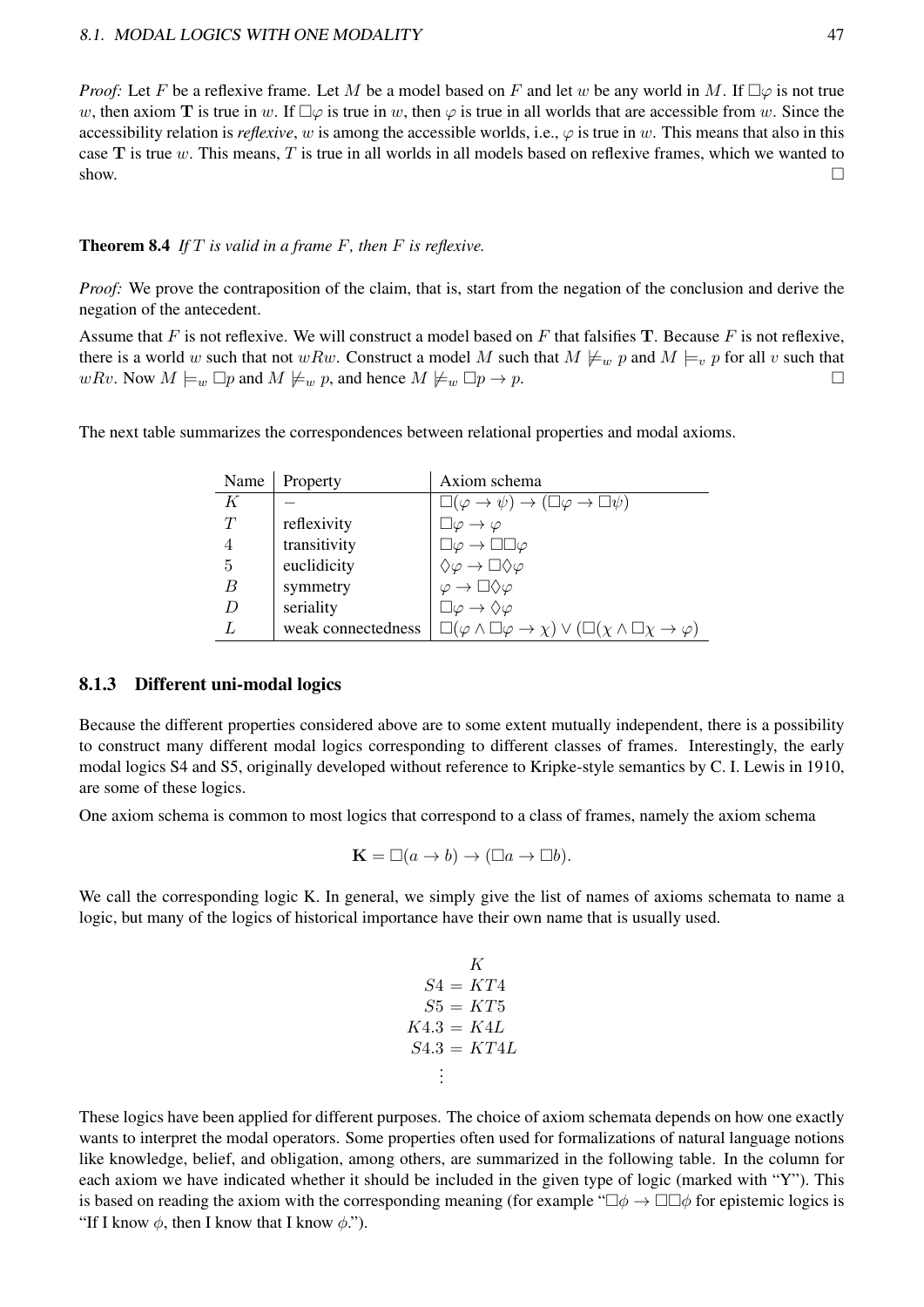| logics    |                    | $\Diamond = \neg \Box \neg$ |  |   |   |             |
|-----------|--------------------|-----------------------------|--|---|---|-------------|
| aletic    | necessary          | possible                    |  | ? | 9 |             |
| epistemic | known              | possible                    |  |   |   | $\mathbf v$ |
| doxastic  | believed           | possible                    |  |   |   | v           |
| deontic   | obligatory         | permitted                   |  | າ | റ |             |
| temporal  | always (in future) | sometimes                   |  |   |   |             |

#### 8.1.4 Undefinable properties

Many properties of binary relations exactly correspond to modal logic formulae. However, there are simple properties of binary relations that do not have a corresponding axiom schema. One such property is irreflexivity. For showing that there is no modal axiom schema corresponding to irreflexivity we use p-morphisms.

**Definition 8.5** Let  $M_1 = \langle W_1, R_1, X, v_1 \rangle$  and  $M_2 = \langle W_2, R_2, X, v_2 \rangle$  be models over the same propositional *variables* X. Then a p-morphism *from*  $M_1$  *to*  $M_2$  *is a function*  $f : W_1 \to W_2$  *such that* 

- $sR_1t$  *implies*  $f(s)R_2f(t)$ *,*
- $f(s)R_2u$  *implies that there is*  $t \in W_1$  *such that*  $sR_1t$  *and*  $f(t) = u$ *, and*
- $M_1 \models_s p$  *iff*  $M_2 \models_{f(s)} p$  *for all*  $p \in X$  *and*  $s \in W_1$ *.*

So, every world in  $M_1$  is mapped to a world in  $M_2$ , and the arrows between world in  $M_1$  are similarly mapped to arrows in  $M_2$ . Notice that  $M_2$  may have worlds that do not correspond to any world in  $M_1$ , and that there may be arrows in  $M_2$  that do not correspond to any arrow in  $M_1$  as long as the starting world does not correspond to any world in  $M_1$ .

A *p-morphism* between the frames  $F_1 = \langle W_1, R_1 \rangle$  and  $F_2 = \langle W_2, R_2 \rangle$  is a function  $f: W_1 \to W_2$  that satisfies the first two conditions of the definition of p-morphisms between models.

**Lemma 8.6** Let f be a p-morphism from  $M_1 = \langle W_1, R_1, X, v_1 \rangle$  to  $M_2 = \langle W_2, R_2, X, v_2 \rangle$ . Then for all  $s \in W_1$ *and all formulae*  $\phi$ *,*  $M_1 \models_s \phi$  *if and only if*  $M_2 \models_{f(s)} \phi$ *.* 

*Proof:* By induction on the structure of the formula.

Base case:  $\phi$  is an atomic formula. For any  $s \in W_1$  by definition of p-morphisms,  $M_1 \models_s \phi$  if and only if  $M_2 \models_{f(s)} \phi.$ 

Inductive cases:

- 1. Let  $\phi = \psi \to \psi'$ . By induction hypothesis  $M_1 \models_s \psi$  iff  $M_2 \models_s \psi$ , and  $M_1 \models_s \psi'$  iff  $M_2 \models_s \psi'$ . From this the result directly follows.
- 2. Let  $\phi = \neg \psi$ . By induction hypothesis  $M_1 \models_s \psi$  iff  $M_2 \models_s \psi$ . From this the result directly follows.
- 3. Let  $\phi = \Box \psi$ . By induction hypothesis  $M_1 \models_{s'} \psi$  iff  $M_2 \models_{f(s')} \psi$  for all worlds  $s' \in W_1$ , including those for which  $sRs'$ . From this the result directly follows.

Therefore,  $M_1 \models_s \phi$  if and only if  $M_2 \models_{f(s)} \phi$ , for all  $s \in W_1$  and all formulae  $\phi$ .

**Lemma 8.7** Let there be a surjective p-morphism f from frame  $F_1$  to  $F_2$ . Then for any formula  $\phi$ ,  $F_1 \models \phi$  implies  $F_2 \models \phi.$ 

*Proof:* Assume there is a model  $M_2 = \langle W_2, R_2, X, v_2 \rangle$  based on  $F_2$  such that  $M_2 \not\models_t \phi$  for some  $t \in W_2$ . Define the model  $M_1$  based on  $F_1$  by

$$
M_1 \models_s p
$$
 iff  $M_2 \models_{f(s)}$  for all  $s \in W_1$ 

Take any s such that  $f(s) = t$  (such an s exists because f is a surjection.) Now by Lemma 8.6  $M_1 \not\models s \phi$ .  $\Box$ 

Theorem 8.8 *The class of irreflexive frames is not defined by any axiom schema.*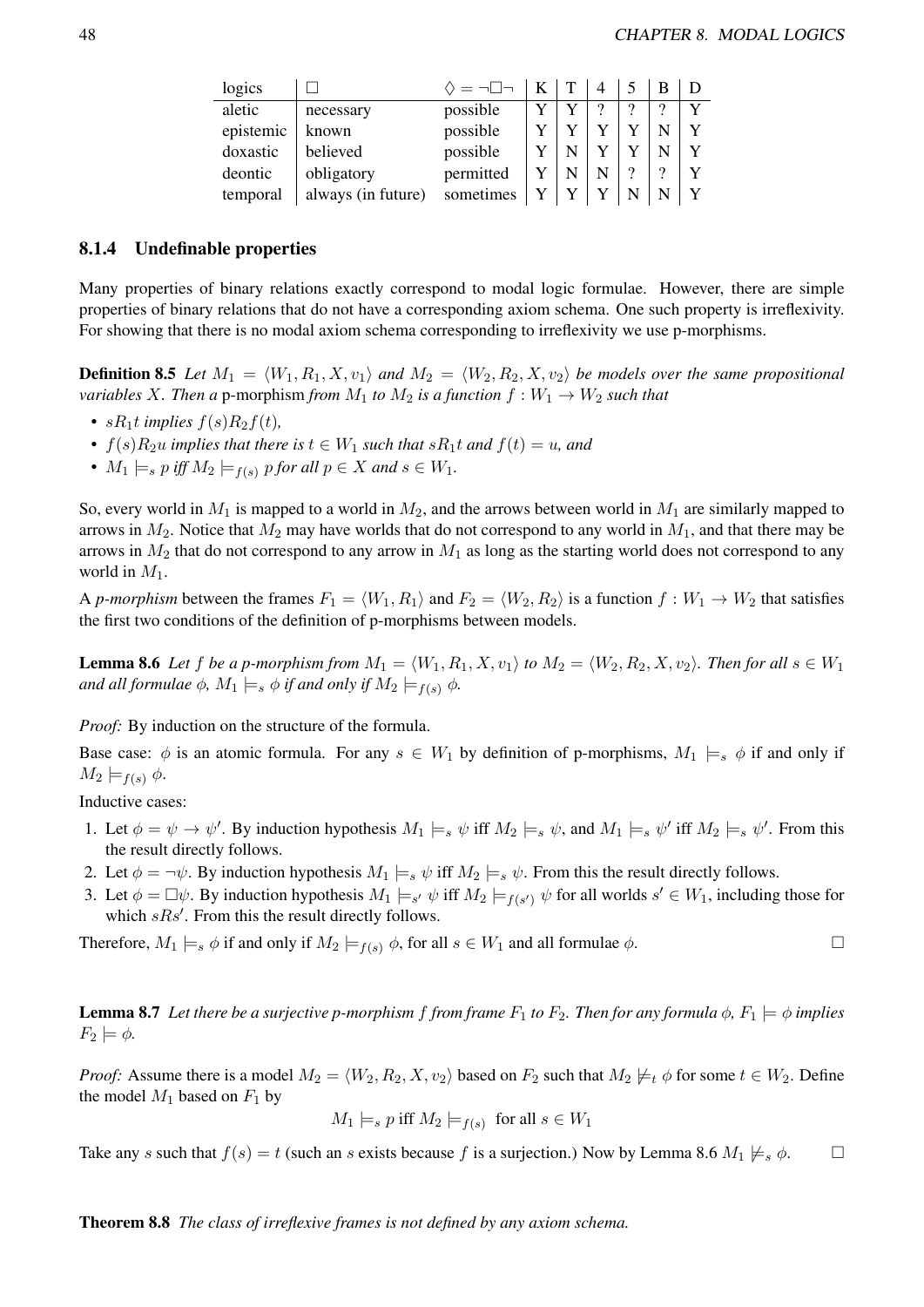*Proof:* We show that there is an irreflexive frame  $F_1$  that has a p-morphic image that is not irreflexive. Consider the frame  $\langle N, \langle \rangle$  of natural numbers ordered by the less than relation. The frame  $\langle \{1\}, \{(1, 1)\}\rangle$  is its p-morphic image but not irreflexive.

Hence the class of irreflexive frames is not closed under p-morphic images. But the class of frames defined by any axiom schema is closed under p-morphic images by Lemma 8.7. This shows that the class of irreflexive frames is not definable by any axiom schema.  $□$ 

### 8.1.5 Logical consequence in modal logics

Logical consequence  $\Sigma \models \phi$  in the classical propositional logic is defined as truth of the consequent  $\phi$  in all models in which the antecedents  $\Sigma$  are true.

In modal logic there are several alternative definitions of logical consequence, because the truth of the antecedent can be considered in several different ways: do we require that the antecedents are true in all worlds of the model and then check whether  $\phi$  is true in all worlds of a model, or do we just check that  $\phi$  is true in those worlds of a model in which  $\Sigma$  are true?

These two possibilities lead to two different notions of logical consequence. The first is known as the *global* definition of logical consequence, and the second as the *local* definition of logical consequence. In this lecture we use the local definition.

Definition 8.9 (Logical consequence) *The formula* ϕ *is a* logical consequence *of a set* Σ *of formulae in a class* C of frames (or models) (written  $\Sigma \models_C \phi$ ) iff for all worlds s in all models M based on  $F \in C$  (or all models M *in* C)  $M \models_s \Sigma$  *implies*  $M \models_s \phi$ 

Clearly, logical consequence from the empty set  $\Sigma = \emptyset$  in a class of frames coincides with validity in that class of frames.

## 8.2 Multi-Modal Logics

We can easily have multiple modalities by having multiple modal-operators each corresponding to a different accessibility relation.

**Definition 8.10 (Multi-modal Kripke model)** *A* Kripke model  $M = \langle W, D, R, X, v \rangle$  *consists of* 

- *a set* W *of* worlds*,*
- *a set* D *of* modalities*,*
- *an assignment*  $R : D \to 2^{W \times W}$  *of accessibility relations to each modality,*
- *a set* X *of* atomic formulas*,*
- *a valuation*  $v : W \times X \rightarrow \{0,1\}$  *of propositional variables in worlds.*

Now we have multiple modal operators  $\Box_d$ , one for each  $d \in D$ .

#### **Definition 8.11 (Truth of multi-modal formulas)** *1.*  $M \models_w x$  *iff*  $v_w(x) = 1$

- *2.*  $M \models_w \phi \land \psi$  *iff*  $M \models_w \phi$  *and*  $M \models_w \psi$
- *3.*  $M \models_w \phi \lor \psi$  *iff*  $M \models_w \phi$  *or*  $M \models_w \psi$
- *4.*  $M \models_w \neg \phi$  *iff not*  $M \models_w \phi$
- 5.  $M \models_w \Box_d \phi$  *iff*  $M \models_{w'} \phi$  *for all*  $w' \in W$  *such that*  $wR(d)w'$

We consider multi-modal logics of belief and knowledge of several agents. Each modality  $d \in D$  correspond to one of the agents, and the operator  $\Box_d$  refers to the beliefs of the agent:  $\Box_d\phi$  means that the agent d belief that  $\phi$ , that is,  $\phi$  is true in all worlds that the agent considers possible. What the agent considers possible is represented by the accessibility relation  $R(d)$ .

The beliefs of an agent depend on the agent's accessibility relation.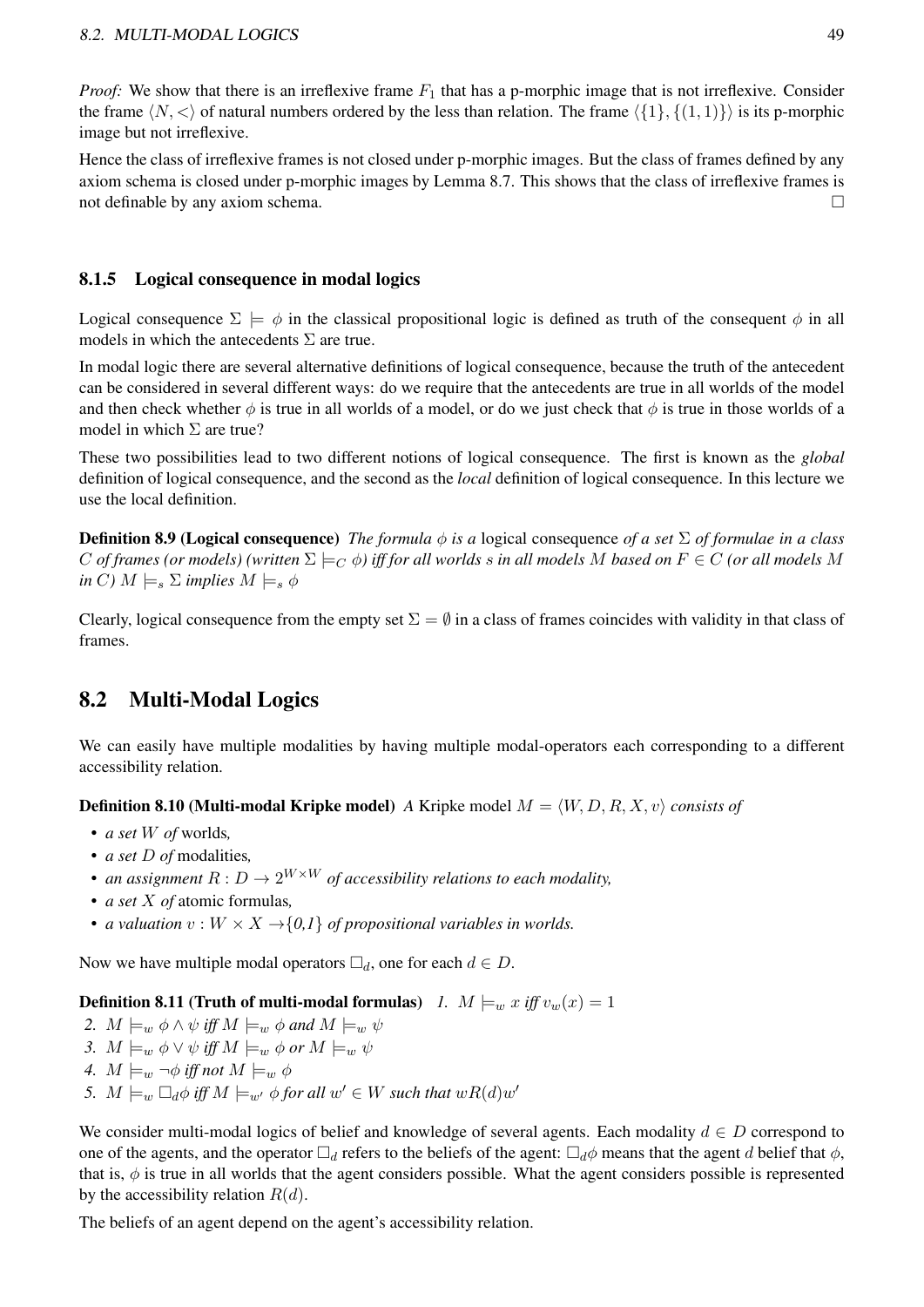Commonly used axioms in epistemic logics.

- 1.  $\Box_i(p \to q) \to (\Box_i p \to \Box_i q)$  (Distribution Axiom for Knowledge)
- 2.  $\square_i p \to p$  (Knowledge/Truth Axiom)
- 3.  $\Box_i p \rightarrow \Box_i \Box_i p$  (Positive Introspection)
- 4.  $\neg\Box_i p \rightarrow \Box_i \neg\Box_i p$  (Negative Introspection)

We are often interested in the multi-agent epistemic logic  $S5<sub>n</sub>$  that satisfies these principles. The accessibility relation of each agent is then of course reflexive, transitive and euclidic.

Knowledge generalization rule:

If  $M \models \phi$ , then  $M \models_s \Box_i \phi$  for every  $M$ ,  $\phi$  and s.

For many applications it is useful to introduce further modal operators based on the operator K.

Define the operator "everybody knows that  $\phi$ " by

$$
M \models_s E\phi \text{ iff } M \models_s \Box_i \phi \text{ for every } i \in \{1, \dots, n\}
$$

This of course corresponds to the axioms schema

$$
E\phi \leftrightarrow (\Box_1 \phi \wedge \cdots \wedge \Box_n \phi).
$$

Define the operator "it is common knowledge that  $\phi$ " by

 $M \models_s C\phi$  iff  $M \models_s E^i\phi$  for every  $i \geq 1$ 

Here  $E^i$  means a sequence  $EEEE$ ... E of i Es.

Common knowledge has the following property

$$
C\phi \leftrightarrow E(\phi \wedge C\phi).
$$

There is a simple and very useful graph-theoretic view of these two operators in terms of paths in the Kripkemodel.

**Definition 8.12** A world t is reachable from a world in s in k steps if there is a sequence of worlds  $s_0, s_1, \ldots, s_k$ *so that*

- *1.*  $s_0 = s$  *and*  $s_k = t$ *, and*
- 2.  $s_i R_i s_{i+1}$  *for every*  $i \in \{0, ..., k-1\}$  *and any*  $j \in \{1, ..., n\}$ *.*

**Lemma 8.13**  $M \models_{s} E^{k} \phi$  *iff*  $M \models_{t} \phi$  *in every world t that is reachable from s in k steps.*  $M \models_{s} C\phi$  *iff*  $M \models_{t} \phi$  *in every world* t *that is reachable from s in any number of steps.* 

## 8.3 Linear Temporal Logic LTL

Linear temporal logic is one of the best-known and most used modal logics in computer science. It can be viewed as a sub-logic of the branching time temporal logic CTL\* (Section 8.4), omitting the path quantifiers A and E that refer to the branching of time.

Since LTL cannot refer to alternative futures, the truth of its formulas are interpreted over individual paths or state sequences, and in the CTL∗ terminology, all LTL formulas are *path formulas*, meaning that they talk about truth of facts along a single timeline, often corresponding to a path in a tree or graph of computations.

The semantics of LTL, similarly to the temporal logics CTL and CTL∗, is not given in the standard framework of Kripke models as for the uni-modal and multi-modal logics.

**Definition 8.14** *A linear temporal model*  $M = (X, \sigma)$  *consists of propositional variables* X *and an infinite sequence of propositional valuations*  $\sigma = (v_0, v_1, v_2, \ldots)$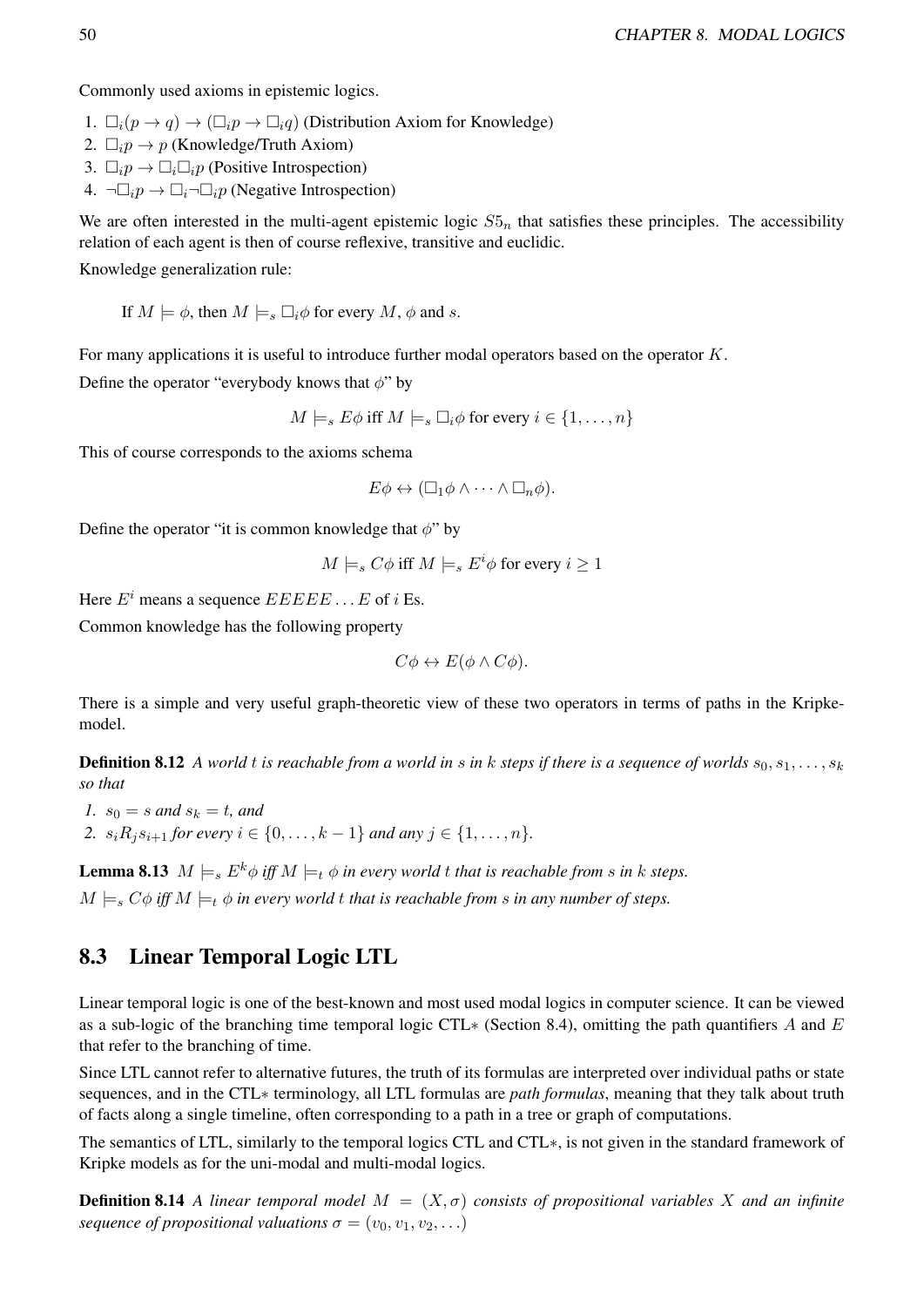- $M \models_i x$  if and only if  $v_i(x) = 1$
- $M \models_i \neg \phi$  if and only if  $M \not\models_i \phi$
- $M \models_i \phi_1 \lor \phi_2$  if and only if  $M \models_i \phi_1$  or  $M \models_i \phi_2$
- $M \models_i \phi_1 \land \phi_2$  if and only if  $M \models_i \phi_1$  and  $M \models_i \phi_2$
- $M \models_i G\phi$  if and only if  $M \models_i \phi$  for all  $j \geq i$
- $M \models_i F \phi$  if and only if  $M \models_i \phi$  for some  $j \geq i$
- $M \models_i X \phi$  if and only if  $M \models_{i+1} \phi$
- $M \models_i \phi U \psi$  if and only if for some  $j \geq i$ ,  $M \models_i \psi$  and  $M \models_k \phi$  for all  $k \in \{i, \ldots, j-1\}$

## 8.4 Branching Time Temporal Logics CTL and CTL∗

In many applications of temporal logics in computer science the temporal logic models are based on transition systems, best understood as arbitrary Kripke structures, instead of linearly ordered structures like in the linear temporal logic.

An arbitrary Kripke model naturally represents not just one linear ordering of worlds, but a tree, representing a high number of linear orderings corresponding to the paths in the tree. In this setting it is natural to extend the linear logic language further to be able to express properties of such trees. This leads to branching time temporal logics, of which we discuss the computation tree logic CTL∗, and its sublogics LTL and CTL [Eme90].

#### 8.4.1 The language of CTL∗

- 1. Every propositional variable  $x \in X$  is a formula.
- 2. If  $\varphi$  and  $\psi$  are formulae, then so are  $\neg \varphi$ ,  $\varphi \lor \psi$ ,  $\varphi \land \psi$ ,  $\varphi \rightarrow \psi$ ,  $F\varphi$ ,  $G\varphi$ ,  $X\varphi$ ,  $\varphi U\psi$ ,  $A\varphi$ ,  $E\varphi$ .

The semantics of the operators F, G, X and U is known from the linear time temporal logics. The *path quantifiers* quantify over all of the possibly infinite number of computation paths in a transition system. Formulae  $E\varphi$  with existential path quantification say that  $\varphi$  must be true on at least one computation path, and formulae  $A\varphi$  say that  $\varphi$  must be true on all computation paths through the current state.

Example 8.15 CTL∗ formulae with path quantification are useful in expressing many correctness properties programs, controllers or other systems might have to fulfil.

| $AG$ -failure    | A failure state is never reached.                                                         |
|------------------|-------------------------------------------------------------------------------------------|
| $AG(EF$ restart) | From every state of the system it is possible to reach the <i>restart</i> state. That is, |
|                  | the system cannot get stuck anywhere.                                                     |
|                  | $AG$ (request $\rightarrow AF$ ack) Any request will be eventually acknowledged.          |

#### 8.4.2 The semantics of CTL∗

A model in the computation tree logic is a tuple  $M = \langle W, R, X, v \rangle$  where W is a set of states (possible worlds), R is an accessibility relation so that for every  $w \in W$  there is  $w' \in W$  such that  $wRw'$ , X is the set of propositional variables, and  $v : W \times X \to \{0, 1\}$  is a valuation that assigns truth values to propositional variables in every state.

The truth of CTL∗ formulae are in general defined over a computation path, an infinite sequence of states in a model. However, for *state formulae* that only have E and A as their outermost modal operators the truth can also be defined with respect to a state.

**Definition 8.16** *A* computation path *is an infinite sequence of states*  $\lambda = w_0w_1w_2...$  *such that*  $w_iRw_{i+1}$  *for*  $each$  i  $\geq 0$ . For a path  $\lambda = w_0w_1w_2\dots$ ,  $\lambda[i]$  denotes the state  $w_i$ . For a path  $\lambda$ ,  $\lambda^i$  denotes the ith suffix of a path  $\lambda$ *, that is,*  $\lambda^i$  *is defined by*  $\lambda^i[j] := \lambda[i+j]$  *for all*  $j \geq 0$ *.* 

We often write briefly "path" instead of "computation path".

■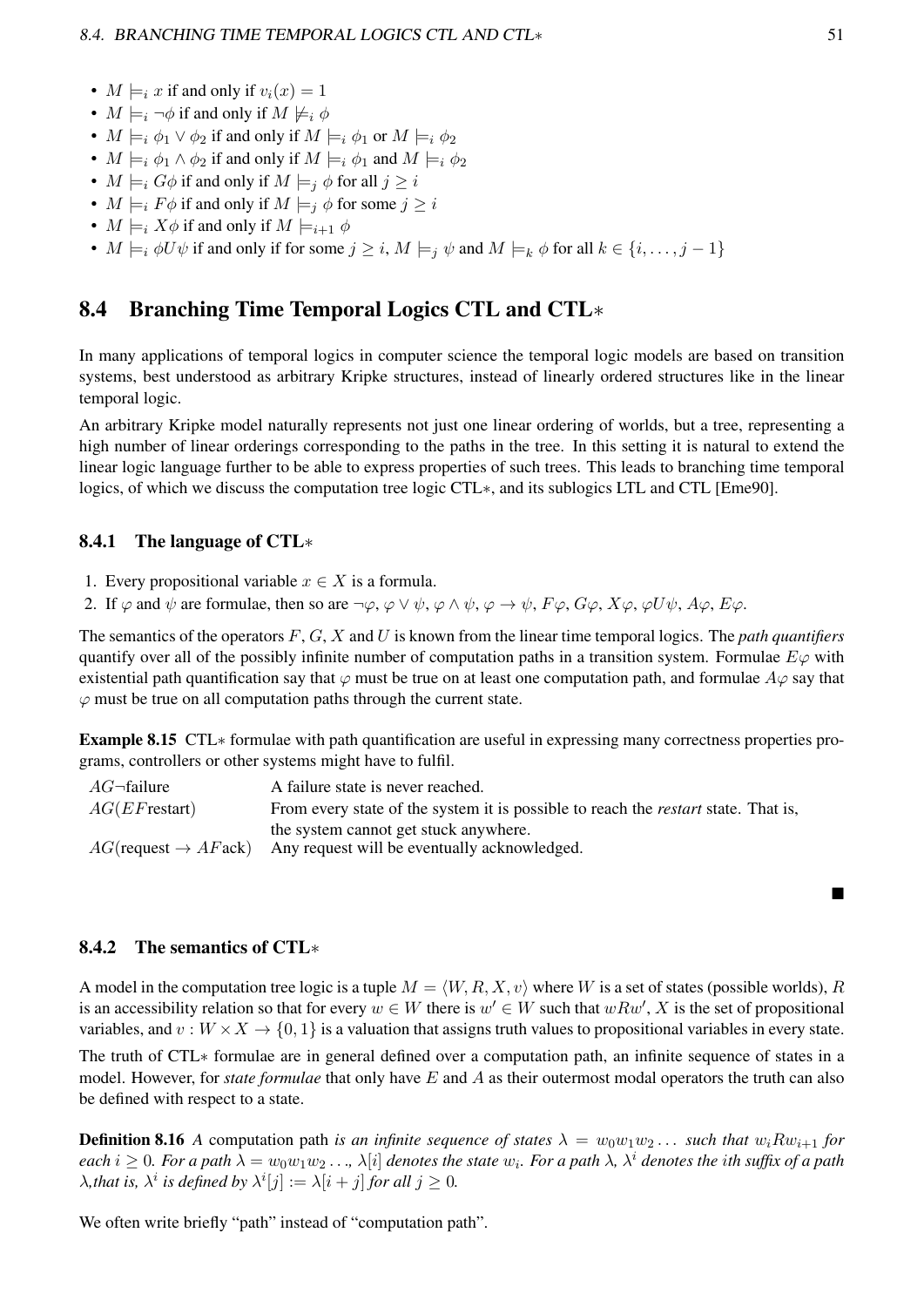

Figure 8.1: Branching temporal model in which  $A\mathcal{F}Gp$  is true but  $A\mathcal{F}A\mathcal{G}p$  is false

The truth-definition of formulae in states  $w \in W$  or over computation paths  $\lambda$  is as follows.

1.  $M \models_w x \text{ iff } v(w, x) = 1$ 2.  $M \models_w \neg \varphi$  iff  $M \not\models_w \varphi$ 3.  $M \models_w \varphi \vee \psi$  iff  $M \models_w \varphi$  or  $M \models_w \varphi$ 4.  $M \models_w A\varphi$  iff  $M \models_\lambda \varphi$  for every path  $\lambda$  such that  $\lambda[0] = w$ 5.  $M \models_w E\varphi$  iff  $M \models_\lambda \varphi$  for some path  $\lambda$  such that  $\lambda[0] = w$ 6.  $M \models_{\lambda} \varphi$  iff  $M \models_{\lambda[0]} \varphi$  for state formulae  $\varphi$ 7.  $M \models_{\lambda} \neg \varphi$  iff  $M \not\models_{\lambda} \varphi$ 8.  $M \models_{\lambda} \varphi \vee \psi$  iff  $M \models_{\lambda} \varphi$  or  $M \models_{\lambda} \varphi$ 9.  $M \models_{\lambda} G\varphi$  iff  $M \models_{\lambda} \varphi$  for every  $i \geq 0$ 10.  $M \models_{\lambda} F \varphi$  iff  $M \models_{\lambda} i \varphi$  for some  $i \geq 0$ 11.  $M \models_{\lambda} X\varphi$  iff  $M \models_{\lambda^1} \varphi$ 12.  $M \models_{\lambda} \varphi U \psi$  iff there is  $i \geq 0$  such that  $M \models_{\lambda} \psi$  and  $M \models_{\lambda} \varphi$  for every  $j \in \{0, \ldots, i-1\}.$ 

#### 8.4.3 Computation tree logic CTL

CTL is a simpler variant of CTL∗ that does not allow arbitrary combination of temporal operators. Specifically, every occurrence of operators X, F, G and U is *preceded by the path quantifier* E *or* A. Essentially, we have 8 modal operators AX AF AG AU EX EF EG EU. Hence every formula is a state formula and can be evaluated with respect to a state without referring to a designated computation path. This restriction on modal operators reduces the class of properties expressible in CTL, but it also makes CTL much easier to handle computationally.

#### 8.4.4 Relations between CTL, LTL and CTL∗

Every LTL formula and every CTL formulae has an equivalent CTL∗ formula, but LTL and CTL are not comparable in expressivity, that is, there are formulae in both of these logics that express properties of computation trees not expressible in the other logic.

For the LTL formula  $F(p \wedge Xp)$  (interpreted universally with implicit prefix A) there is no equivalent CTL formula. See the tree in Figure 8.1 that satisfies  $\mathcal{AFGp}$  (Every path through it satisfies  $\mathcal{FGp}$ ), but it doesn't satisfy  $AFAGp$  (No node on the leftmost path satisfies  $AGp$ .)

For the CTL formula  $AG(EFp)$  there is no equivalent LTL formula.

The conjunction  $AF(p \wedge Xp) \wedge AG(EFp)$  of the above two formulae is a  $CTL*$  formula that has no counterpart in LTL nor in CTL. Hence CTL∗ is strictly more expressive than either of the these two logics.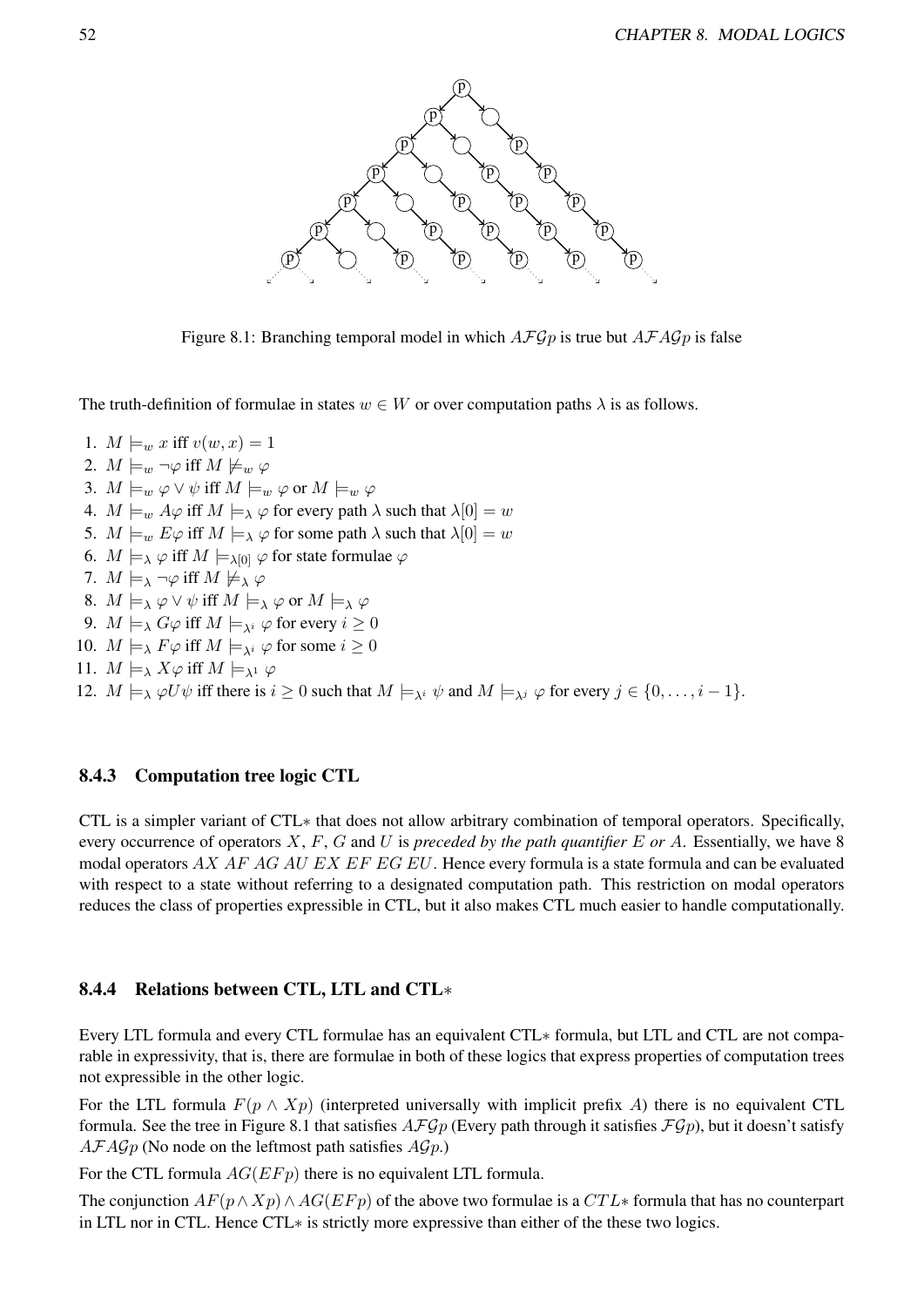## 8.5 Dynamic Logic

Both Floyd and Hoare [Flo67, Hoa69] have used correctness assertions

 $\{\varphi\}\alpha\{\psi\}$ 

for stating that executing the program  $\alpha$  in a state satisfying  $\varphi$  will always end in a state satisfying  $\psi$ . There are proof systems that allow the step-wise derivation of such assertions about programs  $\alpha$  from similar assertions on components of  $\alpha$ .

The possible steps a program can take can be understood as a Kripke structure, and this idea leads to the definition of dynamic logics [Pra76, FL77, FL79], in which we have an infinite number of modal operators [ $\alpha$ ] for all possible programs  $\alpha$ , and the above correctness assertion corresponds to the dynamic logic formula

 $\varphi \to [\alpha]\psi$ .

#### 8.5.1 Propositional dynamic logic PDL

The language of the propositional dynamic logic is based on a set X of propositional variables and a set A of atomic programs.

Then formulas and programs based on  $A$  and  $X$  are defined recursively as follows.

- 1. The constant true  $\top$  is a formula.
- 2. Every propositional variable  $x \in X$  is a formula.
- 3. If  $\varphi$  and  $\psi$  are formulae, then so are  $\neg \varphi$ ,  $\varphi \lor \psi$ ,  $\varphi \land \psi$ ,  $\varphi \leftrightarrow \psi$  and  $\varphi \rightarrow \psi$ .
- 4. Every atomic program  $a \in A$  is a program.
- 5. If  $\alpha$  and  $\beta$  are programs and  $\varphi$  is a formula, then  $\alpha \cup \beta$ ,  $\alpha$ ;  $\beta$ ,  $\alpha$ \* and  $\varphi$ ? are programs.
- 6. If  $\alpha$  is a program and  $\varphi$  is a formula, then  $\alpha | \varphi$  and  $\langle \alpha \rangle \varphi$  are formulae.

The intuitive meaning of  $\alpha \cup \beta$  is nondeterministic choice: execute either  $\alpha$  or  $\beta$ . The construct  $\alpha$ ;  $\beta$  is sequential composition: first execute  $\alpha$  and then execute  $\beta$ . The  $\alpha*$  programs correspond to looping: execute  $\alpha$  zero or any finite number of times. Conditional execution is expressed by  $\varphi$ ?: the execution continues only if  $\varphi$  is true.

When considering ordinary programming languages, the atomic programs would most naturally be assignment statements that take us from one possible world to another in which one or more propositional variables have a different truth-value. Of course, the definition of PDL allows more general types of atomic programs, for example ones that are nondeterministic and therefore do not define exactly one unique successor for each possible world.

Familiar constructs from procedural programming languages can be defined in terms of the PDL program constructs as follows.

if  $\varphi$  then  $\alpha$  else  $\beta \equiv (\varphi?; \alpha) \cup (\neg \varphi?; \beta)$ while  $\varphi$  do  $\alpha \equiv (\varphi?; \alpha) *; \neg \varphi?$ repeat  $\alpha$  until  $\varphi \equiv \alpha$ ;  $(\neg \varphi?; \alpha)$ \*;  $\varphi?$ 

#### 8.5.2 The semantics of PDL

Models for dynamic logic are Kripke structures with an accessibility relation for every atomic program.

**Definition 8.17** A model in the propositional dynamic logic is a tuple  $M = \langle W, R_{a_1}, \ldots, R_{a_n}, A, X, v \rangle$  where

- W *is a set of possible worlds,*
- A *is a set of* n *atomic programs,*
- $R_a \subseteq W \times W$  *for every*  $a \in A$  *is an accessibility relation,*
- X *is the set of propositional variables, and*
- $v: W \times X \rightarrow \{0,1\}$  *is a valuation that assigns truth values to propositional variables in every possible world.*

Analogously to modal logics defined earlier we can talk about the frame  $F = \langle W, R_{a_1}, \dots, R_{a_n} \rangle$ .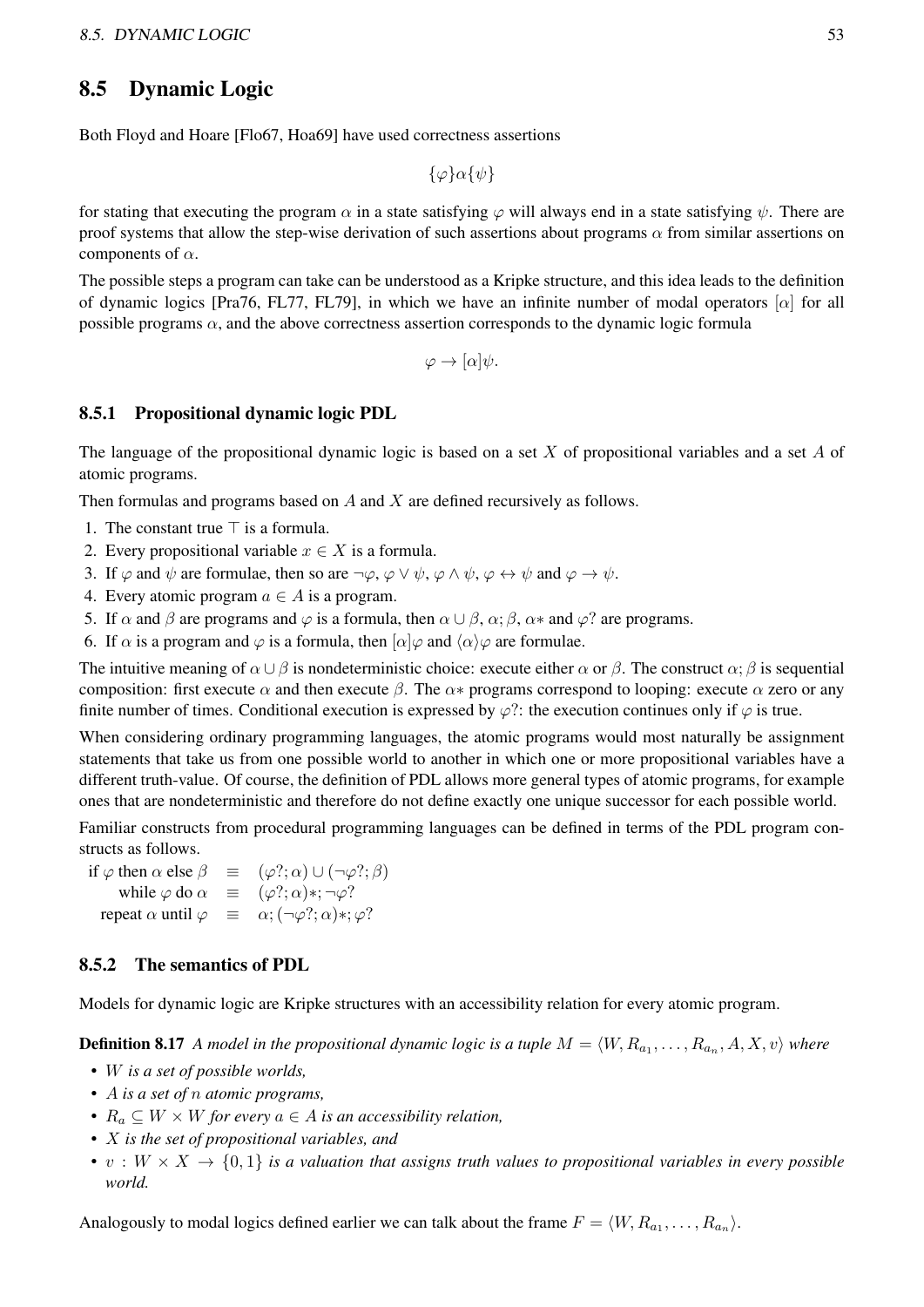The truth-definition of modal formulae in possible worlds  $w \in W$  is as follows (the truth-definition of non-modal connectives is just like earlier.)

- $M \models_w [\alpha] \varphi$  iff  $M \models'_w \varphi$  for every possible world w' such that  $wR_\alpha w'$ .
- $M \models_w \langle \alpha \rangle \varphi$  iff  $M \models'_w \varphi$  for some possible world w' such that  $wR_\alpha w'$ .

Here the difference to earlier modal logics is that there is an infinite number of different accessibility relations for all of the non-atomic programs  $\alpha$ . The accessibility relations for these programs are defined as follows.

- 1. The accessibility relations of atomic programs  $a \in A$  are given explicitly by the model M.
- 2. If  $\alpha$  and  $\beta$  have respectively accessibility relations  $R_{\alpha}$  and  $R_{\beta}$ , then
	- (a)  $R_{\alpha\cup\beta} = R_{\alpha} \cup R_{\beta}$  (union of relations),
	- (b)  $R_{\alpha;\beta} = \{ \langle w, w' \rangle | u \in W, wR_{\alpha}u, uR_{\beta}w' \}$  (composition of relations),
	- (c)  $R_{\alpha*} = (R_{\alpha})*$  (the reflexive transitive closure of a relation), and
	- (d)  $R_{\varphi}$ ? = { $\langle w, w \rangle | w \in W, M \models_w \varphi$  }.

#### 8.5.3 Axiom system for PDL

The propositional dynamic logic includes the propositional logic, and hence its set of theorems includes all the theorems of the classical propositional logic and its (modal) substitution instances, and it is closed under substitution and modus ponens.

To formalize PDL axiomatically, one additionally needs axioms for describing the properties of the modal operators.

Definition 8.18 (Propositional dynamic logic) *PDL is the smallest logic that is closed under the necessitation/generalization rule*

*If*  $\vdash_{PDL}$   $\varphi$ *, then*  $\vdash_{PDL} [\alpha] \varphi$  *for any program*  $\alpha$ *.* 

*and contains the following axiom schemata for programs* α *and* β *and formulae/propositions* p *and* q*.*

*1.*  $[\alpha](p \rightarrow q) \rightarrow ([\alpha]p \rightarrow [\alpha]q)$ 2.  $[\alpha; \beta]p \leftrightarrow [\alpha][\beta]p$ *3.*  $[\alpha \cup \beta]p \leftrightarrow [\alpha]p \wedge [\beta]p$ *4.*  $[\alpha *]p \leftrightarrow p \wedge [\alpha][\alpha *]p$ *5.*  $[\alpha *](p \rightarrow [\alpha]p) \rightarrow (p \rightarrow [\alpha *]p)$ 6.  $[q?]p \leftrightarrow (q \rightarrow p)$ 

#### 8.5.4 Relations to other modal logics and Hoare logic

#### Relation to LTL

Variants of the temporal operators  $F, X, G$  and  $U$  can be translated into the propositional dynamic logic. Essentially, temporal logics can be understood as dynamic logics that do not make the different programs explicit, or alternatively, have only one atomic program a. The following is an embedding of LTL operators in PDL.

| operator        | translation into PDL                      |
|-----------------|-------------------------------------------|
| $F\varphi$      | $\langle a*\rangle\varphi$                |
| $X\varphi$      | $\langle a \rangle \varphi$               |
| $G\varphi$      | $[a*]\varphi$                             |
| $\varphi U\psi$ | $\langle (\varphi?; a) \ast \rangle \psi$ |

#### Relation to unimodal logics

There are simple embeddings of some the unimodal logics with operators  $\Box$  and  $\Diamond$  in the dynamic logic. The interesting thing here is that what is the properties of the relations in these uni-modal logics, are represented in the PDL modal operator.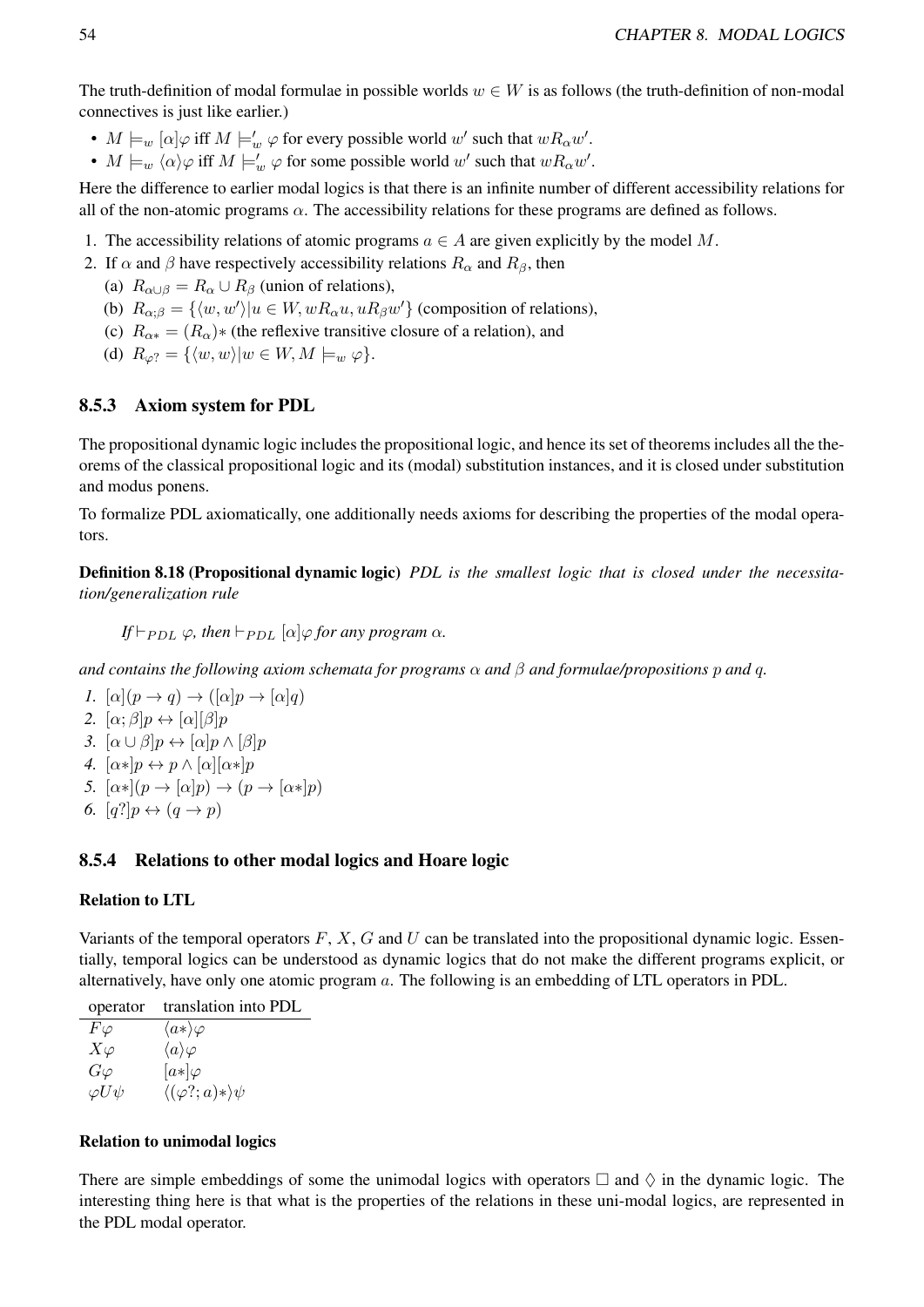logic translation of  $\square \varphi$  into PDL

 $\overline{K}$  [a] $\varphi$ S4  $[a*]\varphi$ S5  $[(a \cup a^{-1})^*] \varphi$ 

Here we need the converse connective  $^{-1}$  that is given a semantics as follows.

$$
R_{\alpha^{-1}} = \{ \langle t, s \rangle | \langle s, t \rangle \in \alpha \}.
$$

The converse program  $\alpha^{-1}$  of  $\alpha$  computes the computation of  $\alpha$  in reverse from the end states back to the starting states.

With the above translation the satisfiability problems in the logics in question can be directly translated into PDL. Notice that the relations in the PDL frames may be arbitrary (K frames), and the reflexivity and transitivity for S4 and reflexivity, transitivity and symmetry for S5 are properties of the PDL modal operator, and need not be properties of the frames in question.

#### Relation to Hoare logic

The Hoare logic is a programming logic that may be used for proving the correctness of programs in procedural programming languages [Hoa69]. There are different variants of the logic, depending on the definition of programs and the language in which the correctness assertions are expressed. Here we consider a propositional variant of the logic, in which the assertions are propositional formulae.

We can consider atomic programs a that are associated with assertions  $\{\varphi\}a\{\psi\}$  explaining their behavior. Assertions about more complex programs can be proved by using these simplest assertions and inference rules concerning the program constructs.

The Hoare logic has the following inference rules.

$$
\frac{\{\varphi\}\alpha\{\sigma\},\{\sigma\}\beta\{\psi\}}{\{\varphi\}\alpha;\beta\{\psi\}}
$$
\n(8.1)

$$
\frac{\{\varphi \wedge \sigma\} \alpha \{\psi\}, \{\neg \varphi \wedge \sigma\} \beta \{\psi\}}{\{\sigma\} \text{ if } \varphi \text{ then } \alpha \text{ else } \beta \{\psi\}}
$$
\n(8.2)

$$
\frac{\{\varphi \wedge \psi\} \alpha \{\psi\}}{\{\psi\} \text{ while } \varphi \text{ do } \alpha \{\neg \varphi \wedge \psi\}}
$$
\n(8.3)

$$
\frac{\varphi' \to \varphi, \{\varphi\} \alpha \{\psi\}, \psi \to \psi'}{\{\varphi'\} \alpha \{\psi'\}}
$$
\n(8.4)

The counterparts of these inference rules hold in PDL.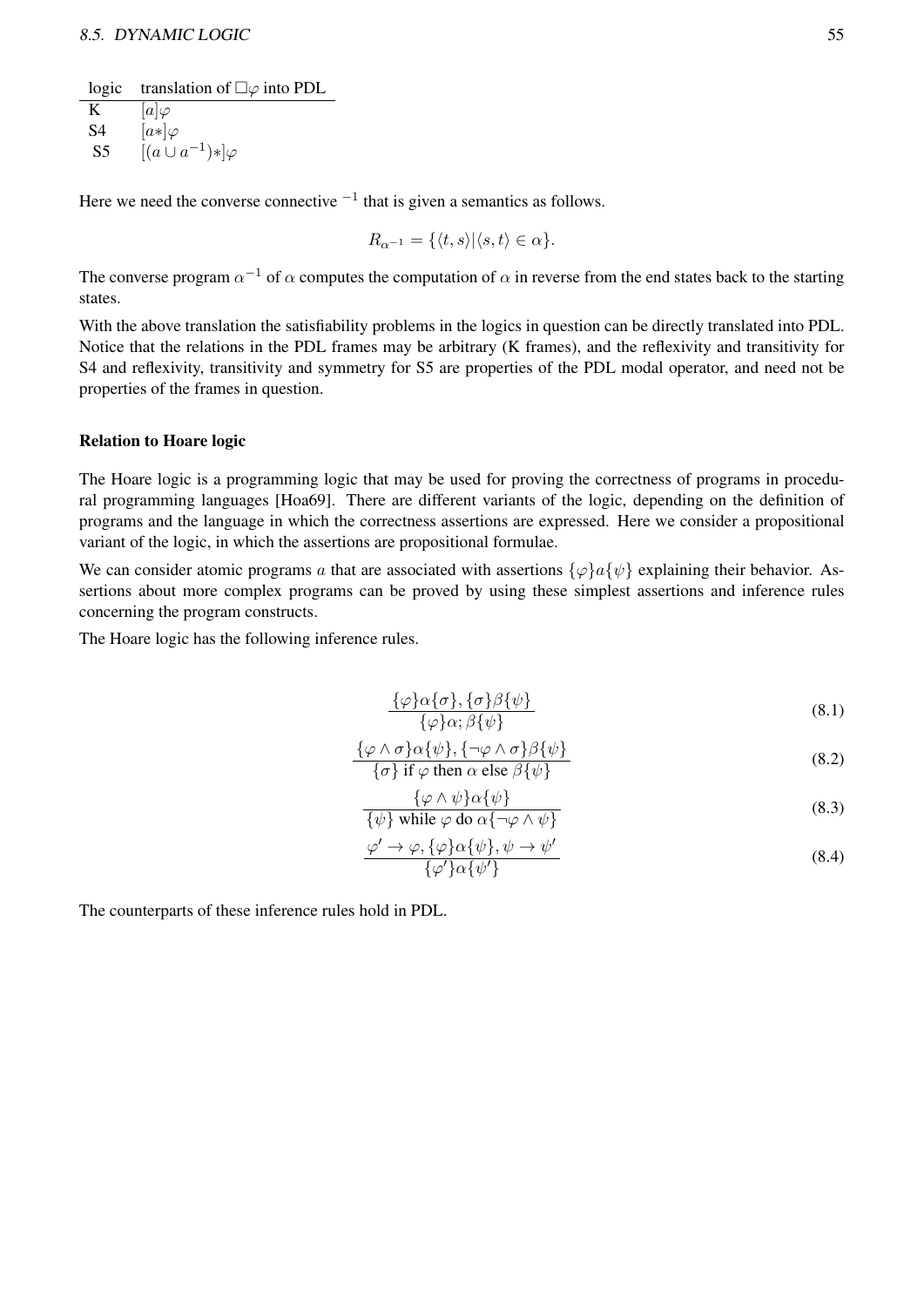## Chapter 9

# Model-Checking

Model-checking is the problem of testing whether  $M \models \phi$  holds for a given model M and a formula  $\phi$ , that is, evaluating the truth-value of a formula.

Model-checking for the propositional logic is easy, as it only involves looking up the truth-values of the atomic propositions and then computing bottom-up the values of all sub-formulas according to the truth-tables of the different connectives.

For modal logics the model-checking problem becomes more difficult. First, there is a Kripke model instead of single valuation, and second, in some logics there is an exponential number of different paths through the Kripke model which all needs to be accounted for. For this reason the complexity of model-checking for linear temporal logics like LTL and their extensions like CTL∗ are far harder.

## 9.1 Model-Checking Algorithms

Uni-modal logics like K can be model-checked with a simple labeling procedure, in which the worlds of the Kripke model are labeled with all subformulas of  $\phi$  that are true in it. This can be done in  $O(|\phi| \times |W|)$  time, considering each subformula and world only once.

- 1. Label each world w with  $L(w) = \{x \in X | M \models_w x\}$
- 2. Consider all subformulas  $\phi'$  of  $\phi$  in the order of increasing length: For every world w, assign  $L(w) := L(w) \cup {\phi'}$  if
	- $\phi' = \psi_1 \wedge \psi_2$  and  $\psi_1 \in L(w)$  and  $\psi_2 \in L(w)$ , or
	- $\phi' = \psi_1 \vee \psi_2$  and  $\psi_1 \in L(w)$  or  $\psi_2 \in L(w)$ , or
	- $\phi' = \neg \psi_1$  and  $\psi_1 \notin L(w)$ , or
	- $\phi' = \Box \psi$  and  $\psi \in L(w')$  for all w' such that  $wRw'$ , or
	- $\phi' = \Diamond \psi$  and  $\psi \in L(w')$  for some w' such that  $wRw'$ .

| logic               | logical consequence | model-checking  |
|---------------------|---------------------|-----------------|
| propositional logic | co-NP-complete      | P-complete      |
| K                   | PSPACE-complete     | P-complete      |
| S4                  | PSPACE-complete     | P-complete      |
| S <sub>5</sub>      | co-NP-complete      | P-complete      |
| <b>PDL</b>          | EXP-complete        | P-complete      |
| <b>CTL</b>          | EXP-complete        | P-complete      |
| $CTL*$              | 2-EXP-complete      | PSPACE-complete |
| <b>LTL</b>          | PSPACE-complete     | PSPACE-complete |

Table 9.1: Complexity of Logical Consequence and Model-Checking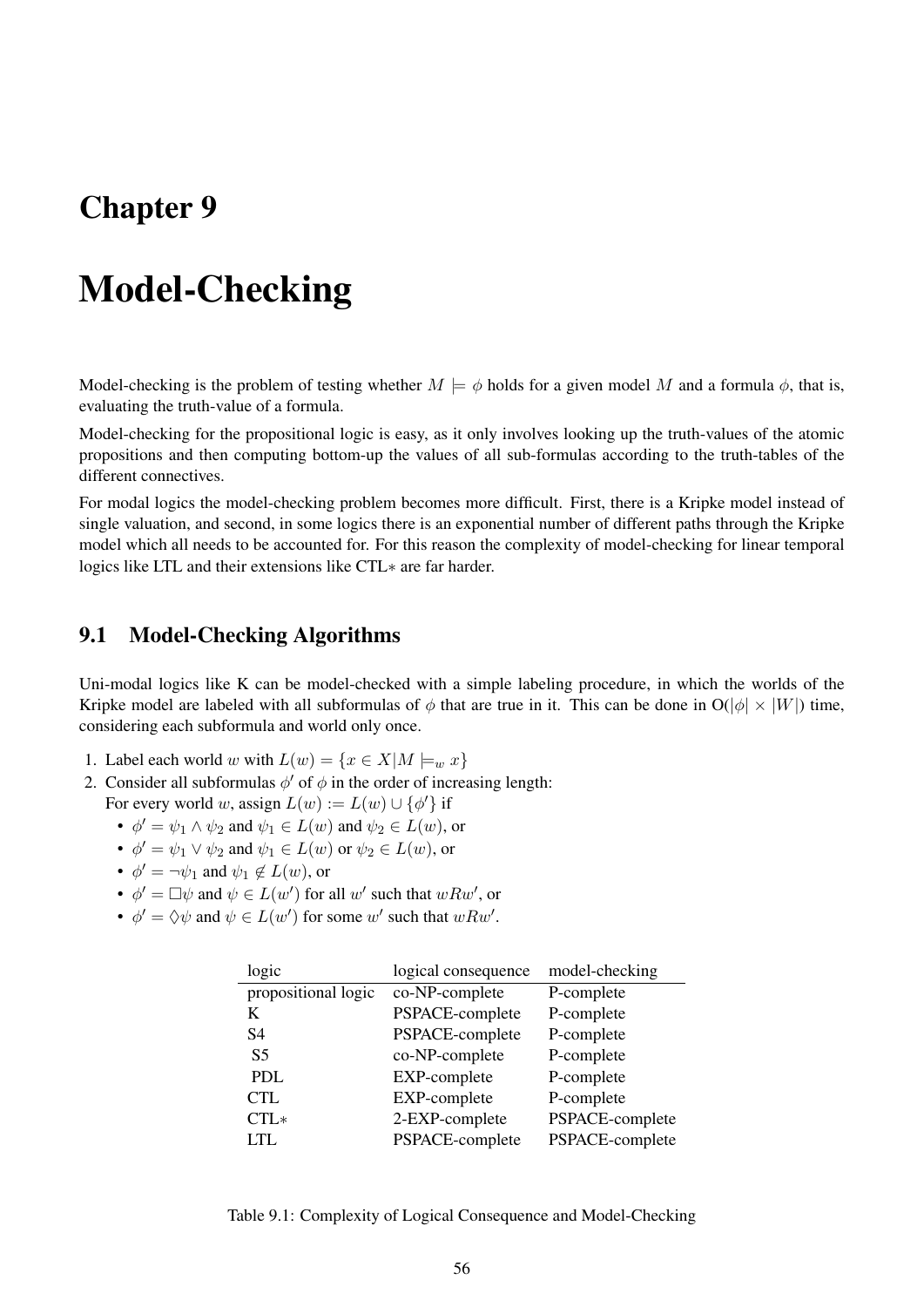

Figure 9.1: Labeling for  $E(a\mathcal{U}b)$ 

15: **procedure**  $EU(\alpha,\beta)$ 16:  $T := \{w \in W | \beta \in L(w)\};$ 17: for each  $w \in T$  do  $L(w) := L(w) \cup {E(\alpha \mathcal{U}\beta)}$ ; 18: while  $T \neq \emptyset$  do 19: take any  $w \in T$ ; 20:  $T := T \setminus \{w\};$ 21: for each t such that  $tRw$  do 22: if  $\alpha \in L(t)$  and  $E(\alpha \mathcal{U}\beta) \notin L(t)$  then 23:  $L(t) := L(t) \cup \{E(\alpha \mathcal{U}\beta)\};$ 24:  $T := T \cup \{t\}$ : 25: end if 26: end for 27: end while



#### 9.1.1 CTL Model-Checking

Temporal logics with state formulas only, which do not require making any path through the temporal model explicit, can be model-checked with a similar labeling procedure. CTL temporal operators like EG and  $E(\phi \mathcal{U}\psi)$ require a more complicated procedure: EG implicitly refers to an infinite path that exhibits itself as a cycle in the temporal model, and  $E(\phi U \psi)$  refers to a long path. For EG we need to detect cycles in the graph, whereas a procedure for  $E(\phi \mathcal{U}\psi)$  is suggested by observing that the formula is equivalent  $\psi \vee (\phi \wedge E \mathcal{X}(E(\phi \mathcal{U}\psi)))$ .

All other CTL operators are reducible to  $E\mathcal{X}$ ,  $E\mathcal{G}$ ,  $E\mathcal{U}$  by the following equivalences.

$$
E\mathcal{F}\varphi \equiv E(\mathcal{T}U\varphi)
$$
  
\n
$$
A\mathcal{F}\varphi \equiv \neg E\mathcal{G}\neg\varphi
$$
  
\n
$$
A\mathcal{G}\varphi \equiv \neg E(\mathcal{T}U\neg\varphi)
$$
  
\n
$$
A\mathcal{X}\varphi \equiv \neg E\mathcal{X}\neg\varphi
$$
  
\n
$$
A(\varphi U\psi) \equiv \neg E(\neg\psi U(\neg\varphi \land \neg\psi)) \land \neg E\mathcal{G}\neg\psi
$$

Labeling for  $E(\phi U \psi)$  can be done after labeling for  $\psi$  and  $\phi$  have been completed. First, label all those worlds with  $E(\phi \mathcal{U}\psi)$  that have label  $\psi$ . Then, label all those worlds with  $E(\phi \mathcal{U}\psi)$  that include label  $\phi$  and that have a successor with label  $E(\phi \mathcal{U}\psi)$ . This is procedure is illustrated in Figure 9.1 and given as pseudo-code in Figure 9.2.

Labeling for  $E\mathcal{G}\phi$  requires checking for infinite paths in the temporal model.

1. Let  $W_{\phi} = \{ w \in W | \phi \in L(w) \}.$ 2. Let  $G = \langle W_{\phi}, R \cap (W_{\phi} \times W_{\phi}) \rangle$ .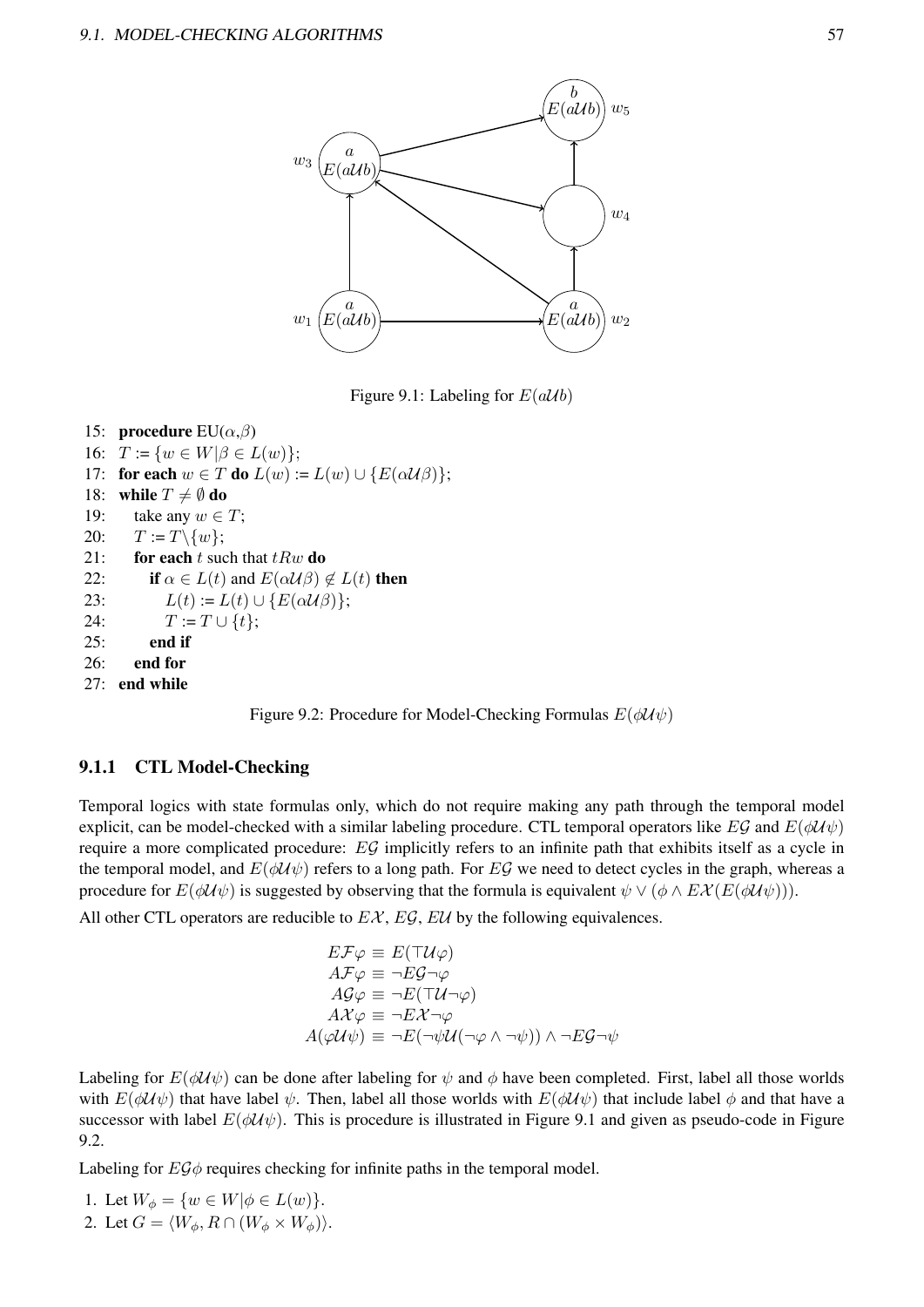

Figure 9.3: Procedure for Model-Checking  $EG\phi$ 

- 3. Find the strongly connected components of G.
- 4. For each SCC C such that  $|C| > 1$  or wRw for some  $w \in C$ , do  $L(w) := L(w) \cup \{E \mathcal{G} \phi\}$  for all  $w \in C$ .
- 5. For each  $w \in W_{\phi}$ , if  $E \mathcal{G} \phi \in L(w')$  for some w' such that  $wRw'$  then  $L(w) := L(w) \cup \{E \mathcal{G} \phi\}$ .

This procedure is illustrated in Figure 9.3 and pseudo-code for it is given in Figure 9.4.

## 9.2 Symbolic Model-Checking

The scalability of standard model-checking algorithms for modal and temporal logics is limited by the size of the models. The models are often represented succinctly by using logic-based representations, and model-checking algorithms can be adapted to work with these succinct representations.

In this section we introduce the BDD-based model-checking algorithm for CTL, as well as bounded LTL modelchecking that reduces the model-checking problem to SAT, the satisfiability problem of the propositional logic.

```
28: procedure EG(\alpha)29: S' := \{w \in W | \alpha \in L(w)\};30: SCC := \{C|C \text{ is a SCC of } \langle S', R \cap (S' \times S') \rangle, |C| \geq 1 \text{ or there is } w \in C \text{ with } wRw\};31: T := \{w \in C | C \in SCC\};\32: for each w \in T do L(w) := L(w) \cup {E \mathcal{G} \alpha};
33: while T \neq \emptyset do
34: take any w \in T;
35: T := T \setminus \{w\};36: for each t \in S' such that tRw do
37: if E \mathcal{G} \alpha \notin L(t) then
38: L(t) := L(t) \cup \{E \mathcal{G} \alpha\};39: T := T \cup \{t\};40: end if
41: end for
42: end while
```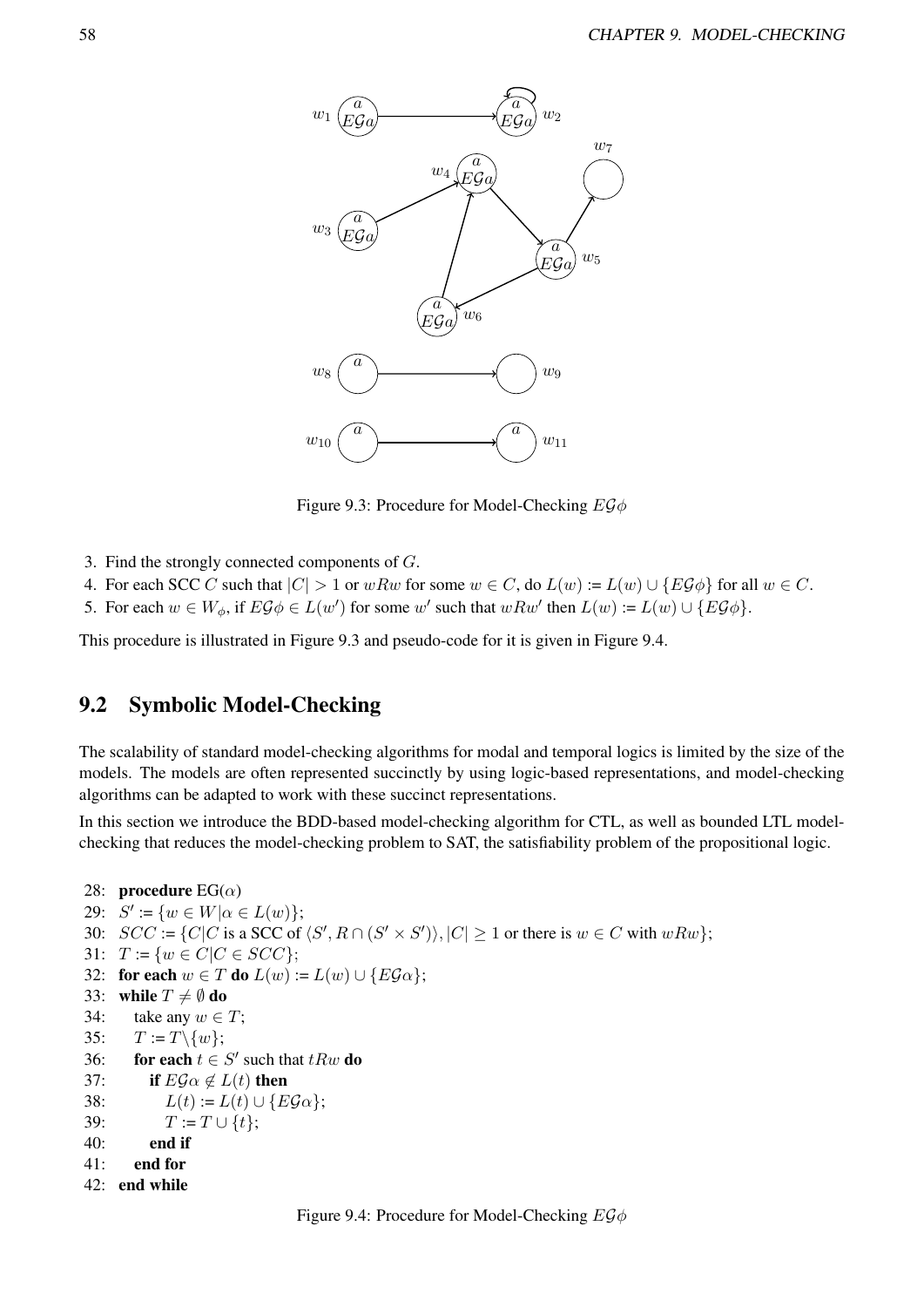#### 9.2. SYMBOLIC MODEL-CHECKING 59

- 1: **procedure**  $MC<sub>o</sub>(\phi)$
- 2: if  $\phi = x$  then return BDD for x
- 3: if  $\phi = \phi_1 \vee \phi_2$  then return MC<sub>*o*</sub>( $\phi_1$ )  $\vee$  MC<sub>*o*</sub>( $\phi_2$ );
- 4: if  $\phi = \phi_1 \wedge \phi_2$  then return MC<sub>*ρ*</sub>( $\phi_1$ )  $\wedge$  MC<sub>*ρ*</sub>( $\phi_2$ );
- 5: if  $\phi = \neg \phi_1$  then return  $\neg MC_\rho(\phi_1)$ ;
- 6: if  $\phi = E\mathcal{X}\phi_1$  then return modelcheck $E\mathcal{X}_{\rho}(\text{MC}_{\rho}(\phi_1))$ ;
- 7: if  $\phi = E \mathcal{G} \phi_1$  then return modelcheck  $E \mathcal{G}_{\rho}(\mathsf{MC}_{\rho}(\phi_1))$ ;
- 8: if  $\phi = E(\phi_1 \mathcal{U} \phi_2)$  then return modelcheck  $E\mathcal{U}_o(MC_o(\phi_1), MC_o(\phi_2))$ ;

Figure 9.5: Symbolic Model-Checking Algorithm for CTL

- 1: **procedure** modelcheck $E X<sub>o</sub>(\phi)$
- 2: return  $\exists X'.(\rho \wedge \phi[X'/X]);$

Figure 9.6: Symbolic Model-Checking for  $E X \phi$ 

#### 9.2.1 Symbolic CTL Model-Checking

The BDD-based model-checking algorithm is given in Figure 9.5.

The connectives ∨, ∧ and ¬ are by the standard BDD operations, implemented with the *apply* procedure.

BDD-based procedures for model-checking  $EX$ ,  $EG$ , and  $EU$  are given in Figures 9.6, 9.7 and 9.8, respectively.

Model-checking  $E\chi\phi$  in Figure 9.6 is simply by identifying states for which at least one successor state satisfies ϕ. This is similar to the forward step we have in BDD-based reachability in Section 7.1, but we go backwards from states that satisfy  $\phi$ .

The procedure for  $EG\phi$  in Figure 9.7 finds states that are starting states for increasingly long sequences of states that satisfy  $\phi$ :  $S_0$  consists of state that satisfy  $\phi$ ,  $S_1$  consists of states that satisfy  $\phi$  and that have a successor state that satisfies  $\phi$ , and so on. In general  $S_i$  consists of sequences of length  $i + 1$  satisfying  $\phi$ . When  $S_i = S_{i-1}$  for some *i*, then it would also be  $S_{i+1} = S_i$ , and more generally  $S_j = S_{j-1}$  for every  $j \geq i$ . This means that the state sequences satisfying  $\phi$  starting in states in  $S_i$  have an infinite length (and it must be cycles in the transition graph.) These sequences clearly satisfy  $E\mathcal{G}\phi$ .

Last, the procedure for model-checking  $E(\phi U \psi)$  is given in Figure 9.8. We find sequences of states that satisfy  $\phi$ except for the last state which satisfies  $\psi$ . Similarly to EG, we first find sequences of length 1, then 2, 3, and so on, until we have covered arbitrarily long sequences.

Unlike in LTL, witnesses or certificates for the satisfaction (or falsification) of a CTL formula are not state sequences but have a tree structure, and are trickier to construct. We do not discuss this topic here.

#### 9.2.2 Symbolic LTL Model-Checking

The SAT-based LTL model-checking algorithm [BCCZ99], known as *Bounded Model-Checking* (BMC), can be viewed as a generalization of the SAT-based reachability method first introduced in connection with AI planning [KS92].

LTL requires the representation of infinite loops, and to represent them in the propositional logic, they have to

```
1: procedure modelcheckE\mathcal{G}_{\rho}(\phi)
```

```
2: S_0 := \phi;
3: i := 0;
4: repeat
5: S_{i+1} := \phi \wedge \exists X'.(\rho \wedge S_i[X'/X]);6: i := i + 1;7: until S_i \equiv S_{i-1};
8: return S_i;
```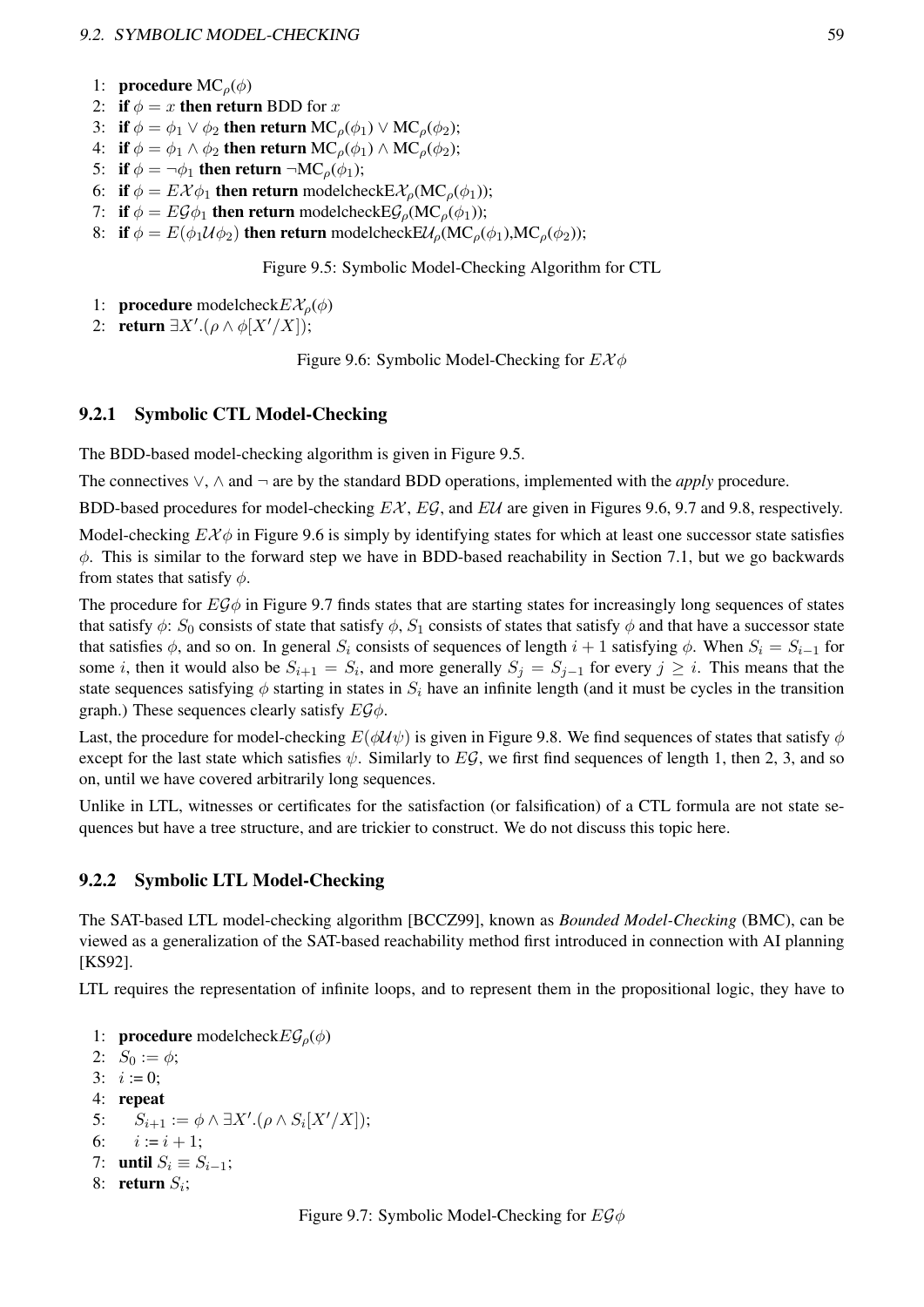■

1: **procedure** modelcheck $EU_o(\phi, \psi)$ 2:  $S_0 := \psi$ ; 3:  $i := 0$ ; 4: repeat 5:  $S_{i+1} = \psi \vee (\phi \wedge \exists X'.(\rho \wedge S_i[X'/X]))$ ; 6:  $i := i + 1$ ; 7: until  $S_i \equiv S_{i-1}$ ; 8: return  $S_i$ ;

Figure 9.8: Symbolic Model-Checking for  $E(\phi \mathcal{U} \psi)$ 



Figure 9.9: Infinite Executions in Bounded LTL Model-Checking

be represented finitely. This is possible for paths of the form  $s_0, s_1, \ldots, \overline{s_l, \ldots, s_k, s_l, \ldots, s_k, s_l, \ldots}$ , where the segment  $s_l, \ldots, s_k$  repeats infinitely many times. See Figure 9.9.

$$
\begin{aligned}\n\llbracket x \rrbracket_i^{l,k} &= x \t{0} i & \llbracket \mathcal{X} \phi \rrbracket_i^{l,k} &= \llbracket \phi \rrbracket_{succ(i)}^{l,k} \\
\llbracket \neg x \rrbracket_i^{l,k} &= \neg x \t{0} i & \llbracket \mathcal{G} \phi \rrbracket_i^{l,k} &= \Lambda_{j=\min(l,i)}^k \llbracket \phi \rrbracket_{j}^{l,k} \\
\llbracket \phi_1 \vee \phi_2 \rrbracket_i^{l,k} &= \llbracket \phi_1 \rrbracket_{i}^{l,k} \vee \llbracket \phi_2 \rrbracket_{i}^{l,k} & \llbracket \mathcal{F} \phi \rrbracket_{i}^{l,k} &= \bigvee_{j=\min(l,i)}^k \llbracket \phi \rrbracket_{j}^{l,k} \\
\llbracket \phi_1 \wedge \phi_2 \rrbracket_{i}^{l,k} &= \llbracket \phi_1 \rrbracket_{i}^{l,k} \wedge \llbracket \phi_2 \rrbracket_{i}^{l,k} & \llbracket \phi \mathcal{U} \psi \rrbracket_{i}^{l,k} &= \bigvee_{j=l}^k \llbracket \psi \rrbracket_{j}^{l,k} \wedge \Lambda_{z=i}^{j-1} \llbracket \phi \rrbracket_{z}^{l,k} \wedge \Lambda_{z=i}^{k} \llbracket \phi \rrbracket_{z}^{l,k} \end{aligned}
$$

Above  $succ(i) = i + 1$  if  $i < k$  and otherwise  $succ(k) = l$ .

 $\phi$  is true on some path (representable as a  $(k,l)$ -loop) iff  $[\![\phi]\!]_0^{l,k}\wedge I\wedge T[X@1/X']\wedge\cdots\wedge T[X@(k-1)/X,X@k/X']\wedge$  $T[X@k/X, X@l/X']$  is satisfiable.

The formula we have given has two parameters,  $l$  and  $k$ . There is no a priori way of determining their value, and one needs to try different values for them. First, k is increased gradually, e.g.  $k = 1, k = 2, k = 3, \ldots$ , and for every value of k, different values  $l = 0, l = 1, l = 2, \dots$  with  $l < k$  are tried.

Another possibility is to device a slightly more complicated formula that is parameterized with  $k$  only, and alternative values of  $l < k$  are tried out by the SAT solver. This makes the search for right value of k one dimensional, similarly to the SAT-based reachability method in Section 7.

Example 9.1 Consider the 2,4-loop in Figure 9.10. The reduction of LTL model-checking would give the following two formulas for this loop.

$$
\begin{aligned} \n\left[\mathcal{X} \mathcal{G}a\right]_{0}^{2,4} &= a@1 \wedge a@2 \wedge a@3 \wedge a@4\\ \n\left[a \mathcal{U}b\right]_{1}^{2,4} &= b@1\\ \n\vee(b@2 \wedge a@1)\\ \n\vee(b@3 \wedge a@1 \wedge a@2)\\ \n\vee(b@4 \wedge a@1 \wedge a@2 \wedge a@3) \n\end{aligned}
$$

The main strength of the bounded model-checking method for LTL is its scalability to very large systems, as



Figure 9.10: Example: 2,4-loop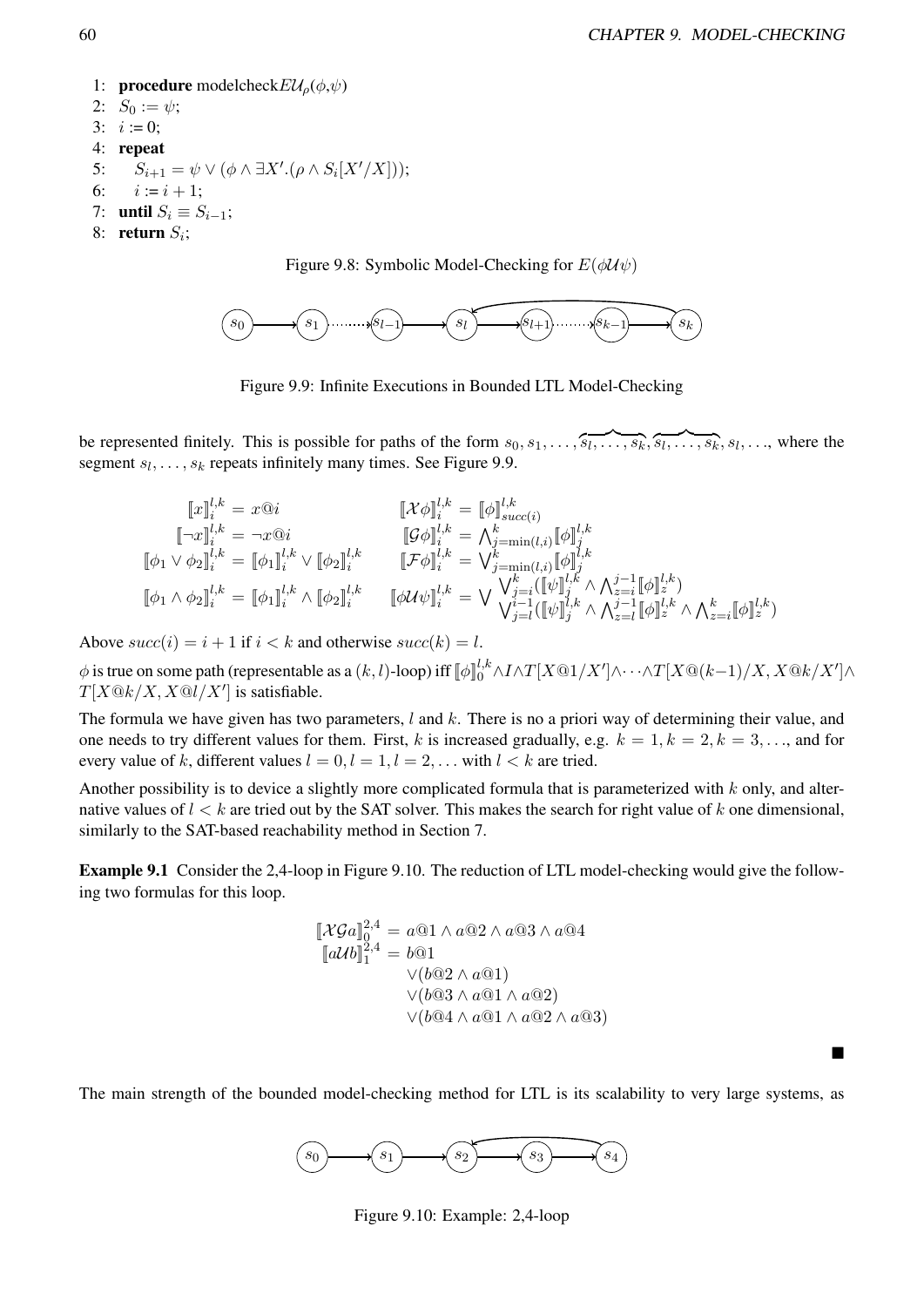long as the horizon length parameter k remains small enough. This makes the method especially useful as a *bug detector*.

If there is no path satisfying the LTL formula, all the formulas for different values of  $k$  are unsatisfiable. Since there is no obvious upper bound on the values of  $k$ , it is not clear when to stop. Therefore the bounded modelchecking method cannot in general be used for *proving* that certain behaviors are not possible. This is in contrast to the enumerative and BDD-based model-checking methods that are *complete*.

For restricted correctness properties like *safety*, temporal induction [SSS00] is a highly scalable SAT-based method that can provide completeness.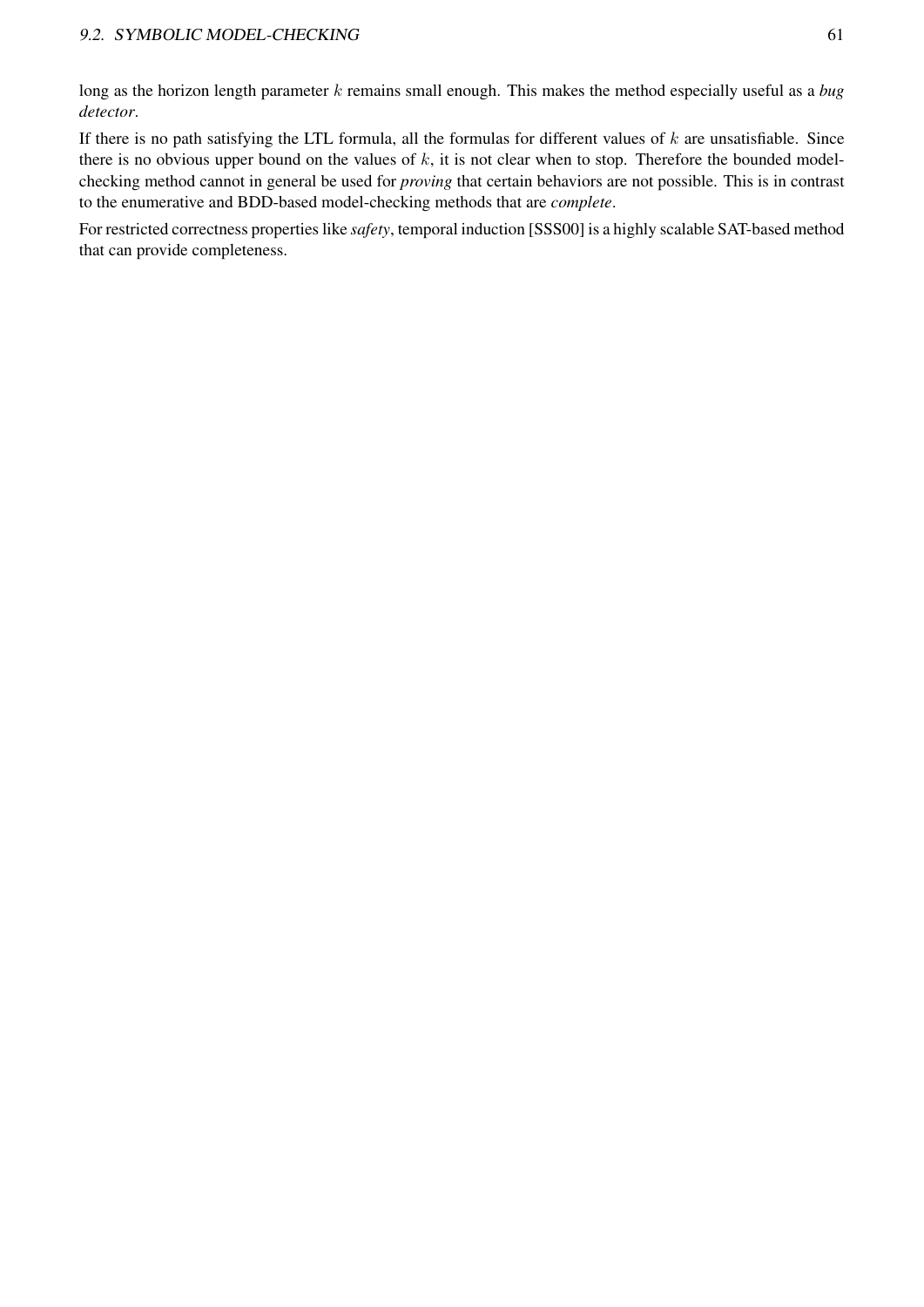## Chapter 10

# Predicate Logic

Propositional logics are perfect for applications that can be represented in terms of a fixed number of atomic facts. Many problems, even if superficially requiring more complex datatypes than just Booleans, for example multivalued variables and bounded integer variables, are often reducible to propositional logic, and can be solved with propositional methods.

However, there are plenty of applications that are more complex in some way, requiring potentially infinitary and unbounded models. These are often not practically reducible to the propositional logic.

The predicate logic is capable of representing relational data, about a finite or infinite universe (which might not be explicitly represented) and relations over the objects in the universe, as well as reasoning about complex statements about properties of relational data. This very much differs from what is (practically) possible in propositional logics.

Predicate logic has been used in research on the foundations of mathematics, for example for expressing basic concepts of arithmetic and set-theory.

Theories of the semantics of natural languages have extensively used predicate logic and its various variants and extensions.

There are lots of applications of the predicate logic in computer science. As an example, much of database theory is expressible in logical terms, and there is a close connection between relational database languages such as SQL which are based on relational algebra, and the predicate logic. Relational database queries can be expressed in the predicate logic equally well (and sometimes far more intuitively) as in SQL.

Outside database theory, the basic concepts of the predicate logic, like quantification, are useful also in many types of high-level specification languages. The logic programming language Prolog is based on the predicate logic and the automated reasoning methods developed for it, especially the resolution rule for automated reasoning.

In addition to usual forms of logical reasoning, the need to support relational data has been recognized in other areas of computer science and artificial intelligence. Relational languages built on the predicate logic have been broadly adopted in areas such as relational machine learning [MR06, NMTG15, DRKNP16] and probabilistic reasoning [RD06].

## 10.1 Introduction

Predicate logic was originally introduced to analyze the concepts of quantification "for all" and "for some", as they appear in natural languages like English, and to express concepts in mathematics that require the same quantification.

Similarly to the close connection between the Boolean connectives  $\wedge$ ,  $\vee$  and  $\neg$  and the natural language words "and", "or", and "not", the features of the predicate logic also have a natural language counterpart.

Example 10.1 Many simple sentences in natural languages like English can be straightforwardly encoded in the predicate logic. Intransitive verbs and adjectives can be represented as unary (1-place) predicates, transitive verbs can be represented as binary (2-place) predicates, proper names can be represented by constant symbols, and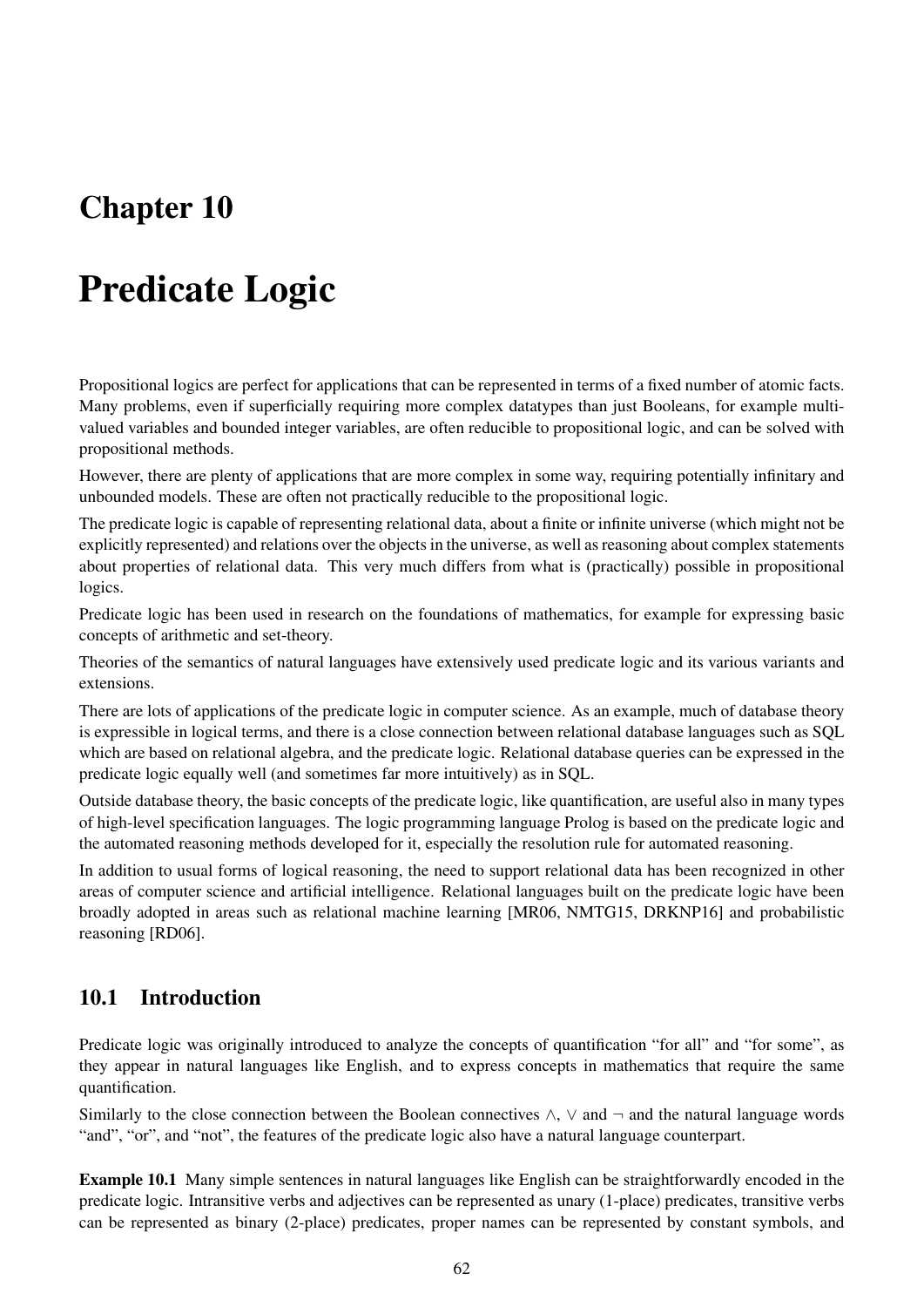#### 10.1. INTRODUCTION 63

| John is sad.                         | sad(John)                                                                                          |
|--------------------------------------|----------------------------------------------------------------------------------------------------|
| John is sleeping.                    | sleeps(John)                                                                                       |
| Somebody sleeps.                     | $\exists x.\text{sleeps}(x)$                                                                       |
| John admires Mary                    | admires(John, Mary)                                                                                |
| John admires somebody.               | $\exists x$ .admires(John,x)                                                                       |
| John admires a computer scientist.   | $\exists x.$ (admires(John, x) $\wedge$ computerscientist $(x)$ )                                  |
| John is admired by somebody.         | $\exists x$ .admires $(x,$ John)                                                                   |
| Somebody admires himself/herself.    | $\exists x$ .admires $(x,x)$                                                                       |
| Somebody does not admire anybody.    | $\exists x. \forall y. \neg \text{admires}(x, y)$                                                  |
| Everybody admires someone.           | $\forall x.\exists y.\text{admires}(x,y)$                                                          |
| There is somebody everybody admires. | $\exists y. \forall x. \text{admires}(x, y)$                                                       |
| Everybody is admired by someone.     | $\forall x. \exists y. \text{admires}(y, x)$                                                       |
| A bachelor is an unmarried male.     | $\forall x.$ (bachelor(x) $\leftrightarrow$ (male(x) $\land \neg \exists y.\text{married}(x,y))$ ) |
|                                      |                                                                                                    |

Table 10.1: Sentences in English translated into the Predicate Logic

words like "all" and "some" correspond to quantification.

A collection of sentences and their counterparts in the predicate logic are given in Table 10.1.

In the above example, notice the difference between "Everybody admires someone" and "There is somebody everybody admires", for which the formula is the same except the reversed ordering of the quantifiers. Two universal quantifiers  $\forall x.\forall y$  or two existential quantifiers  $\exists x.\exists y$  can be reversed without changing the meaning of the formula, but the ordering of consecutive different quantifiers cannot.

The above formulas could be reduced to the propositional logic if the domain of the quantified variables  $x$  and y was a fixed finite set, for example  $\{John, Mary, Jack\}$ . Elimination of  $\forall x$  in  $\forall x$ . sleeps(x) in favor of the conjunction connective leads to sleeps(John)∧sleeps(Mary)∧sleeps(Jack), and similarly ∃x.sleeps(x) corresponds to sleeps(John)∨sleeps(Mary)∨sleeps(Jack). But in general, the domain or universe of a predicate logic theory would not be fixed, or it would not be finite, and hence such a syntactic substitution of quantifications by chains of conjunctions or disjunctions would not be possible.

Quantification can be viewed in terms of *and-or* trees.

**Example 10.2** Consider quantification  $\forall x.\exists y.\Phi$  where x and y vary over {1, 2, 3}.



This is an *and-or* tree, where the root node is an *and-*node, and the internal nodes following labels  $x = i$  are *or*-nodes. For the formula  $\forall x.\exists y.\Phi$  to be true, for every choice of  $x \in \{1,2,3\}$  there must be one (possibly different) choice of  $y \in \{1, 2, 3\}$  so that  $\Phi$  evaluates to *true*.

We could informally also view the quantification in terms of conjunctions and disjunctions as

$$
(\Phi(1,1) \vee \Phi(1,2) \vee \Phi(1,3)) \wedge (\Phi(2,1) \vee \Phi(2,2) \vee \Phi(2,3)) \wedge (\Phi(3,1) \vee \Phi(3,2) \vee \Phi(3,3))
$$

Where  $\Phi(x, y)$  is parameterized with the possible values of x and y. The first or outer choice is conjunctive (*and*) choice between values of x, and the inner choice is disjunctive (*or*) choice between values of  $y$ .

Clearly, reordering the quantifiers from  $\forall x \exists y \Phi$  to  $\exists y \forall x \Phi$  would change the meaning of the formula, as the connectives ∧ and ∨ in the formula, and the *and* and *or* in the tree, would change places.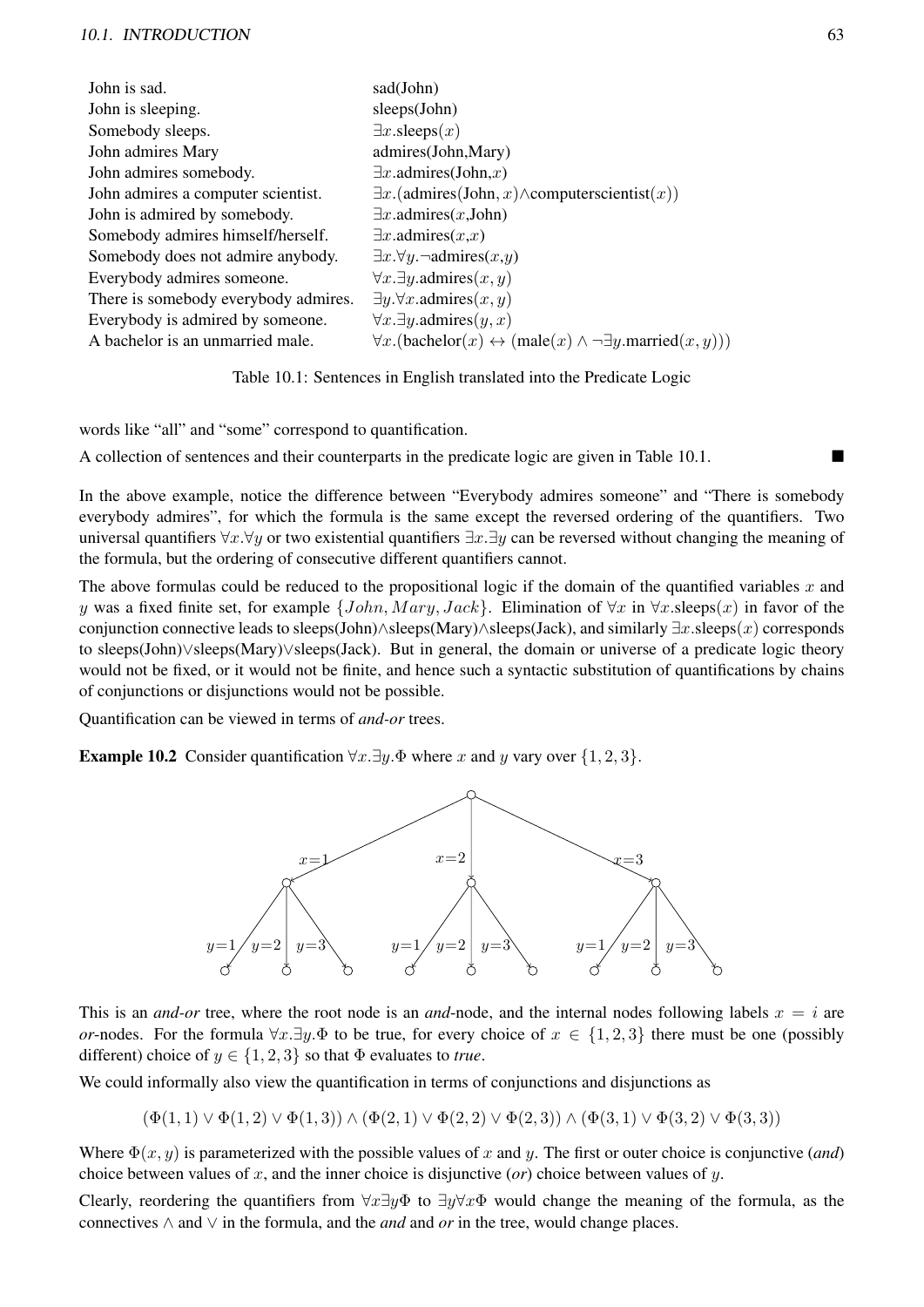■

For the formula  $\exists y.\forall x.\cdot\Phi$  to be true, there should be one choice of  $y \in \{1,2,3\}$  so that with every  $x \in \{1,2,3\}$ the formula  $\Phi$  evaluates to true. This is clearly different from the original formula  $\forall x.\exists y.\Phi$ .

One of the early applications of logics and the predicate logic was investigations of the foundations of mathemat- $\text{ics}$ <sup>1</sup>

Example 10.3 (Peano Axioms) The following formulas belong to Peano's formalization of natural numbers with addition and multiplication.

- 1.  $\forall x(Zero \neq Succ(x))$ 2.  $\forall x \forall y (Succ(x) = Succ(y) \rightarrow x = y)$ 3.  $\forall x (Plus(x, Zero) = x)$
- 4.  $\forall x \forall y (Plus(x, Succ(y)) = Succ(Plus(x, y)))$
- 5.  $\forall x (Mult(x, Zero) = Zero)$
- 6.  $\forall x \forall y (Mult(x, Succ(y))) = Plus(Mult(x, y), x))$

Additionally, Peano introduced an *induction axiom*, but it is not expressible in the predicate logic because it requires quantification over all formulas  $\psi$ .

$$
\forall \psi. \forall y_1. \forall y_2. \dots \forall y_k. (\psi(Zero, y_1, y_2, \dots, y_k)) \n\land \forall x(\psi(x, y_1, y_2, \dots, y_k) \rightarrow \psi(Succ(x), y_1, y_2, \dots, y_k)) \n\rightarrow \forall x \psi(x, y_1, y_2, \dots, y_k)
$$

## 10.2 Syntax

The differences between the propositional logic and the predicate logic is the much more complex form of the atomic formulas, which are structured entities in the predicate logic, and quantification.

The predicate logic talks about the objects of a *universe*, the members of which, however, are not enumerate explicitly. The objects in the universe can be given names by *constant* symbols, or they can be referred to by *terms* that are formed from simpler terms and *function symbols*, which express functions from n-tuples of objects to objects.

Definition 10.4 (Terms) *1. Constant symbols and variables are* terms*.* 2. If  $t_1, \ldots, t_n$  are terms and f is an *n*-ary function symbol, then  $f(t_1, \ldots, t_n)$  is a term.

Definition 10.5 (Atomic Formulas) *Atomic formulas are constructed from terms and predicate symbols.*

- *1.* If P is an n-ary predicate symbol and  $t_1, \ldots, t_n$  are terms, then  $P(t_1, \ldots, t_n)$  is an atomic formula.
- 2. If  $t_1$  *and*  $t_2$  *are terms, then*  $t_1 = t_2$  *is an* atomic formula.

Definition 10.6 (Formulas) *Formulas are constructed from atomic formulas by using Boolean connectives and quantifiers.*

- *1. Atomic formulas are* formulas*.*
- *2. If*  $\phi$  *ja*  $\psi$  *are formulas and* x *is a variable, then*  $(\neg \phi)$ ,  $(\phi \lor \psi)$ ,  $(\phi \land \psi)$ ,  $(\phi \rightarrow \psi)$ ,  $(\phi \leftrightarrow \psi)$ ,  $(\forall x.\phi)$  *and*  $(\exists x.\phi)$ *are* formulas*.*

To understand how quantification, it is important to understand what the variable x in a quantifier  $\forall x$  or  $\exists x$  refers to.

Definition 10.7 (Scope of quantifiers, free and bound variables) *The* scope *of the quantification* ∀x *in formula* ∀x.ϕ *(or in any formula in which this formula is a subformula) is* ϕ*. The variable* x *is* bound *in its scope. The occurrences of* x *in*  $\phi$  *bound by*  $\forall x$  *are* bound occurrences *of* x. A variable occurrence that is not bound is free.

<sup>&</sup>lt;sup>1</sup>These investigations led to groundbreaking results such as Gödel's incompleteness theory for the theory of arithmetics.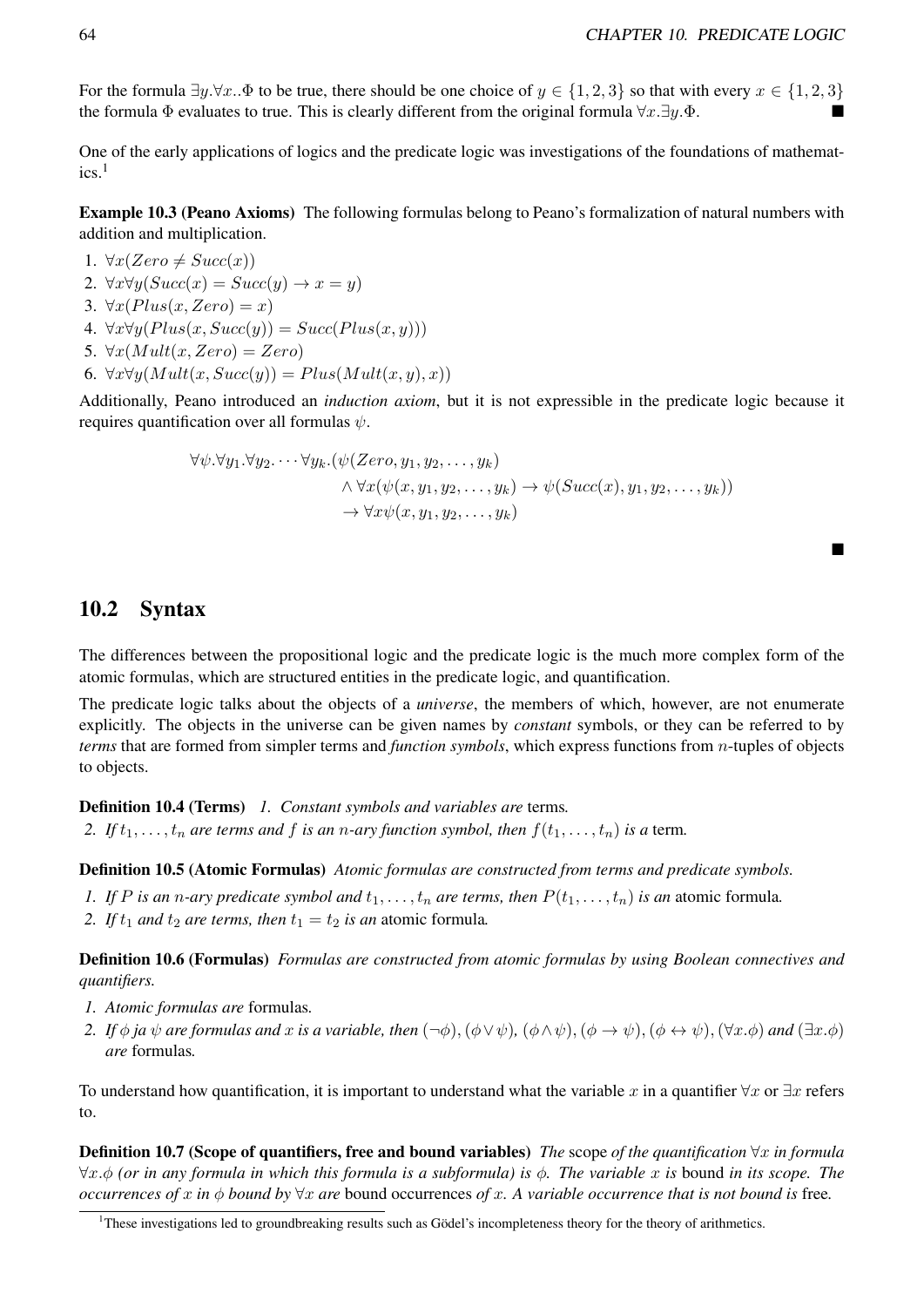

Figure 10.1: Diagrammatic illustration of relational data

Example 10.8 Consider variables in the following formula.

$$
\forall \quad \forall \quad \mathcal{F} \quad \left(P(\overbrace{x}^{x}, \overbrace{y}^{y}, \overbrace{z}^{x}) \vee \exists \quad \mathcal{F} \quad (Q(\overbrace{y}^{y}) \rightarrow R(\overbrace{x}^{x}, \overbrace{z}^{y}))\right).
$$

All occurrences of the variable z are free, as there is no quantifier  $\forall z$  or  $\exists z$ . All occurrences of x are bound, as the outermost quantifier  $\forall x$  binds them all. The first occurrence of y is free, but the rest are bound by the quantifier  $\exists y.$ 

Quantification with the *universal quantifier* ∀ (read as "for all") and the *existential quantifier* ∃ (read as "for some") is a core feature of the predicate logic. A formula  $\forall x \cdot \Phi$  denotes "for all objects x the formula  $\Phi$  holds", and  $\exists x.\Phi$  denotes "for some object x the formula  $\Phi$  holds".

Quantifiers  $\forall$  and ∃ are dual to each other similarly to the duality between  $\land$  and  $\lor$ . Hence the universal quantification  $\forall x.\Phi$  is logically equivalent to  $\neg \exists x.\neg \Phi$ , and  $\exists x.\Phi$  is logically equivalent to  $\neg \forall x.\neg \Phi$ , analogously to the equivalences  $\alpha \wedge \beta \equiv \neg(\neg \alpha \vee \neg \beta)$  and  $\alpha \vee \beta \equiv \neg(\neg \alpha \wedge \neg \beta)$ ,

The analogy of  $\forall$  and  $\wedge$  is more general. The universal quantification  $\forall x.\Phi$  could be understood as a (potentially infinitely long) conjunction  $\Phi(v_1) \wedge \cdots \wedge \Phi(v_n) \wedge \cdots$  for all possible values  $v_i$  for the variable x. Similarly, the existential quantification *existsx* can be viewed as equivalent to a long disjunction.

## 10.3 Semantics

First first discuss the semantics of the predicate logic informally in terms of examples, and after that proceed with a formal definition.

Example 10.9 Consider the diagrammatic representation of a five persons, identified by the numbers 1, 2, 3, 4 and 5. We additionally have the following relations on the set of these persons, and the constant symbols (names) a, b, c, d, and e to name the individuals in our universe  $\{1, 2, 3, 4, 5\}$ .

| relation | interpretation             | constant         | interpretation |
|----------|----------------------------|------------------|----------------|
| knows    | $\{(2,3), (3,2), (3,4)\}\$ | $\boldsymbol{a}$ |                |
| owes     | $\{(1,2)\}\$               |                  |                |
| values   | $\{(3,3)\}\$               | $\overline{c}$   |                |
| female   | $\{4, 5\}$                 | $\overline{d}$   |                |
| teachers | $\{1, 2, 4\}$              | e                |                |

This diagram shows for example that person 1 owes something to person 2, that person 3 values himself/herself, and that persons 4 and 5 are female and the rest are not, and person 4 is the only person of these five that is a female teacher.

 $2$ Notice that in general there is no necessity to have a name for all elements in the universe, and there would not need to be any constant symbols at all.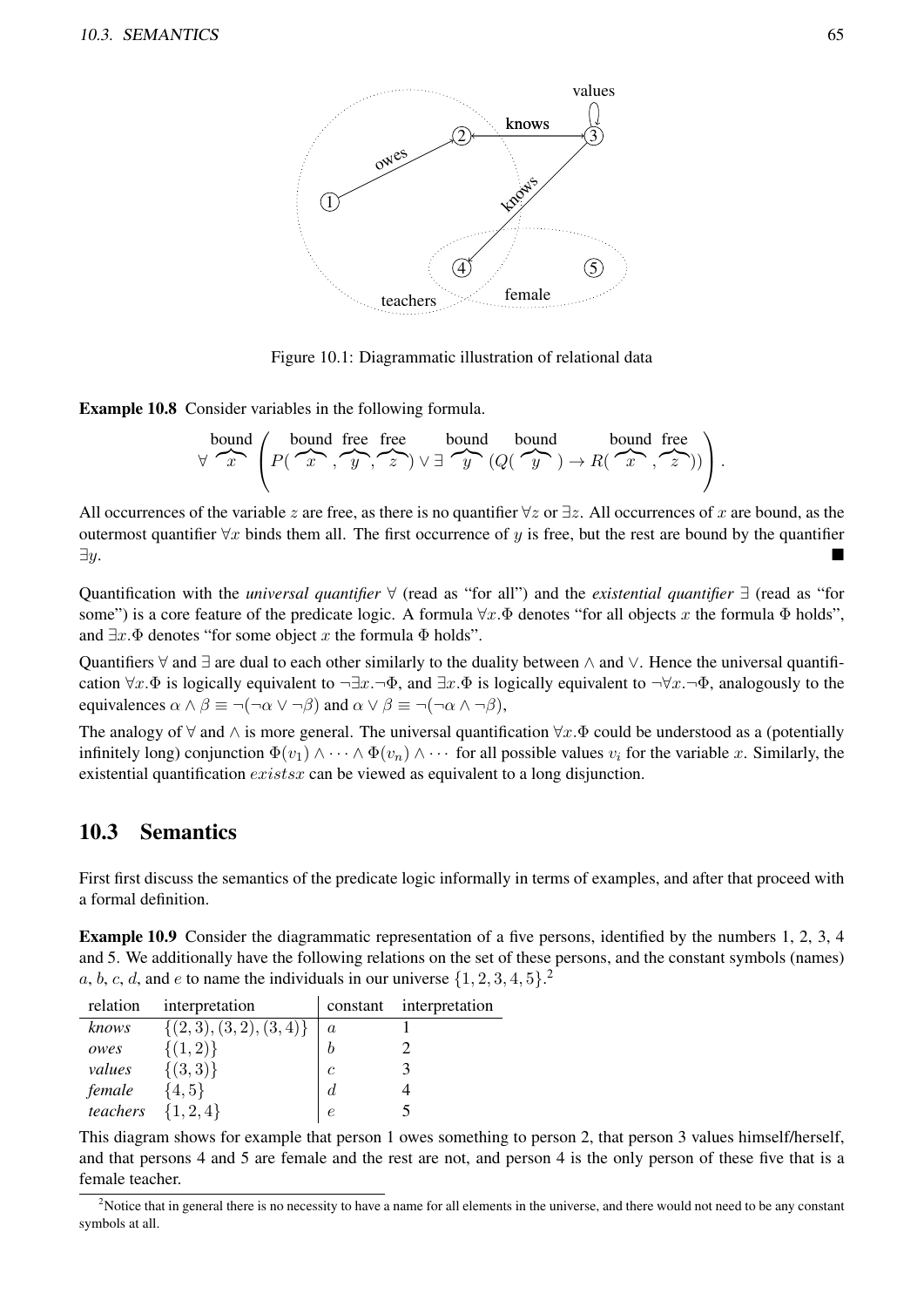Now we can view the following formulas in the predicate logic in regard to the relations *knows*, *values* and *owes*, and the sets (unary relations) *teacher* and *female*.

- 1.  $\exists x \exists y (knows(x, y) \land knows(y, x))$
- 2.  $\exists x \exists y (teacher(x) \land teacher(y) \land owes(x, y))$
- 3.  $\exists x (values(x, x) \land \exists x (teacher(x) \land female(x)))$
- 4.  $\neg \forall x (teacher(x) \rightarrow female(x))$
- 5.  $\forall x (knows(x, c) \rightarrow owes(a, x))$

The first sentence is true (with respect to these relations), because we can find persons x and y so that knows(x, y) and knows $(y, x)$ . There two possibilities: either  $x = 2$ ,  $y = 3$ , or  $x = 3$ ,  $y = 2$ . There are no other possibilities.

The fourth sentence says that "Not all teachers are female". This is also true, because we can choose  $x = 1$  or  $x = 2$ , and the implication teacher(x) $\rightarrow$ female(x) is false, because both 1 and 2 are teachers and not female.

The truth of the remaining formulas can be verified similarly.

Next we go through the formal semantics of the predicate logic. In the propositional logic it was sufficient to give a mapping from atomic formulas to truth values. In the predicate logic we have to first associate a meaning with all terms, and in addition to the Boolean connectives  $\wedge$ ,  $\vee$  and  $\neg$ , we also have the quantifiers  $\forall$  and  $\exists$  to give a meaning to.

Definition 10.10 (Interpretation of symbols under a structure) A structure S *for given constant, function and predicate symbols) consists of a non-empty* universe U, which can be finite or infinite, and interpretations  $[\![...]\!]$ <sup>S</sup> *of those symbols.*

- *1.* Constant symbols c are mapped to  $\llbracket c \rrbracket^S \in U$ .<br>
2. *Variable mapped to*  $\llbracket w \rrbracket^S \in U$ .
- *2. Variable symbols v are mapped to*  $[v]^{\mathcal{S}} \in U$ .
- 3. Function symbols f of arity n map to functions  $[[f]]^S : U^n \to U$ .
- *4. Predicate symbols*  $P$  *of arity*  $n$  *map to relations*  $[$  $P$  $]$  $S \subseteq U^n$ .

Note that we typically leave the interpretations of variables symbols open when giving a structure. For example, when evaluating  $\forall x.P(x)$  under some structure, that structure would not say anything about the value of x. It is only the truth-definition of quantified formulas in Definition 10.13 that would bind different elements of the universe when testing the truth of  $\forall x.P(x)$ .

Interpretation of all symbols can be extended to an the interpretation  $[[t]]^S$  of all terms as follows.

Definition 10.11 (Interpretation of terms under a structure) *Given the interpretation of all constant symbols, function symbols, and predicate symbols, we define the interpretations of all terms as follows.*

- *Constant symbols c are directly evaluated by*  $[[c]]^S$ .
- *Variables v are directly evaluated by*  $[\![v]\!]$ S *.*
- For terms  $f(t_1,\ldots,t_n)$ , we have  $[[f(t_1,\ldots,t_n)]^S = [[f]]^S([f_1]]^S,\ldots,[f_n]]^S$ .

**Definition 10.12 (Truth of atomic formulas under a structure)** For atomic formulas  $P(t_1, \ldots, t_n)$  we define truth in S*:*

$$
\mathcal{S} \models P(t_1, \dots, t_n) \text{ iff } (\llbracket t_1 \rrbracket^{\mathcal{S}}, \dots, \llbracket t_n \rrbracket^{\mathcal{S}}) \in \llbracket P \rrbracket^{\mathcal{S}} \mathcal{S} \models (t_1 = t_2) \text{ iff } \llbracket t_1 \rrbracket^{\mathcal{S}} = \llbracket t_2 \rrbracket^{\mathcal{S}}
$$

Definition 10.13 (Truth of formulas under a structure) *Let* S *be a structure and* U *its universe. For all formulas* α *and* β *and variables* v *we define the truth of formulas in the structure as follows.*

- *1. For atomic formulas*  $\alpha$ ,  $S \models \alpha$  *as defined earlier.*
- *2. Define*  $S \models \alpha \land \beta$ ,  $S \models \alpha \lor \beta$  *and*  $S \models \neg \alpha$  *as in propositional logic*
- *3.*  $S \models \exists v \cdot \alpha \text{ iff } S[v \mapsto a] \models \alpha \text{ for some } a \in U$
- *4.*  $S \models \forall v \cdot \alpha \text{ iff } S[v \mapsto a] \models \alpha \text{ for all } a \in U$

*Here*  $S[v \mapsto a]$  *is a structure exactly like* S *except that it maps* v *to a*.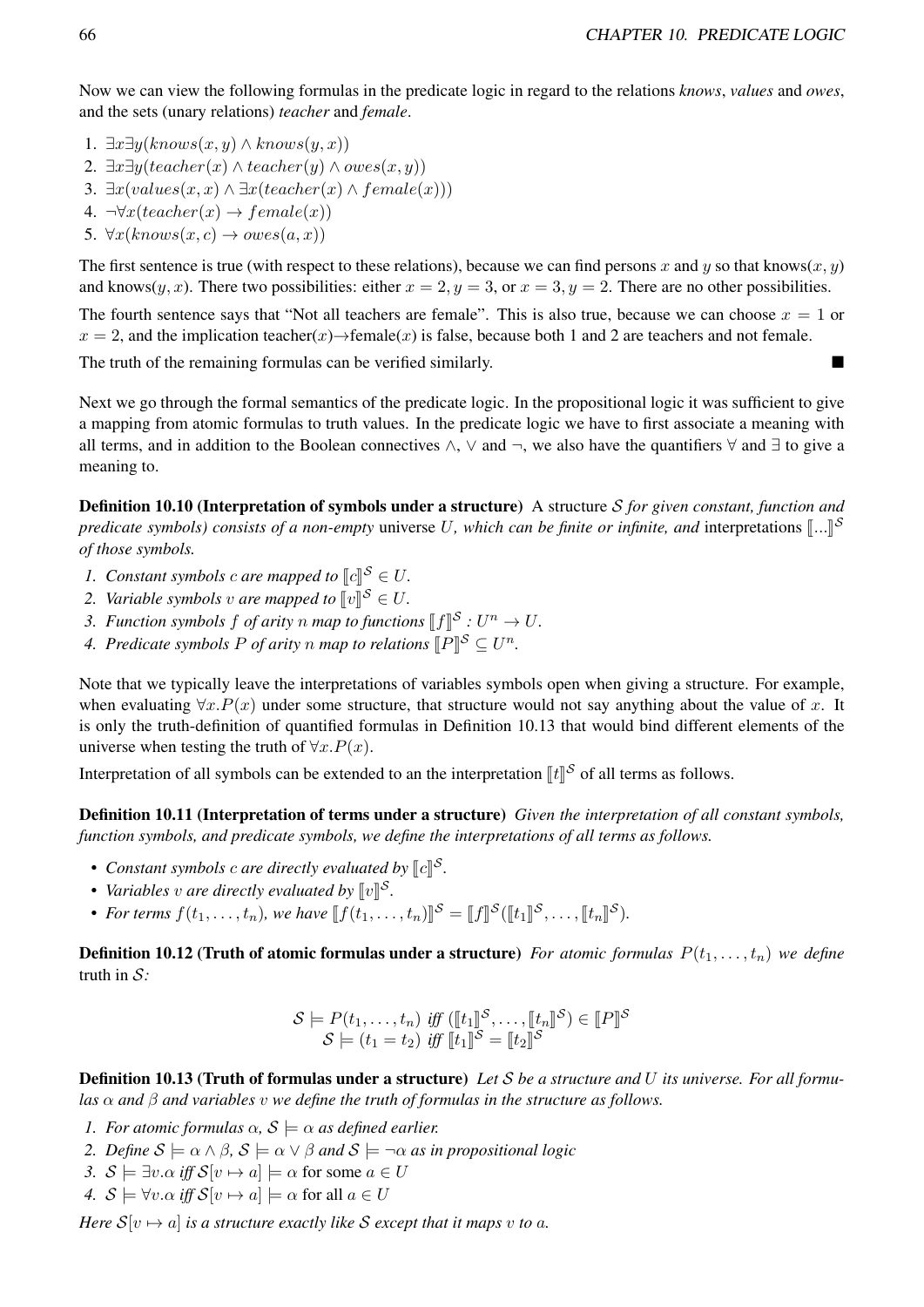|                                                                         | $\forall x.\phi \equiv \neg \exists x.\neg \phi$                                         |                                      |
|-------------------------------------------------------------------------|------------------------------------------------------------------------------------------|--------------------------------------|
|                                                                         | $\exists x.\phi \equiv \neg \forall x.\neg \phi$                                         |                                      |
|                                                                         | $\forall x. \forall y. \phi \equiv \forall y. \forall x. \phi$                           |                                      |
|                                                                         | $\exists x.\exists y.\phi \equiv \exists y.\exists x.\phi$                               |                                      |
| $\forall x.\forall x.\phi \equiv \forall x.\phi$                        |                                                                                          |                                      |
| $\exists x.\exists x.\phi \equiv \exists x.\phi$                        |                                                                                          |                                      |
|                                                                         | $\forall x.(\phi_1 \wedge \phi_2) \equiv (\forall x. \phi_1) \wedge (\forall x. \phi_2)$ |                                      |
|                                                                         | $\exists x.(\phi_1 \vee \phi_2) \equiv (\exists x. \phi_1) \vee (\exists x. \phi_2)$     |                                      |
| $\forall x.\phi \equiv \phi$                                            |                                                                                          | if x does not occur free in $\phi$   |
| $\exists x.\phi \equiv \phi$                                            |                                                                                          | if x does not occur free in $\phi$   |
| $\forall x.(\phi_1 \vee \phi_2) \equiv (\forall x. \phi_1) \vee \phi_2$ |                                                                                          | if x does not occur free in $\phi_2$ |
|                                                                         | $\exists x. (\phi_1 \wedge \phi_2) \equiv (\exists x. \phi_1) \wedge \phi_2$             | if x does not occur free in $\phi_2$ |

Table 10.2: Predicate Logic Equivalences

Notice how the nesting for quantifications of the *same variable* are handled in the definition.

**Example 10.14** Given a structure S with universe  $U = \{1, 2\}$  and interprets P as  $\{1\}$ . The formula  $\forall x \exists x \cdot P(x)$ is syntactically well-formed. The truth-definition of  $\forall x$  iterates over all values in U for x, and then recursively tests the truth of  $\exists x.P(x)$  in each case, first with the binding  $x = 1$  and then with  $x = 2$ . But when evaluating  $\exists x.P(x)$ , there is another iteration over U, where it is sufficient that  $P(x)$  is true for one value of x. Here the values of x bound by  $\forall x$  are overwritten and therefore irrelevant. The truth value of  $\forall x.\exists x.P(x)$  under this and any structure is therefore the same as that of  $\exists x.P(x)$ . Therefore these two formulas are logically equivalent.  $\blacksquare$ 

## 10.4 Decision Problems

As in the propositional logic, the main decision problems in the predicate logic are satisfiability, validity, and logical consequence.

- $\phi$  is *satisfiable* iff  $S \models \phi$  for some S
- $\phi$  is *valid* iff for  $S \models \phi$  for all S
- $\psi \models \phi$  iff  $\mathcal{S} \models \phi$  for all  $\mathcal{S}$  s.t.  $\mathcal{S} \models \psi$

These definitions (implicitly) involve going through all (infinitely many) possible structures (with the given constant, function and predicate symbols): this is the source of the very high complexity of these tasks.

There is no algorithm that is guaranteed to end with the answer "yes" or "no" to the question of satisfiability of a given formula in the predicate logic. Therefore the satisfiability problem for the predicate logic is not *decidable*. There is, however, a semi-decision procedure: one can systematically go through all different kinds of structures, and if the formula is satisfiable, this procedure will eventually find a structure that satisfies the formula. This is not a decision procedure, however, because there is no criterion for stopping the procedure and giving the answer "not satisfiable".

Practical algorithms for testing satisfiability and logical consequence don't exhaustively go through all structures, but do something more clever. One approach to automated reasoning in the predicate logic is based on a resolution rule for the predicate logic. This rule is more complicated, as the notion of CNF and clauses for formulas with quantifiers and structured atomic formulas is more complicate that in the propositional logic.

## 10.5 Equivalences

The propositional equivances listed in Table 2.1 hold for the predicate logic as is. Additionally, there are valid equivalences that relate the quantifiers to each other and to the Boolean connectives, as shown in Table 10.2.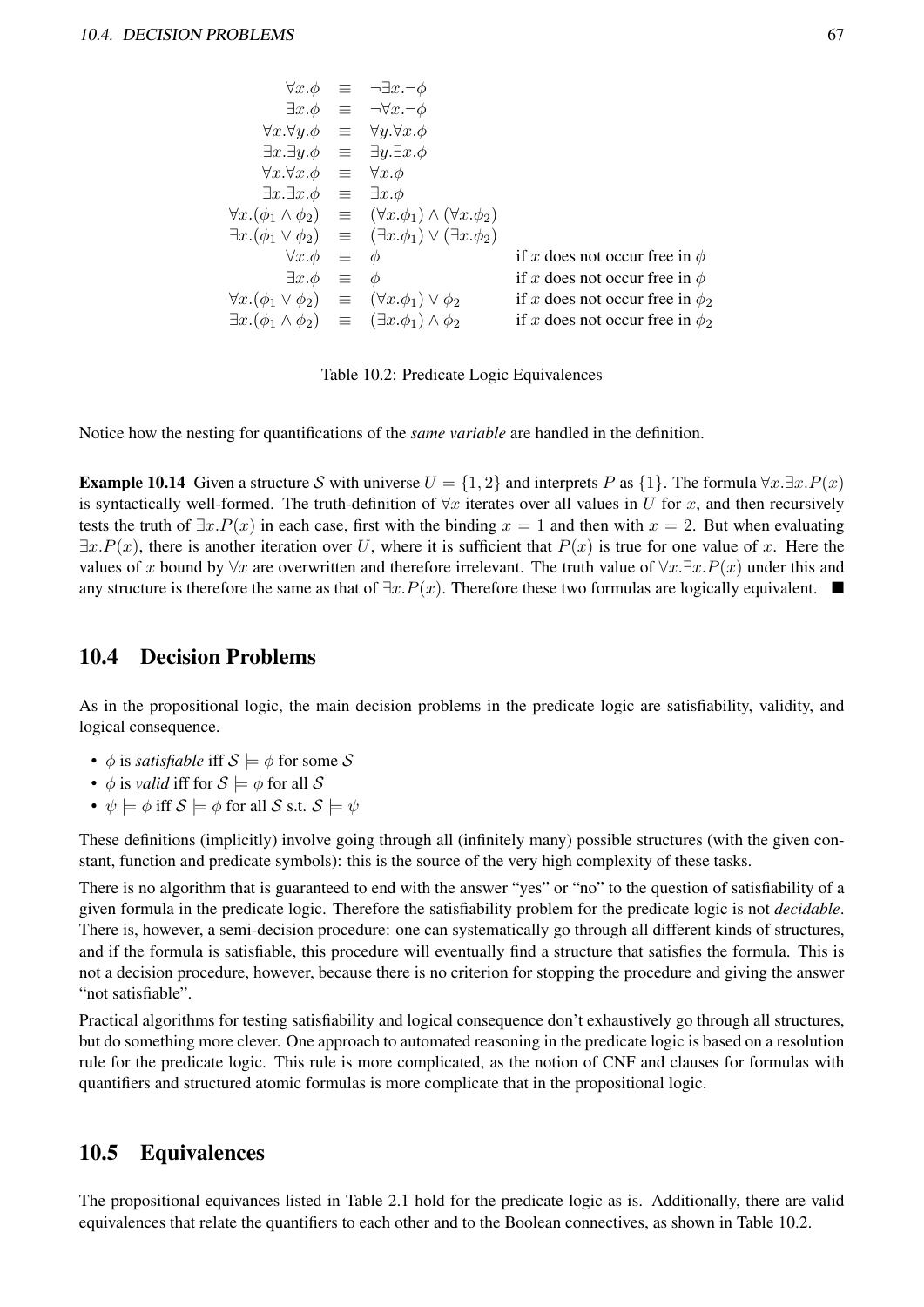| rule                    | example                      | S          | sentence          |
|-------------------------|------------------------------|------------|-------------------|
|                         | VP<br>N <sub>P</sub>         | NP         | noun phrase       |
| S: NP VP                | A man owns a dog that sleeps | <b>VP</b>  | verb phrase       |
|                         | DET CN                       | <b>CN</b>  | common noun       |
| NP: DET CN              | man<br>a                     | <b>DET</b> | determiner        |
|                         | N <sub>P</sub><br>TV         | TV         | transitive verb   |
| VP: TV NP               | owns a dog that sleeps       | IV         | intransitive verb |
|                         | <b>RCN</b><br>DET            |            |                   |
| NP: DET RCN             | dog that sleeps<br>a         |            |                   |
|                         | VP<br>CN                     |            |                   |
| <b>RCN</b> : CN that VP | dog that sleeps              |            |                   |
|                         | IV                           |            |                   |
| VP: IV                  | sleeps                       |            |                   |

Table 10.3: A grammar for a small fragment of English

## 10.6 Application: Natural Language

There are several semantic theories for natural languages. Here we present one theory that was developed by Richard Montague, now known as *Montague semantics* or *Montague grammar*. It is based on a combination of the λ-calculus (see Section A) and the predicate logic, and its important feature is that it is *compositional*, which means that the meaning of a phrase is obtained as a function of the meanings of its components.

In Table 10.3 a very simple context-free grammar for a narrow fragment of English is given. The *non-terminal* symbols represent different grammatical categories such as verb phrases and noun phrases.

Our goal in this section is to present a simple Montague-style grammar [Mon70, Mon73] that maps simple English sentences to the predicate logic, as in the next table.

| English                       | predicate logic                                                                  |
|-------------------------------|----------------------------------------------------------------------------------|
| John sees Mary.               | sees(John, Mary)                                                                 |
| A man sleeps.                 | $\exists x. (man(x) \land \text{sleeps}(x))$                                     |
| A man owns a dog.             | $\exists x. (man(x) \land \exists y. (dog(y) \land owns(x, y)))$                 |
| A man owns a dog that sleeps. | $\exists x. (man(x) \land \exists y. (dog(y) \land owns(x, y) \land sleeps(y)))$ |

To do this, we need to associate a *type* with each grammar category, as in the typed λ-calculus (see A). And then we need to associate with each grammar rule an expression that forms the meaning of that expression from the meanings of its sub-expressions.

One possibility is the following [VEU10].

- Verb phrase (VP): term  $\rightarrow$  formula
- Noun phrase (NP): (term  $\rightarrow$  formula)  $\rightarrow$  formula
- Common noun (CN): term  $\rightarrow$  formula
- Transitive verb (TV): term  $\rightarrow$  (term  $\rightarrow$  formula)

Here a verb phrase is associated with a function from terms to formulas. For example, if we have the term *John*, and the verb phrase is "loves Mary", expressed by the function  $\lambda x$ .loves(x,Mary), we would obtain the formula  $loves(John, Mary)$  as a result.

One of the less intuitive things about the above choice of types is that of noun phrases. In the preceding example, it would seem sufficient to represent noun phrases like "John" as a term, from which the function associated with a verb phrase like "loves Mary" would then immediately produce the formula for the whole sentence.

However, this is not more generally possible: consider the phrase "A young child loves Mary", in which we cannot represent the phrase "a young child" as a single term. The formula we are after is  $\exists x.(\text{child}(x) \land \text{young}(x) \land \text{loves}(x,\text{Mary})),$ and the meaning of "a young child" has to also include the atomic formula young(x) somehow, and this cannot be expressed as a term.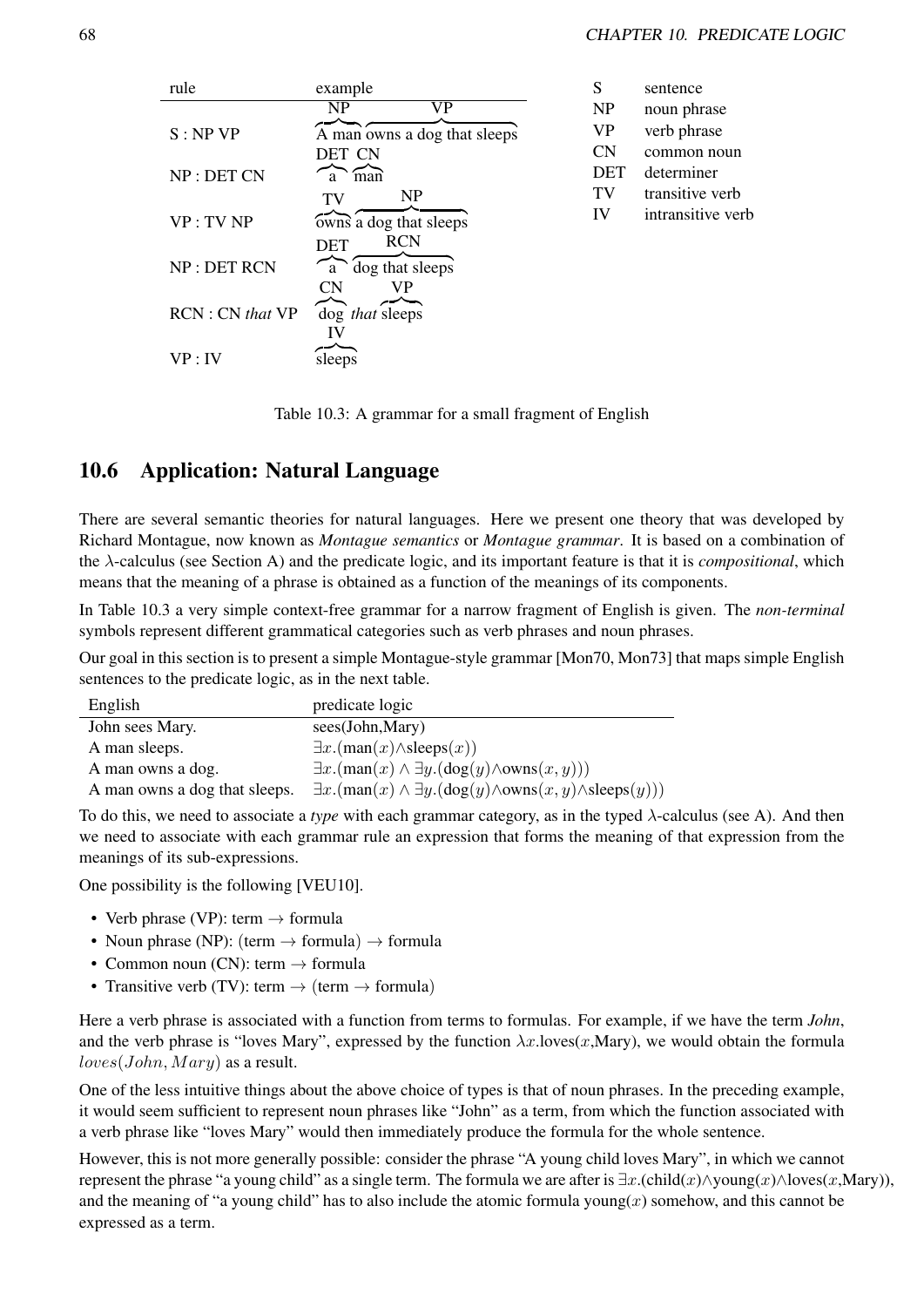| S         | $\bullet$            | NP VP              | (NP VP)                                                                      |
|-----------|----------------------|--------------------|------------------------------------------------------------------------------|
| <b>NP</b> | $\ddot{\phantom{a}}$ | name               | $\lambda P.(P name)$                                                         |
|           |                      | DET CN             | (DET CN)                                                                     |
|           |                      | <b>DET RCN</b>     | (DET RCN)                                                                    |
|           |                      | DEF: "some"        | $\lambda P \cdot \lambda Q \cdot \exists x ((P x) \wedge (Q x))$             |
|           |                      | : "a"              | $\lambda P \cdot \lambda Q \cdot \exists x ((P x) \wedge (Q x))$             |
|           |                      | : "every"          | $\lambda P \cdot \lambda Q \cdot \forall x ((P x) \rightarrow (Q x))$        |
|           |                      | : "no"             | $\lambda P \cdot \lambda Q \cdot \forall x ((P x) \rightarrow (\neg (Q x)))$ |
| VP.       |                      | $\cdot$ IV         | $\lambda x.IV(x)$                                                            |
|           | ۰                    | TV NP              | $\lambda x.(NP(\lambda y.(TV y x)))$                                         |
| TV.       | $\mathcal{L}$        | transverb          | $\lambda x.\lambda y. transverb(x, y)$                                       |
|           |                      | RCN : CN "that" VP | $\lambda x. ((CN x) \wedge (VP x))$                                          |
|           | $\ddot{\phantom{a}}$ | CN "that" NP TV    | $\lambda x. ((CN x) \wedge (NP (\lambda y. (TV y x))))$                      |
| CN        | $\ddot{\cdot}$       | predicate          | $\lambda x. predicate(x)$                                                    |



| expression                          | meaning                                                                                                                                   |
|-------------------------------------|-------------------------------------------------------------------------------------------------------------------------------------------|
| a                                   | $\lambda P \cdot \lambda Q \cdot \exists x ((P x) \wedge (Q x))$                                                                          |
| man                                 | $\lambda x \cdot man(x)$                                                                                                                  |
| a man                               | $\lambda Q. \exists x (man(x) \wedge (Q x))$                                                                                              |
| sleeps                              | $\lambda x.sleepes(x)$                                                                                                                    |
| a man sleeps                        | $\exists x (man(x) \land sleeps(x))$                                                                                                      |
| man that sweats                     | $\lambda x.(man(x) \wedge sweats(x))$                                                                                                     |
| a man that sweats                   | $\lambda Q. \exists x (man(x) \land sweats(x) \land (Qx))$                                                                                |
| A man that sweats sleeps.           | $\exists x (man(x) \land sweats(x) \land sleeps(x))$                                                                                      |
| Sirpa sees Jarmo.                   | sees(sirpa, jarmo)                                                                                                                        |
| Every woman sees a man.             | $\forall x(woman(x) \rightarrow (\exists y(man(y) \land sees(x, y))))$                                                                    |
| Every woman sees a man that sleeps. | $\forall x(woman(x) \rightarrow (\exists y(man(y) \land sleep(y) \land sees(x, y))))$                                                     |
|                                     | A woman that eats sees a man that sleeps. $\exists x (woman(x) \land eats(x) \land \exists y (man(y) \land sleep(s(y) \land sees(x, y)))$ |

Table 10.5: English sentences and their translations in the predicate logic

Instead, the meaning of a noun phrase will be a function that takes the meaning of the verb phrase (of type term  $\rightarrow$  formula), and maps it to a formula. This way the possibly quite complex meaning of the noun phrase can be expressed. The meaning of a verb phrase is still of type  $term \rightarrow formula$ , so the only part of the noun phrase this function uses is a term (either a constant symbol or a variable.)

A more complex grammar is given in Table 10.4.

Note that all variables x introduced in the DET rules must be *new* in the sense that they occur in their scope only as explicitly stated in the grammar rule, and any possible quantified sentence that represent the meaning of a sub-expression uses other variables.

Some examples of this translation are given in Table 10.5.

Natural language processing with these and related methods is discussed in detail in the literature [VEU10, FL89, Fro06]. The original papers are by Richard Montague from the early 1970s [Mon70, Mon73].

## 10.7 Application: Databases

Relational algebra [Cod72] is one of the fundaments of relational database systems and query languages such as SQL. In this section we present predicate logic as a query language alternative to SQL and relational algebra. While the relational algebra as a more procedural formalism leads more directly to effective implementations, the predicate logic is arguably in many cases a far more intuitive and readable language for expressing complex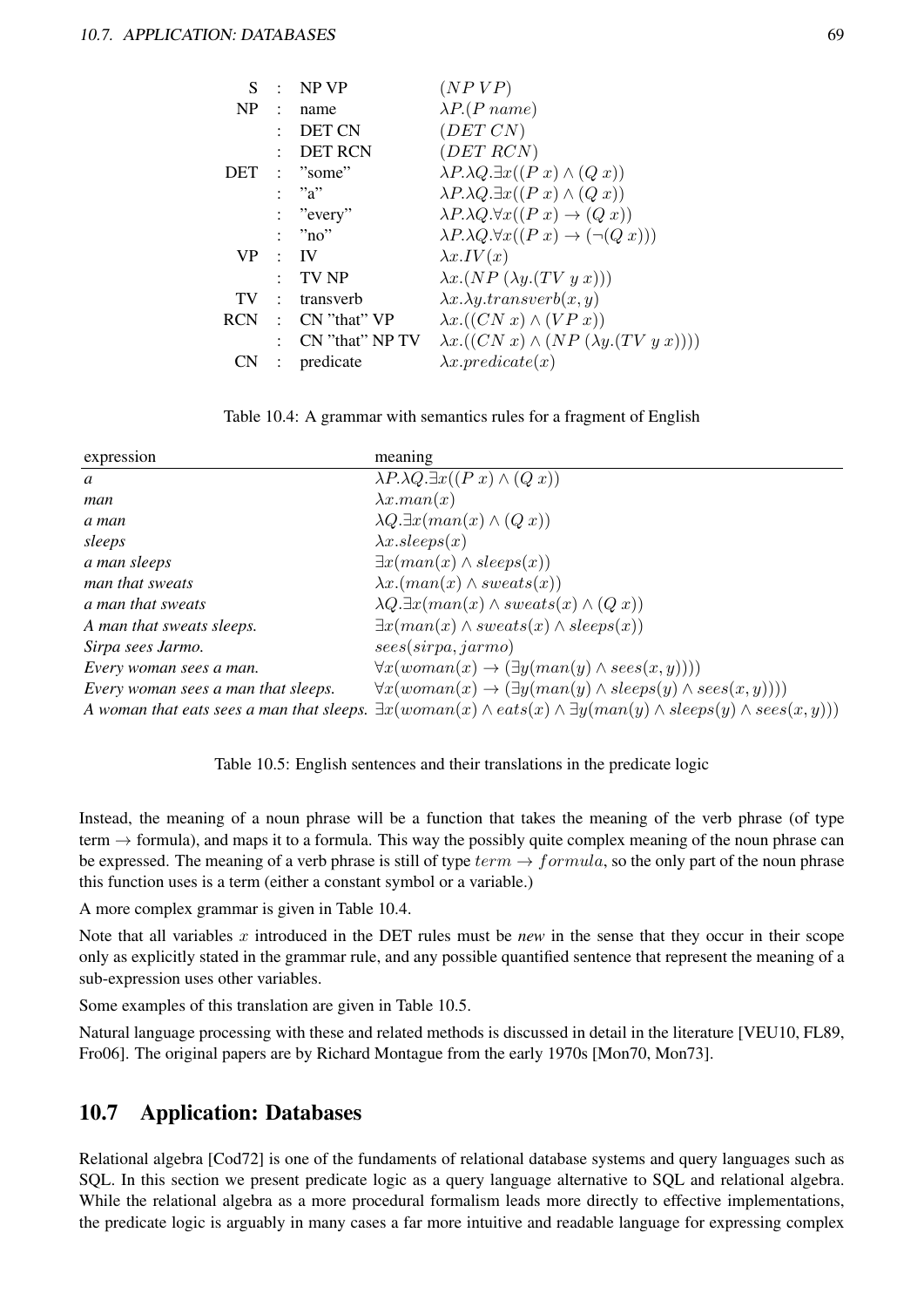queries.

*The relational calculus* is a term applied to query languages directly based on the predicate logic, and there are several variants presented in the literature [Cod72, Cod83, LP77]. Their commonalities include predicates as in the predicate logic for referring to the relations in a database, and logical operations familiar from the predicate logic, including the Boolean connectives ∧, ∨, ¬ and the quantifiers ∀ and ∃. In this section we do not follow any of these faithfully, and instead try to use standard predicate logic syntax and concepts unchanged, to make the connection to the predicate logic clear.

The idea in queries in these language is to express the desired information as a logical formula, in which the *free* variables indicate the information to be retrieved from the database. Queries without free variables test whether the formula is *true* when interpreting the contents of the database as a *structure* (Section 10.3).

Example 10.15 Consider a relational database consisting of three relations called *parent*, *male* and *female* as follows.

| parent |             | female | male   |
|--------|-------------|--------|--------|
| parent | child       | person | person |
| Mary   | Jack        | Jill   | Bob    |
| John   | Jack        | Mary   | Jack   |
| Jack   | Jill        |        | John   |
| Jack   | <b>B</b> ob |        |        |

The query *parent*( $Mary, x$ ) with the free variable x, is asking about all pairs in the relation *parent* in which the first element (the column *parent*) has the value "Mary", and returns the values in the column *child*.

A query for asking about grandparents of *Jack* could be formulated as ∃y.(parent(x, y)∧parent(y,Jack)).

A query for asking about grandmothers of *Jack* could be formulated as  $\exists y.$ (parent(x, y)∧parent(y,Jack)∧female(x)).

The standard relational algebra operations are as follows.

- *natural join*  $R_1 \Join R_2$  of two relations
- *relational union*  $R_1 \cup R_2$  of two relations
- *relational intersection*  $R_1 \cap R_2$  of two relations
- *relational difference*  $R_1 R_2$  of two relations
- *projection*  $\pi_{a_1,...,a_n}(R)$  which eliminates all columns from R except  $a_1,...,a_n$ .
- *selection*  $\sigma_{\phi}(R)$  which chooses those rows of R that satisfy condition  $\phi$ , and
- *renaming*  $\rho_{a/b}(R)$  in which column b is renamed to a.

The relational *division* operation  $R_1 \div R_2$  is a complex operation that is usually not included in the basic relational operations.

In the SQL query language the *SELECT* statement combines projection, selection and renaming to one construct, and other operations like joins and unions are separate.

We present a translation from a large class of formulas of the predicate logic to the relation algebra. The relational algebra expression can be further relatively easily translated to practical query languages such as SQL.

The general scheme in the translation is as follows.

- Conjunction ∧ translates to a *relational join* operation.<sup>3</sup>
- Disjunction ∨ translates to a *relational union* operation.
- Negation ¬ translates to a *relational difference* operation.
- Existential quantification ∃ translates to a *relational projection* operation.
- Universal quantification ∀ translates to a *relational division* operation.

Atomic formulas with non-variable terms (constant symbols) translate to the *selection* operation, which we discuss later in detail.

 $3$ The special case in which both conjuncts have the same free variables corresponds to the intersection operation for relations. Essentially, intersection is just a special case of the natural join.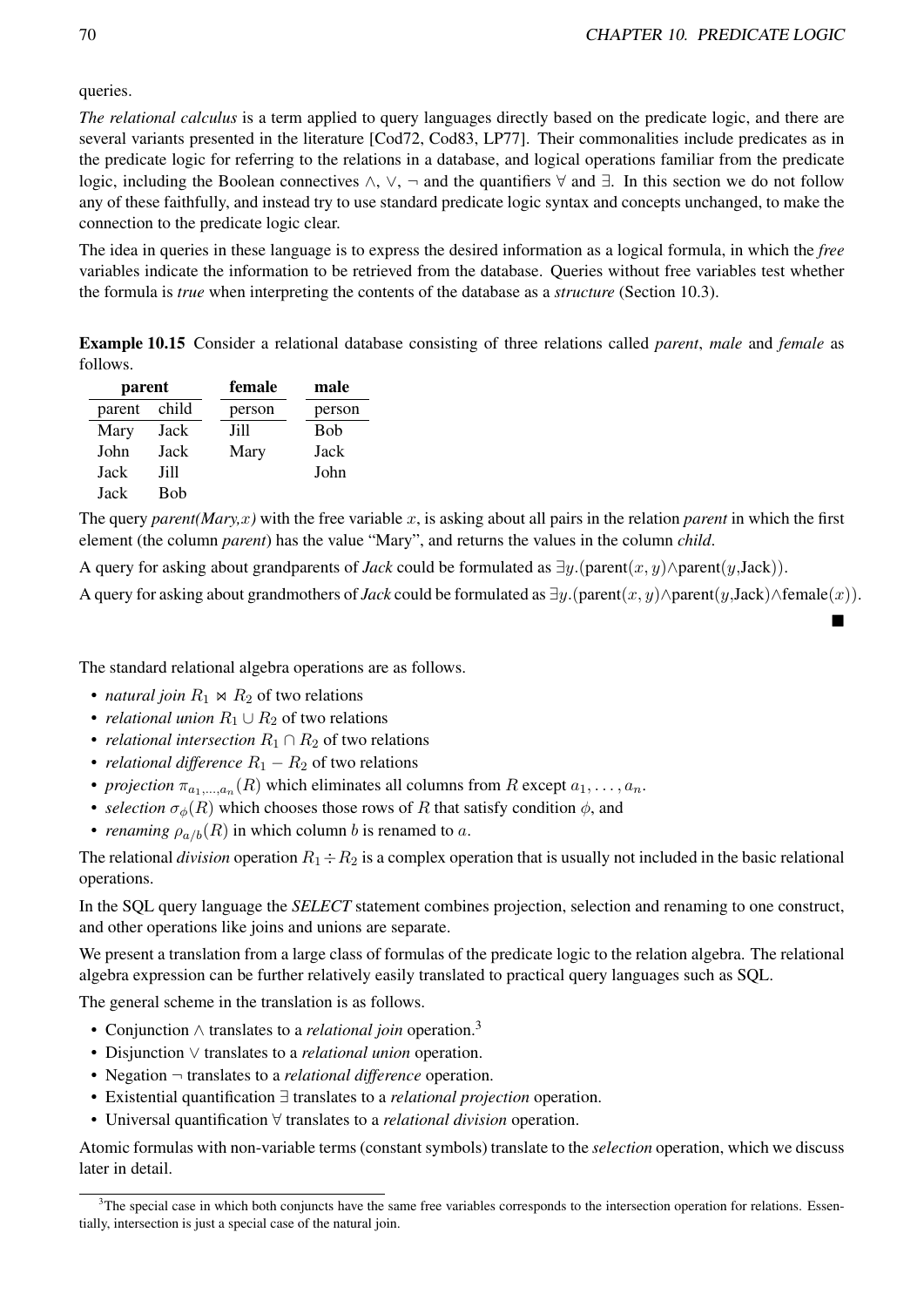The translation from the predicate logic to the relational algebra is *compositional* in the sense that the translation of a subformula is formed from the translations of the subformulas in a uniform way.

**Example 10.16** We show how the query  $\exists x.$ (parent(Mary,x)∧parent(x,z)∧female(z)) is translated to a relational algebra query. The results of this query are the female grandchildren of Mary. Let the column names be as in Example 10.15.

The atomic formula parent $(x, z)$  is translated to

$$
\rho_{x/parent,z/child}(parent)
$$
.

Hence the relation on the left is mapped to a relation on the right. Only the names of the columns change.

| parent |       |               |      |
|--------|-------|---------------|------|
| parent | child | $\mathcal{X}$ | z    |
| Mary   | Jack  | Mary          | Jack |
| John   | Jack  | John          | Jack |
| Jack   | Jill  | Jack          | Jill |
| Jack   | Bob   | Jack          | Bob  |

The column names in this and all the other intermediate results are the names of the variables in the formula.

The atomic formula parent(Mary,x) is translated in three steps. First, those rows from *parent* are selected in which Mary is the parent:

σ*parent*=Mary(*parent*)

Then the *child* column is projected.

π*child*(σ*parent*=Mary(*parent*)).

And finally, the *child* column is renamed to x.

ρx/*child*(π*child*(σ*parent*=Mary(*parent*))).

This expression maps the relation on the left to the relation on the right.

| pai ciit |       |                  |  |
|----------|-------|------------------|--|
| parent   | child | $\boldsymbol{x}$ |  |
| Mary     | Jack  | Jack             |  |
| John     | Jack  |                  |  |
| Jack     | Jill  |                  |  |
| Jack     | Bob   |                  |  |

parent

The atomic formula female(z) has no constant symbols, and it is translated similarly to parent(x,z).

ρz/*person*(*female*).

This expression maps the relation on the left to the relation on the right.

| female |      |
|--------|------|
| person | z.   |
| Jill   | Jill |
| Mary   | Mary |

What remains is the conjunction and the existential quantification. The conjunction is done with the natural join operation of the translations of all three conjuncts.

 $\rho_{x/child}(\pi_{child}(\sigma_{parent=Mary}(parent))) \bowtie \rho_{x/parent,z/child}(parent) \bowtie \rho_{z/person}(female)$ 

 $\boldsymbol{x}$  $\bowtie$  $x \qquad z$ Mary Jack John Jack Jack Jill Jack Bob  $\mathbb{R}$ z Jill Mary  $=\frac{x}{\sqrt{2}}$ Jack Jill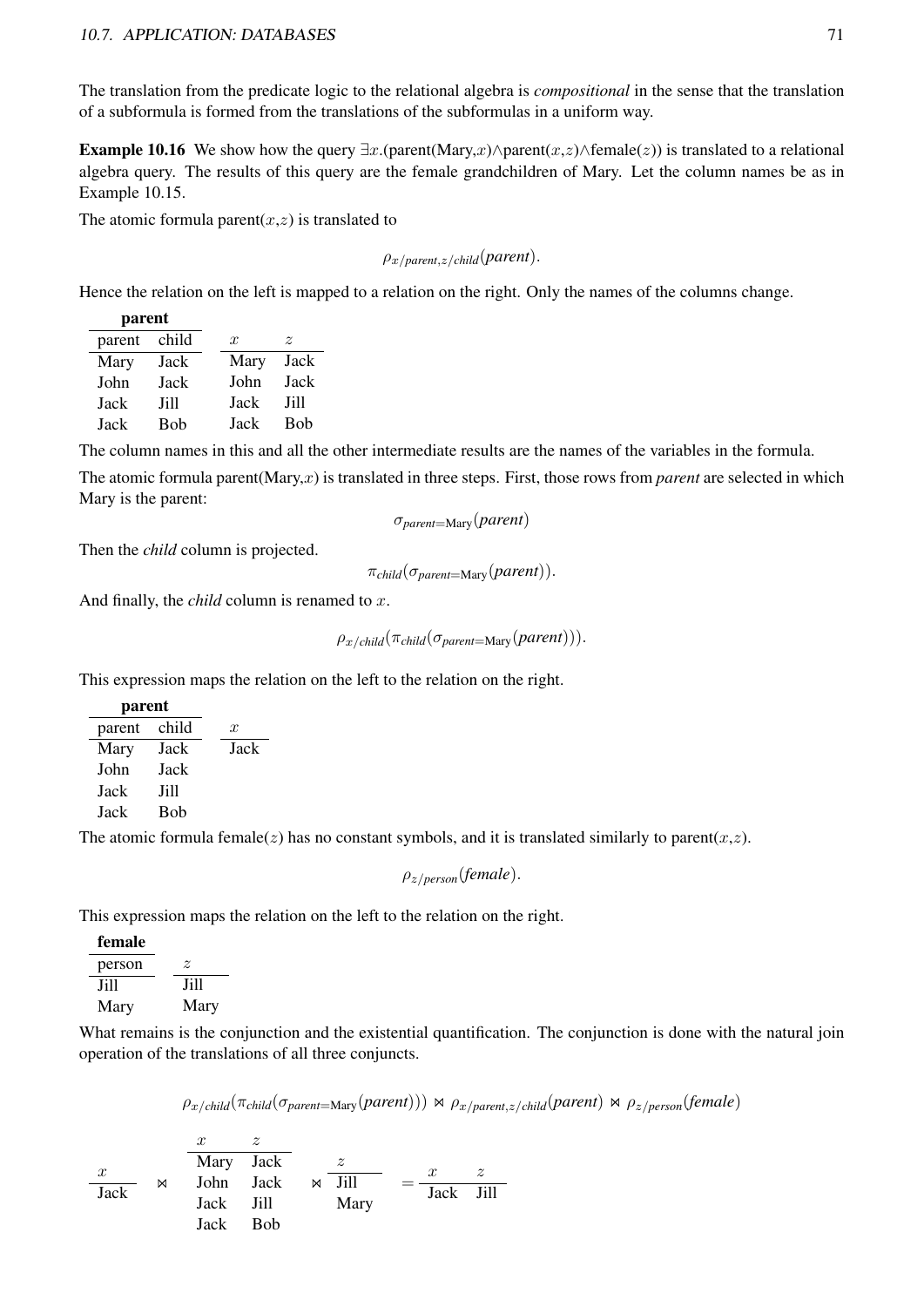Finally, the outermost existential quantification  $\exists x$  means projecting the columns other than x.

 $\pi_z(\rho_{x/child}(\pi_{child}(\sigma_{parent=Marv}(parent))) \Join \rho_{x/parent,z/child}(parent) \Join \rho_{z/person}(female))$ 

This projection maps the relation on the left to the relation on the right.

 $x \t z$ Jack Jill z Jill

The result of this relational algebra expression is a relation with a single column  $z$  that contains Mary's all female grandchildren. An automated translation would further produce the following SQL query.

```
SELECT x FROM
     (SELECT child as x
     FROM parent
     WHERE parent='Mary')
  NATURAL JOIN
     (SELECT parent as x, child as z
     FROM parent)
  NATURAL JOIN
     (SELECT person as z
     FROM female)
```
The three operations not covered in this example are disjunction, negation, and universal quantification.

Disjunction corresponds to the relational union operation, but there is an issue when the set of free variables, or, equivalently, the columns, in the two components to be unioned do not match.

Consider the formula  $P(x, y) \vee Q(x)$ . The disjuncts respectively correspond to a binary relation and a unary relation. The unary relation for  $Q(x)$  would have to be made to a binary relation with columns x and y before the union operation. Since  $Q(x)$  does not restrict the value of y at all, the y column in that relation should contain all possible values of  $\gamma$  from the universe in consideration. This corresponds to there being a unary relation  $U$ that contains all elements of the universe, and a corresponding predicate, so that we can rewrite the disjunction to  $P(x, y) \vee (Q(x) \wedge U(y)).$ 

Negation corresponds to relational difference. Examples like  $P(x) \wedge \neg Q(x)$  are unproblematic because this directly corresponds to the difference of relations  $P$  and  $Q$ . But what if negation appears in the query without being a part of a conjunction with some positive elements? The query  $\neg P(x)$ , similarly to  $P(x, y) \vee Q(x)$ , would require considering the universe, from which  $P(x)$  is to be deducted, to obtain the complement of P. Hence the formula would be rewritten to  $U(x) \wedge \neg P(x)$ , which can be translated to the relational algebra as the difference of these two relations  $U - P$ .

Universal quantification can be translated with the *relational division* operation (not present in SQL), or grouping and aggregation (present in SQL). Division can be effectively reduced to grouping and aggregation. Codd [Cod72] points out that division is (inefficiently) reducible to the other standard operations with the (rather expensive) complementation operation. We do not discuss the universal quantification here in more detail.

We now give the translation  $\llbracket \phi \rrbracket$  from predicate logic to the relational algebra formally.

The notation Fr( $\phi$ ) refers to the variables that are free in  $\phi$ .

Each relation R has a *degree*  $\text{Dgr}(R) \geq 1$  that indicates how many columns it has. We assume an ordering on the columns so that we can connect the relations to the predicates. The columns are numbered from 0 to  $Dgr(R) - 1$ , and the name of column i is given by  $Col_i(R)$ .

**Definition 10.17** *The translation*  $\llbracket \phi \rrbracket$  *of a predicate logic formula*  $\phi$  *into the relational algebra is as follows.* 

- *1.*  $[\![P(t_1, \ldots, t_n)]\!] = \rho_{t_{n_1}/Col_{n_1}(P), \ldots, t_{n_m}/Col_{n_m}(P)}(\pi_{Col_{n_1}(P), \ldots, Col_{n_m}(P)}(\sigma_C(P)))$  where
	- $n_1, \ldots, n_m$  are indices of the subset of those terms  $t_1, \ldots, t_n$  that are variables,
	- *C* is  $Col_{k_1}(P) = t_{k_1}, \ldots, Col_{k_l}(P) = t_{k_l}$  for the subset  $\{k_1, \ldots, k_l\}$  of  $\{t_1, \ldots, t_n\}$  that are constant *symbols,*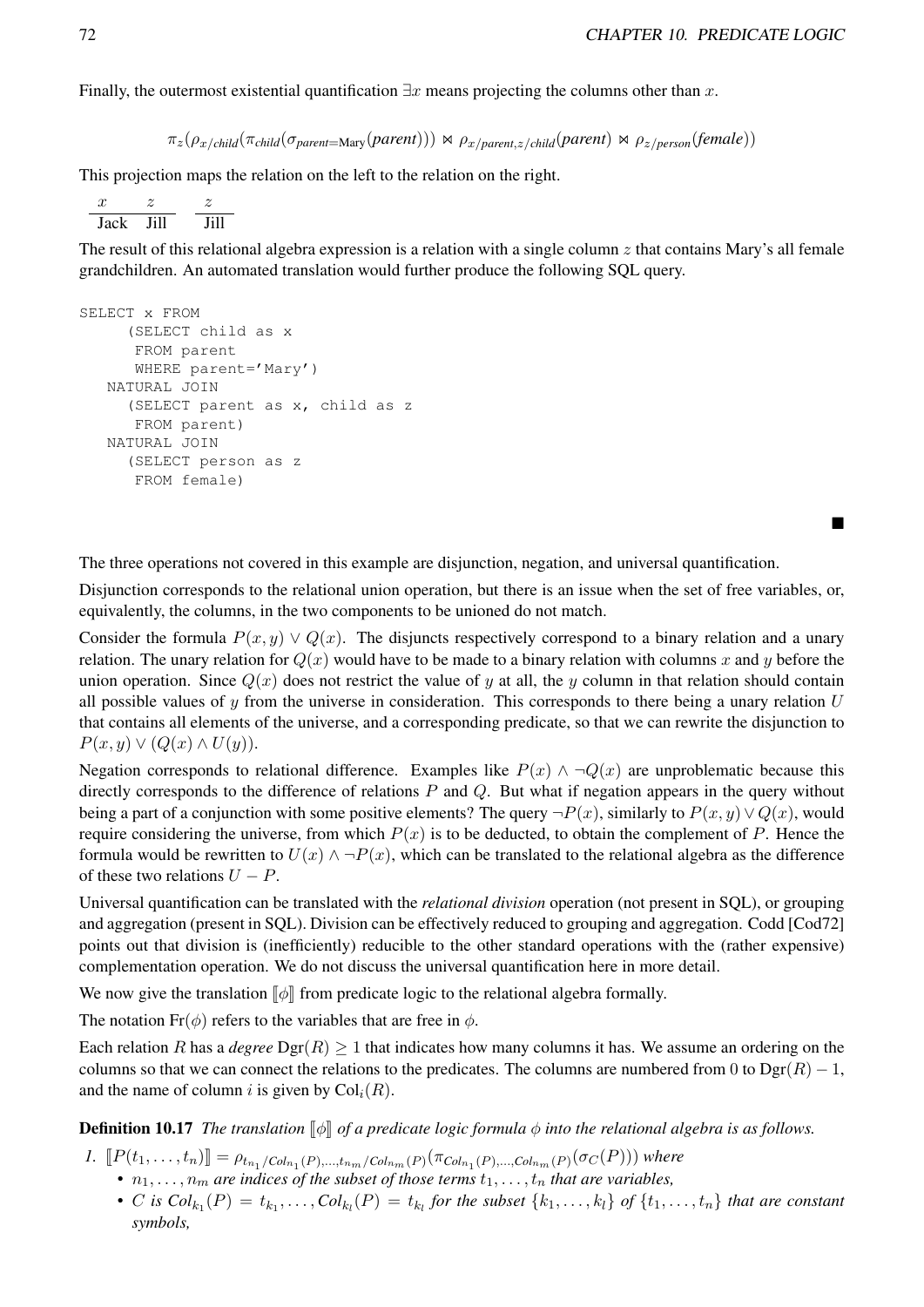#### 10.7. APPLICATION: DATABASES 73

• *and we assume that no variable occurs twice in*  $t_1, \ldots, t_n$ .

2. 
$$
\begin{aligned}\n\llbracket \phi_1 \wedge \phi_2 \rrbracket &= \llbracket \phi_1 \rrbracket \bowtie \llbracket \phi_2 \rrbracket \\
3. \quad & \llbracket \phi_1 \vee \phi_2 \rrbracket &= \llbracket \phi_1 \wedge \bigwedge_{x \in Fr(\phi_2) \backslash Fr(\phi_1)} U(x) \rrbracket \cup \llbracket \phi_2 \wedge \bigwedge_{x \in Fr(\phi_1) \backslash Fr(\phi_2)} U(x) \rrbracket \\
4. \quad & \llbracket \neg \phi \rrbracket &= \llbracket \bigwedge_{x \in Fr(\phi)} U(x) \rrbracket - \llbracket \phi \rrbracket \\
5. \quad & \llbracket \exists x \phi \rrbracket &= \pi_{Fr(\phi) \backslash \{x\}} (\llbracket \phi \rrbracket) \\
6. \quad & \llbracket \forall x \phi \rrbracket &= \llbracket \phi \rrbracket \div \llbracket U(x) \rrbracket \\
7. \quad & \llbracket t_1 = t_2 \rrbracket &= \sigma_{t_1 = t_2} (\bigwedge_{x \in Fr(t_1 = t_2) U(x)}) \\
8. \quad & \llbracket \phi_1 \wedge \neg \phi_2 \rrbracket &= \llbracket \phi_1 \wedge \bigwedge_{x \in Fr(\phi_2) \backslash Fr(\phi_1)} U(x) \rrbracket - \llbracket \phi_2 \wedge \bigwedge_{x \in Fr(\phi_1) \backslash Fr(\phi_2)} U(x) \rrbracket\n\end{aligned} \qquad (when \quad Fr(t_1 = t_2) \neq \emptyset)
$$

The last case describes the occurrence of the negation connective inside a conjunction. If all free variables inside the negation also occur in the other conjunct, then introducing the  $U(x)$  atoms is avoided. Having a long conjunction  $U(x_1) \wedge \cdots \wedge U(x_n)$  results in an n-fold natural join over the U relation, which has a very high cost as a database query operation. That is why it should be avoided as much as possible.

A formula can often be reformulated so that the first variant can be used with as small a set of variables as possible for which the predicate  $U(x)$  is needed. For example, the formula  $P(x) \wedge (Q(y) \wedge (R(z) \wedge \neg V(x)))$ can be equivalently be stated as  $((P(x) \wedge Q(y)) \wedge R(z)) \wedge \neg V(x)$  for which the translation does not require any additional conjuncts with the  $U$  predicate. The general case, in which the universal predicate is needed for all free variables in  $\neg \phi$ , is only used as a last resort. Also, the complexity arising from cases 8 and 4 would sometimes be considerably reduced by translating the whole query formula to Negation Normal Form, so that negations would only appear right in front of atomic formulas.

The translation of also all of the other connectives benefits from logical simplifications and optimizations. These can be understood in terms of optimizing SQL queries, and some would be performed as a part of optimizations performed by the SQL query optimizer. For example, rewriting by the equivalences in Table 10.2 that reduce the scope of the quantifiers corresponds to moving relational projections deeper inside an SQL query, to reduce the size of the intermediate tables.

The reduction from predicate logic formulas to the relational algebra could obviously be composed with the translation from English to predicate logic in Section 10.6, to map database queries expressed in English to conventional SQL queries.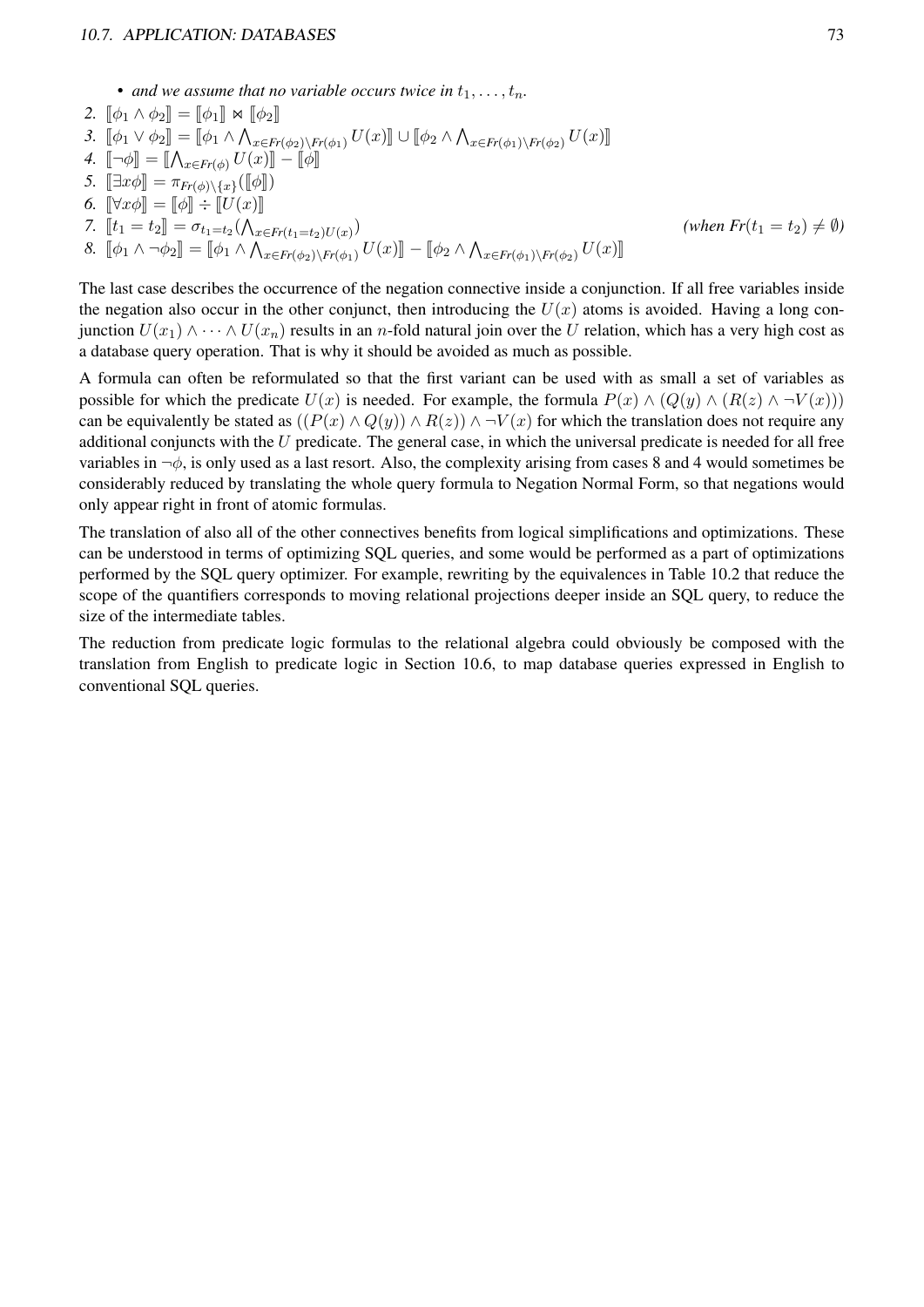# Index

≡, 7  $\models$ , 4, 7 abstraction, 16 accessibility relation, 45 aletic logic, 47 apply, 20 atomic formula, 64 atomic formulas, 45, 49 atomic proposition, 3 BDD, 18, 43 binary decision diagrams, 43 Boole's expansion, 17 Boolean constraint propagation, 12 bound occurrence, 64 bounded model-checking, 59 branching time temporal logic, 51 CDCL, 13 clause, 14 CNF, 14 combinatorial explosion, 37 complement (of a literal), 11 Conflict-driven clause learning, 13 conjunctive normal form, 14 consistency, 7 CTL, 52, 56, 57, 59 CTL∗, 51, 56 d-DNNF, 24 Davis-Putnam procedure, 13 Davis-Putnam-Logemann-Loveland procedure, 13 decomposability (formula), 24 determinism (formula), 24 disjunctive normal form, 15 DNF, 15 DNNF, 24 doxastic logic, 47 dynamic logic, 47, 53 empty clause, 11 epistemic logic, 47 euclidicity, 46 event, 32 existential abstraction, 16, 22, 30 formula, 3 frame, 45 frame axiom, 41 free occurrence, 64 Hoare logic, 55

immediate subformula, 4 inconsistency, 7 join (relational), 29 Kripke model, 45, 49 linear temporal logic, 50 literal, 14 logical consequence, 7, 49 logical equivalence, 7 LTL, 50, 56, 59 modal logic K, 56 modal logic S4, 47, 55, 56 modal logic S5, 47, 55, 56 model counting, 17, 21, 24 model, based on a frame, 45 model-checking, 56 natural join, 29 negation normal form, 15, 73 NNF, 15, 73 OBDD, 18, 43 p-morphism, 48 path formula, 50 path quantifier, 51 PDL, 53 pre-image operation, 38 precondition, 33 projection (relational), 29 propositional dynamic logic, 53 quantifier, 64 reflexivity, 46 resolution, 11 ROBDD, 18 S4, 47, 55, 56 S5, 47, 55, 56 SAT, 6 satisfiability, 6 scope, 64 SDD, 25 selection (relational), 29 Sentential decision diagram (SDD), 25 seriality, 46 Shannon expansion, 17 state, 32 state formula, 51 state variable, 32 subformula, 4 succinct transition system, 32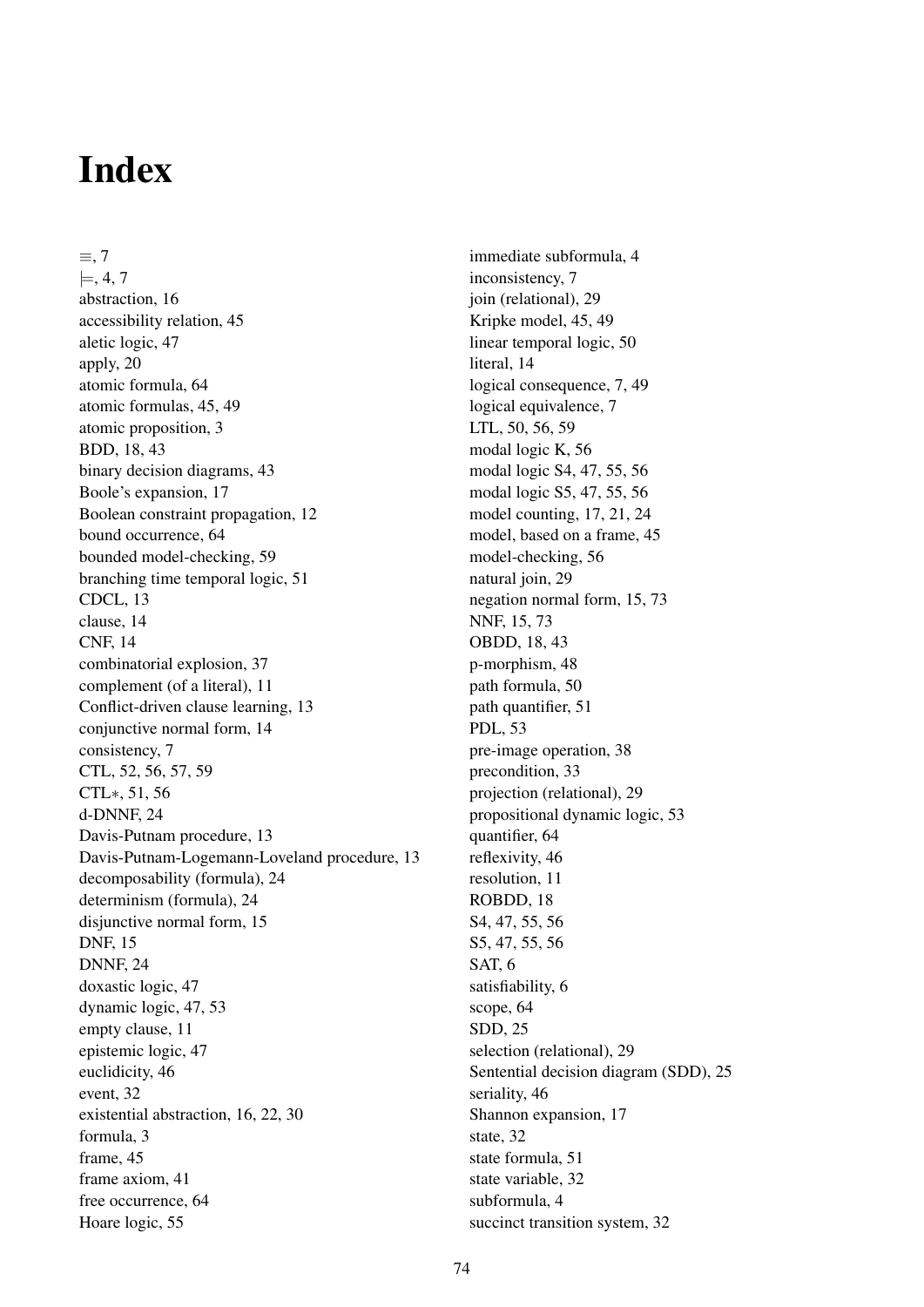symmetry, 46 tautology, 6 temporal induction, 61 temporal logic, 47 term, 14, 64 transition relation, 32 transition system, 32 transition system with state variables, 32 transitivity, 46 truth table, 4 unit clause, 11 unit propagation, 12 unit resolution, 11 unit subsumption, 12 universal abstraction, 16, 22, 30 validity, 6 valuation, 3 weak connectedness, 46 weakest precondition, 35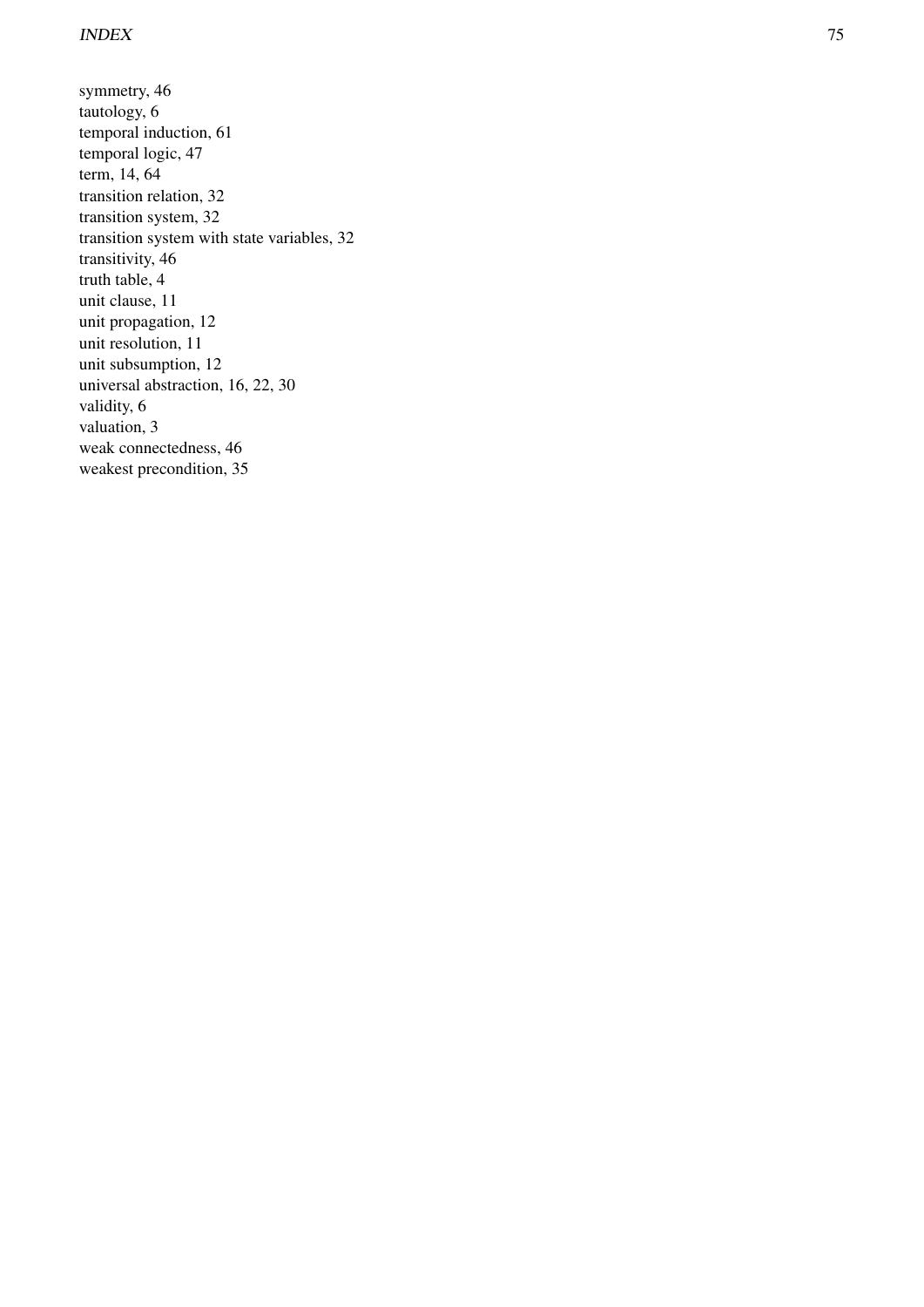# **Bibliography**

- [AS09] Gilles Audemard and Laurent Simon. Predicting learnt clauses quality in modern SAT solvers. In *Proceedings of the 21st International Joint Conference on Artificial Intelligence*, pages 399–404. Morgan Kaufmann Publishers, 2009.
- [Bar84] Hendrik P. Barendregt. *The lambda calculus*. North-Holland, 1984.
- [BCCZ99] Armin Biere, Alessandro Cimatti, Edmund M. Clarke, and Yunshan Zhu. Symbolic model checking without BDDs. In W. R. Cleaveland, editor, *Tools and Algorithms for the Construction and Analysis of Systems, Proceedings of 5th International Conference, TACAS'99*, volume 1579 of *Lecture Notes in Computer Science*, pages 193–207. Springer-Verlag, 1999.
- [BCL+94] Jerry R. Burch, Edmund M. Clarke, David E. Long, Kenneth L. MacMillan, and David L. Dill. Symbolic model checking for sequential circuit verification. *IEEE Transactions on Computer-Aided Design of Integrated Circuits and Systems*, 13(4):401–424, 1994.
- [Bry86] Randal E. Bryant. Graph-based algorithms for Boolean function manipulation. *IEEE Transactions on Computers*, 100(8):677–691, 1986.
- [Bry92] R. E. Bryant. Symbolic Boolean manipulation with ordered binary decision diagrams. *ACM Computing Surveys*, 24(3):293–318, September 1992.
- [Byl94] Tom Bylander. The computational complexity of propositional STRIPS planning. *Artificial Intelligence*, 69(1-2):165–204, 1994.
- [CBM90] Olivier Coudert, Christian Berthet, and Jean Christophe Madre. Verification of synchronous sequential machines based on symbolic execution. In Joseph Sifakis, editor, *Automatic Verification Methods for Finite State Systems, International Workshop, Grenoble, France, June 12-14, 1989, Proceedings*, volume 407 of *Lecture Notes in Computer Science*, pages 365–373. Springer-Verlag, 1990.
- [Chu36] Alonzo Church. An unsolvable problem of elementary number theory. *American Journal of Mathematics*, 58(2):345–363, 1936.
- [CM90] Olivier Coudert and Jean Christophe Madre. A unified framework for the formal verification of sequential circuits. In *Computer-Aided Design, 1990. ICCAD-90. Digest of Technical Papers., 1990 IEEE International Conference on*, pages 126–129. IEEE Computer Society Press, 1990.
- [CMV09] Benjamin Chambers, Panagiotis Manolios, and Daron Vroon. Faster SAT solving with better CNF generation. In *Proceedings of the Conference on Design, Automation and Test in Europe*, pages 1590–1595, 2009.
- [Cod72] Edgar F. Codd. Relational completeness of data base sublanguages. Technical report, IBM Corporation, 1972.
- [Cod83] Edgar Frank Codd. A relational model of data for large shared data banks. *Communications of the ACM*, 26(1):64–69, 1983.
- [Coo71] Stephen A. Cook. The complexity of theorem-proving procedures. In *Proceedings of the Third Annual ACM Symposium on Theory of Computing*, pages 151–158, 1971.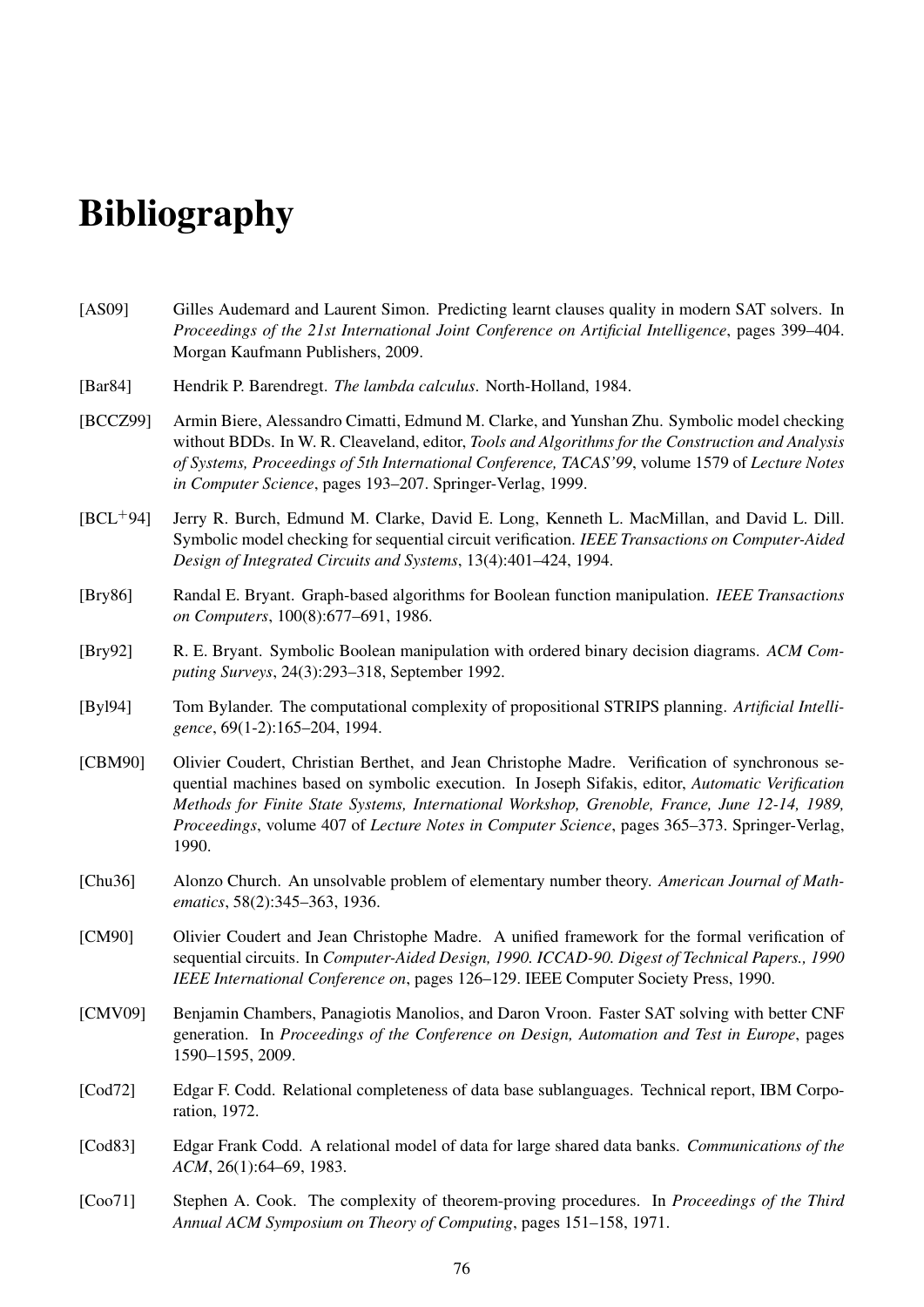- [Dar01] Adnan Darwiche. Decomposable negation normal form. *Journal of the ACM*, 48(4):608–647, 2001.
- [Dar02] Adnan Darwiche. A compiler for deterministic, decomposable negation normal form. In *Proceedings of the 18th National Conference on Artificial Intelligence (AAAI-2002) and the 14th Conference on Innovative Applications of Artificial Intelligence (IAAI-2002)*, pages 627–634, 2002.
- [Dar11] Adnan Darwiche. SDD: A new canonical representation of propositional knowledge bases. In *Proceedings of the 22nd International Joint Conference on Artificial Intelligence*, pages 819–826. AAAI Press, 2011.
- [DG84] William F. Dowling and Jean H. Gallier. Linear-time algorithms for testing the satisfiability of propositional Horn formulae. *Journal of Logic Programming*, 1(3):267–284, 1984.
- [Dij75] Edsger W. Dijkstra. Guarded commands, nondeterminacy and formal derivation of programs. *Communications of the ACM*, 18(8):453–457, 1975.
- [DLL62] M. Davis, G. Logemann, and D. Loveland. A machine program for theorem proving. *Communications of the ACM*, 5:394–397, 1962.
- [DM02] Adnan Darwiche and Pierre Marquis. A knowledge compilation map. *Journal of Artificial Intelligence Research*, 17:229–264, 2002.
- [DNK97] Yannis Dimopoulos, Bernhard Nebel, and Jana Koehler. Encoding planning problems in nonmonotonic logic programs. In *Recent Advances in AI Planning. Fourth European Conference on Planning (ECP'97)*, number 1348 in Lecture Notes in Computer Science, pages 169–181. Springer-Verlag, 1997.
- [DP60] M. Davis and H. Putnam. A computing procedure for quantification theory. *Journal of the ACM*, 7(3):201–215, 1960.
- [DRKNP16] Luc De Raedt, Kristian Kersting, Sriraam Natarajan, and David Poole. *Statistical Relational Artificial Intelligence: Logic, Probability, and Computation*. Synthesis Lectures on Artificial Intelligence and Machine Learning. 2016.
- [Eme90] E. Allen Emerson. Temporal and modal logic. In J. Van Leeuwen, editor, *Handbook of Theoretical Computer Science*, volume B, pages 995–1072. Elsevier Science Publishers, 1990.
- [ES03] Niklas Eén and Niklas Sörensson. Temporal induction by incremental SAT solving. *Electronic Notes in Theoretical Computer Science*, 89(4):543–560, 2003.
- [FL77] M. J. Fischer and R. E. Ladner. Propositional modal logic of programs. In *Proceedings of the 9th Symposium on the Theory of Computing*, pages 286–294, 1977.
- [FL79] Michael J. Fischer and Richard E. Ladner. Propositional dynamic logic of regular programs. *Journal for Computer and System Sciences*, 18(2):194–211, 1979.
- [FL89] Richard Frost and John Launchbury. Constructing natural language interpreters in a lazy functional language. *The Computer Journal*, 32(2):108–121, 1989.
- [Flo67] R. W. Floyd. Assigning meanings to programs. In *Proceedings of the Symposium on Applied Mathematics*, volume 19, pages 19–31. American Mathematical Society, 1967.
- [Fro06] Richard A. Frost. Realization of natural language interfaces using lazy functional programming. *ACM Computing Surveys (CSUR)*, 38(4):11–es, 2006.
- [GJ79] M. R. Garey and D. S. Johnson. *Computers and Intractability*. W. H. Freeman and Company, San Francisco, 1979.
- [GW83] Hana Galperin and Avi Wigderson. Succinct representations of graphs. *Information and Control*, 56:183–198, 1983. See [Loz88] for a correction.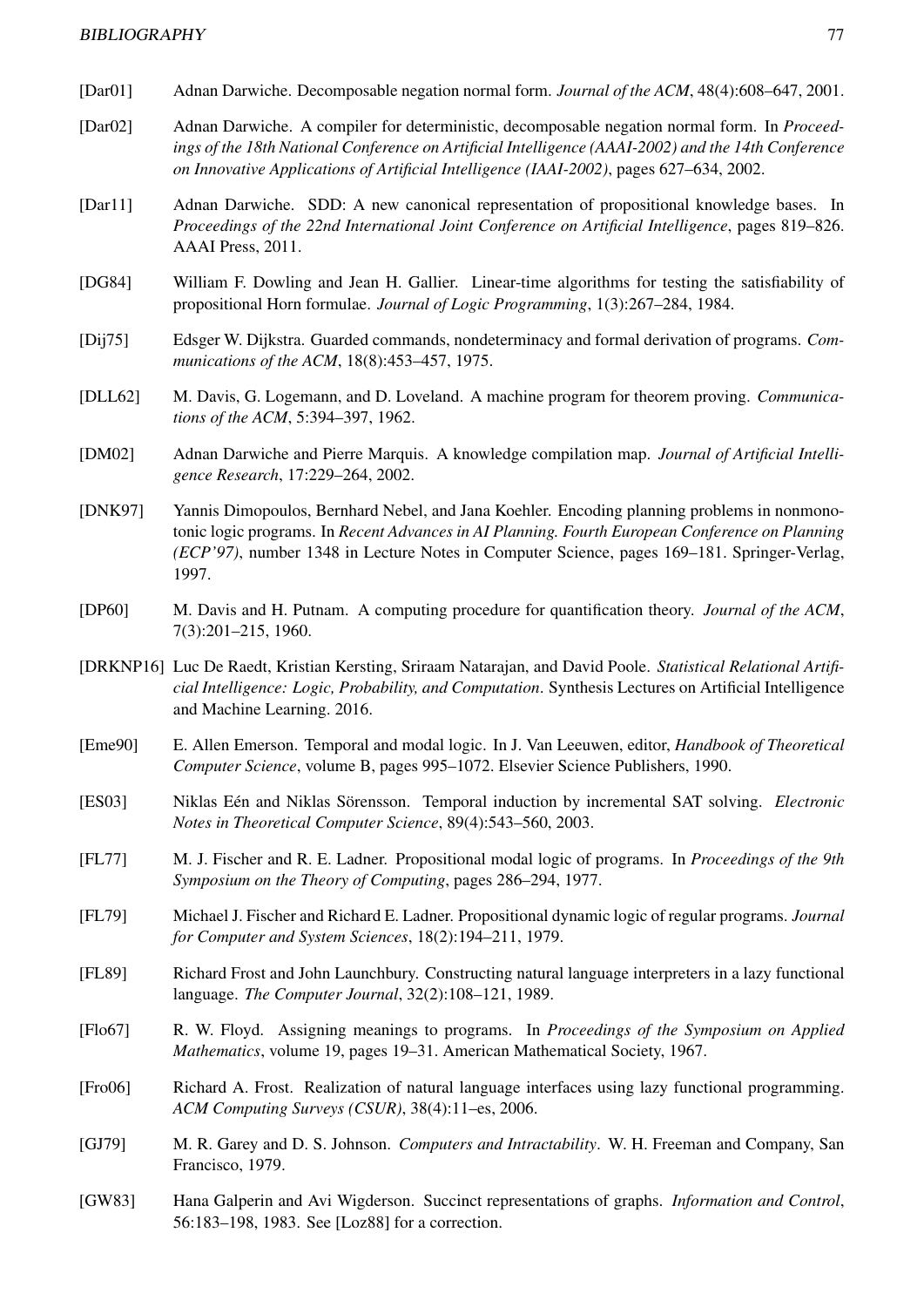- [HD05] Jinbo Huang and Adnan Darwiche. DPLL with a trace: From SAT to knowledge compilation. In Leslie Pack Kaelbling, editor, *Proceedings of the 19th International Joint Conference on Artificial Intelligence*, pages 156–162. Professional Book Center, 2005.
- [Hoa69] C. A. R. Hoare. An axiomatic basis for computer programming. *Communications of the ACM*, 12(10):576–580, 1969.
- [Kri63a] Saul Kripke. Semantical analysis of modal logic i, normal propositional calculi. *Zeitschrift für mathematische Logik und Grundlagen der Mathematik*, 9:67–96, 1963.
- [Kri63b] Saul Kripke. Semantical considerations on modal logics. *Acta Philosophica Fennica*, pages 83–94, 1963.
- [Kri65] Saul Kripke. Semantical analysis of modal logic ii. non-normal modal propositional calculi. In J. W. Addison, L. Henkin, and A. Tarski, editors, *The Theory of Models*, pages 206–220. North-Holland, Amsterdam, 1965.
- [KS92] Henry Kautz and Bart Selman. Planning as satisfiability. In Bernd Neumann, editor, *Proceedings of the 10th European Conference on Artificial Intelligence*, pages 359–363. John Wiley & Sons, 1992.
- [KS96] Henry Kautz and Bart Selman. Pushing the envelope: planning, propositional logic, and stochastic search. In *Proceedings of the 13th National Conference on Artificial Intelligence and the 8th Innovative Applications of Artificial Intelligence Conference*, pages 1194–1201. AAAI Press, 1996.
- [LB90] Antonio Lozano and José L. Balcázar. The complexity of graph problems for succinctly represented graphs. In Manfred Nagl, editor, *Graph-Theoretic Concepts in Computer Science, 15th International Workshop, WG'89*, number 411 in Lecture Notes in Computer Science, pages 277–286. Springer-Verlag, 1990.
- [Loz88] Antonio Lozano. NP-hardness of succinct representations of graphs. *Bulletin of the European Association for Theoretical Computer Science*, 35:158–163, June 1988.
- [LP77] Michel Lacroix and Alain Pirotte. Domain-oriented relational languages. In *Proceedings of the Third International Conference on Very Large Data Bases*, volume 3, pages 370–378, 1977.
- [Mil78] Robin Milner. A theory of type polymorphism in programming. *Journal of Computer and System Sciences*, 17(3):348–375, 1978.
- [MMZ+01] Matthew W. Moskewicz, Conor F. Madigan, Ying Zhao, Lintao Zhang, and Sharad Malik. Chaff: engineering an efficient SAT solver. In *Proceedings of the 38th ACM/IEEE Design Automation Conference (DAC'01)*, pages 530–535. ACM Press, 2001.
- [Mon70] Richard Montague. Universal grammar. *Theoria*, 36:373–398, 1970.
- [Mon73] Richard Montague. The proper treatment of quantification in ordinary English. In *Approaches to natural language*, pages 221–242. Springer-Verlag, 1973.
- [MR06] Brian Milch and Stuart J. Russell. First-order probabilistic languages: Into the unknown, inductive logic programming. volume 4455 of *Lecture Notes in Computer Science*, pages 10–24. Springer-Verlag, 2006.
- [MSS96] João P. Marques-Silva and Karem A. Sakallah. GRASP: A new search algorithm for satisfiability. In *Computer-Aided Design, 1996. ICCAD-96. Digest of Technical Papers., 1996 IEEE/ACM International Conference on*, pages 220–227, 1996.
- [NMTG15] Maximilian Nickel, Kevin Murphy, Volker Tresp, and Evgeniy Gabrilovich. A review of relational machine learning for knowledge graphs. *Proceedings of the IEEE*, 104(1):11–33, 2015.
- [PD07] Knot Pipatsrisawat and Adnan Darwiche. A lightweight component caching scheme for satisfiability solvers. In Joao Marques-Silva and Karem A. Sakallah, editors, *Proceedings of the 8th International Conference on Theory and Applications of Satisfiability Testing (SAT-2007)*, volume 4501 of *Lecture Notes in Computer Science*, pages 294–299. Springer-Verlag, 2007.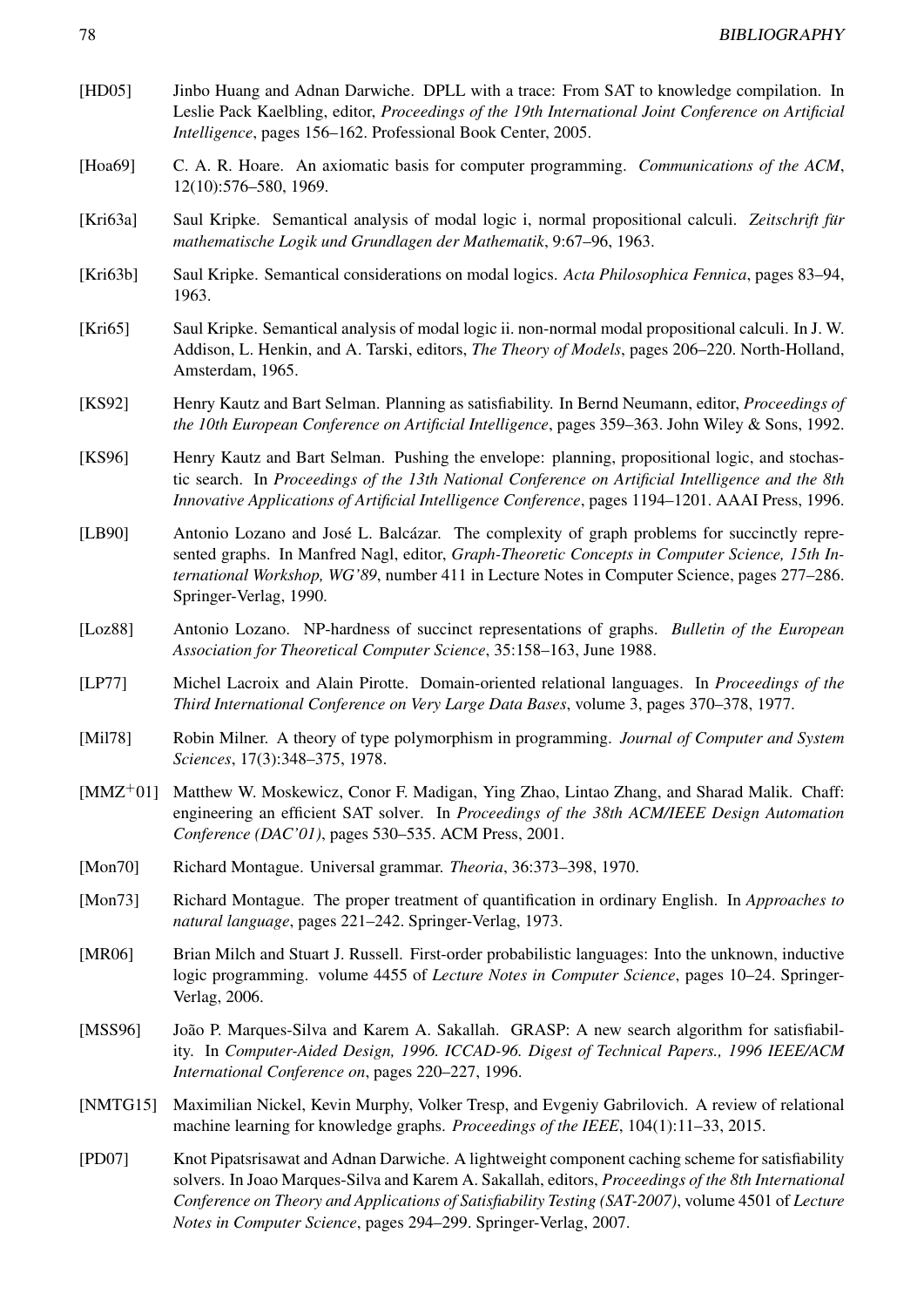- [Pra76] Vaughan R. Pratt. Semantical considerations on Floyd-Hoare logic. In *Proceedings of the 17th IEEE Symposium on Foundations of Computer Science*, pages 109–121, 1976.
- [RD06] Matthew Richardson and Pedro Domingos. Markov logic networks. *Machine learning*, 62(1- 2):107–136, 2006.
- [RHN06] Jussi Rintanen, Keijo Heljanko, and Ilkka Niemelä. Planning as satisfiability: parallel plans and algorithms for plan search. *Artificial Intelligence*, 170(12-13):1031–1080, 2006.
- [Rin04] Jussi Rintanen. Evaluation strategies for planning as satisfiability. In *ECAI 2004. Proceedings of the 16th European Conference on Artificial Intelligence*, pages 682–687. IOS Press, 2004.
- [SLM92] B. Selman, H. Levesque, and D. Mitchell. A new method for solving hard satisfiability problems. In *Proceedings of the 11th National Conference on Artificial Intelligence*, pages 46–51, 1992.
- [SS07] Matthew Streeter and Stephen F. Smith. Using decision procedures efficiently for optimization. In *ICAPS 2007. Proceedings of the Seventeenth International Conference on Automated Planning and Scheduling*, pages 312–319. AAAI Press, 2007.
- [SSS00] Mary Sheeran, Satnam Singh, and Gunnar Stålmarck. Checking safety properties using induction and a SAT-solver. In W. A. Hunt and S. D. Johnson, editors, *Formal Methods in Computer-Aided Design, Third International Conference, FMCAD 2000, Austin, Texas, USA, November 1-3, 2000, Proceedings*, volume 1954 of *Lecture Notes in Computer Science*, pages 108–125. Springer-Verlag, 2000.
- [Tse68] G. S. Tseitin. On the complexity of derivations in propositional calculus. In A. O. Slisenko, editor, *Studies in Constructive Mathematics and Mathematical Logic, Part II*, pages 115–125. Consultants Bureau, 1968.
- [VEU10] Jan Van Eijck and Christina Unger. *Computational semantics with functional programming*. Cambridge University Press, 2010.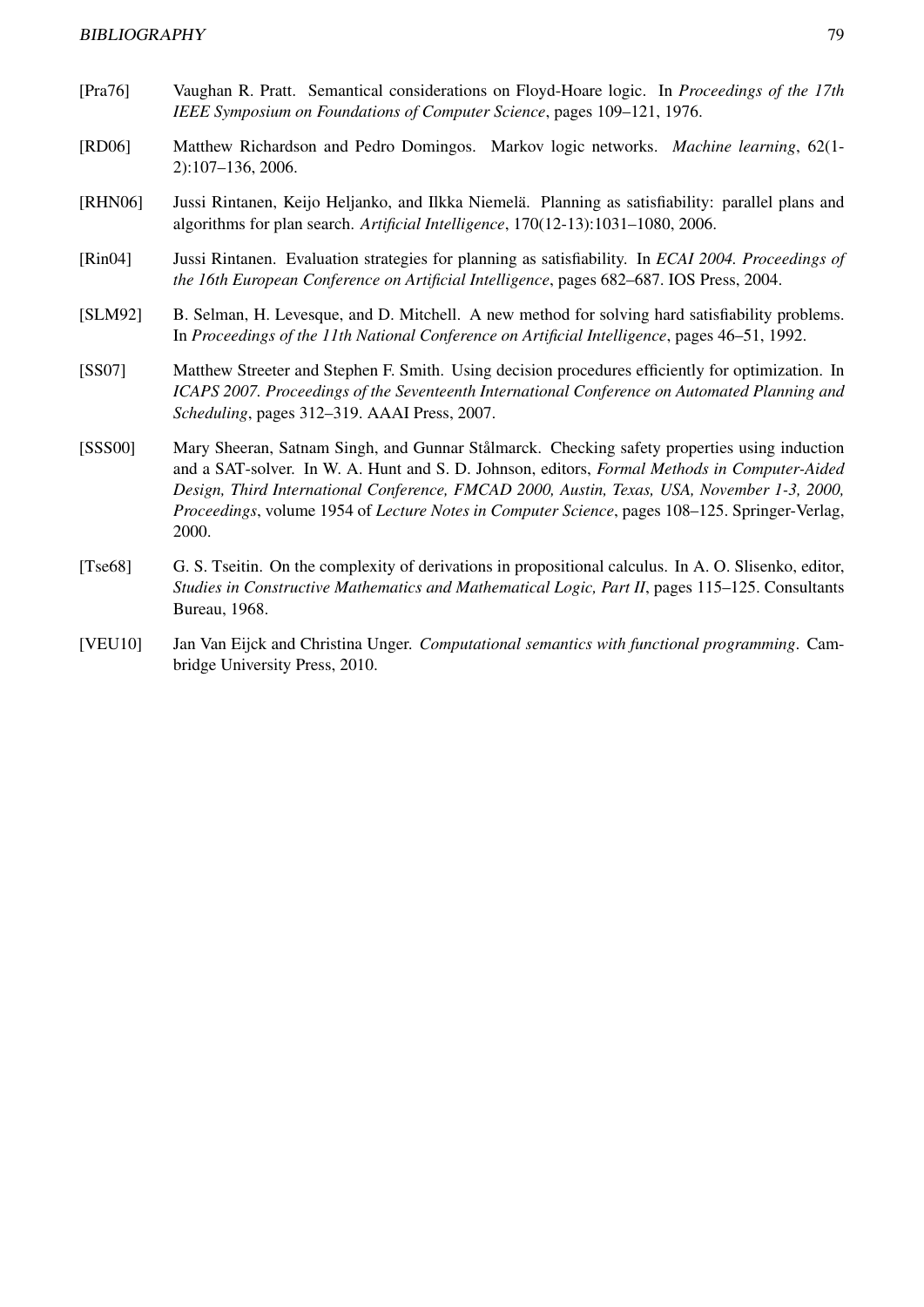## Appendix A

## The  $\lambda$ -Calculus

The standard definition of *functions* in mathematics and in set-theory is as relations  $f \subseteq D_1 \times D_2$  that satisfy the condition that if  $(x, y) \in f$  and  $(x, z) \in f$ , then  $y = z$ , and where  $D_1$  is the *domain* of the the function and  $D_2$ is the *range* of the function. Functions are *sets of pairs* that map inputs to outputs. For example, the successor function of natural numbers is represented by the infinite set  $\{(0, 1), (1, 2), (2, 3), (3, 4), \ldots\}.$ 

This definition does not say anything about how something is computed. Also, this definition is infinite for every infinite domain, no matter how simple the function is.

Many functions can be represented finitely simply as a mathematical expression such as  $f(x) = x + 1$ . This finite representation of functions is what is used in much of Computer Science. Besides the finite size, it has the advantage of being implementable in a computer, as a sequence of computation steps.

Well-known formalization of computations as sequences of primitive computation steps include conventional realworld CPU instruction sets as well as more theoretical models of computation such as Turing machines. These, however, do not formalize the notion of *function* explicitly in any way.

A major model of computation that does precisely that is λ-calculus [Chu36, Bar84]. In addition to an abstract model of computation, λ-calculus can also be used as a formal model of *programming languages*: many (pure) functional programming languages can be viewed as  $\lambda$ -calculus extended with primitive functions for various datatypes such as numbers and lists.

Here we give a brief introduction to  $\lambda$ -calculus.

## A.1 Basics

First, we introduce the  $\lambda$  notation, which is also used in some programming languages for unnamed functions. The intuition behind the  $\lambda$  notation is demonstrated by the following.

**Example A.1** •  $\lambda x.(x+1)$  is the unnamed function that increments its input by one. Applying this function to the number 5 results in  $(\lambda x.(x + 1))$  5 = 5+1 = 6.

•  $\lambda x.\lambda y.(x + y)$  denotes a function that maps some number x to a function that maps some number y to the sum  $x + y$ 

■

$$
- (\lambda x.\lambda y.(x+y)) 5 = \lambda y.(5+y)
$$

 $-(\lambda x.\lambda y.(x + y))$  5 7 =  $(\lambda y.(5 + y))$  7 = 5 + 7 = 12

Next we proceed with the formal definition of the expressions of the pure  $\lambda$ -calculus.

#### Definition A.2 (Expression) *1.* x *is an expression if* x *is a variable,*

- 2.  $(E_1E_2)$  *is an expression if*  $E_1$  *and*  $E_2$  *are expressions,*
- *3.*  $(\lambda x.E)$  *is an expression if* x *is a variable and* E *is an expression.*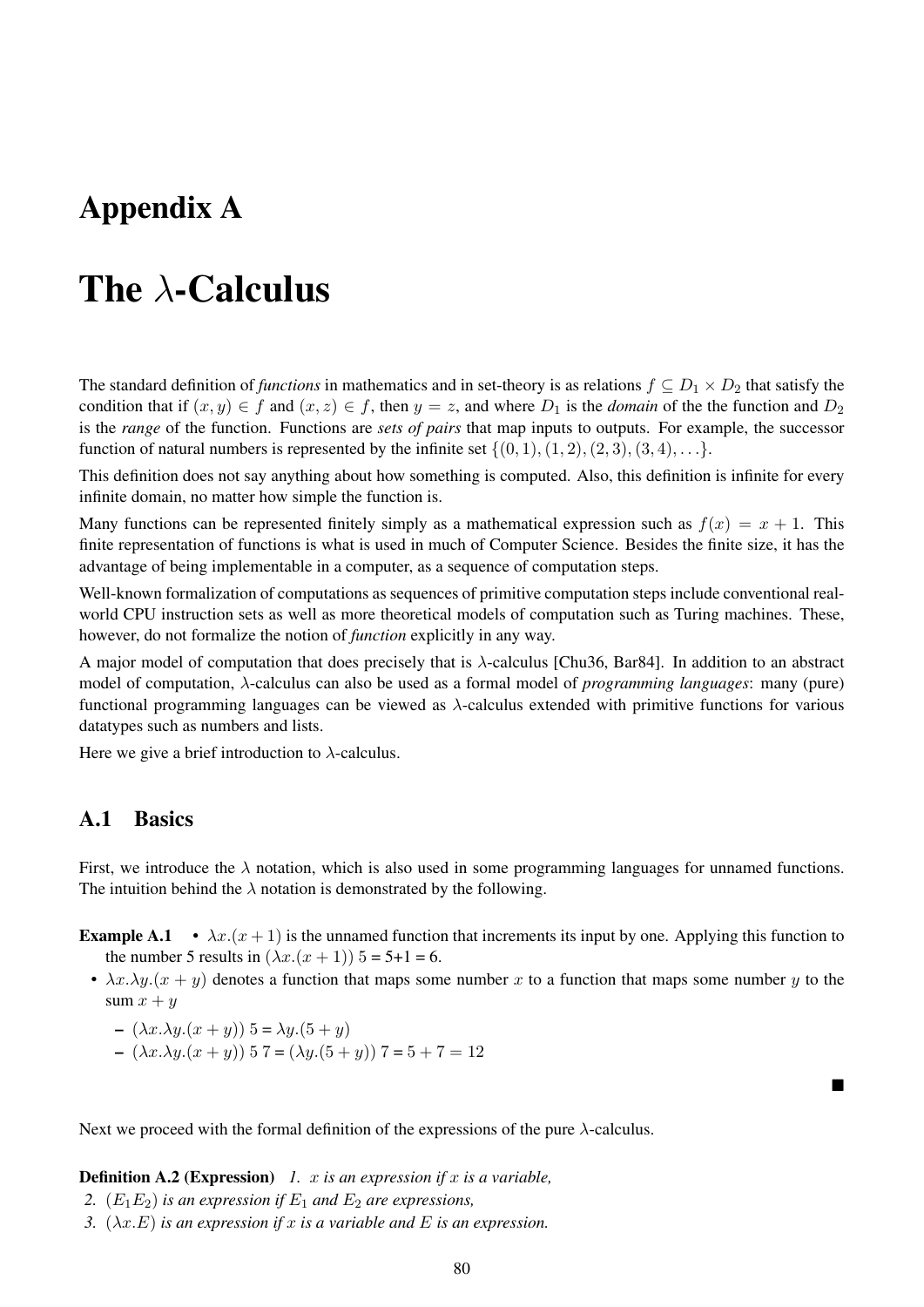#### Example A.3 (Expressions)

 $\boldsymbol{x}$  $(xy)$  $(\lambda x.x)$  $((\lambda x.x)(\lambda y.y))$  $(\lambda x.(\lambda y.(xy)))$ 

Parentheses can be dropped if it does not cause ambiguity.

|                                  | expression short form |                              |
|----------------------------------|-----------------------|------------------------------|
| $(\lambda x.(xy)) \lambda x. xy$ |                       |                              |
| $(\lambda x.x)y$                 | $(\lambda x.x)y$      |                              |
| ((xy)z)                          | xyz                   | application left-associative |
| (x(yz))                          | x(yz)                 |                              |

The notion of bound and free variables is analogous to the definition in the predicate logic.

**Definition A.4 (Bound and free)** In sub-expression  $\lambda x.E$  of any expression, occurrences of x in E are bound. *An occurrence of* x *is* free *if it is not bound.*

#### Example A.5

| expression                      | free variables            |
|---------------------------------|---------------------------|
| $\lambda x.x$                   | $_{none}$                 |
| $\lambda x . xy$                | U                         |
| $(\lambda x.x)(\lambda y.y)$    | none                      |
| $\lambda x.\lambda y.(xy)$      | none                      |
| $\lambda x.((\lambda y.(xy))y)$ | $\boldsymbol{\mathit{u}}$ |
| $(\lambda x.((xy)z))u$          | y, z, u                   |

The primitive computation step in the  $\lambda$ -calculus is that of a single function application.

**Definition A.6** (β-reduction) *One step of* β-reduction turns  $(λx.E_1)E_2$  to  $E_1[E_2/x]$ *, which is*  $E_1$  *with every free occurrence of x replaced by*  $E_2$ *.* 

Note: When we say "every free occurrence of x" above, we refer to free occurrences of x in  $E_1$ , not to free occurrences of x in  $\lambda x.E_1$ .

#### Example A.7

| expression                                     | result of $\beta$ -reduction |
|------------------------------------------------|------------------------------|
| $(\lambda x.x)y$                               | Ų                            |
| $(\lambda x . xx)y$                            | yy                           |
| $(\lambda x.x)(\lambda y.y)$                   | $\lambda y.y$                |
| $(\lambda x.\lambda y.y)z$                     | $\lambda y.y$                |
| $(\lambda x.xx)(\lambda y. y)$                 | $(\lambda y.y)(\lambda y.y)$ |
| $(\lambda x.(x(\lambda x.x)))E E(\lambda x.x)$ |                              |

There may be several possible  $\beta$ -reduction steps applicable to a given expression. When evaluating an expression "until the end", different choices for the next β-reduction step lead to different *evaluation strategies*.

Definition A.8 (Normal order evaluation) *In* normal order *evaluation the leftmost* β*-reduction is performed first.*

■

■

■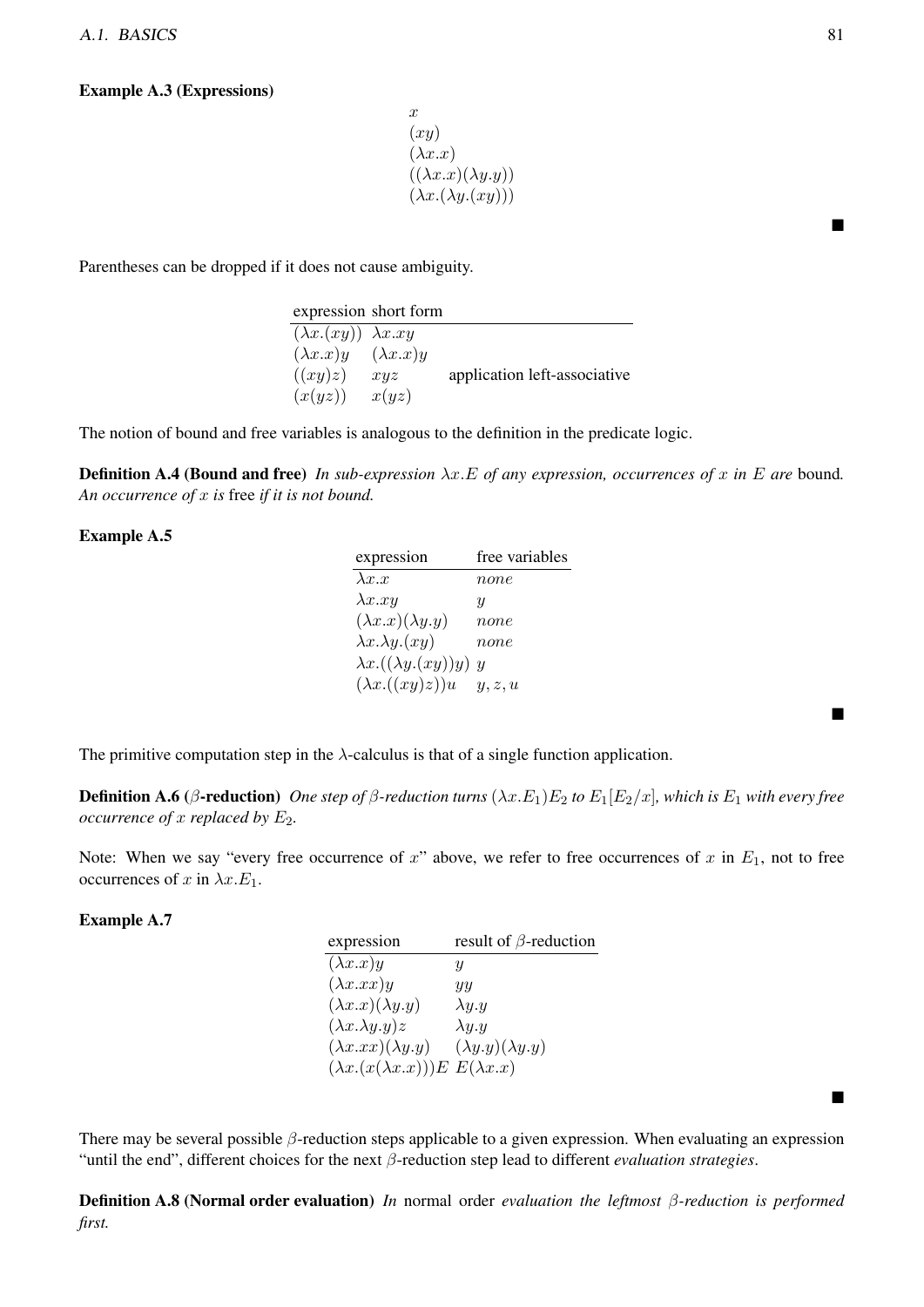

Figure A.1: Example of two evaluation orderings leading to the same result

**Definition A.9 (Applicative order evaluation)** In applicative order *evaluation, in any sub-expression*  $(\lambda x.E_1)E_2$ , *all* β-reductions in  $E_2$  *performed before the outermost/leftmost* β-reduction that substitutes  $E_2$  *for* x.

**Example A.10** With normal order evaluation we get  $(\lambda x.xx)((\lambda z. z)E) \rightsquigarrow ((\lambda z. z)E)((\lambda z. z)E)$ . With applicative order evaluation we get  $(\lambda x.xx)((\lambda z. z)E) \rightsquigarrow (\lambda x.xx)E$ 

Almost all programming languages use applicative order: in  $f(E)$ , expression E is evaluated before "calling" the function f. *Lazy* functional programming languages use a form of normal order that avoids evaluating an expression multiple times. Normal order evaluation makes it possible for example to create an "infinite list", and any computation that uses only a finite portion of it will still terminate.

A central result in the λ-calculus is its *Church-Rosser* property, which means that no matter which evaluation strategy is used, all terminating evaluation sequences will lead to the same result. This is illustrated in Figure A.1.

Theorem A.11 (Church-Rosser) *Any two terminating maximal* β*-reduction sequences end in the same expression.*

## A.2 Types

Expression in the λ-calculus, similarly to programming languages, can be assigned types.

We first consider functions that have a type that uniquely determines the types of its inputs and outputs.

**Example A.12** The Successor function  $S(n) = n + 1$  has type  $\mathbb{N} \to \mathbb{N}$ . The addition function  $A(x, y) = x + y$ has type  $\mathbb{N} \times \mathbb{N} \to \mathbb{N}$ .

Next we formally define types.

Definition A.13 (Types) *1. Atomic types are types* 2. *If*  $t_0$  *and*  $t_1$  *are types, then so is*  $t_0 \rightarrow t_1$ 

Example A.14

t  $t \to t$  $t \to (t \to t)$  $(t \to t) \to t$  $(t \to t) \to (t \to t)$  $t \to ((t \to t) \to (t \to t))$ 

Example A.15 Assume that the type N for natural numbers is the primitive type. Then we can assign types to the following expressions.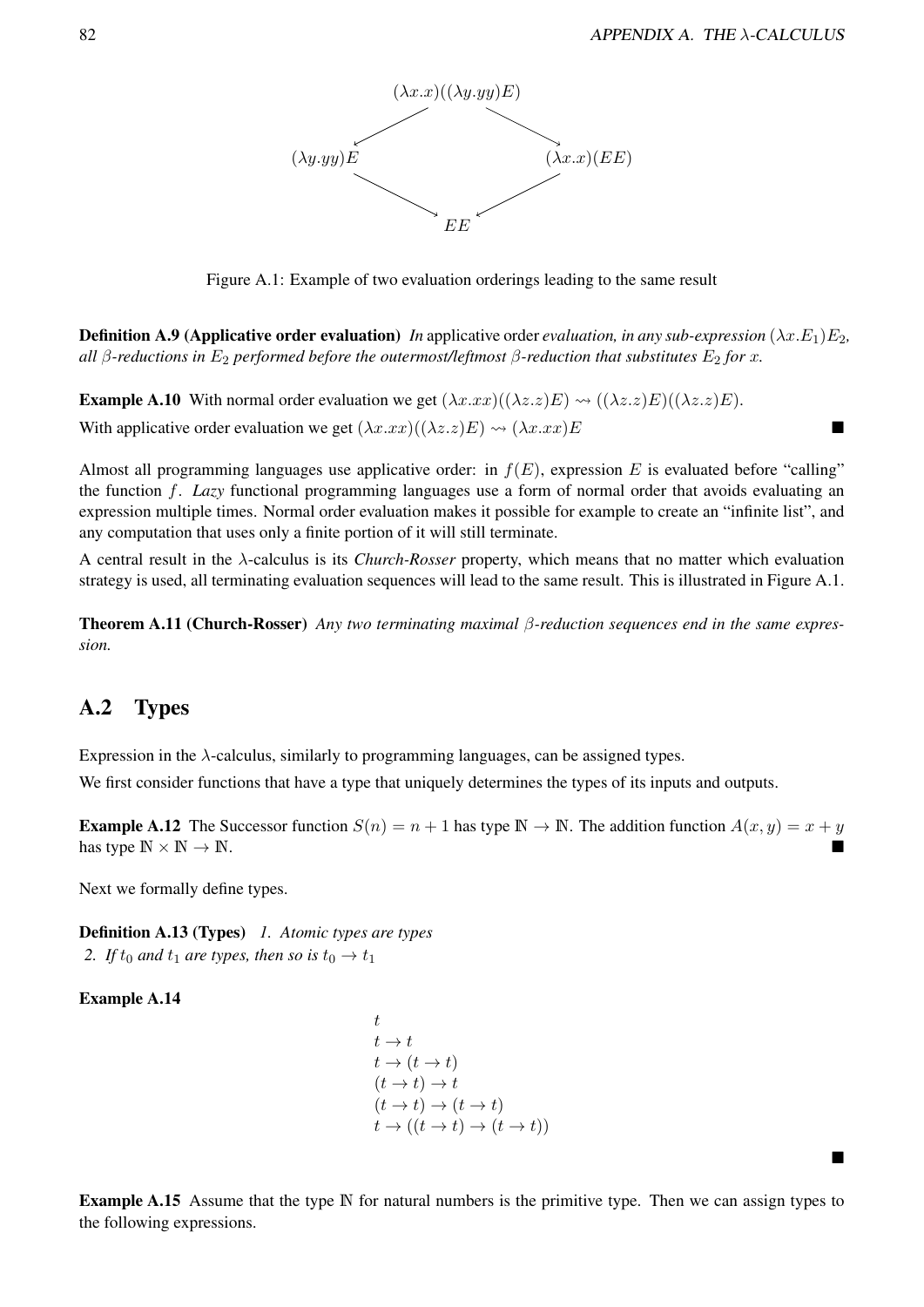| expression                                     | type                                                                           |
|------------------------------------------------|--------------------------------------------------------------------------------|
| $\lambda x.(1+x)$                              | $\mathbb{N} \to \mathbb{N}$                                                    |
| $\lambda x.\lambda y.(x+y)$                    | $\mathbb{N} \to (\mathbb{N} \to \mathbb{N})$                                   |
| $\lambda x.\lambda y.\lambda z.(x+y+z)$        | $\mathbb{N} \to (\mathbb{N} \to (\mathbb{N} \to \mathbb{N}))$                  |
| $\lambda f \cdot \lambda x \cdot (1 + f(x+1))$ | $(\mathbb{N} \to \mathbb{N}) \to (\mathbb{N} \to \mathbb{N})$                  |
| $\lambda i.\lambda f.\lambda x.(1+f(x+1+i))$   | $\mathbb{N} \to ((\mathbb{N} \to \mathbb{N}) \to (\mathbb{N} \to \mathbb{N}))$ |

**Remark A.16**  $E_1: t_0 \to t_1$  *can be applied to*  $E_2: t_2$  *only if*  $t_0 = t_2$ *. Then*  $E_1E_2$  *has type*  $t_1$ *.* 

**Example A.17**  $E_1 = \lambda i \cdot \lambda f \cdot \lambda x \cdot (f(x+1+i))$  has type  $\mathbb{N} \to ((\mathbb{N} \to \mathbb{N}) \to (\mathbb{N} \to \mathbb{N}))$ 

Application  $E_1E_2$  is possible only if  $E_2$  has type  $\mathbb N$ .

 $(\lambda i.\lambda f.\lambda x.(f(x+1+i)))$ 7 results in  $\lambda f.\lambda x.(f(x+1+7)).$ 

Clearly, a function  $\lambda x.x$  is applicable to objects of any type, so we do not need to fix the type of its input. We could use *type variables* t instead, and say that the type of  $\lambda x.x$  is  $t \to t$ . We do not discuss this topic here, because it would require more complex concepts such as *type unification* to be able to define when application  $E_1E_2$  is possible. The possibility to have type variables in the types of a function is extensively used in programming languages with a *polymorphic type system* [Mil78]. Examples of such languages are the ML family (Standard ML, OCAML) and lazy functional languages such as Haskell and Miranda. The advantage of such type systems it that any type errors are detected during the compilation process, and hence type errors are impossible when the program is run.

### A.2.1 Type Inference

There are only two principles in typing  $\lambda$ -expressions:

**P1** For EF, type of E is  $T_1 \rightarrow T_2$ , type of F is  $T_1$ , and type of EF is  $T_2$ , for some types  $T_1$  and  $T_2$ .

P2 For  $\lambda x.E$ , type of X is  $T_1$ , type of E is  $T_2$ , and type of  $\lambda x.E$  is  $T_1 \rightarrow T_2$ , for some types  $T_1$  and  $T_2$ .

In the examples in the course material, in *non-pure* λ-expressions, we additionally can type some variables based on the types of "built-in" functions, such as arithmetic operators, such as x as INT if x occurs e.g. in  $x + 1$ . These are always specific to the functions and operators in question, and we do not use them below.

Now, the problem is how to figure out what these  $T_1$  and  $T_2$  are in each case. The general algorithms for doing this recursively go through a  $\lambda$ -expression, assign each subexpression some types  $T_1, T_2, T_3, \ldots$ , and then do *type unification* to establish connections between the types. For example, if in  $EF$  we got type  $T_1$  for E and type  $T_2$ for F, then from the principle P1 we have that it must be  $T_1 = T_3 \rightarrow T_4$  for some types  $T_3$  and  $T_4$ , and  $T_2$  must be  $T_3$ .

**Example A.18** In  $\lambda x.x$ , x is of some unknown type  $T_1$ , so  $\lambda x.x$  has type  $T_1 \to T_2$  by P1. Obviously, it must be that  $T_2 = T_1$ , because the body is just x. So the type of  $\lambda x.x$  is  $T_1 \rightarrow T_1$ .

**Example A.19** Next we find the typing for  $\lambda x.\lambda y.xy$  by systematically assigning a type to each sub-expression, and in the end unifying the types.

- 1. By Principle  $P2$ , from  $\lambda x \cdot \lambda y \cdot xy$  we get
	- (a) x has type  $T_1$
	- (b)  $\lambda x.\lambda y.xy$  has type  $T_1 \rightarrow T_2$
	- (c)  $\lambda y . xy$  has type  $T_2$
- 2. By Principle P2, from  $\lambda y . xy$  we get
	- (a) y has type  $T_3$
	- (b)  $\lambda y . xy$  has type  $T_3 \rightarrow T_4$
	- (c)  $xy$  has type  $T_4$
- 3. By Principle  $P1$ , from  $xy$  we get

■